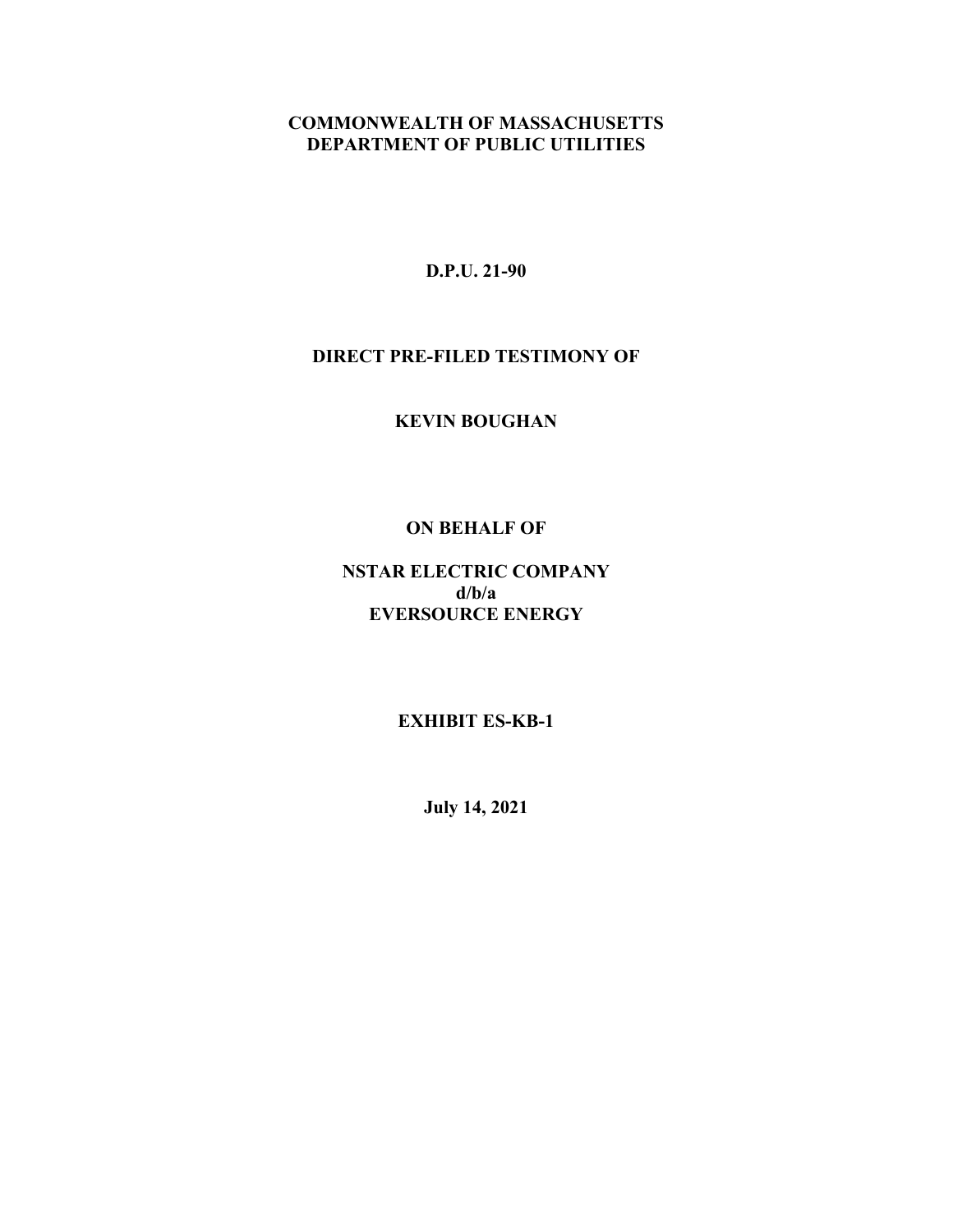# **Table of Contents**

| L.              |                                                                              |  |
|-----------------|------------------------------------------------------------------------------|--|
| II.             |                                                                              |  |
| Ш.              |                                                                              |  |
| IV.             |                                                                              |  |
| V.              |                                                                              |  |
| A.              |                                                                              |  |
| VI.             |                                                                              |  |
| VII.            |                                                                              |  |
| A.              |                                                                              |  |
| <b>B.</b>       |                                                                              |  |
|                 |                                                                              |  |
|                 |                                                                              |  |
| $\mathcal{C}$ . |                                                                              |  |
| VIII.           | Pilots to Increase Access to Electric Mobility in EJCs ("Equity Pilots")  72 |  |
| VIII.           |                                                                              |  |
| IX.             |                                                                              |  |
| X.              |                                                                              |  |
|                 |                                                                              |  |
|                 |                                                                              |  |
| XI.             |                                                                              |  |
| XII.            |                                                                              |  |
| XIII.           |                                                                              |  |
| XIV.            |                                                                              |  |
| XV.             |                                                                              |  |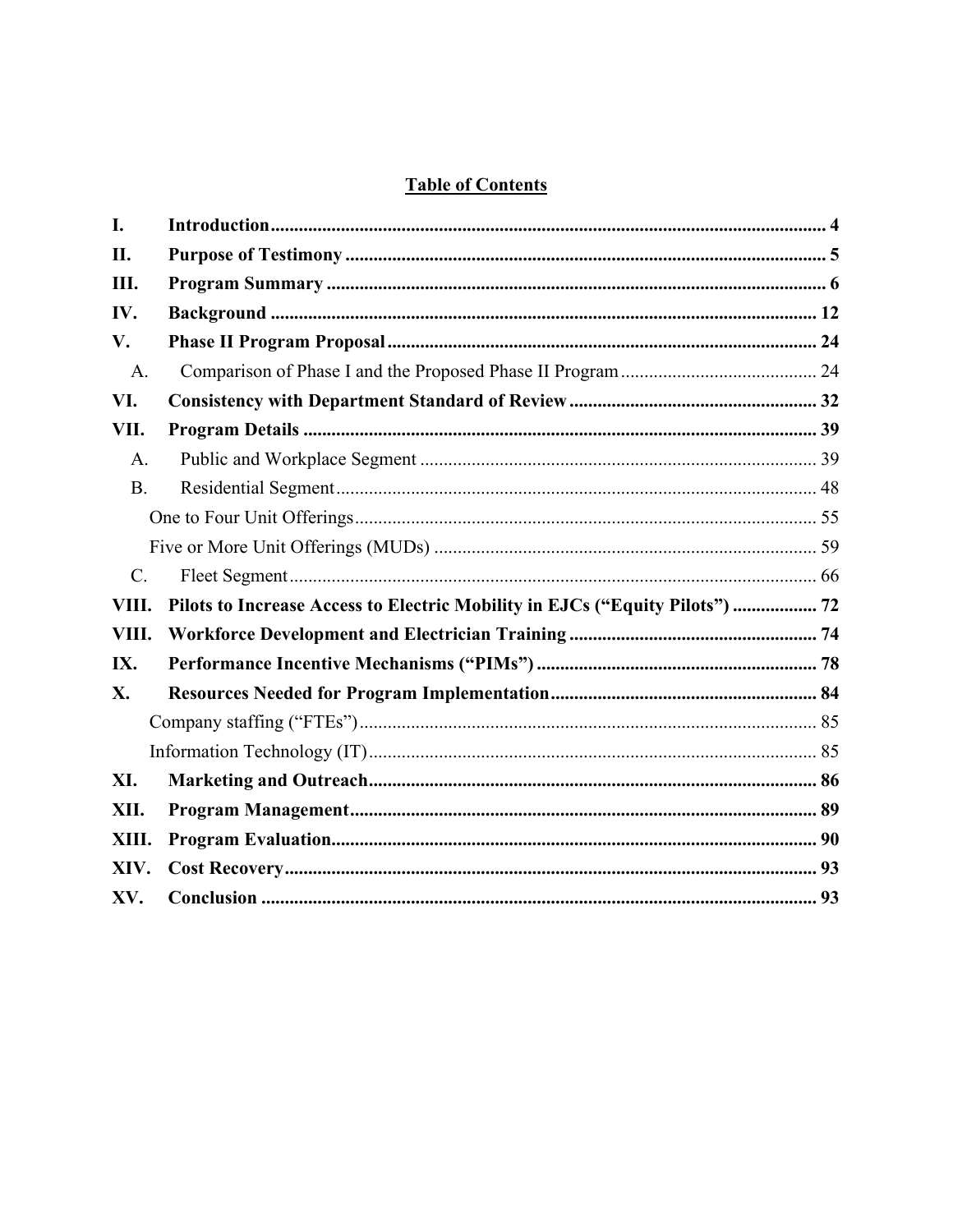NSTAR Electric Company d/b/a Eversource Energy D.P.U. 21-90 Exhibit ES-KB-1 July 14, 2021 Page 1 of 93 H.O. TBD

# 2

# 1 **GLOSSARY OF ACRONYMS AND DEFINED TERMS**

| <b>Acronym/Defined Term</b> | <b>Meaning</b>                                                                        |
|-----------------------------|---------------------------------------------------------------------------------------|
| <b>BEV</b>                  | <b>Battery Electric Vehicle</b>                                                       |
| CapEx                       | Capital Expense                                                                       |
| <b>CCS</b>                  | Combined Charging System standard                                                     |
| <b>CECP</b>                 | Clean Energy and Climate Plan                                                         |
| CHAdeMO                     | A direct current fast charging standard                                               |
| Climate Act                 | Chapter 8 of the Acts of 2021                                                         |
| <b>CIAC</b>                 | Contribution in Aid of Construction                                                   |
| CO <sub>2</sub>             | Carbon Dioxide                                                                        |
| Customer premise work       | Portion of make-ready infrastructure on the<br>customer side of the meter             |
| <b>CY</b>                   | Calendar Year                                                                         |
| <b>DCFC</b>                 | Direct Current Fast Charging                                                          |
| <b>DERMS</b>                | Distributed Energy Resource Management<br>System                                      |
| <b>EDC</b>                  | <b>Electric Distribution Company</b>                                                  |
| <b>EJC</b>                  | <b>Environmental Justice Community</b>                                                |
| EV                          | <b>Electric Vehicle</b>                                                               |
| <b>EVI-Pro Lite</b>         | A tool for projecting consumer demand for<br>electric vehicle charging infrastructure |
| <b>EVSE</b>                 | Electric Vehicle Supply Equipment                                                     |
| FASP                        | Fleet Assessment Services Program                                                     |
| <b>FCEV</b>                 | <b>Fuel-cell Electric Vehicle</b>                                                     |
| <b>FTE</b>                  | Full-Time Equivalent                                                                  |
| <b>FY</b>                   | Fiscal Year                                                                           |
| <b>GHG</b>                  | Greenhouse Gas                                                                        |
| <b>GVWR</b>                 | Gross Vehicle Weight Rating                                                           |
| <b>GWSA</b>                 | Global Warming Solutions Act                                                          |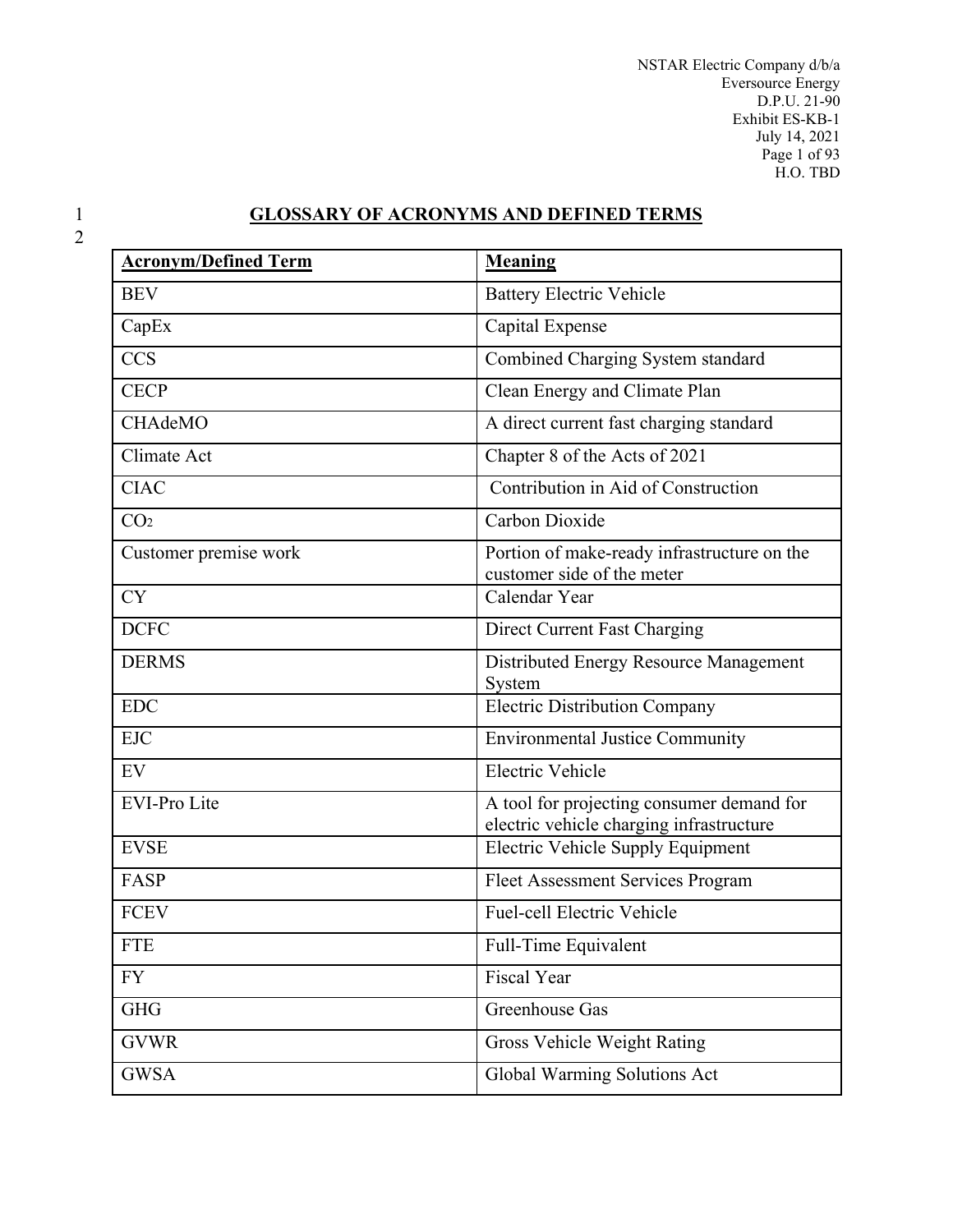NSTAR Electric Company d/b/a Eversource Energy D.P.U. 21-90 Exhibit ES-KB-1 July 14, 2021 Page 2 of 93 H.O. TBD

| <b>ICE</b>       | <b>Internal Combustion Engine</b>                                                                           |
|------------------|-------------------------------------------------------------------------------------------------------------|
|                  |                                                                                                             |
| IT               | <b>Information Technology</b>                                                                               |
| kW               | Kilowatt                                                                                                    |
| kWh              | Kilowatt hours                                                                                              |
| L1               | Level 1                                                                                                     |
| L2               | Level <sub>2</sub>                                                                                          |
| <b>LDV</b>       | Light-duty Vehicle (vehicle classes 1-2, or<br>those vehicles $\leq 10,000$ pounds)                         |
| LI/EJC           | Low Income Customers and Environmental<br><b>Justice Communities</b>                                        |
| LMI              | Low- and Moderate-Income                                                                                    |
| <b>MA</b>        | Massachusetts                                                                                               |
| MassEVIP         | Massachusetts Electric Vehicle Incentive<br>Program                                                         |
| <b>MHDV</b>      | Medium- and Heavy-duty Vehicle (vehicle<br>classes 3-6 and 7-8, or those vehicles above<br>$10,000$ pounds) |
| MOR-EV           | Massachusetts Offers Rebates for Electric<br>Vehicles program, including MOR-EV<br>Trucks                   |
| <b>MUD</b>       | Multi-Unit Dwelling                                                                                         |
| <b>MW</b>        | Megawatt                                                                                                    |
| <b>NOx</b>       | Nitrogen Oxides                                                                                             |
| <b>NPV</b>       | Net Present Value                                                                                           |
| <b>NREL</b>      | National Renewable Energy Laboratory                                                                        |
| O&M              | <b>Operations and Maintenance</b>                                                                           |
| OpEx             | <b>Operational Expense</b>                                                                                  |
| Phase I Program  | First phase of the Company's Electric Vehicle<br>Program (DPU 17-05)                                        |
| Phase II Program | Second phase of the Company's Electric<br>Vehicle Program (DPU 21-90)                                       |
| <b>PHEV</b>      | Plug-in Hybrid Electric Vehicle                                                                             |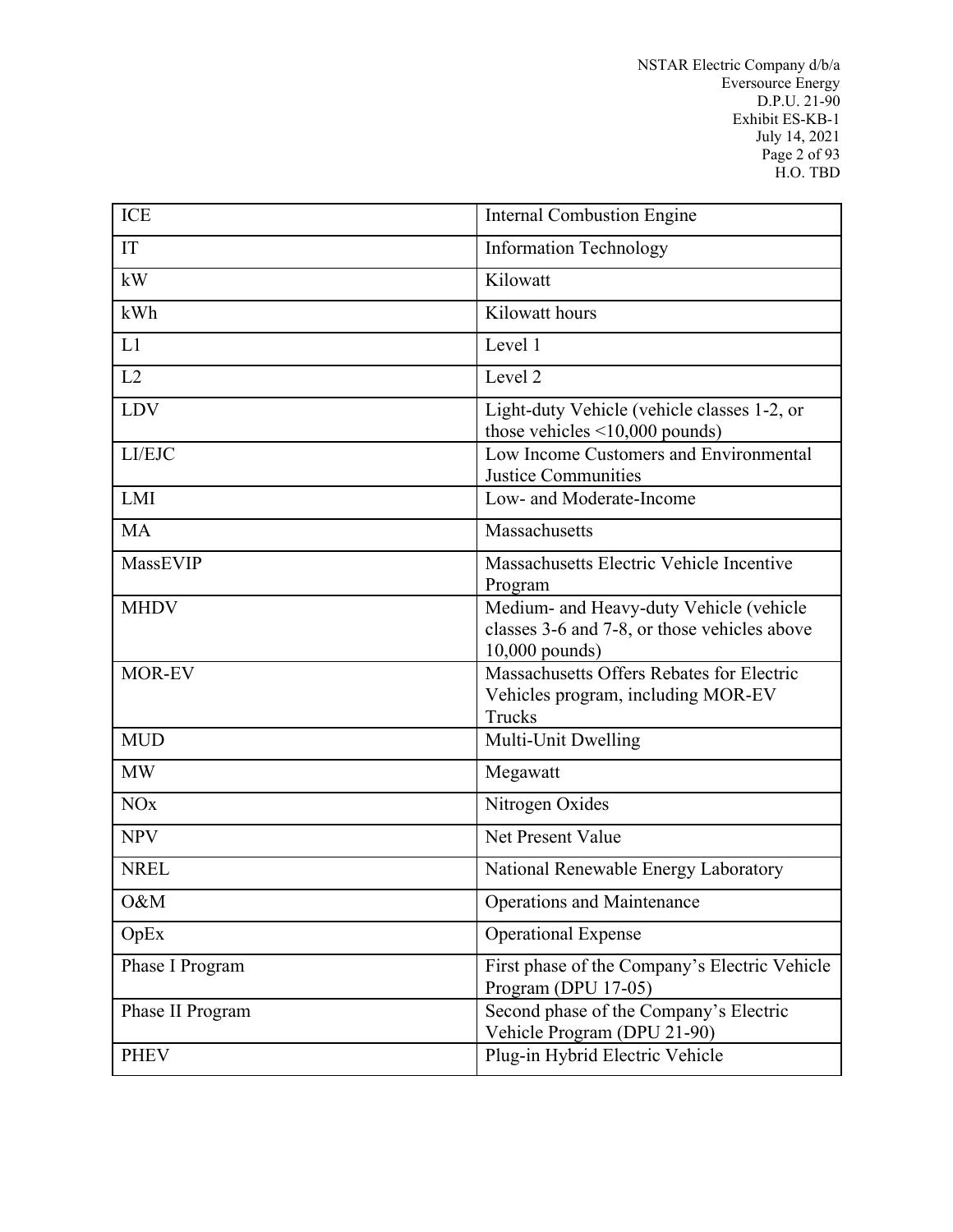| $PHEV-20$                 | Plug-in Hybrid Electric Vehicle with 20 miles<br>of range                                                            |
|---------------------------|----------------------------------------------------------------------------------------------------------------------|
| <b>PIM</b>                | Performance Incentive Mechanism                                                                                      |
| PM <sub>2.5</sub>         | Particulate Matter 2.5                                                                                               |
| Proprietary Network       | Chargers using a proprietary hardware or a<br>restricted access network available only to<br>certain vehicles brands |
| <b>PY</b>                 | Program Year                                                                                                         |
| QEL                       | Qualified Equipment List                                                                                             |
| R&D                       | <b>Research and Development</b>                                                                                      |
| <b>RFP</b>                | <b>Request for Proposals</b>                                                                                         |
| TCI-P                     | Transportation and Climate Initiative Program                                                                        |
| <b>TCO</b>                | <b>Total Cost of Ownership</b>                                                                                       |
| The Company               | NSTAR Electric Company d/b/a Eversource<br>Energy                                                                    |
| <b>Transportation Act</b> | Section 29 of Chapter 383 of the Acts of 2020                                                                        |
| Utility-side work         | Portion of make-ready infrastructure on the<br>utility side of the meter                                             |
| V2G                       | Vehicle-to-Grid                                                                                                      |
| V2H                       | Vehicle-to-Home                                                                                                      |
| <b>VGI</b>                | Vehicle Grid Integration                                                                                             |
| <b>VIO</b>                | Vehicles in Operation                                                                                                |
| <b>VMT</b>                | <b>Vehicle Miles Traveled</b>                                                                                        |
| <b>ZEV</b>                | Zero Emission Vehicle                                                                                                |
| <b>ZEV MOU</b>            | Zero Emission Vehicle Memorandum of<br>Understanding                                                                 |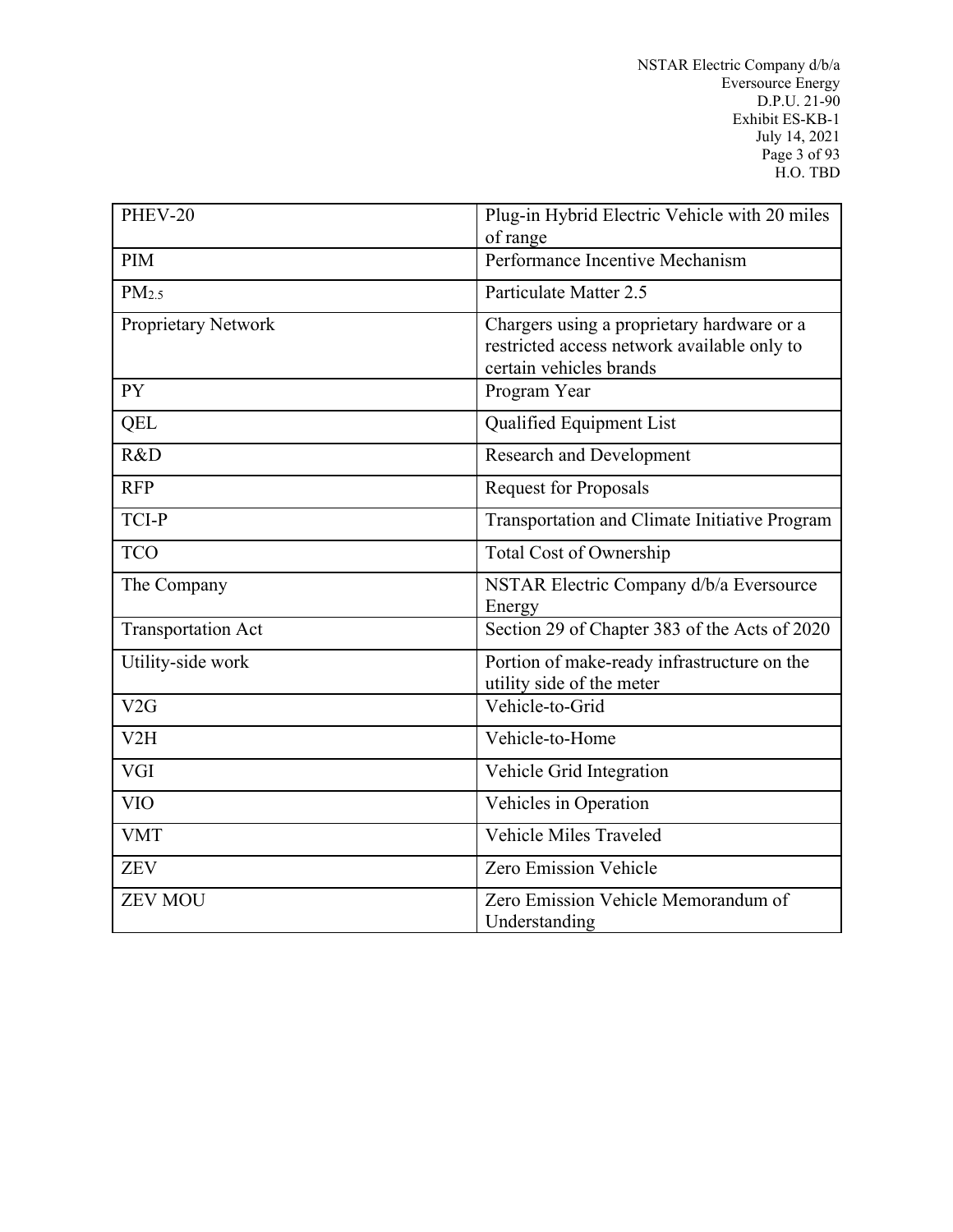#### <span id="page-5-0"></span>**I. Introduction**

#### **Q. Mr. Boughan, please state your full name and business address.**

- A. My name is Kevin M. Boughan. My business address is 107 Selden Street, Berlin, Connecticut 06037.
- **Q. Please state your position.**
- A. I am employed by Eversource in the position of Manager, Research & Business Development, responsible for managing the Company's electric vehicle ("EV") development strategies including the development of specific EV charging development programs across Eversource.
- **Q. Please describe your educational background and training.**
- A. I graduated from Davidson College in 1997 with a Bachelor of Arts degree in History. In 2006 I earned a Master of Business Administration from Yale School of Management with a concentration in marketing and strategy.
- **Q. Please describe your professional experience.**

 A. From 2006 to 2017 I held several positions at Praxair, Inc., an industrial gases company in Danbury, Connecticut, in strategy and energy business development, ending my tenure in the position of Director, Global Market Strategy and Competitive Assessment. My experience includes evaluating and commercializing new energy products, auditing internal and project controls, evaluating management strategy and advising on corporate acquisitions. In 2017, I left my position at Praxair, Inc. to join Eversource as Manager,

Research & Business Development in the Strategic Planning group**.**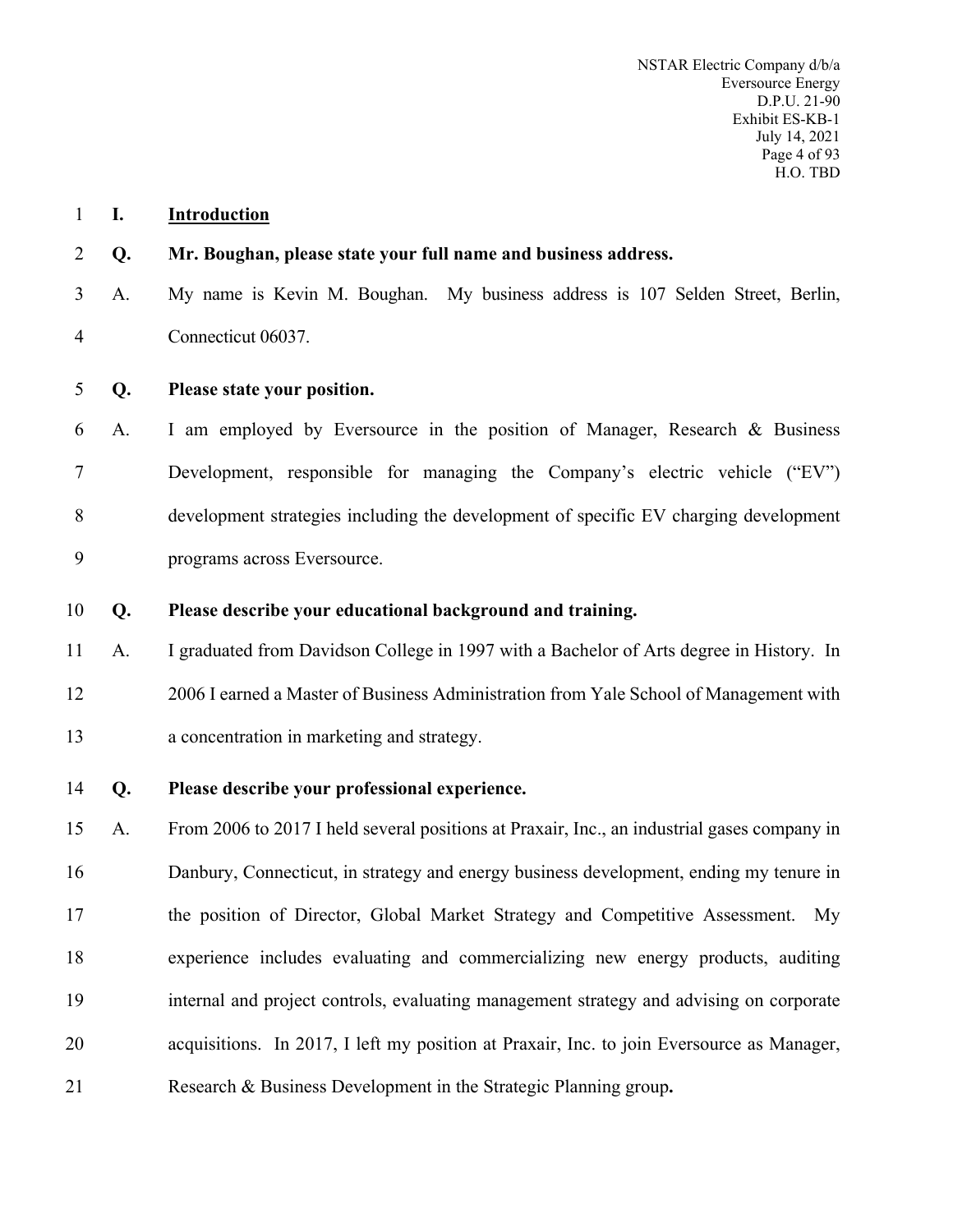| 1              | Q <sub>r</sub> | Have you ever testified before the Department of Public Utilities ("Department")?      |
|----------------|----------------|----------------------------------------------------------------------------------------|
| $\mathcal{L}$  | A.             | Yes. I have testified before the Department in NSTAR Electric Company d/b/a Eversource |
| 3              |                | Energy, D.P.U. 19-23, the Company's 2019 Grid Modernization Cost Recovery Filing,      |
| $\overline{4}$ |                | NSTAR Electric Company d/b/a Eversource Energy, D.P.U. 20-54, the Company's 2020       |
| 5              |                | Grid Modernization Cost Recovery Filing, and NSTAR Electric Company d/b/a              |
| 6              |                | Eversource Energy, D.P.U. 21-58, the Company's 2021 Grid Modernization Cost            |
| 7              |                | Recovery Filing, and D.P.U. 20-74, Petition of NSTAR Electric Company d/b/a            |
| 8              |                | Eversource Energy for approval of Supplemental Budgets for its 2018 to 2021 Grid       |
| 9              |                | Modernization Plan.                                                                    |
| 10             | П.             | <b>Purpose of Testimony</b>                                                            |
|                |                |                                                                                        |

# <span id="page-6-0"></span>11 **Q. What is the purpose of your testimony?**

 A. The purpose of my testimony is to present the Company's proposal to implement a second phase of its Electric Vehicle Infrastructure Program in its service territory. I will describe the elements of this proposal and the benefits to customers and the Commonwealth. Further, my testimony will demonstrate the proposal's compliance with the directives of D.P.U. 20-69-A and the Department's relevant standards of review. In addition to my testimony, the Company is sponsoring separate testimony of Richard D. Chin, Exhibit-ES-RDC-1, proposing a commercial electric vehicle rate design tariff pursuant to Section 29 of Chapter 383 of the Acts of 2020 (the "Transportation Act") and Robert W. Frank addressing cost recovery. Together, these program elements constitute the Company's Electric Vehicle Phase II Program ("Phase II Program").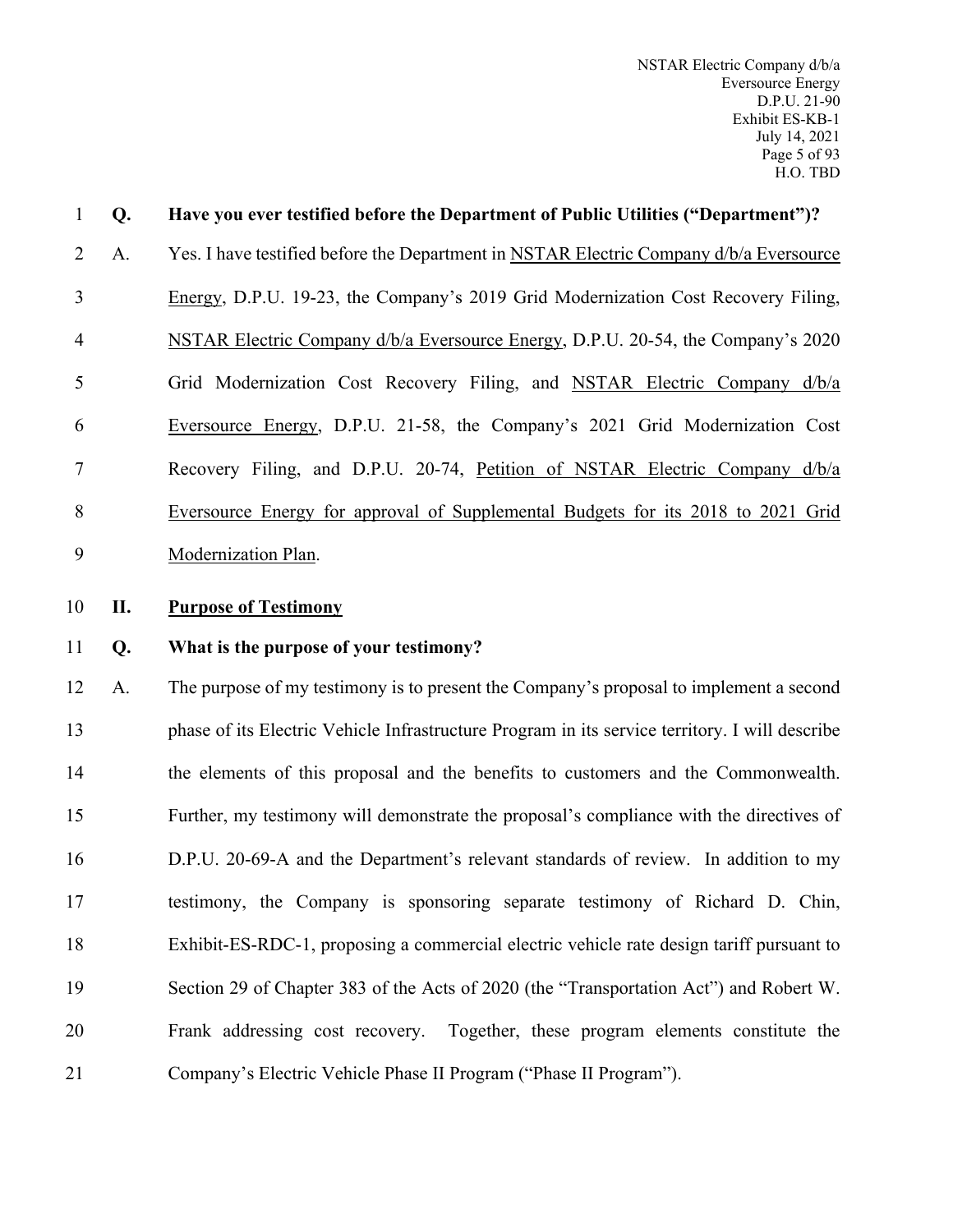<span id="page-7-0"></span>**III. Program Summary**

#### **Q. Please summarize the Company's Phase II Program proposal.**

- A. The Phase II Program builds upon the Company's first Program by providing offerings to meet the diverse needs of all the Company's customers, building the infrastructure required to support statewide EV adoption, and helping to enable the Commonwealth's broader transition to a clean transportation future. Recognizing that this transition will require a complete shift in one of the economy's largest segments and that each of the Company's customers' needs are different, this Program aims to provide options to meet the diverse needs of all the Company's customers and provide shared benefits across all communities the Company serves. The Phase II Program is structured to both build the electric backbone for the transportation sector and facilitate EV adoption, ensuring the Commonwealth's homes, workplaces, fleets, communities, and highway-corridors are ready for EVs at the scale necessary to meet the Commonwealth's ZEV targets. The Company's proposed Phase II Program includes the following offerings for: a. **Public and Workplace Segment:** provides financial support for Electric Vehicle
- Supply Equipment ("EVSE") installations at public sites and workplaces, for Level 17 2 ("L2") chargers, and Direct Current Fast Charging ("DCFC")
- b. **Residential Segment:** provides programmatic and financial support for EVSE and at-home charging enablement at:
- 20 i. properties with 1-4-units; and
- 21 ii. multi-unit dwellings ("MUDs") with five or more units;
- c. **Fleet-Segment:** provides financial support for light duty fleet EVSE installations, fleet electrification advisory services and tools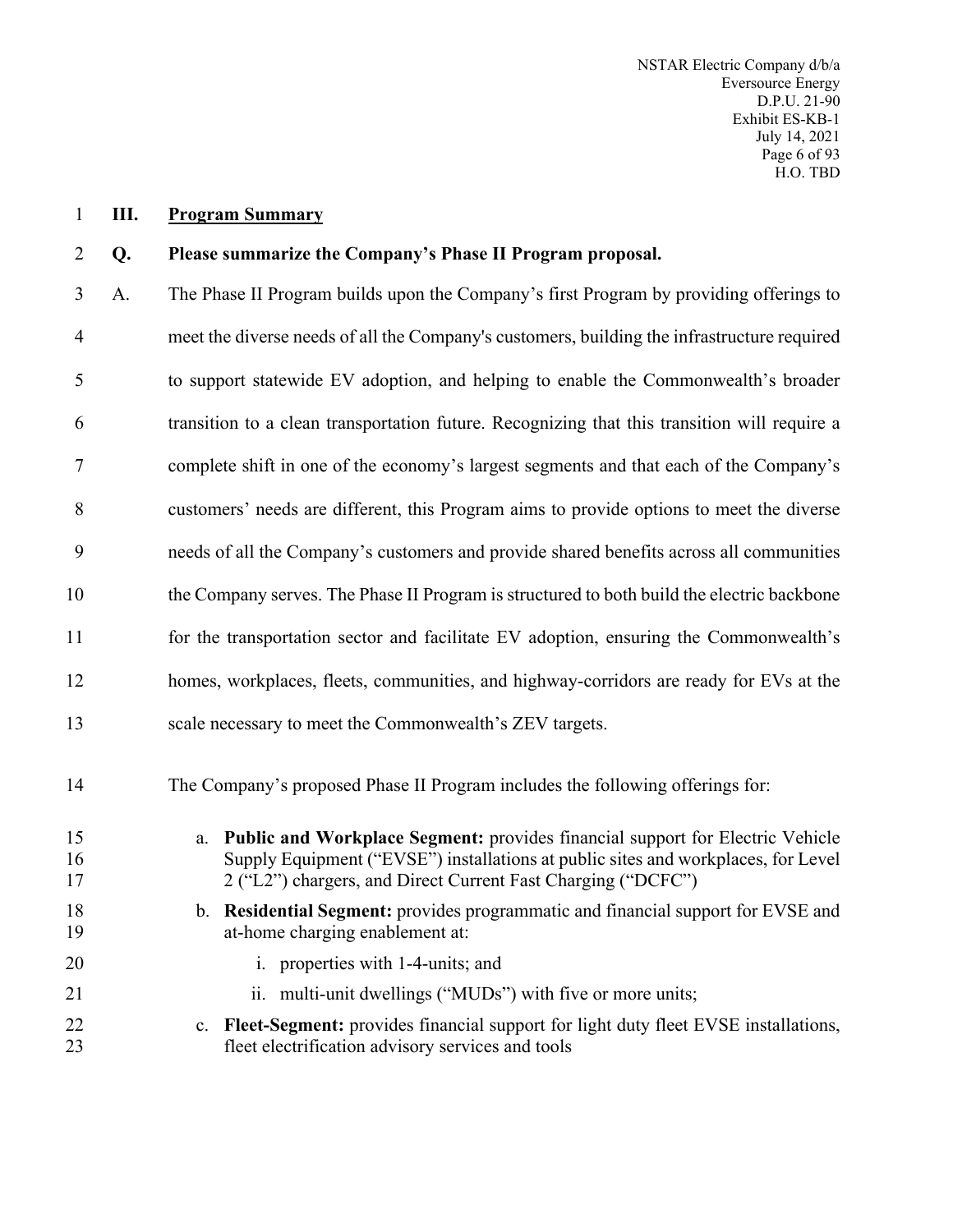| 1                                          | d. Other Offerings                                                                                                                                                                                                                                                                    |
|--------------------------------------------|---------------------------------------------------------------------------------------------------------------------------------------------------------------------------------------------------------------------------------------------------------------------------------------|
| $\overline{2}$<br>3<br>$\overline{4}$<br>5 | i. Pilots to Increase Access to Electric Mobility in Environmental Justice<br>Communities ("Equity Pilots") to provide support for innovative<br>programs that increase access to electric mobility in EJC and to accelerate<br>electric fleet conversion for fleets that serve EJCs. |
| 6<br>8                                     | ii. Workforce Development and Electrician Training to support the EV<br>workforce of the future, including new workforce entrants and incumbent<br>workers.                                                                                                                           |
| 9<br>10<br>11                              | iii. Demand Charge Alternative Rate Structure for commercial customers<br>with a sliding scale of demand charges and volumetric charges, in<br>accordance with the requirements of the Transportation Act.                                                                            |
| 12                                         | The Company is proposing to run the Phase II Program for a period of four years. The                                                                                                                                                                                                  |
| 13                                         | Company has estimated the total cost of the Phase II Program will be approximately \$190.2                                                                                                                                                                                            |
| 14                                         | million, as summarized in the following table:                                                                                                                                                                                                                                        |
| $1\sigma$                                  |                                                                                                                                                                                                                                                                                       |

| <b>Program Budget</b> |
|-----------------------|
|                       |

| Program Component                 | Total Budget (\$M) |
|-----------------------------------|--------------------|
| <b>Public and Workplace Total</b> | \$109.1            |
| Make-Ready                        | \$85.0             |
| <b>EVSE Rebates</b>               | \$17.2             |
| Networking Incentive              | 1.2                |
| <b>EJC DCFC Hubs</b>              | \$5.6              |
|                                   |                    |
| <b>Residential Total</b>          | \$52.7             |
| Make-Ready                        | \$32.9             |
| <b>EVSE Rebates</b>               | \$9.2              |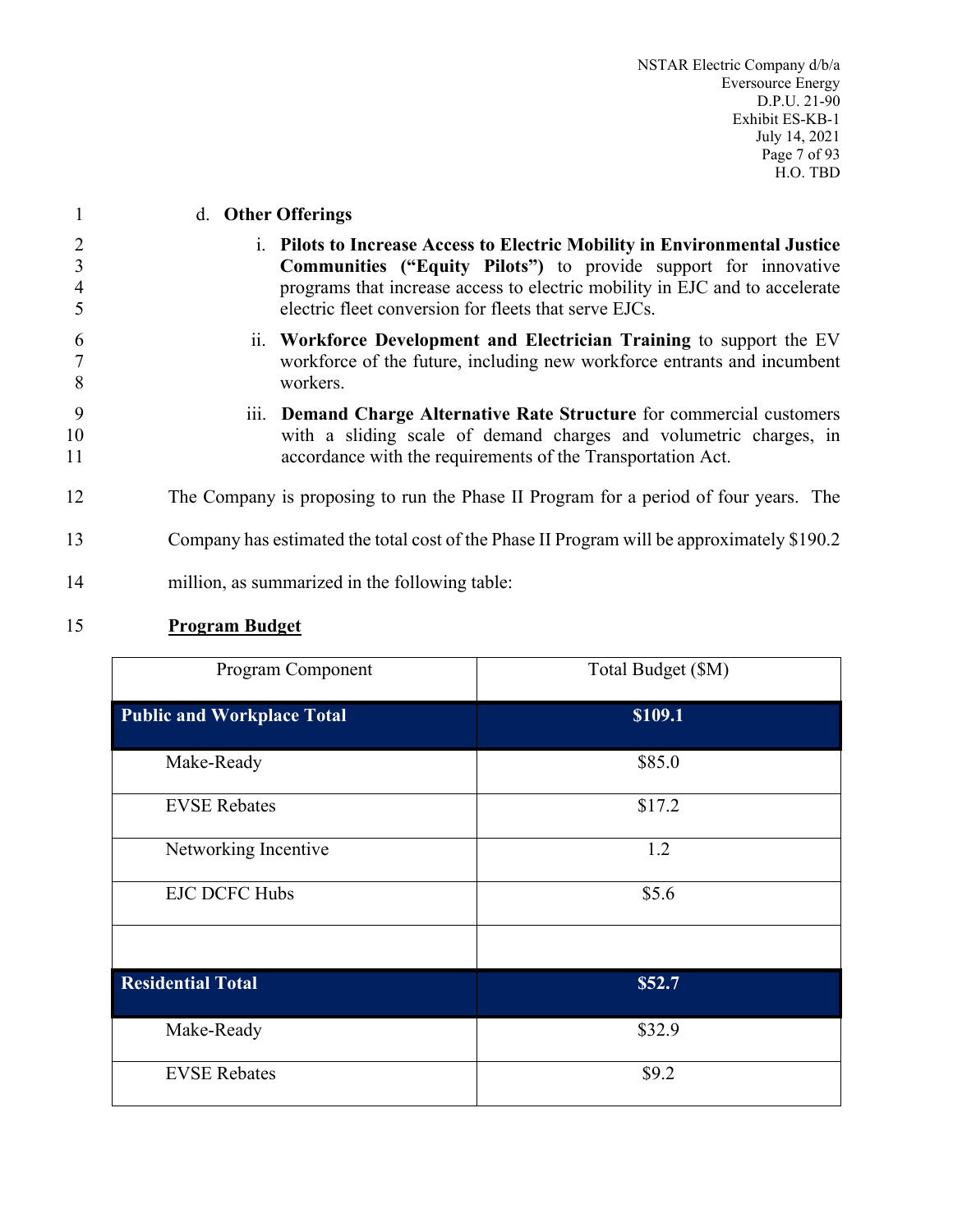NSTAR Electric Company d/b/a Eversource Energy D.P.U. 21-90 Exhibit ES-KB-1 July 14, 2021 Page 8 of 93 H.O. TBD

| Networking Incentive                   | \$1.0   |
|----------------------------------------|---------|
| LI/EJC Turnkey Install                 | \$6.2\$ |
| <b>Site Plans</b>                      | \$1.2   |
| Vendor-Based Administration Costs      | \$2.1   |
| <b>Fleet Total</b>                     | \$2.0   |
| <b>Fleet Assessment Services</b>       | \$2.0   |
| <b>Other Supporting Elements Total</b> | \$28.2  |
| <b>Equity Pilots</b>                   | \$5.0   |
| Workforce Development and              | \$1.2   |
| <b>Electrician Training</b>            |         |
| <b>Company Staffing</b>                | \$9.6   |
| Marketing & Outreach                   | \$10.1  |
| IT and Back-Office System Costs        | \$0.3   |
| Program Evaluation                     | \$2.0   |
| <b>Total</b>                           | \$191.9 |

 The Company's proposed Phase II Program will support the transition to a clean energy future by reducing the barriers for residents, site-hosts and fleet owners to adopt clean transportation choices while also providing the necessary support and resources for our diverse customers to adopt EVs. The Phase II Program will support the installation of cohesive networks of charging infrastructure, assist fleet operators to develop their own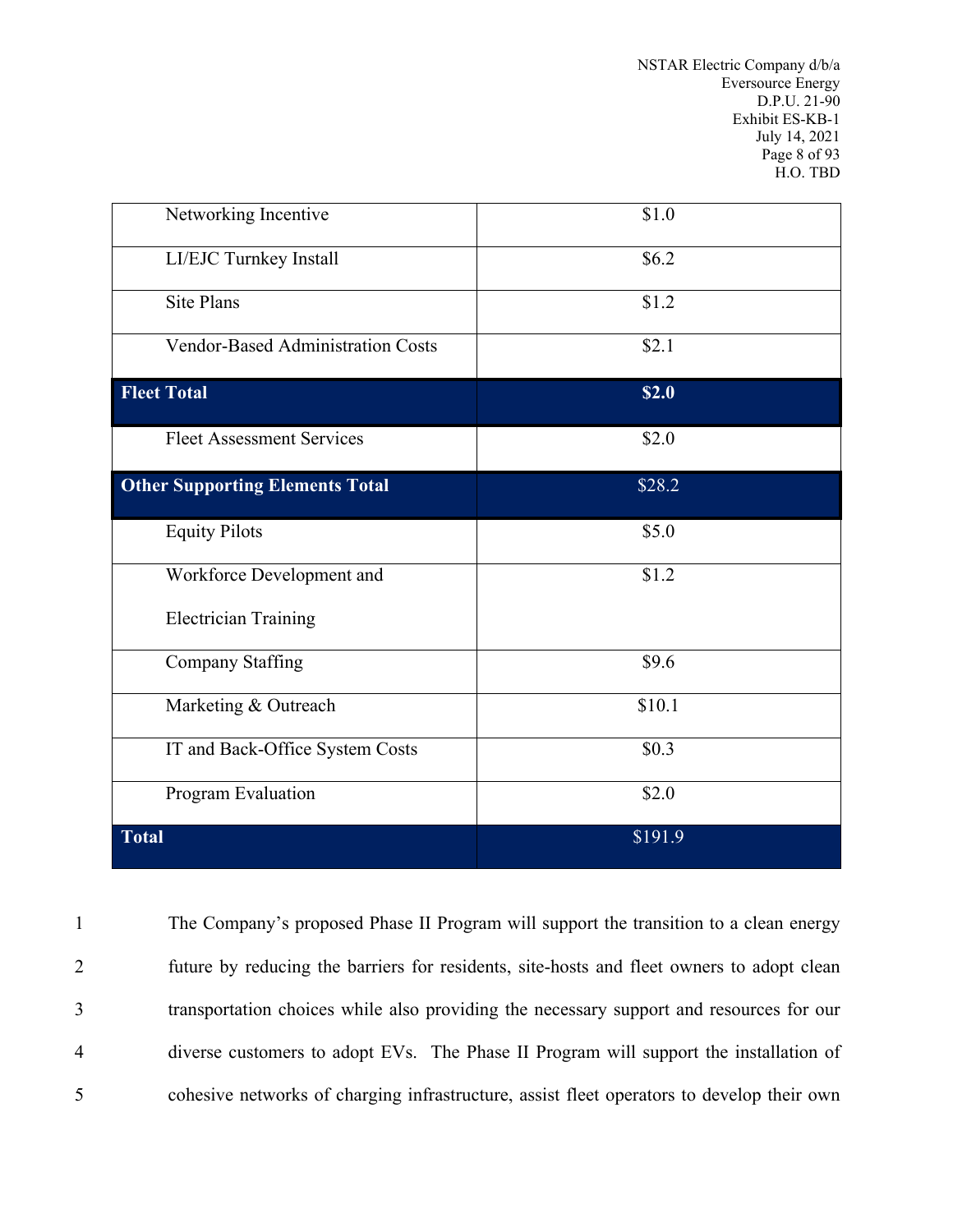electrification roadmaps, accelerate deployment of at-home charging, and increase equitable access to the benefits of clean transportation. Not only do utilities play a key role in deploying the infrastructure to support increased EV adoption, but they are critical players to ensure the transition happens with a balance of equitable access and affordability, beneficial electrification, grid optimization, and the needs of the clean energy future.

#### **Q. What are the goals of the Phase II Program?**

 A. The Company's goal is to create a future in our region where clean transportation is universal and the environmental and public health benefits are shared by all the Company's customers and communities. Although the transition to net-zero GHG emissions will happen over multiple decades, the investments necessary to support our customers in this transition must begin immediately and be aggressive. This proposal supports the Commonwealth in reaching its near-term and long-term transportation and climate goals 14 through the acceleration of infrastructure deployment and EV adoption.

#### **Q. How are EJCs considered across the Phase II Program offerings?**

 A. The Company has developed each segment of the proposal to more directly address the unique needs of EJCs and low-income customers. A guiding principle of the Phase II Program is to ensure that the proposed EV offerings are implemented equitably. EVs present a tremendous opportunity to mitigate the GHG emissions and particulate matter 20 that exist disproportionately in EJCs. The installation of EV infrastructure and enabling EV miles driven within EJCs will provide increased access to clean transportation and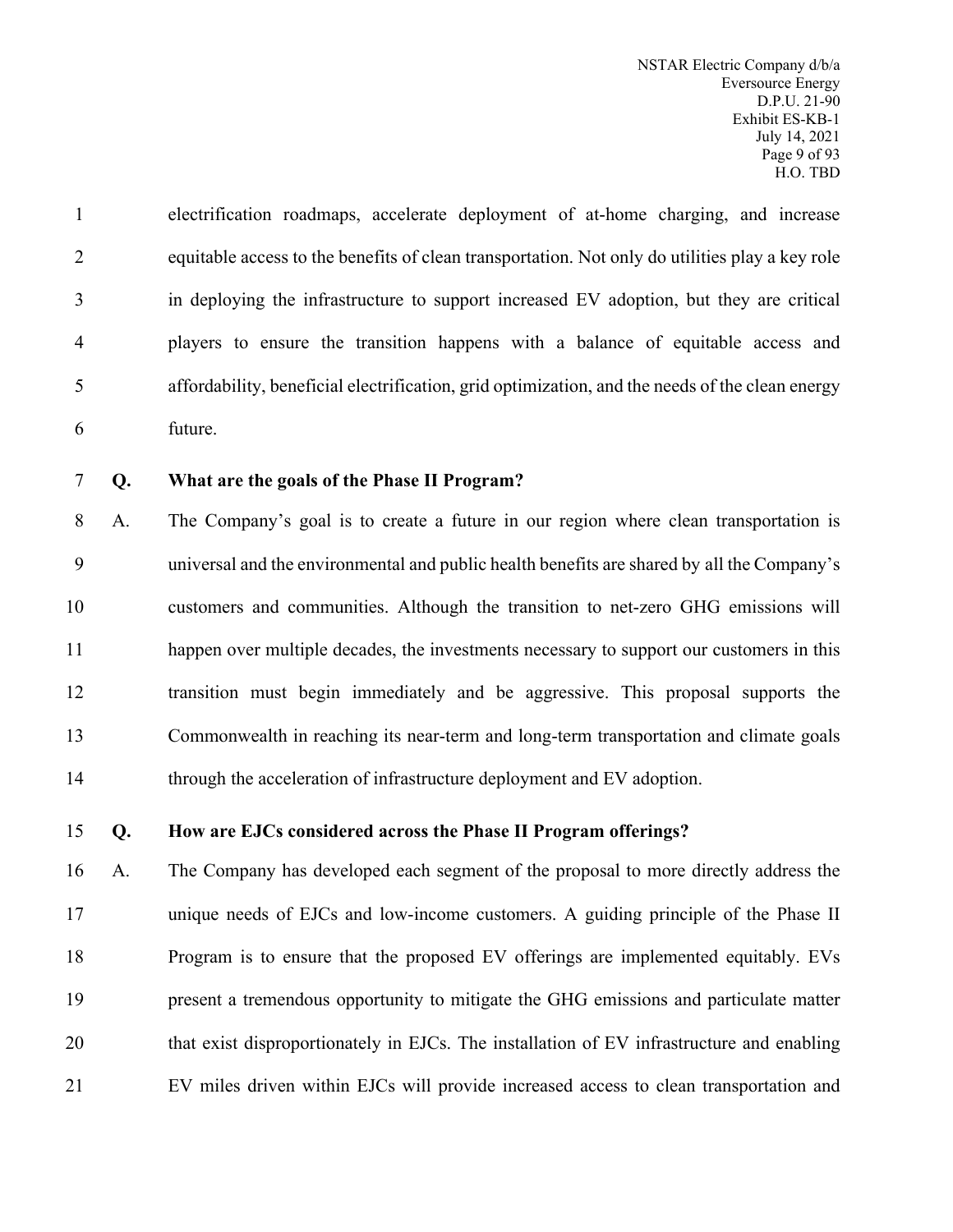1 promote public health. The Company recognizes that today, the upfront costs to EV 2 adoption are high and that there is a need to tailor programs for low-income customers, so 3 they are not left behind in the transition to EVs.

4 The Company is laying the foundation for equitable access to clean transportation with 5 specially designated EJCs and low-income offerings outlined by program segment in the 6 table below. Additional information is detailed in the individual program segment sections.

| <b>Public and Workplace</b> | <b>Increased Incentives</b>                                                                                                                                                                   |  |
|-----------------------------|-----------------------------------------------------------------------------------------------------------------------------------------------------------------------------------------------|--|
|                             | 100% make-ready costs and full rebate for all EVSE<br>installed in EJCs                                                                                                                       |  |
|                             | Network incentive (\$480 / port) for all ports installed in<br>$\bullet$<br><b>EJCs</b>                                                                                                       |  |
|                             | <b>Unique Offerings</b>                                                                                                                                                                       |  |
|                             | Fully funded DC Fast Charging Hubs in EJCs                                                                                                                                                    |  |
|                             | <b>Expectations</b>                                                                                                                                                                           |  |
|                             | 20% of ports deployed in EJCs                                                                                                                                                                 |  |
| <b>Residential</b>          | <b>Increased Incentives</b>                                                                                                                                                                   |  |
|                             | Make-ready and EVSE support of up to \$1,700 for 1-unit<br>properties (compared to \$700 for non-EJCs) and up to<br>\$2,700 for 2-4-unit properties (compared to \$1,400 for non-<br>$EJCs$ ) |  |
|                             | 100% make-ready costs and full rebate for EVSE installed at<br>$\bullet$<br>large MUDs in EJC                                                                                                 |  |
|                             | Network incentive (\$480 / port) for all ports installed at large<br>$\bullet$<br>MUDs in EJCs                                                                                                |  |
|                             | <b>Unique Offerings</b>                                                                                                                                                                       |  |
|                             | Turnkey installation and increased financial support for                                                                                                                                      |  |
|                             | LI/EJC to cover costs of residential make-ready and<br>managed-charging capable L2 EVSE                                                                                                       |  |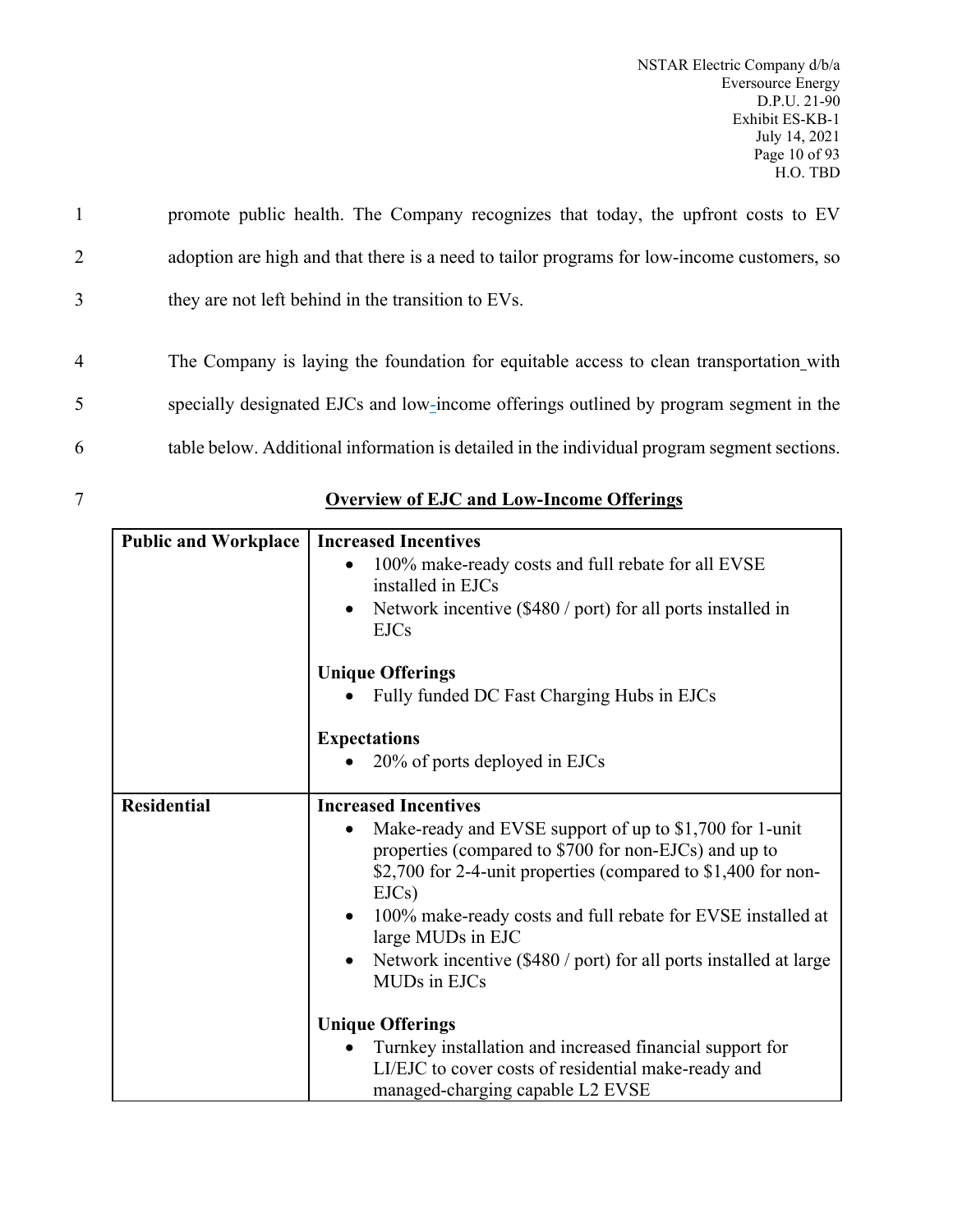|                        | EV Site Plans will help large MUDs (many of which are in<br>$\bullet$<br>EJCs) develop a plan for EVSE    |
|------------------------|-----------------------------------------------------------------------------------------------------------|
| <b>Fleet</b>           | <b>Increased Incentives</b>                                                                               |
|                        | 100% make-ready costs and full rebate for EVSE for light<br>$\bullet$<br>duty fleets in EJCs              |
|                        | <b>Unique Offerings</b>                                                                                   |
|                        | 100% make-ready costs and EVSE rebate for MD-HD fleets<br>that serve EJCs (part of Equity Pilots program) |
|                        | <b>Expectations</b>                                                                                       |
|                        | 40% of 150 private and non-profit Fleet Assessments<br>conducted in EJCs                                  |
| <b>Other Offerings</b> | <b>Pilots to Increase Access to Electric Mobility in Environmental</b>                                    |
|                        | <b>Justice Communities ("Equity Pilots")</b>                                                              |
|                        | 100% EVSE for fleets and workplaces that serve low-income<br>$\bullet$<br>communities                     |
|                        | MUD Installations with Car Sharing component<br>$\bullet$                                                 |

# 1 **Q. Are you sponsoring exhibits with your joint testimony?**

2 A. Yes. The table below lists the exhibits that we are sponsoring with our testimony:

| Exhibit    | Description                                             |
|------------|---------------------------------------------------------|
| $ES-KB-1$  | Testimony of Kevin Boughan                              |
| $ES-KB-2$  | Program Investment & Development Summary                |
| $ES-KB-3$  | Summary of Estimated Phase II EV Program Costs          |
| ES-KB-4    | Summary of Estimated Costs by Cost Recovery Approach    |
| $ES-KB-5$  | <b>Estimated Program Staffing Requirements</b>          |
| $ES-KB-6$  | Estimated Residential 1-4 Unit Charging Offering Costs  |
| $ES-KB-7$  | <b>Estimated Multi-Dwelling Charging Offering Costs</b> |
| $ES-KB-8$  | <b>Estimated Public and Workplace Offering Costs</b>    |
| ES-KB-9    | Company Stakeholder Outreach                            |
| $ES-KB-10$ | Electric Vehicle Site Host Agreement                    |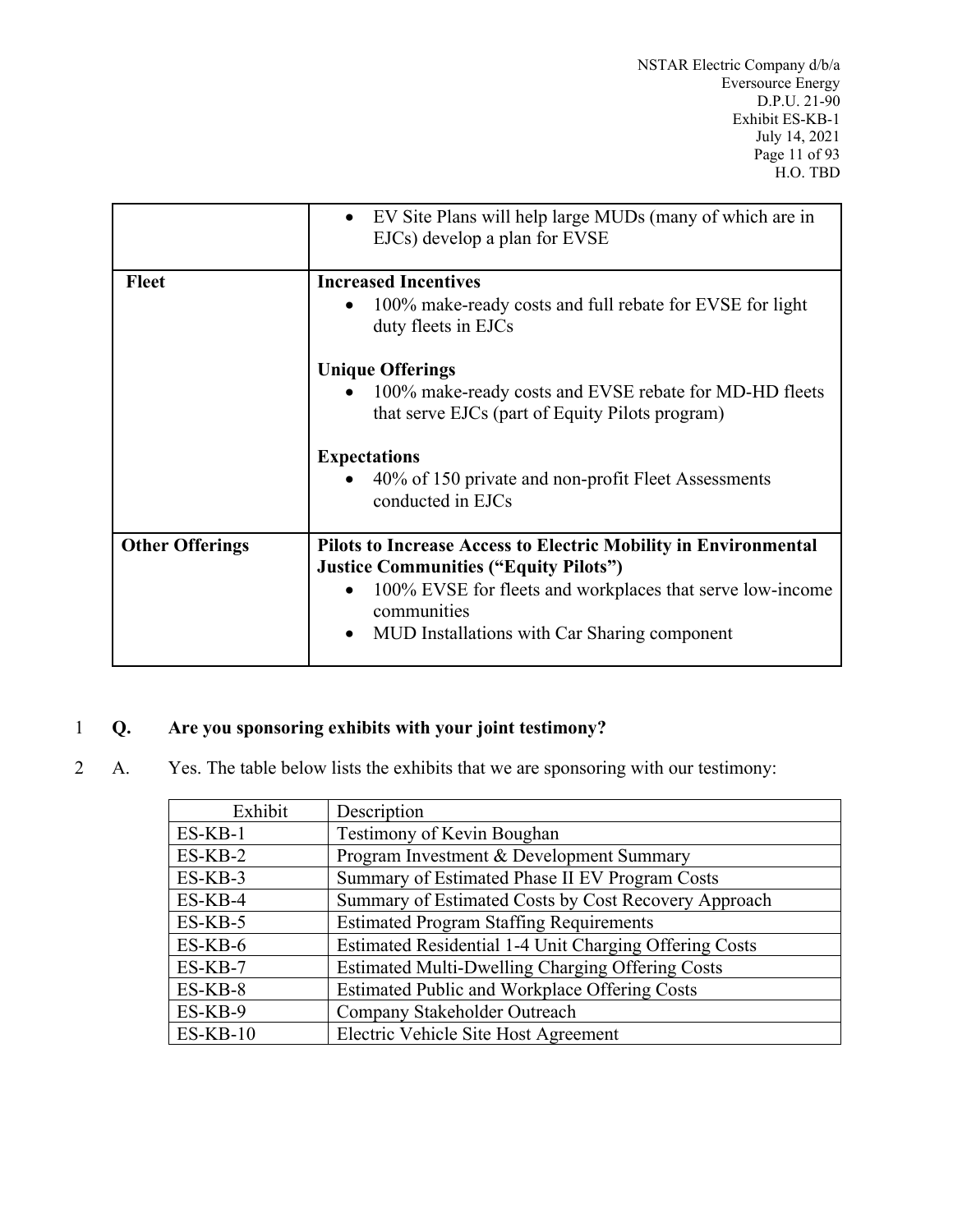#### <span id="page-13-0"></span>**IV. Background**

#### **Q. Please provide an overview of the Commonwealth's environmental policies related to the promotion of electric vehicles.**

 A. The Commonwealth of Massachusetts has positioned itself as a leader in the United States to tackle the challenges posed by climate change by implementing ambitious programs and policies to maximize equity, the health and wellbeing of the Commonwealth's residents, and environmental benefits. As one of the first states in the nation to pass ambitious greenhouse gas reduction targets in 2008, the Commonwealth has continued to lead with the passage of An Act Creating A Next-Generation Roadmap For Massachusetts Climate Policy, Chapter 8 of the Acts of 202[1](#page-13-1) (the "Climate Act")<sup>1</sup> establishing a commitment to net-zero emissions by 2050, with a minimum of a 50 percent reduction in greenhouse gas ("GHG") emissions by 2030 and a minimum of 75 percent by 2040. The Company not only supports the Commonwealth with these goals but has also committed as a company to reach net-zero emissions by 2030. These collective goals will require swift innovation and action across all sectors of the economy.

 With transportation being the largest contributing sector to GHG emissions in the 17 Commonwealth  $(42\%$  $(42\%$  $(42\%$  as of  $2017)^2$  and a significant source of pollutants that contribute to ground level ozone and other air pollution problems that adversely impact public health in the region, transportation electrification and EVs provide the opportunity to significantly

St. 2021, c. 8, *available at* [https://malegislature.gov/Laws/SessionLaws/Acts/2021/Chapter8.](https://malegislature.gov/Laws/SessionLaws/Acts/2021/Chapter8)

<span id="page-13-2"></span><span id="page-13-1"></span> Transportation Sector Report: A Technical Report of the Massachusetts 2050 Decarbonization Roadmap Study December 2020[; https://www.mass.gov/doc/transportation-sector-technical-report/download](https://www.mass.gov/doc/transportation-sector-technical-report/download)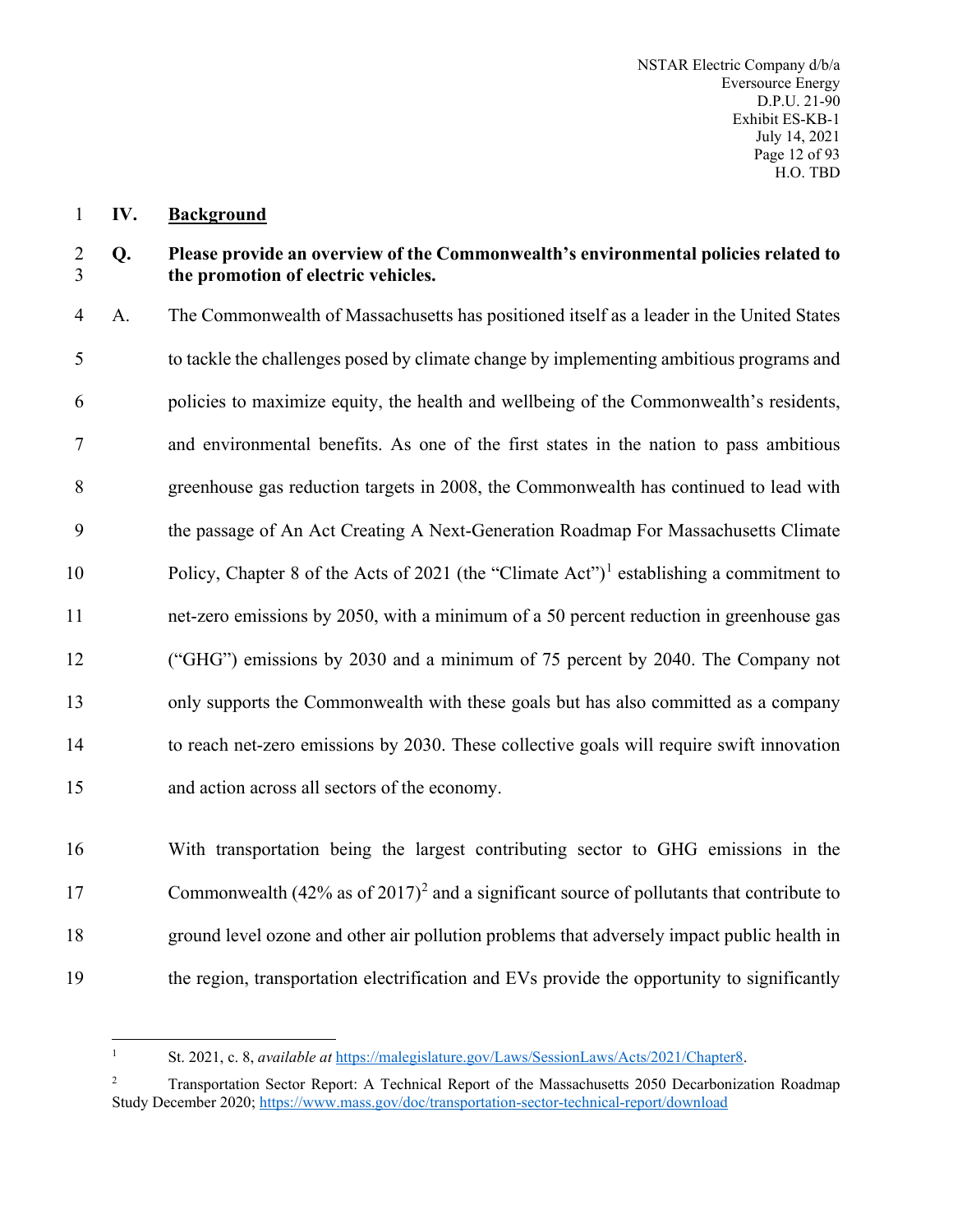reduce emissions in the short- and long-term, while also supporting our grid to enable a clean energy future. Decarbonizing the transportation sector will be challenging, but the transition to a decarbonized and electric transportation future is vital and requires an immediate and aggressive set of responses in order to meet the Commonwealth's Climate 5 Act goal of net-zero emissions economy-wide by 2050.<sup>[3](#page-14-0)</sup>

 The Company and its peer electric distribution companies play an important role in accelerating this transition and will continue to be key enablers and partners to our customers, communities, and the industry as EV adoption grows exponentially in the coming years. Paired with support from complementary federal and state resources, such 10 as the Massachusetts Offers Rebates for Electric Vehicles Program ("MOR-EV")<sup>[4](#page-14-1)</sup> and the 11 forthcoming Transportation and Climate Initiative Program ("TCI-P"),<sup>[5](#page-14-2)</sup> the Company's comprehensive Phase II Program will ensure the Commonwealth, its communities, residents, and businesses have the infrastructure and support needed to facilitate widespread EV adoption.

# 15 **Q. How many electric vehicles are in Massachusetts today?**

16 A. Based on information shared with Eversource by National Grid, as of January 1, 2021,

17 there were only approximately 36,000 EVs registered in the Commonwealth, or about 0.6%

<span id="page-14-0"></span> $3$  Climate Act,  $§ 8$ .

<sup>4</sup> Massachusetts Offers Rebates for Electric Vehicles Program, https://mor-ev.org/.

<span id="page-14-2"></span><span id="page-14-1"></span>Transportation and Climate Initiative Program, [https://www.mass.gov/info-details/transportation-climate](https://www.mass.gov/info-details/transportation-climate-initiative-tci)[initiative-tci](https://www.mass.gov/info-details/transportation-climate-initiative-tci)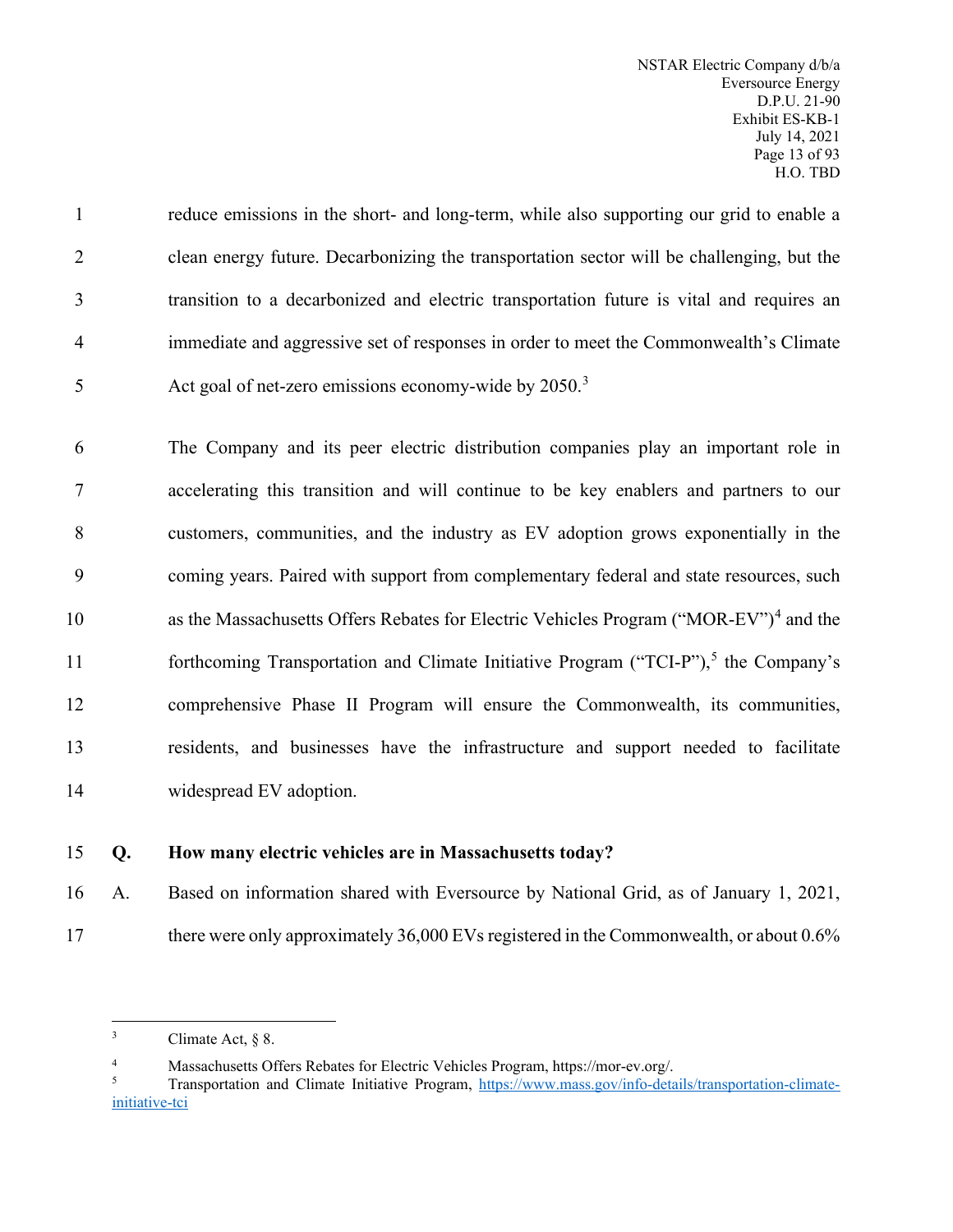| $\mathbf{1}$   | of light-duty-vehicles ("LDVs") in operation in the state. <sup>6</sup> In 2020, EVs were roughly 3.0% |
|----------------|--------------------------------------------------------------------------------------------------------|
| $\overline{2}$ | of new vehicle sales in Massachusetts. <sup>7</sup> This puts Massachusetts seventh in the nation in   |
| 3              | EV sales, but far from the leader (California is at nearly 8.0%). <sup>8</sup> Nationwide, the United  |
| $\overline{4}$ | States averaged 2.0% of new vehicles sales in 2020, far from EV sales leaders Europe                   |
| 5              | (10%) and China $(5.7\%)$ . In 2020, approximately 70% of new EVs sold in the                          |
| 6              | Commonwealth were battery electric vehicles ("BEVs") and 30% were plug-in hybrid                       |
| $\tau$         | electric vehicles ("PHEVs"), along with a single fuel-cell electric vehicle ("FCEV"),                  |
| 8              | highlighting the importance of public and at-home charging infrastructure for BEVs. <sup>10</sup>      |
|                |                                                                                                        |
| 9              | As of January 1, 2021, there were roughly 32 medium and heavy-duty electric vehicles                   |
| 10             | ("MHDVs") in the Commonwealth out of roughly 204,000 MHDV in the Commonwealth.                         |
| 11             | All were BEVs and most are transit or school buses. However, there are currently more                  |
| 12             | than 50 MHDV models available, and more than 125 models are expected to be available                   |
| 13             | by 2023. <sup>11</sup> The total cost of ownership ("TCO") for BEV MHDVs continue to decline as        |
| 14             | manufacturing scales, and adoption is expected to transition quickly as each segment                   |

<span id="page-15-1"></span><sup>7</sup> ibid

<span id="page-15-0"></span><sup>&</sup>lt;sup>6</sup> IHS-Polk Vehicle in Operation data for Massachusetts as of January 1, 2021. Data purchased by the Company. See also https://ihsmarkit.com/products/automotive-market-data-analysis.html ("IHS Polk")

<span id="page-15-2"></span><sup>8</sup> Alliance for Automotive Innovation, 2020 Vehicles Sales by State, accessed May 5, 2021, at [https://www.autosinnovate.org/evagenda.](https://www.autosinnovate.org/evagenda)

<span id="page-15-3"></span><sup>&</sup>lt;sup>9</sup> 2021 IEA EV Outlook [https://www.iea.org/reports/global-ev-outlook-2021/trends-and-developments-in](https://www.iea.org/reports/global-ev-outlook-2021/trends-and-developments-in-electric-vehicle-markets)[electric-vehicle-markets.](https://www.iea.org/reports/global-ev-outlook-2021/trends-and-developments-in-electric-vehicle-markets)

<span id="page-15-4"></span><sup>10</sup> Company analysis of IHS-Polk data.

<span id="page-15-5"></span><sup>11</sup> Zero-Emission Technology Inventory (ZETI) tool by CALSTART*. <https://globaldrivetozero.org/resources/zero-emission-technology-inventory/> .*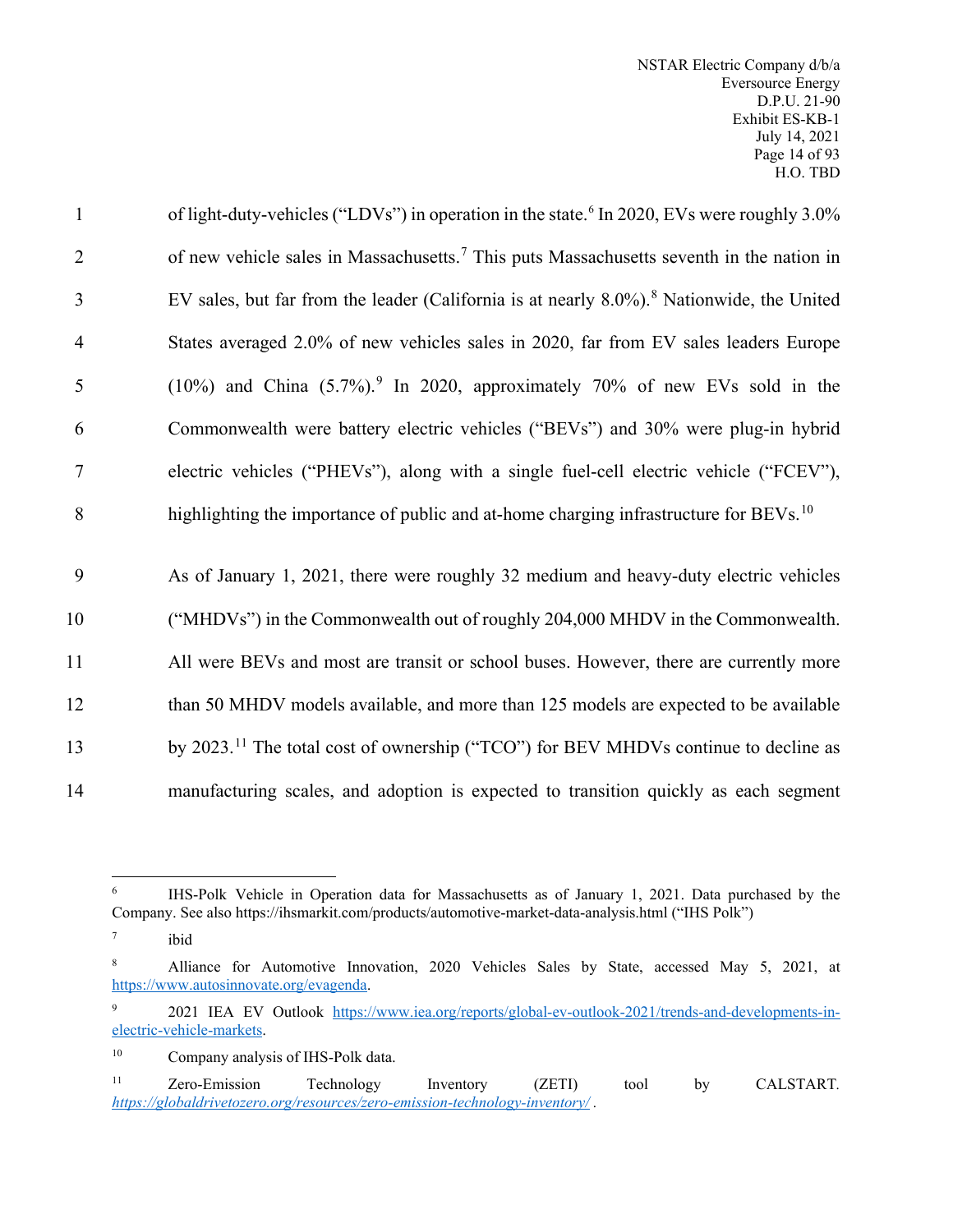| $\mathbf{1}$                                          |    | reaches TCO parity. State government resources, such as the approximately \$10 million                                                                                                                                                                                                                                                                                                                                                                                                                                                                                                      |
|-------------------------------------------------------|----|---------------------------------------------------------------------------------------------------------------------------------------------------------------------------------------------------------------------------------------------------------------------------------------------------------------------------------------------------------------------------------------------------------------------------------------------------------------------------------------------------------------------------------------------------------------------------------------------|
| $\overline{2}$                                        |    | MOR-EV Trucks Program, will accelerate that vehicle transition.                                                                                                                                                                                                                                                                                                                                                                                                                                                                                                                             |
| 3<br>$\overline{4}$                                   | Q. | What is the pace of EV adoption necessary to meet the Commonwealth's<br>decarbonization goals?                                                                                                                                                                                                                                                                                                                                                                                                                                                                                              |
| 5                                                     | A. | As explained in the MA 2050 Decarbonization Roadmap Report:                                                                                                                                                                                                                                                                                                                                                                                                                                                                                                                                 |
| 6<br>$\overline{7}$<br>8<br>9<br>10<br>11<br>12<br>13 |    | The current pace of EV adoption in the Commonwealth lags the pace<br>necessary to achieve decarbonization targets compliant with the Global<br>Warming Solutions Act (GWSA). Without new policy intervention (by the<br>Commonwealth, California, or the federal government), less than 500,000<br>vehicles are projected to be electrified in 2030. In contrast, a pace consistent<br>with meeting GWSA targets implies that over one million of the 5.5 million<br>light-duty vehicles (LDVs) projected to be then-registered in the<br>Commonwealth are electric in 2030." <sup>12</sup> |
| 14                                                    |    | In addition to the Commonwealth's broad and ambitious climate goals, Massachusetts was                                                                                                                                                                                                                                                                                                                                                                                                                                                                                                      |
| 15                                                    |    | among the first states to join California and others, setting its zero-emission vehicle                                                                                                                                                                                                                                                                                                                                                                                                                                                                                                     |
| 16                                                    |    | ("ZEV") MOU targets of 300,000 LDV registered by $2025^{13}$ and 30 percent and 100                                                                                                                                                                                                                                                                                                                                                                                                                                                                                                         |
| 17                                                    |    | percent of all new MHDV sales to be ZEV by 2030 and 2050 respectively. <sup>14</sup> With                                                                                                                                                                                                                                                                                                                                                                                                                                                                                                   |
| 18                                                    |    | approximately 36,000 LDV and 32 MHDV currently registered in the state, the investments                                                                                                                                                                                                                                                                                                                                                                                                                                                                                                     |
| 19                                                    |    | and actions taken over the next few years will be critical to accelerate and support this                                                                                                                                                                                                                                                                                                                                                                                                                                                                                                   |

<span id="page-16-0"></span><sup>&</sup>lt;sup>12</sup> Transportation Sector Report: A Technical Report of the Massachusetts 2050 Decarbonization Roadmap Study December 2020 accessed July 12, 2021 at https://www.mass.gov/doc/transportation-sector-technical-report (p.4).

<span id="page-16-1"></span><sup>13</sup> New England States for Coordinated Air Use Management (NESCAUM), Multi-State ZEV Action Plan: 2018-2021, accessed July 12, 2021, at<https://www.nescaum.org/documents/2018-zev-action-plan.pdf>

<span id="page-16-2"></span><sup>14</sup> Northeast States for Coordinated Air Use Management, Multi-State Zero Emission Medium- and Heavy-Duty Vehicle Initiative – Memorandum of Understanding (2020), accessed July 12, 2021, at https://www.nescaum.org/documents/multistate-truck-zev-governors-mou-20200714.pdf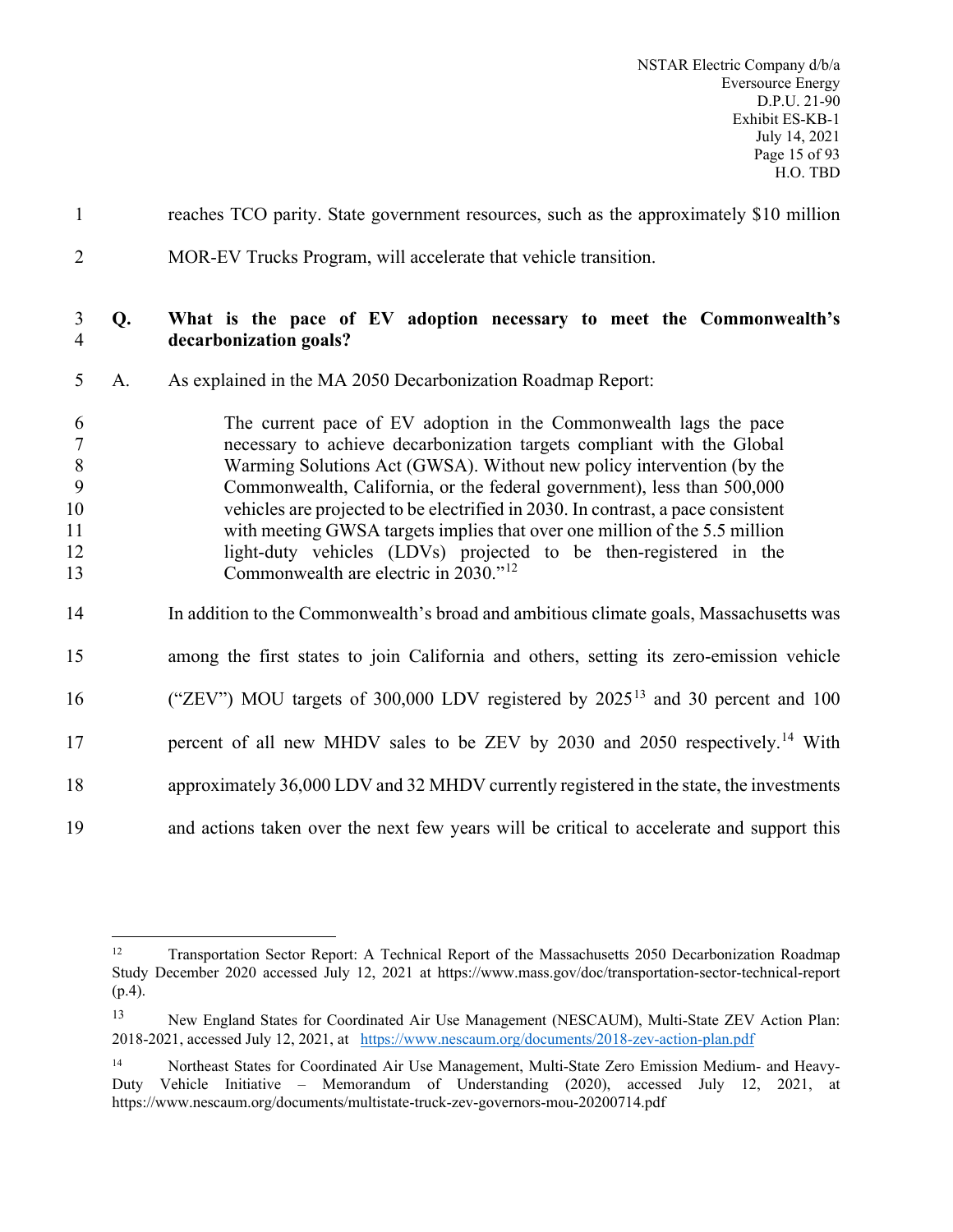transition successfully. Longer term, the state's interim Clean Energy and Climate Plan <sup>2</sup> ("CECP") noted the need for approximately 750,000 to 1,000,000 EVs by 2030.<sup>[15](#page-17-0)</sup>

#### **Q. What is the current state of public charging infrastructure in the Commonwealth?**

 A. The Company considers "publicly accessible" charging infrastructure to generally refer to parking locations that any member of the public can access and use, although there may be costs to do so (i.e., parking or access fees, fees for use of the charger, etc.). Related, some public charging networks are proprietary, indicating they only serve a subset of EVs on the road due to hardware compatibility (e.g., Tesla's plug standard) or network restrictions (e.g., Rivian is using the CCS fast charging standard but intends to limit many of its sites to Rivian customers<sup>[16](#page-17-1)</sup>). Proprietary or restricted access networks arise more for fast charging than L2 charging, where nearly all vehicles can use the J1772 plug standard and there are few restrictions by vehicle brand.

 As of June 30, 2021, there were approximately 3,504 publicly accessible L2 ports and 360 14 publicly accessible DCFC ports in Massachusetts. Of these publicly accessible ports, 1,913 L2 and 188 DCFC are located in the Company's service territory, about 54% of the statewide total. In our service territory public charging access is growing, with approximately 73% of all publicly accessible L2 ports installed in the past 18 months. Public DCFC growth is slower, adding 64 ports in the past 18 months. Public DCFC

<span id="page-17-0"></span> MA Interim Clean Energy and Climate Plan for 2030 (Strategy T2, p.21), https://www.mass.gov/doc/interimclean-energy-and-climate-plan-for-2030-december-30-2020/download

<span id="page-17-1"></span>

https://electrek.co/2021/03/18/rivian-reveals-map-planned-fast-charging-stations-wall-charger/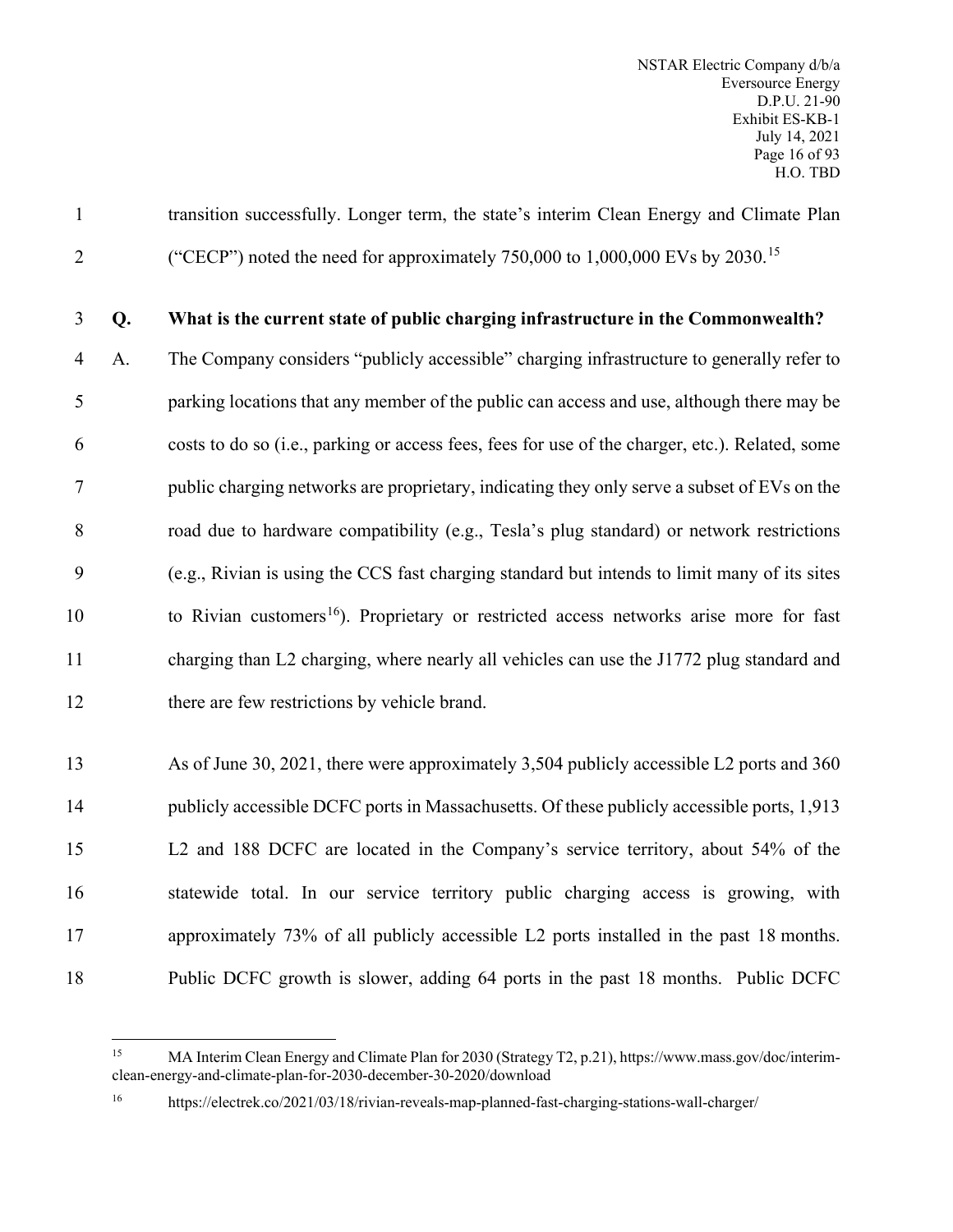1 development is also somewhat nuanced due to different charging standards, proprietary 2 networks, and business models (e.g., use of Volkswagen settlement funds via Electrify 3 America).

 However, these high-level port counts can obscure the local realities of EV charging access. Public ports in Company territory were located at approximately 953 sites, however there 6 are only 24 sites with two or more DCFC ports.<sup>[17](#page-18-0)</sup> Existing DCFC ports are also split across the CCS, CHAdeMO, and Tesla charging standards, further reducing the likelihood of drivers being near a compatible port. At a local level, a significant number of customers live and drive in areas with minimal public EVSE today, sometimes referred to as "charging deserts."

#### 11 **Q. What is the current state of at-home charging?**

12 A. At-home charging access is critical to enabling and sustaining personal EV ownership. 13 Among current EV owners, generally considered early adopters, approximately 95% had 14 access to at-home charging in 2020, representing 80-85% of all EV charging energy.<sup>[18](#page-18-1)</sup> The

<span id="page-18-0"></span>

<sup>17</sup> Alternative Fuels Data Center, U.S. Department of Energy, available at

[https://www.afdc.energy.gov/stations/#/analyze?region=US-MA&country=US&fuel=ELEC.](https://www.afdc.energy.gov/stations/#/analyze?region=US-MA&country=US&fuel=ELEC) (Data as of June 30, 2021) The Company filtered the data to derive the approximate number of public Level 2 and DCFC ports in Massachusetts. (Under "Advanced Filters", Filter '"Location" as "United States" and "Massachusetts", filter "Fuel" by "Electric" and "Charger Types" using both "Level 2" and "DC Fast" separately, filter "Station" by "Public" and "Available").

<span id="page-18-1"></span> $18$  2020 Survey of Rhode Island EV owner from Rhode Island Electric Transportation Initiative Evaluation Final Report – Rate Year 2, page 17 [\(http://www.ripuc.ri.gov/eventsactions/docket/4770-NGrid-](https://urldefense.com/v3/__http:/www.ripuc.ri.gov/eventsactions/docket/4770-NGrid-RY2*20Transportation*20Initiative*20Annual*20Report*20Combined*20(10.30.2020).pdf__;JSUlJSUl!!B3hxM_NYsQ!mX_ok_RAj0q-gX50qpmYK-hjQbwTjpl-opsSIQy4eVpg34zR7dzAatdvWYv5cc3chwHi45c$)[RY2%20Transportation%20Initiative%20Annual%20Report%20Combined%20\(10.30.2020\).pdf\) \(](https://urldefense.com/v3/__http:/www.ripuc.ri.gov/eventsactions/docket/4770-NGrid-RY2*20Transportation*20Initiative*20Annual*20Report*20Combined*20(10.30.2020).pdf__;JSUlJSUl!!B3hxM_NYsQ!mX_ok_RAj0q-gX50qpmYK-hjQbwTjpl-opsSIQy4eVpg34zR7dzAatdvWYv5cc3chwHi45c$)"RI RY2 Evaluation Report") and Finding 9 from the Phase I Program Year 2 evaluation report, D.P.U. 21-67 Exhibit NG-MM-1 ("Phase I PY2 Evaluation Report").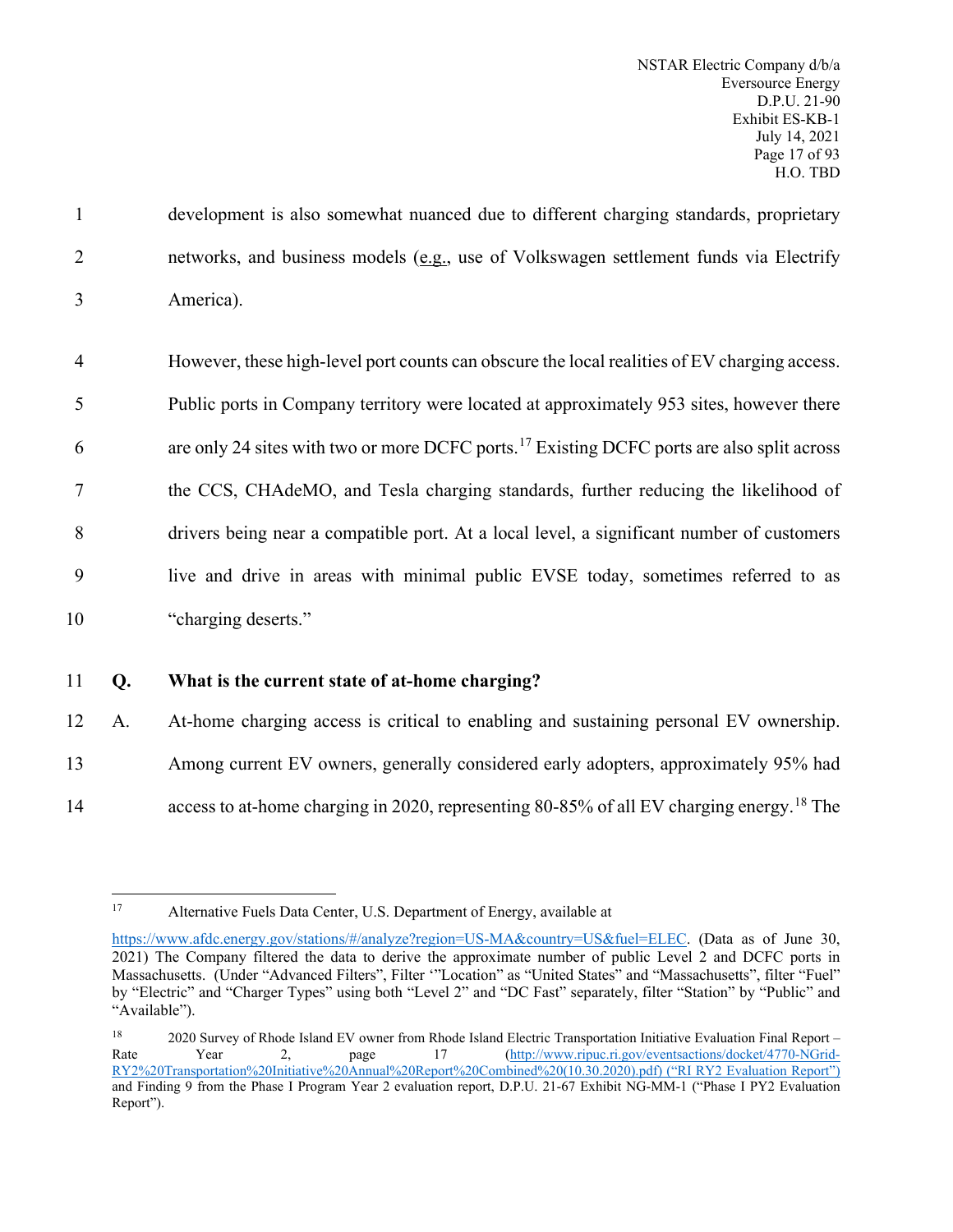NSTAR Electric Company d/b/a Eversource Energy D.P.U. 21-90 Exhibit ES-KB-1 July 14, 2021 Page 18 of 93 H.O. TBD

 vast majority of BEV drivers today have L2 charging at home (95% of Tesla owners and 60% of non-Tesla BEV owners), whereas two-thirds of PHEV drivers use Level 1 chargers 3 at home.<sup>[19](#page-19-0)</sup> An estimated 5% of all residential customers are L2 "EV ready" today (i.e., they have an existing 240-volt outlet near their car), although almost none of the 36% of 5 customers living in duplex or multi-family properties have L2 EV ready spots today.<sup>[20](#page-19-1)</sup> The Company estimates over 50% of its residential customers face a significant barrier to at- home charging, although those barriers are addressable with utility planning and financial support, especially as vehicle and charger costs are expected to decline over time. The importance of at-home charging access does not undercut the need for a robust network of public and workplace charging to ensure that customers without at-home charging access can own and operate EVs and to ensure that all customers can meet the entirety of their driving needs, including days away from home or with long-distance driving. The dynamic of drivers mostly relying on at-home charging, while still requiring robust public

 charging, is a major part of the difficult economics to operate profitable public EVSE, especially in the near-term with low numbers of EVs. Commercial fleet operators are faced with similar needs. Commercial fleets will primarily rely upon charging at a centralized depot but will also require the use of public charging infrastructure. The Company's

RI RY2 Evaluation Report, Figure 4-2, page 18.

<span id="page-19-1"></span><span id="page-19-0"></span> *Estimating EV charging infrastructure costs across major U.S. metropolitan areas*, International Council on Clean Transportation , Aug 2019, Table 6 available at: https://theicct.org/publications/charging-cost-US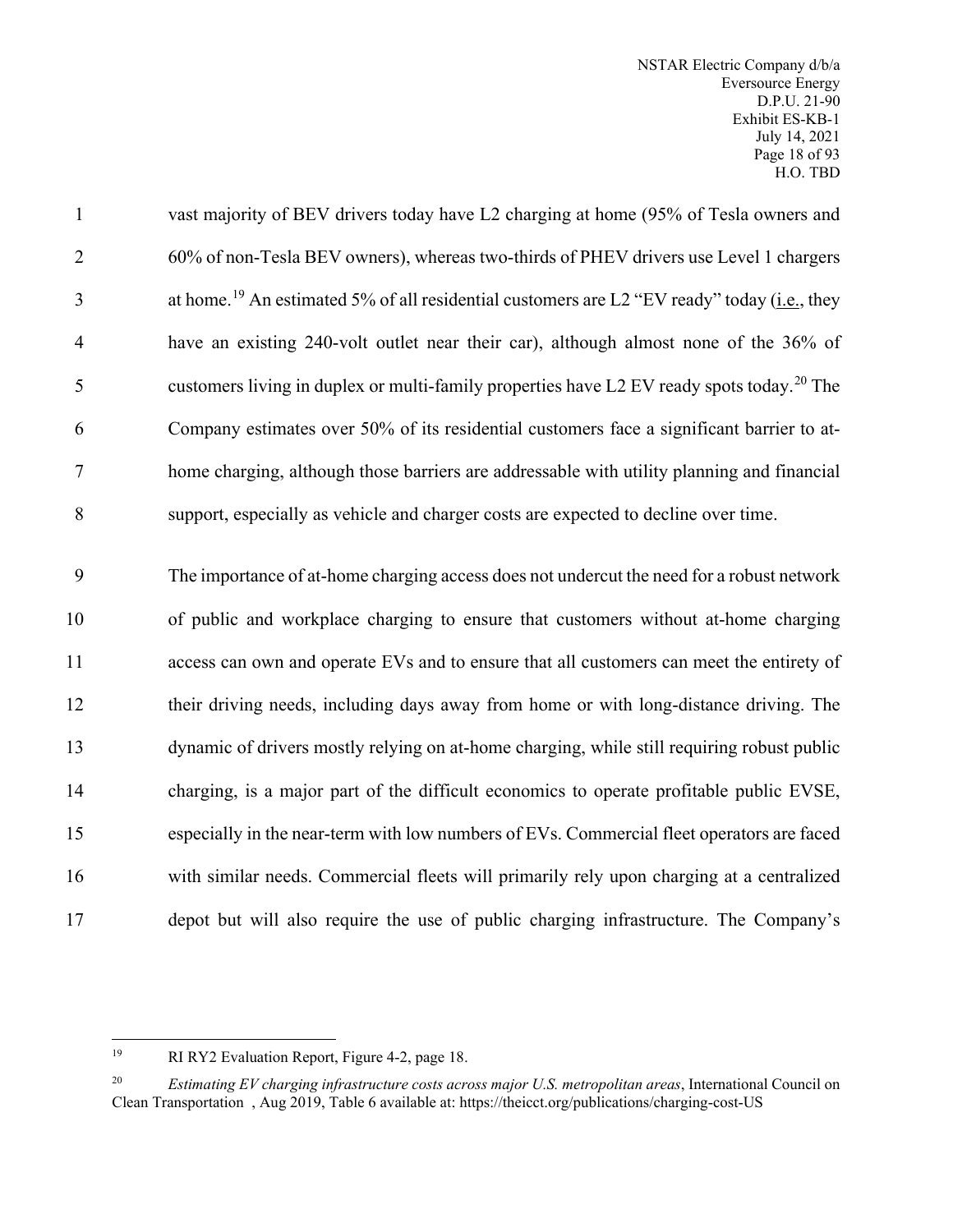proposed Phase II Program addresses public, workplace, at-home, and commercial fleet charging infrastructure.

#### **Q. Is there outside funding available to support EV adoption and EV charger deployment?**

 A. Yes. In addition to the existing utility programs in the Commonwealth, there are other state and federal programs and incentives that help to support EV adoption and the deployment of EV chargers. Although these programs have helped to move the market, there is much more needed to accelerate deployment of chargers and adoption of EVs. As learned during the Company's current EV offerings, the more alignment, compatibility, and cross leveraging of these resources, the better experience and process we can provide customers.

 Specifically, in addition to the availability of federal tax incentives, the Commonwealth currently has six grant programs, funded by the Volkswagen Settlement and administered by the Massachusetts Department of Environmental Protection, that are aimed at supporting electrification of the Commonwealth's transportation network. These programs have been beneficial for customers and have allowed the Company to maximize the impact of its Phase I Program. However, as learned through the Company's stakeholder outreach, it can be complicated, confusing, and burdensome for customers to navigate multiple funding programs offering similar or overlapping resources. Feedback from customers highlighted the desire for a more streamlined process. The Company aims to coordinate and leverage the funding for customers whenever feasible and recommends coordination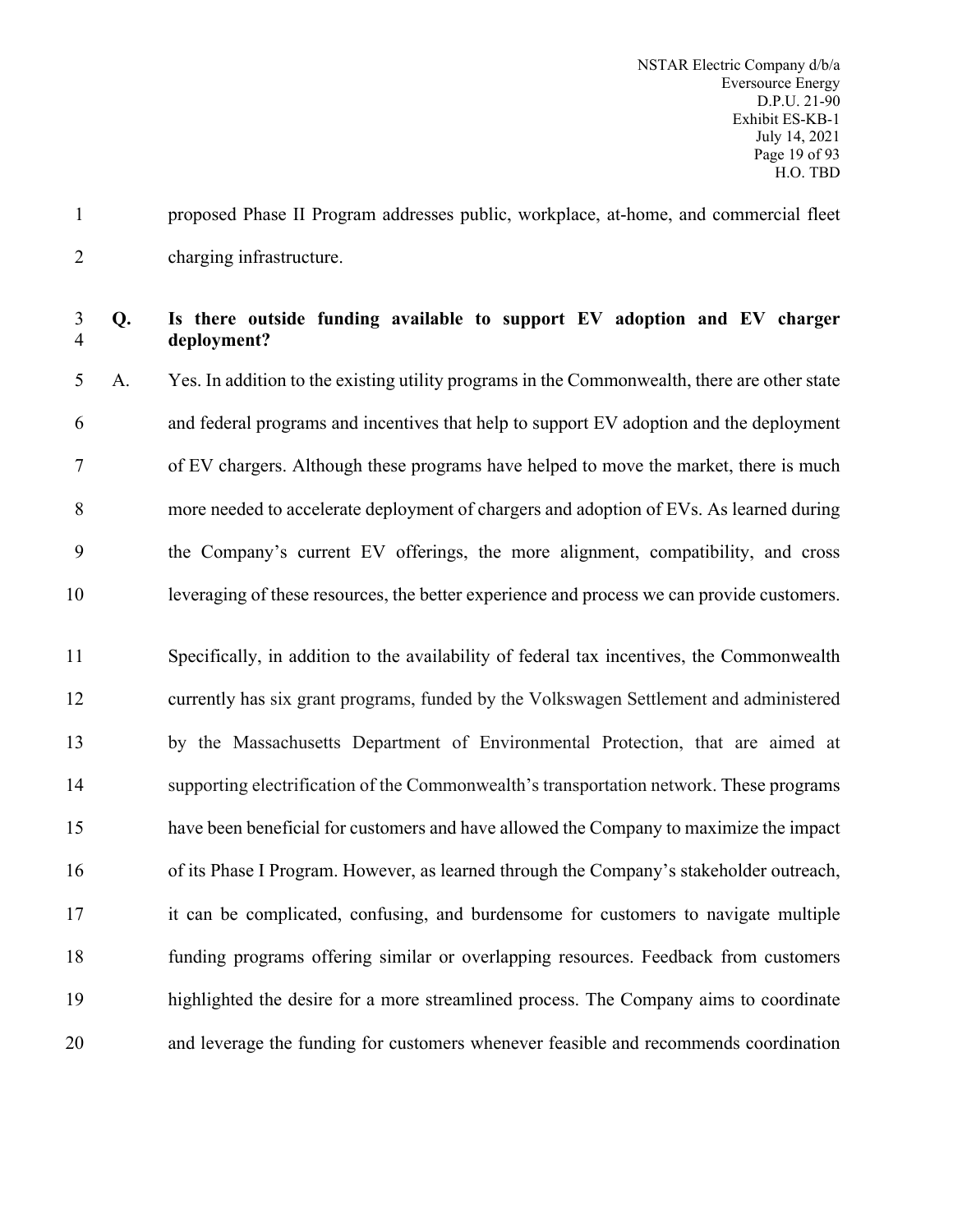- 1 with state entities to develop aligned and complementary offerings to ease the process for 2 customers.
- 3 **Q. What are the barriers to EV adoption?**
- 4 A. The barriers to widespread EV adoption are multiple, although all are surmountable with 5 sustained policies and investment. Key barriers to EV adoption currently include (but are 6 not limited to):
- 7 high costs (especially the upfront vehicle purchase and charger installation);
- 8 lack of charging infrastructure; and
- 9 range anxiety (the fear of being unable to complete a trip);  $2^{1}$

10 These primary barriers to EV adoption were first identified by the Company in its

11 testimony in D.P.U. 17-05 Exhibit ES-GMBC-1, page 103-104, and multiple industry

- 12 studies confirm they remain the same today<sup>[22](#page-21-1)</sup>.
- 13 EVSE have their own set of barriers, which can be broadly classified into those affecting
- 14 installation and those affecting operation. EVSE financial viability at public, workplace,
- 15 and MUD sites hinges on station utilization,  $2<sup>3</sup>$  which is largely determined today by the

<span id="page-21-0"></span><sup>&</sup>lt;sup>21</sup> Barriers as summarized in Matteo Muratori et al 2021 Prog. Energy 3 022002 [doi.org/10.1088/2516-](https://doi.org/10.1088/2516-1083/abe0ad) [1083/abe0ad,](https://doi.org/10.1088/2516-1083/abe0ad) and further supported by research from the Phase I PY 1 Evaluation Report (for example, Finding 7) and Phase I Program Year 2 Evaluation Report (for example Table 4-22).

<span id="page-21-1"></span><sup>22</sup> Autolist, August 2019, Survey: Price, range and weak charging network are top reasons consumers avoid EVs, [https://www.autolist.com/news-and-analysis/survey-electric-vehicles;](https://www.autolist.com/news-and-analysis/survey-electric-vehicles) and Georgia Institute of Technology School of Public Policy, June 2020, [http://www.news.gatech.edu/2020/06/09/what-do-electric-vehicle](http://www.news.gatech.edu/2020/06/09/what-do-electric-vehicle-drivers-think-charging-network-they-use)[drivers-think-charging-network-they-use;](http://www.news.gatech.edu/2020/06/09/what-do-electric-vehicle-drivers-think-charging-network-they-use) and Volvo Reports: The State of Electric Vehicles in America, Feb 2019, <https://www.media.volvocars.com/us/en-us/download/249123>

<span id="page-21-2"></span><sup>&</sup>lt;sup>23</sup> Muratori et al page 15, "PEV-charging economics vary with location and station configuration and depend critically on equipment and installation costs and retail electricity prices, which are dependent on utilization."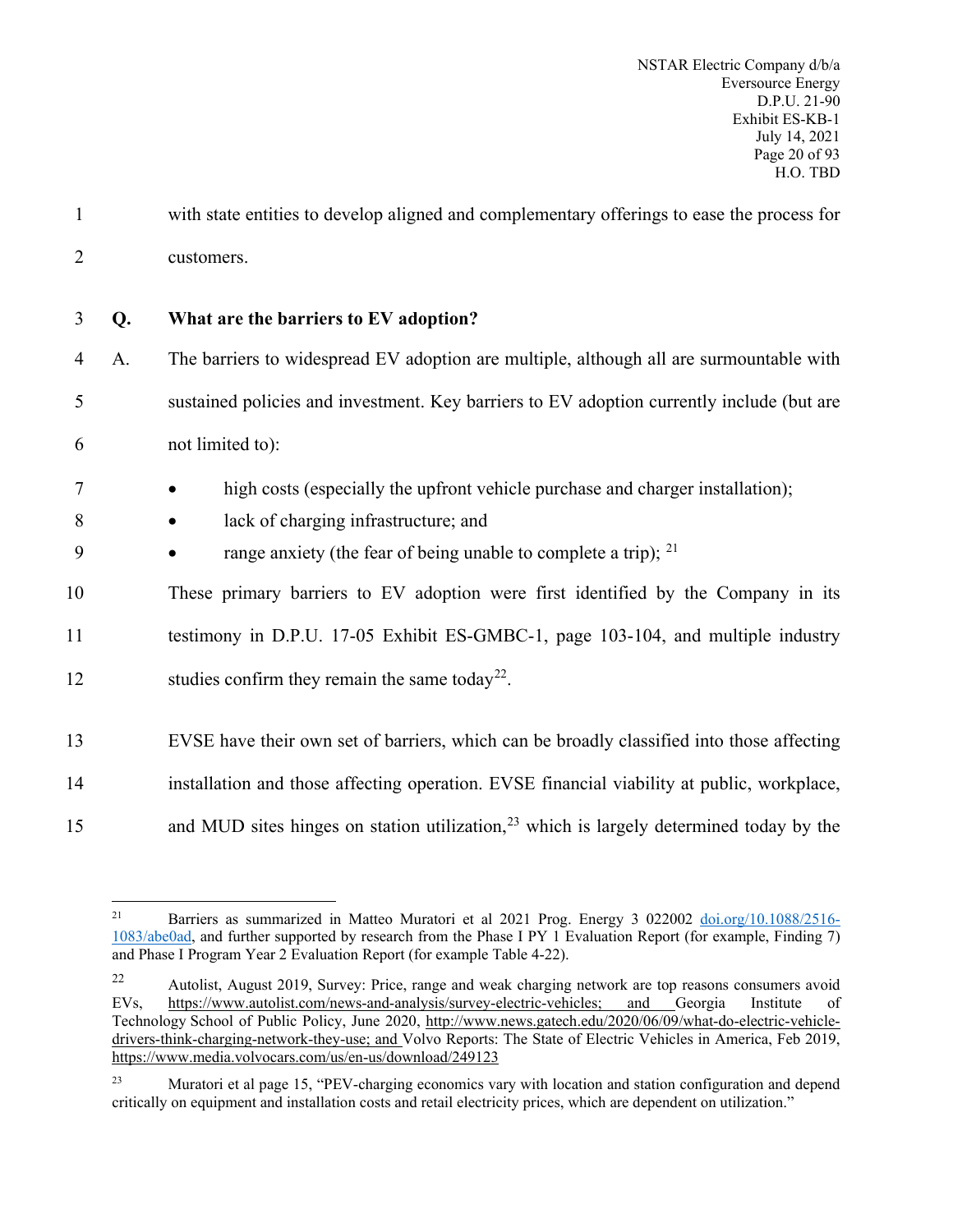NSTAR Electric Company d/b/a Eversource Energy D.P.U. 21-90 Exhibit ES-KB-1 July 14, 2021 Page 21 of 93 H.O. TBD

 number of nearby EV owners, trends in vehicle technologies (i.e., vehicle range and charging capabilities), and station pricing. EVSE tend to face difficult paths to financial sustainability without ongoing subsidies from the site hosts. Sites with "dedicated" vehicles, however, such as MUDs and commercial fleet depots will be able to integrate EVSE into their larger operations over time. Public DCFC are more likely to be financially 6 self-sustaining in the long  $run<sub>24</sub>$  $run<sub>24</sub>$  $run<sub>24</sub>$  however their near-term paths to profitability are still limited due to a small BEV population fragmented across multiple charging standards (CCS, CHAdeMO, and Tesla) and the financial impacts of demand charges at low-levels of station utilization. Near-term charging economics, combined with the lack of existing public and private charging infrastructure, signal a strong need for utility support for charging infrastructure and customer programs to help accelerate EV adoption and meet 12 the Commonwealth's climate goals.

#### **Q. How does the Phase II Program address these barriers to EV adoption**?

 A. Utility support for charging infrastructure and customer-facing charging programs can address many, but not all, of the top barriers to widespread EV adoption. The need for expanded networks of public charging infrastructure, access to at-home charging, and infrastructure planning and support for high-powered charging sites (such as fleet depots or highway rest stops) all require strong utility involvement. Financial support to address EVSE installation costs is paramount in each situation. Additionally, the Company

<span id="page-22-0"></span>

<sup>&</sup>lt;sup>24</sup> Muratori et al page 15, "it is likely that DCFCs will be profitable with sufficient demand."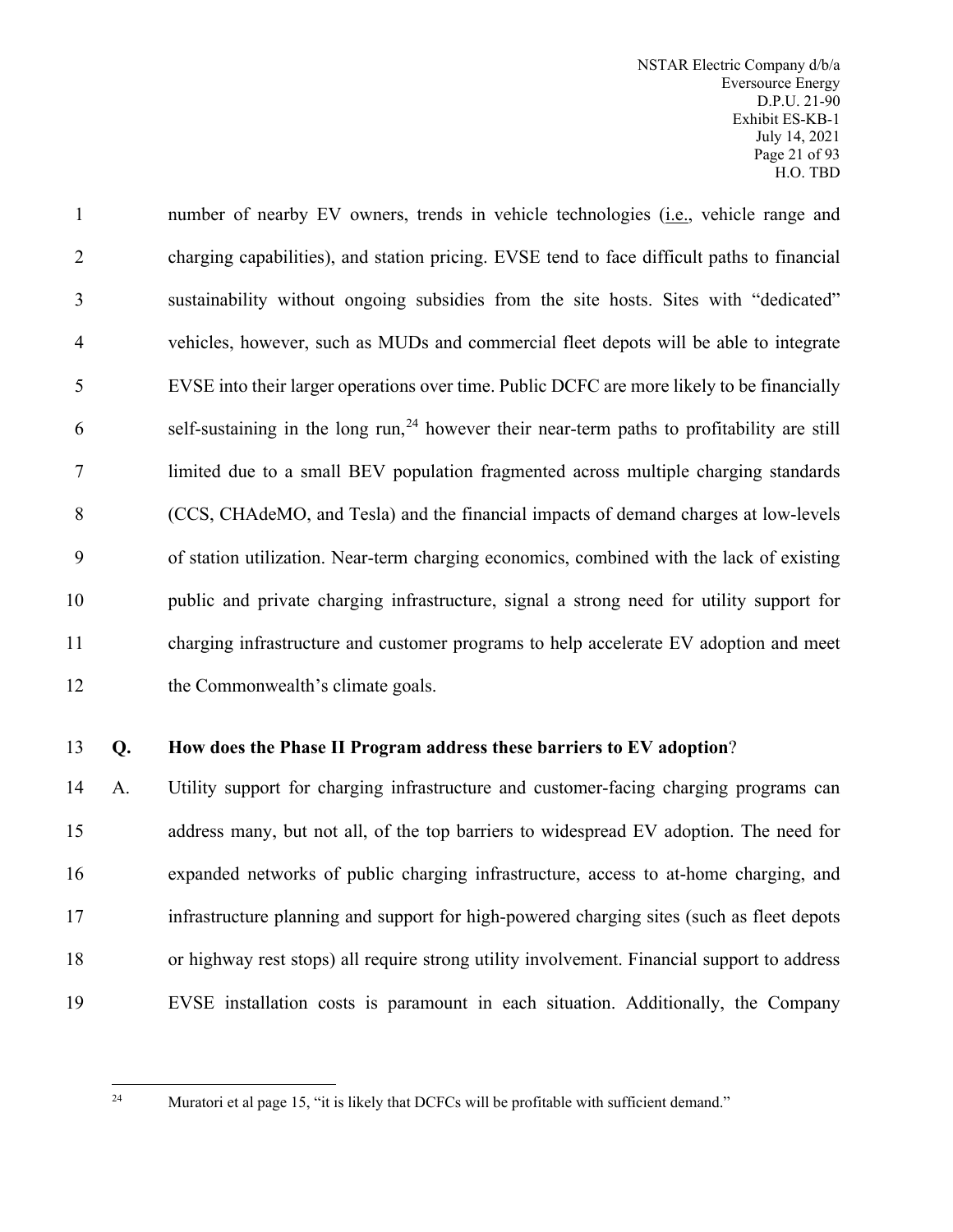proposed an alternative to traditional demand rate-based structures to facilitate faster charging for electric LDVs, MHDVs, and fleet vehicles targeted to EVSEs at lower levels of utilization, which may reduce barriers to initial investment in new DCFC stations.

# **Q. How did the Company size the Phase II Program?**

 A. Through the Company's experience electrifying approximately 350 public, workplace and large MUD customer sites in its Phase I program, the Company has established and validated processes for standardized infrastructure and EVSE installation at scale. This experience has informed the Company's ability to execute EVSE installations given field engineering, construction, and contractor resources, the pipeline of interested customers, and our ability to recruit and commit site hosts. The Company has used these experiences 11 to estimate an aggressive but attainable pace of infrastructure build of continued EVSE deployment, while accounting for new and expanded offerings within. For newly introduced components of Phase II, the Company relied on its experience in implementing similar programs to size appropriate aggressive but attainable goals, balanced with the Commonwealth's decarbonization goals.

#### **Q. Did the Company size the Phase II Program with the Commonwealth's decarbonization goals in mind?**

 A. Yes. In addition to sizing the program based on the Company's operational experience, the Company estimated future charging needs and program sizes using a mix of approaches for the following segments: Public and Workplace; Residential, including those with 1-4- units, and MUDs (5 or more units); and Commercial Fleets. Overall, the segments are sized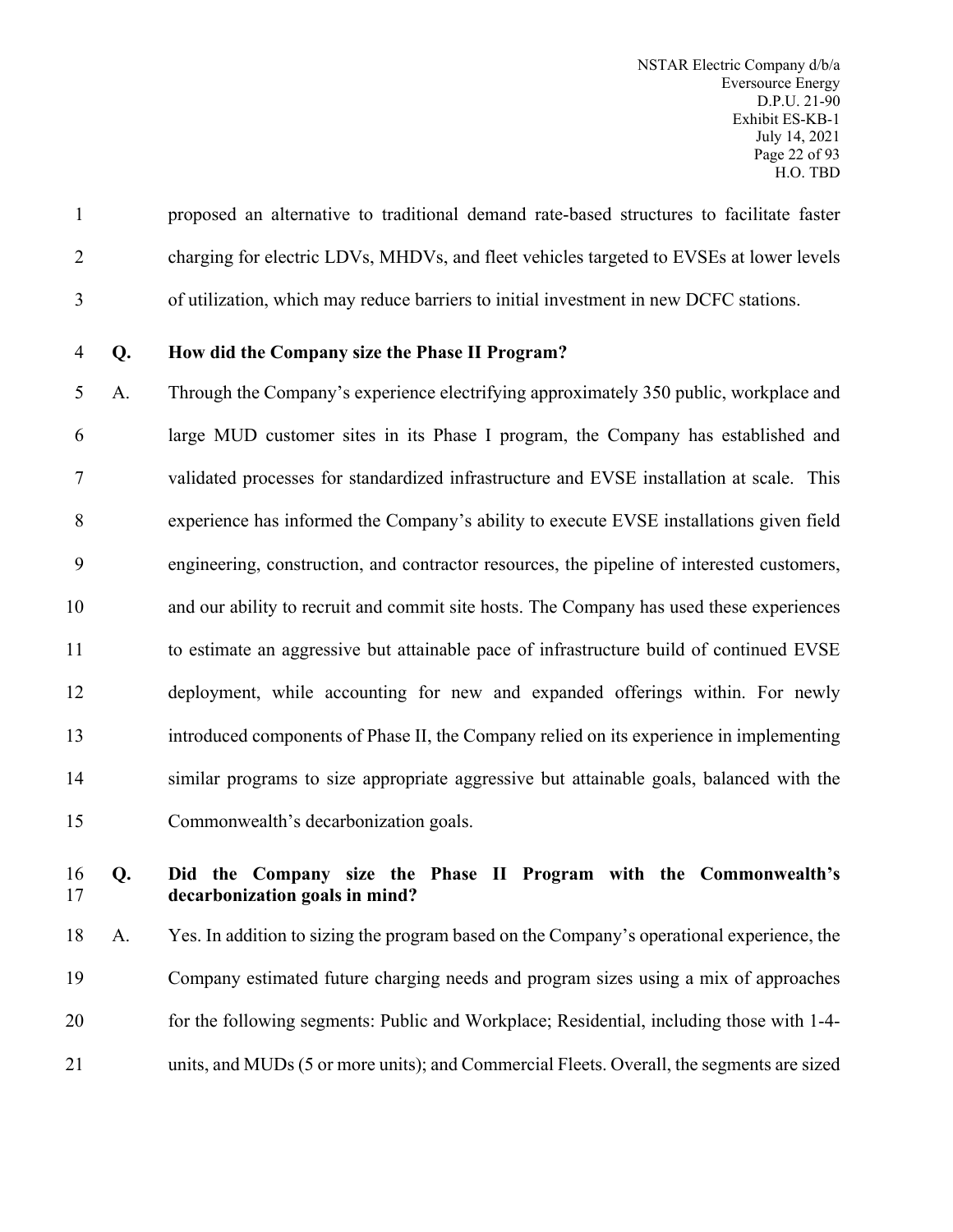| $\mathbf{1}$   | to support the Commonwealth's ambitious EV adoption goals, focusing on the Company's          |
|----------------|-----------------------------------------------------------------------------------------------|
| $\overline{2}$ | service territory's share of the LDV ZEV MOU goal.                                            |
| 3              | The size of the largest segment of the Phase II Program, Public and Workplace, comports       |
| 4              | with the output of the EVI-Pro Lite tool from NREL using an approach agreed upon by the       |
| 5              | Company, Eversource, and Unitil. and reflecting the statewide light-duty ZEV MOU target       |
| 6              | of 300,000 EVs in 2025. The outputs from EVI Pro Lite were split to reflect the estimated     |
| 7              | EVSE necessary to achieve the goals based on each utility's share of vehicles in the          |
| 8              | Commonwealth. <sup>25</sup> The size of the proposed Eversource public and workplace programs |
| 9              | reflect approximately 80% of this output from EVI Pro Lite to allow for deployments that      |
| 10             | might occur without the use of utility make-ready funds.                                      |
| 11             | The MUD offering size reflects significant year-over-year growth in MUD ports enabled         |
| 12             | (relative to the Phase I Program). The Residential 1-4-unit offerings are sized based upon    |
| 13             | expected vehicle sales. The Residential 1-4-unit offerings are sized to serve roughly 15%     |
| 14             | of new EVs sold under the light-duty ZEV MOU forecast, reflective expected customer           |
| 15             | eligibility and participation.                                                                |
| 16             | The Fleet Segment is sized to support the light-duty ZEV MOU target in 2025. Commercial       |
| 17             | fleet operators are poised to quickly transition to electric fleets, as more EV models of all |

<span id="page-24-0"></span>

National Grid analysis of IHS-Polk vehicles in operation data as of April 1, 2021.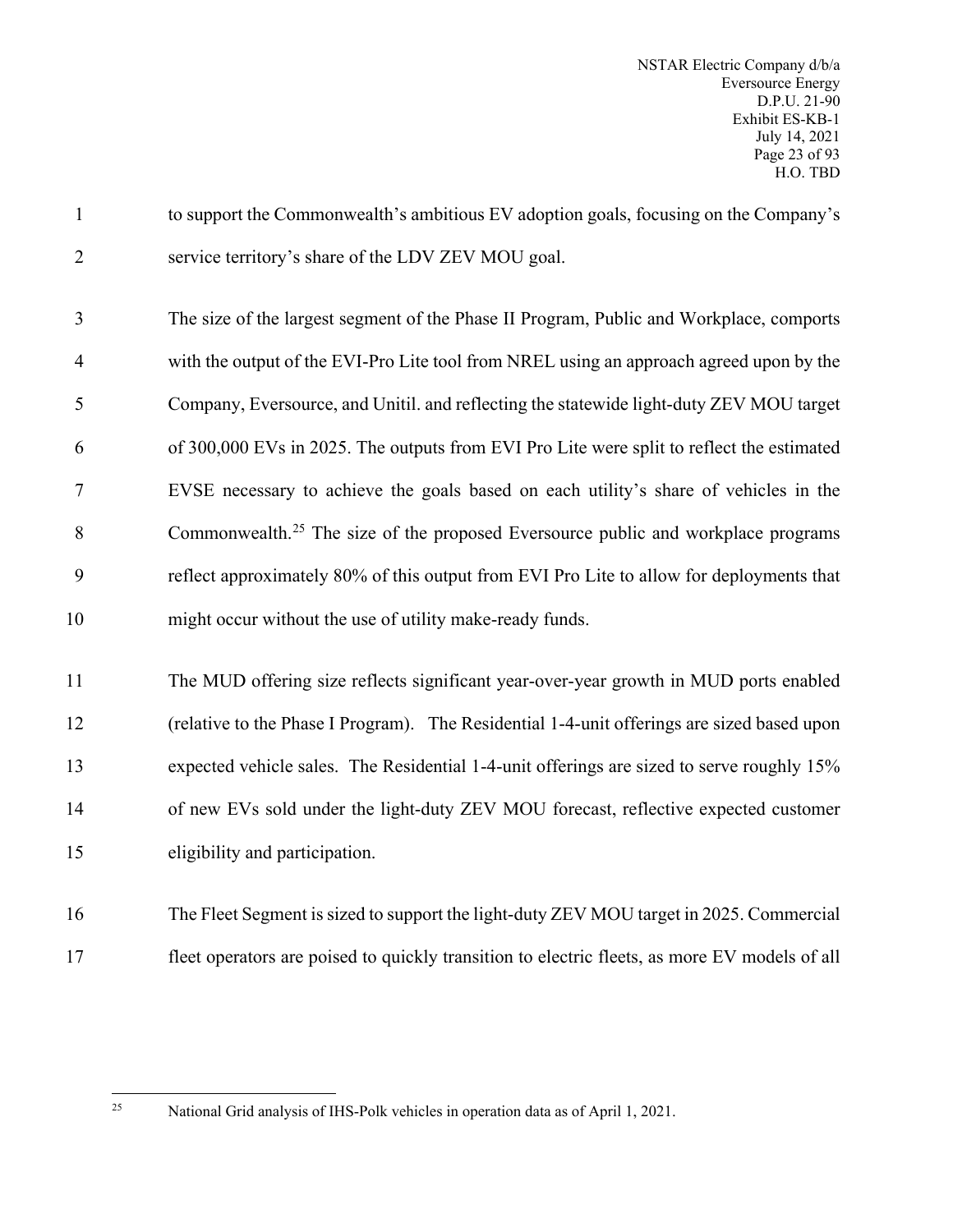<span id="page-25-1"></span><span id="page-25-0"></span>

| $\mathbf{1}$   |    | types become available in the coming years, corporate decarbonization goals continue to                |
|----------------|----|--------------------------------------------------------------------------------------------------------|
| $\overline{2}$ |    | accelerate, and TCO approaches parity with ICE vehicles.                                               |
| 3              | V. | <b>Phase II Program Proposal</b>                                                                       |
| $\overline{4}$ |    | <b>Comparison of Phase I and the Proposed Phase II Program</b><br>A.                                   |
| 5<br>6         | Q. | Please provide an overview of how the Phase II Program differs from the Phase I<br>Program.            |
| 7              | A. | The Company's Phase I Program, as authorized in D.P.U. 17-05 in 2017, with additional                  |
| 8              |    | bridge funding authorized in D.P.U. 20-74 <sup>26</sup> in 2021, "seeks to help accelerate EV charging |
| 9              |    | infrastructure development within its service territory, encourage EV purchases and                    |
| 10             |    | contribute to GHG emissions reduction in the Commonwealth $v^{27}$ by investing in                     |
| 11             |    | infrastructure beyond the meter up to the charging station, filling a funding need that would          |
| 12             |    | not otherwise be met by the private market. Through June 2021, the Company has installed               |
| 13             |    | charging ports at 335 customer sites, enabling 2,879 ports, (including 50 large MUD                    |
| 14             |    | customer sites, and approximately 20% of ports installed at EJCs) and is on track to meet              |
| 15             |    | or exceed program goals.                                                                               |
| 16             |    | This program has provided the Company with the experience and insights necessary to                    |

<span id="page-25-2"></span>Company's electric system.

deploy charging infrastructure at scale and to integrate EV charging load with the

<sup>&</sup>lt;sup>26</sup> NSTAR Electric Company d/b/a Eversource Energy, D.P.U. 20-74 at 40 (Feb 4. 2021).

<span id="page-25-3"></span><sup>&</sup>lt;sup>27</sup> NSTAR Electric Company d/b/a Eversource Energy, D.P.U. 20-74, 2021 Grid Modernization Program Extension and Funding Report at 49.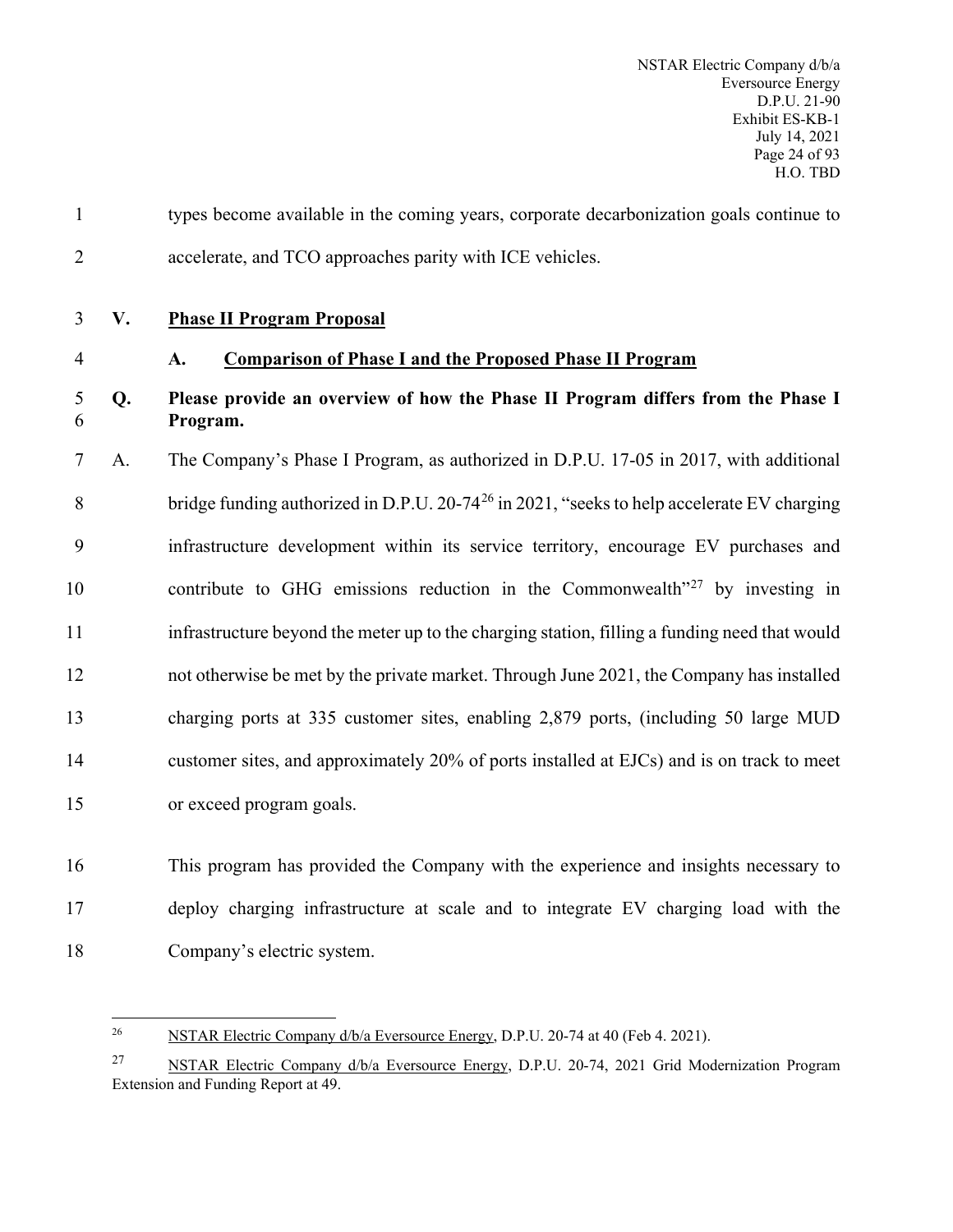NSTAR Electric Company d/b/a Eversource Energy D.P.U. 21-90 Exhibit ES-KB-1 July 14, 2021 Page 25 of 93 H.O. TBD

 The Phase II Program builds on the success of the Phase I program, through expanded offerings that address the diverse needs of different market segments as a means of advancing the Commonwealth's near-term 2025 and 2030 decarbonization goals and to help the Commonwealth be on a trajectory to achieve its net-zero emissions target by 2050. While the Phase II Program builds share some of the program components of the Phase I program, the scale and breadth of the Phase II Program components is significantly larger given the Company's experience and commitment to facilitate the Commonwealth's achievement of its decarbonization goals. Please see the table below for a summary of the Program offerings.

| <b>Segment offerings</b>                                                   | <b>Phase I</b> | <b>Phase II</b> |
|----------------------------------------------------------------------------|----------------|-----------------|
| <b>Public/Workplace Segment</b>                                            |                |                 |
| L2 Make-Ready                                                              | Yes            | Yes             |
| L2 Non-EJC EVSE<br>Rebates                                                 | N <sub>o</sub> | Yes             |
| <b>L2 EJC EVSE Rebates</b>                                                 | Yes            | Yes             |
| <b>DCFC Make-Ready</b>                                                     | Yes            | <b>Yes</b>      |
| <b>DCFC Non-EJC EVSE</b><br>Rebates                                        | N <sub>o</sub> | Yes             |
| <b>DCFC EJC EVSE</b><br>Rebates                                            | Yes            | Yes             |
| DCFC EJC Charging<br>Hubs                                                  | No             | Yes             |
| <b>Primary Metered</b><br><b>Customer Side</b><br>Infrastructure Incentive | No             | Yes             |
| Networking Incentives                                                      | No             | Yes             |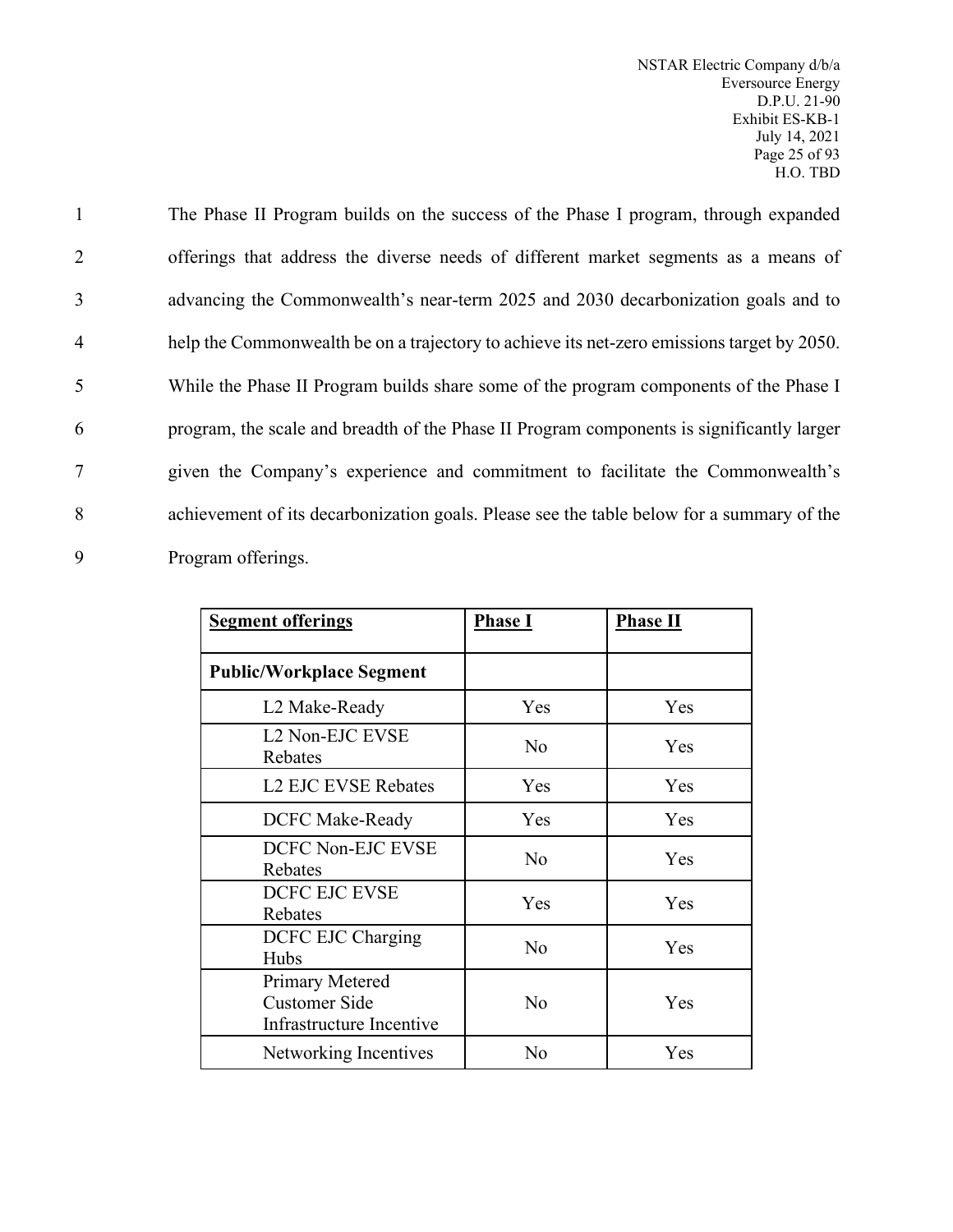NSTAR Electric Company d/b/a Eversource Energy D.P.U. 21-90 Exhibit ES-KB-1 July 14, 2021 Page 26 of 93 H.O. TBD

| <b>Residential Segment</b>                                                     |                |     |
|--------------------------------------------------------------------------------|----------------|-----|
| L2 Wiring Incentive                                                            | No             | Yes |
| L2 Charger Rebate                                                              | N <sub>o</sub> | Yes |
| <b>EJC Turnkey Solution</b>                                                    | N <sub>o</sub> | Yes |
| Large MUD L2 Make-<br>Ready                                                    | Yes            | Yes |
| Large MUD L2 Non-EJC<br><b>EVSE Rebates</b>                                    | No             | Yes |
| Large MUD L2 EJC<br><b>EVSE Rebates</b>                                        | Yes            | Yes |
| Large MUD Networking<br>Incentive                                              | No             | Yes |
| Large MUD EV Site<br><b>Ready Plans</b>                                        | N <sub>o</sub> | Yes |
| <b>Fleet Segment</b>                                                           |                |     |
| <b>Assessment Services</b>                                                     | N <sub>o</sub> | Yes |
| <b>Light Duty Make-Ready</b>                                                   | N <sub>o</sub> | Yes |
| Light Duty Non-EJC<br><b>EVSE Rebates</b>                                      | No             | Yes |
| <b>Light Duty EJC EVSE</b><br>Rebates                                          | No             | Yes |
| <b>MD-HD Fleets Serving</b><br>EJC Make-Ready and<br>EVSE Rebate $(Piot)^{28}$ | N <sub>o</sub> | Yes |
| <b>Other Offerings</b>                                                         |                |     |
| Workforce Development<br>and Electrician Training                              | N <sub>o</sub> | Yes |
| Demand Charge<br>Alternative                                                   | N <sub>o</sub> | Yes |
| <b>Equity Pilots</b>                                                           | No             | Yes |

<span id="page-27-0"></span><sup>28</sup> MD-HD pilot program is a component of the Company's Equity Pilots offering.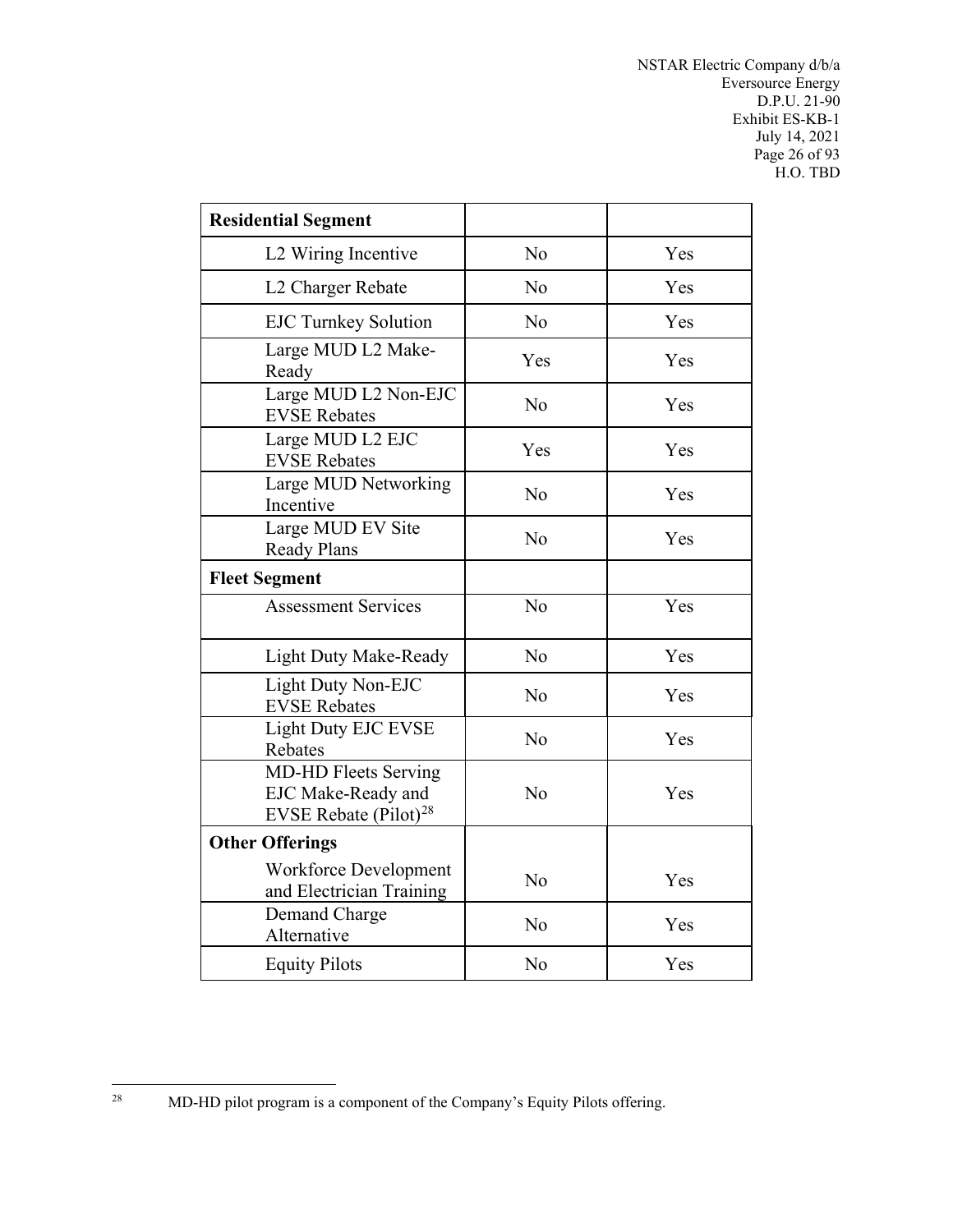NSTAR Electric Company d/b/a Eversource Energy D.P.U. 21-90 Exhibit ES-KB-1 July 14, 2021 Page 27 of 93 H.O. TBD

| Q. | How does the Phase II Program build on the Phase I Program?                                                                                                                                                                                                                                                                                                                                                                                                                                                                                                                                                                                                                                                         |
|----|---------------------------------------------------------------------------------------------------------------------------------------------------------------------------------------------------------------------------------------------------------------------------------------------------------------------------------------------------------------------------------------------------------------------------------------------------------------------------------------------------------------------------------------------------------------------------------------------------------------------------------------------------------------------------------------------------------------------|
| A. | Over the course of the Phase I program, the Company learned many lessons. These lessons                                                                                                                                                                                                                                                                                                                                                                                                                                                                                                                                                                                                                             |
|    | informed the design of the Phase II Program.                                                                                                                                                                                                                                                                                                                                                                                                                                                                                                                                                                                                                                                                        |
| Q. | Please provide a summary of lessons learned in Phase I.                                                                                                                                                                                                                                                                                                                                                                                                                                                                                                                                                                                                                                                             |
| A. | The Company has learned many lessons through the implementation of the Phase I                                                                                                                                                                                                                                                                                                                                                                                                                                                                                                                                                                                                                                      |
|    | Program. In particular, those lessons relate to operational execution, site host recruitment                                                                                                                                                                                                                                                                                                                                                                                                                                                                                                                                                                                                                        |
|    | and market segmentation. <sup>29</sup>                                                                                                                                                                                                                                                                                                                                                                                                                                                                                                                                                                                                                                                                              |
|    | <b>Operational Execution</b>                                                                                                                                                                                                                                                                                                                                                                                                                                                                                                                                                                                                                                                                                        |
|    | To participate in the program and complete installation of charging station<br>infrastructure, many documents must be review and executed by the customer.<br>These documents can have long lead times, leading to a delay in infrastructure<br>deployment. The Company has taken steps to alleviate documentation delays<br>through introducing the Site Host Agreement as one of the first steps in the<br>enrollment process. Additionally, the Company introduced a Site License<br>Agreement which gives the Company permission from the Site Host to access the<br>site and perform work until a permanent easement for the facilities is granted. These<br>revisions have helped reduce delay. <sup>30</sup> |
|    | The Company determined the cost to deploy the infrastructure to support 10 ports<br>to be only marginally more expensive than the cost to support 5 ports. Additionally,<br>consolidating to this one level 2 use case allows the Company to standardize<br>electrical infrastructure equipment and enable procurement efficiencies. Going<br>forward, the Company will support 10 charging ports, where possible. <sup>31</sup>                                                                                                                                                                                                                                                                                    |
|    | The Company determined that ongoing maintenance of electric equipment situated<br>behind a customer meter involved unique requirements that are not generally part<br>of the normal course of operations for the Company. The Company determined<br>that continuing to own and maintain "customer side infrastructure" would require<br>expansion of the current operations organization and increase O&M costs. The                                                                                                                                                                                                                                                                                                |
|    |                                                                                                                                                                                                                                                                                                                                                                                                                                                                                                                                                                                                                                                                                                                     |

- <span id="page-28-1"></span> $30$  Id.
- <span id="page-28-2"></span> $\frac{Id}{1}$ . at 129-130.

<span id="page-28-0"></span><sup>&</sup>lt;sup>29</sup> Eversource Energy, D.P.U. 21-30 2020 Grid Modernization Annual Report at 129 (April 1, 2021).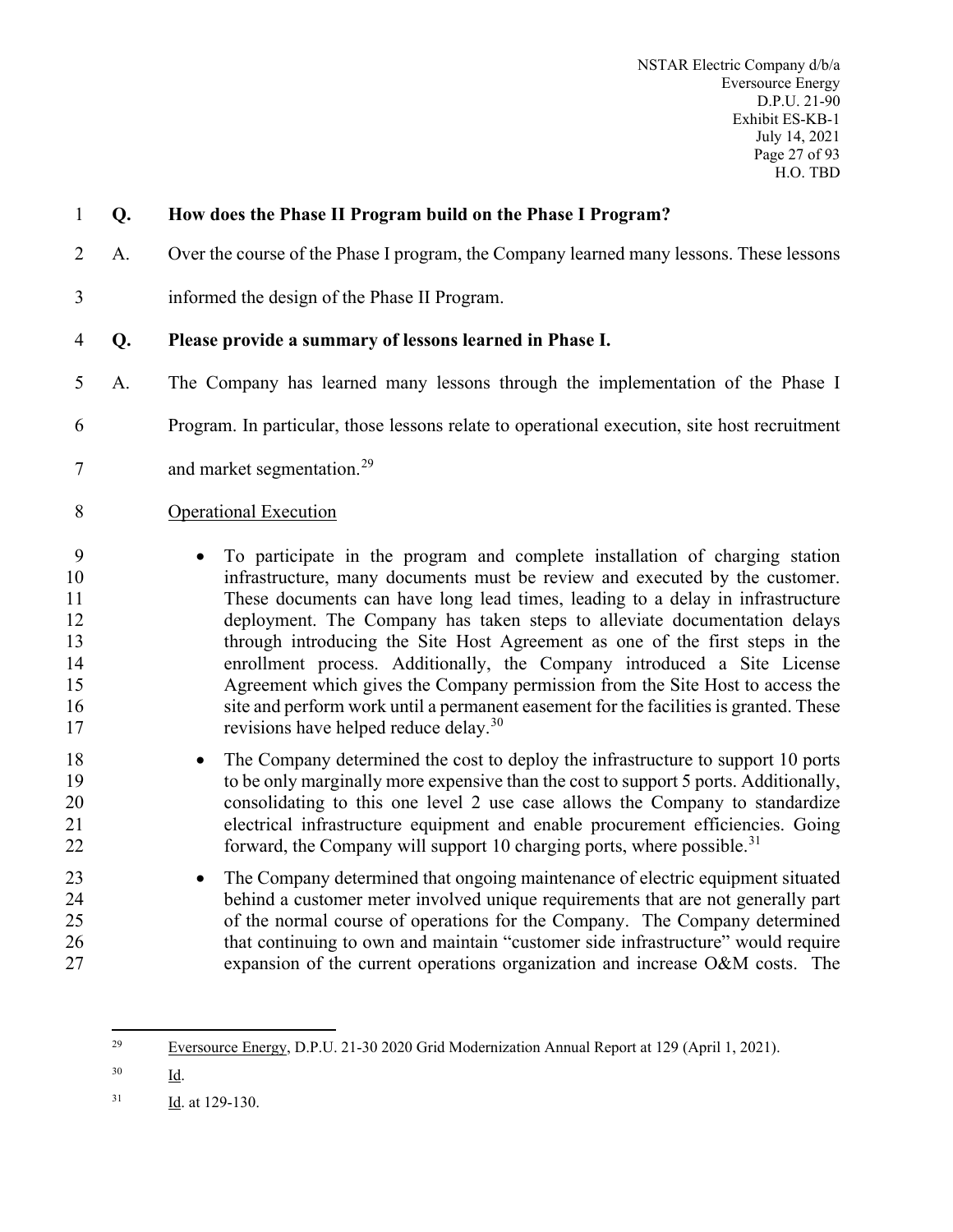| $\mathbf{1}$                           | Company recommends that upon completion of installation in Phase II, the                                                                                                                                                                                                                                                                                                                                                                                                                                                                                       |
|----------------------------------------|----------------------------------------------------------------------------------------------------------------------------------------------------------------------------------------------------------------------------------------------------------------------------------------------------------------------------------------------------------------------------------------------------------------------------------------------------------------------------------------------------------------------------------------------------------------|
| $\overline{2}$                         | customer will retain ownership of the "customer side infrastructure".                                                                                                                                                                                                                                                                                                                                                                                                                                                                                          |
| 3                                      | The Company determined more assistance was needed to scale program                                                                                                                                                                                                                                                                                                                                                                                                                                                                                             |
| $\overline{4}$                         | implementation to the level anticipated in Phase II. As such, the Company issued                                                                                                                                                                                                                                                                                                                                                                                                                                                                               |
| 5                                      | an RFP and contracted with 15 additional partners. <sup>32</sup>                                                                                                                                                                                                                                                                                                                                                                                                                                                                                               |
| 6                                      | Standardization of physical components, where possible, reduces costs through the                                                                                                                                                                                                                                                                                                                                                                                                                                                                              |
| 7                                      | ability to scale and to maximize deployment efficiency. Additionally, to the extent                                                                                                                                                                                                                                                                                                                                                                                                                                                                            |
| 8                                      | possible, site design and engineering has been standardized. <sup>33</sup>                                                                                                                                                                                                                                                                                                                                                                                                                                                                                     |
| 9                                      | The EV infrastructure vendor channel in the Commonwealth needs to grow. As                                                                                                                                                                                                                                                                                                                                                                                                                                                                                     |
| 10                                     | such, the Company conducted various vendor workshops with charging station                                                                                                                                                                                                                                                                                                                                                                                                                                                                                     |
| 11                                     | manufacturers and electric distributors, designed to educate them on the program,                                                                                                                                                                                                                                                                                                                                                                                                                                                                              |
| 12                                     | Eversource standards and processes, and the local market conditions and value                                                                                                                                                                                                                                                                                                                                                                                                                                                                                  |
| 13                                     | propositions. <sup>34</sup>                                                                                                                                                                                                                                                                                                                                                                                                                                                                                                                                    |
| 14                                     | Being diligent in upfront engineering and design work is key to limiting surprises                                                                                                                                                                                                                                                                                                                                                                                                                                                                             |
| 15                                     | and unexpected cost adders during the construction process. <sup>35</sup>                                                                                                                                                                                                                                                                                                                                                                                                                                                                                      |
| 16                                     | Site Host Recruitment                                                                                                                                                                                                                                                                                                                                                                                                                                                                                                                                          |
| 17<br>18<br>19<br>20<br>21<br>22<br>23 | Customers have varying levels of EV knowledge. As such, the Company created<br>$\bullet$<br>coordinated Print, Social Media, and Mailing campaigns to appropriate C&I<br>customers, and multi-unit dwelling property owners. The Company also conducted<br>targeted outreach to various sectors, including EJ Community site hosts. To assist<br>the customer, the Company created a customer package and roadmap to completion<br>of sites and convenes quarterly stakeholder events to solicit customer and<br>community stakeholder feedback. <sup>36</sup> |
| 24                                     | Rebates or incentives are helpful in defraying or eliminating the cost of the EVSE                                                                                                                                                                                                                                                                                                                                                                                                                                                                             |
| 25                                     | to the site host and eliminating barriers to participation in the program. With the                                                                                                                                                                                                                                                                                                                                                                                                                                                                            |
| 26                                     | Mass EVIP grants, there can be timing issues. As such, it is important to be well-                                                                                                                                                                                                                                                                                                                                                                                                                                                                             |
| 27                                     | coordinated. $37$                                                                                                                                                                                                                                                                                                                                                                                                                                                                                                                                              |
| 28                                     | There has been interest in hosting more than 10 charging ports, which is the current                                                                                                                                                                                                                                                                                                                                                                                                                                                                           |
| 29                                     | program's maximum. Having the flexibility to selectively choose exceptions where                                                                                                                                                                                                                                                                                                                                                                                                                                                                               |

- <span id="page-29-4"></span><span id="page-29-3"></span><span id="page-29-2"></span> $\frac{Id}{1}$ . at 131.
- $^{36}$  Id.
- <span id="page-29-5"></span> $\frac{Id}{1}$ . at 132.

<span id="page-29-1"></span><span id="page-29-0"></span> $\frac{Id}{1}$ . at 130.

 $\frac{33}{10}$ .

 $\frac{34}{\underline{d}}$ .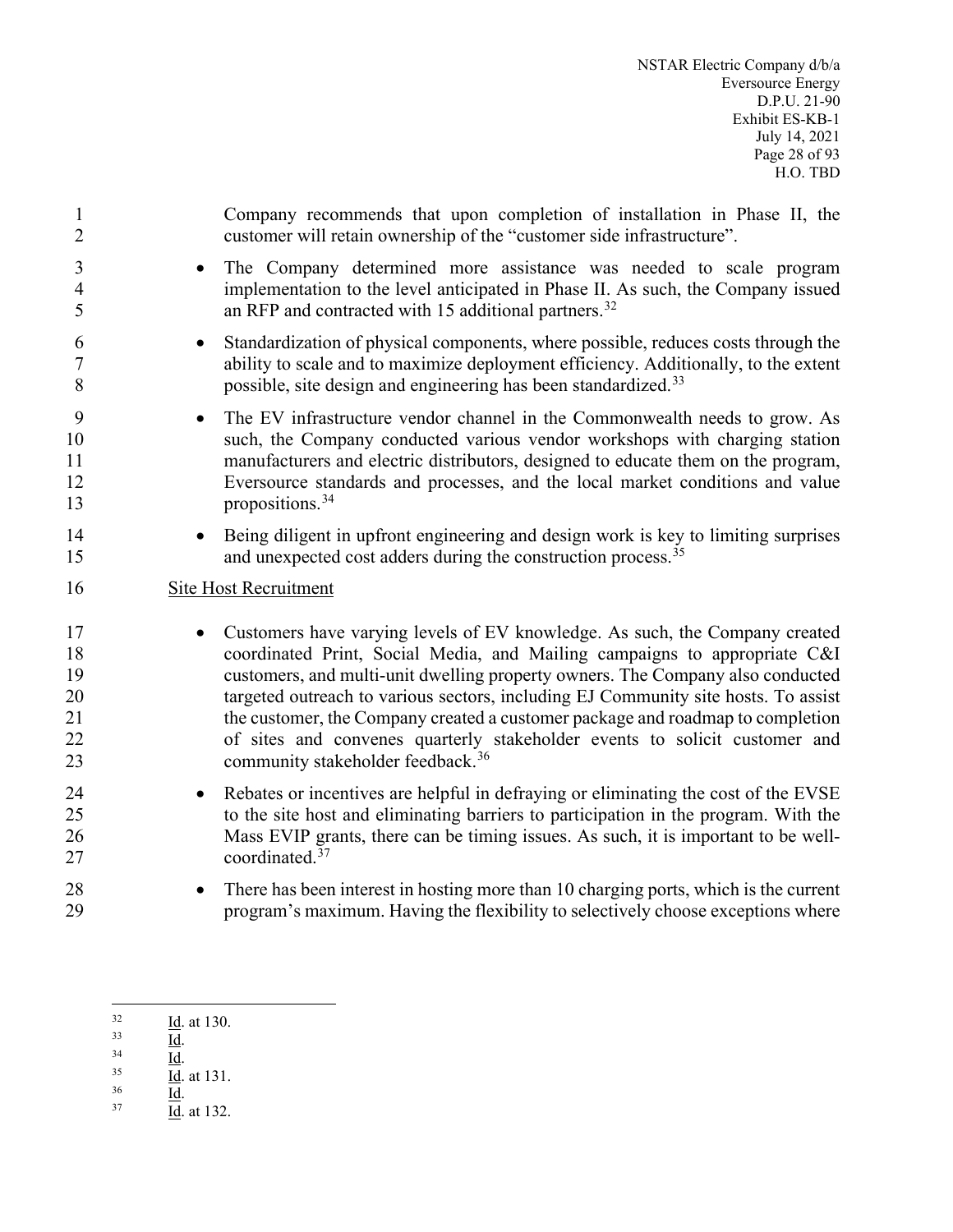NSTAR Electric Company d/b/a Eversource Energy D.P.U. 21-90 Exhibit ES-KB-1 July 14, 2021 Page 29 of 93 H.O. TBD

| $\mathbf{1}$<br>$\overline{2}$ |    | a greater number of chargers makes sense and helps to accelerate EV adoption is<br>beneficial to advancing the Commonwealth's goals. <sup>38</sup>                                                                                                                                                                                                                                                                                                                            |
|--------------------------------|----|-------------------------------------------------------------------------------------------------------------------------------------------------------------------------------------------------------------------------------------------------------------------------------------------------------------------------------------------------------------------------------------------------------------------------------------------------------------------------------|
| 3                              |    | <b>Market Segmentation</b>                                                                                                                                                                                                                                                                                                                                                                                                                                                    |
| $\overline{4}$<br>5<br>6<br>7  |    | The Company discovered multi-unit dwellings to be a challenging use case. Parking<br>spaces in multi-unit dwellings tend to be a scarce resource and often building<br>owners do not yet see EV charging as an amenity by which to increase property<br>value and attract tenants. <sup>39</sup>                                                                                                                                                                              |
| 8<br>9<br>10<br>11<br>12<br>13 |    | One of the requirements for participation in the Program is that the charging station<br>site must be separately metered, and therefore must be wired directly to Eversource<br>equipment. As a result, many customers who were initially flagged as good targets<br>based on parking characteristics such as universities, airports and other large<br>campus customers, were ineligible because they have their own distribution<br>network behind the meter. <sup>40</sup> |
| 14<br>15<br>16<br>17           |    | The Company has been successful in deploying infrastructure in EJ Communities.<br>The Company surpassed its 10 percent target of capital deployed at installations in<br>EJ Communities. In the first three years of the Program, the Company deployed<br>approximately 20 percent in EJ Communities. <sup>41</sup>                                                                                                                                                           |
| 18<br>19<br>20<br>21           |    | The deployment of DC fast chargers has not been successful. The Company has<br>concluded that there are two primary barriers to customers willing to be site hosts<br>for DC fast chargers: 1) the high upfront cost of the hardware/software; and 2) high<br>anticipated operating costs. <sup>42</sup>                                                                                                                                                                      |
| 22<br>23                       |    | The originally identified EV adoption barriers of upfront cost of EVs, lack of<br>available charging infrastructure and EV range remain today. <sup>43</sup>                                                                                                                                                                                                                                                                                                                  |
| 24                             | Q. | Did the Company meet with stakeholders to gather feedback on Phase I Program?                                                                                                                                                                                                                                                                                                                                                                                                 |
| 25                             | A. | Yes. Throughout the program thus far, Eversource has presented updates and solicited                                                                                                                                                                                                                                                                                                                                                                                          |
| 26                             |    | continual program feedback from multiple stakeholders in the Make-Ready Program.                                                                                                                                                                                                                                                                                                                                                                                              |

<span id="page-30-0"></span>Id.

- <span id="page-30-2"></span> $\frac{1}{d}$ .
- <span id="page-30-3"></span> $\frac{41}{\underline{Id}}$ .
- <span id="page-30-4"></span> $\frac{Id}{1}$ . at 133-134.
- <span id="page-30-5"></span> $\frac{Id}{10}$ . at 134.

<span id="page-30-1"></span> $\frac{Id}{10}$ . at 133.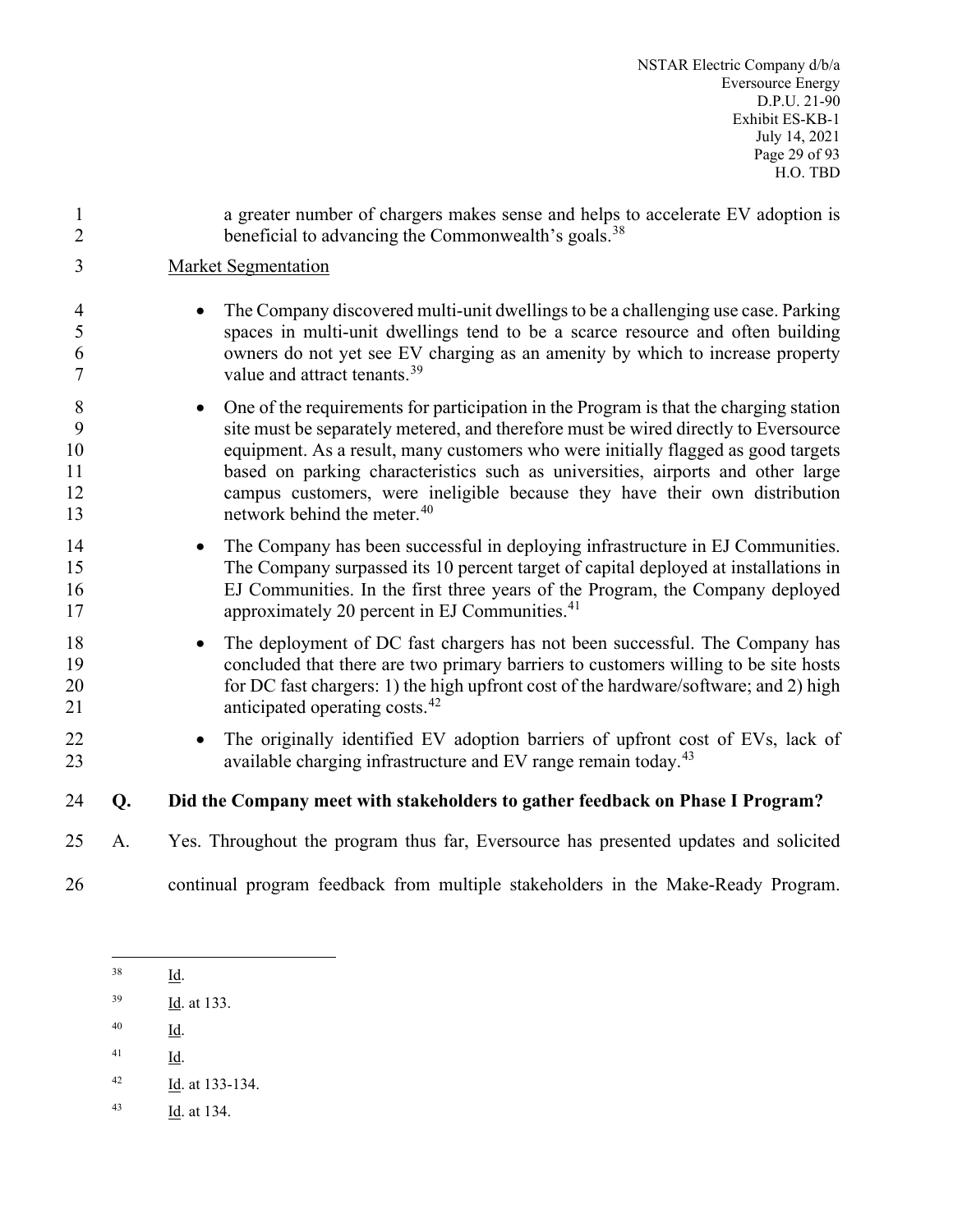| $\mathbf{1}$   | Specifically, the Company met with the Massachusetts Department of Energy Resources           |
|----------------|-----------------------------------------------------------------------------------------------|
| $\overline{2}$ | ("DOER"); EEA; Department of Transportation; Massachusetts Bay Transportation                 |
| 3              | Authority; Massachusetts Department of Environmental Protection; Environmental                |
| $\overline{4}$ | Business Council of New England; Sierra Club of Massachusetts; Union of Concerned             |
| 5              | Scientists; Natural Resources Defense Council; Acadia Center; The Energy Consortium;          |
| 6              | the Zero Emission Vehicle Commission; Georgetown Climate Center, Green Energy                 |
| $\tau$         | Consumers Alliance; National Grid; Electrify America; Plug-In America; Nissan; General        |
| 8              | Motors; Tesla; multiple charging station vendors; multiple towns and municipalities in        |
| 9              | Massachusetts.                                                                                |
| 10             | In addition to meeting with the various stakeholders identified above, Eversource presented   |
| 11             | at various forums to help its sight host recruitment and general raise awareness efforts. The |
| 12             | Company attended and spoke at quarterly meetings hosted by the Advanced Energy Group          |
| 13             | to provide regular updates on program status and recent activities, and to solicit and        |
| 14             | incorporate feedback from the public.                                                         |
| 15             | Lastly, Eversource maintained close coordination with National Grid through quarterly         |
| 16             | meetings to share lessons learned and discuss opportunities to collaborate jointly on the     |
|                |                                                                                               |

A list of the stakeholders engaged throughout this process is included in Exhibit ES-KB-9.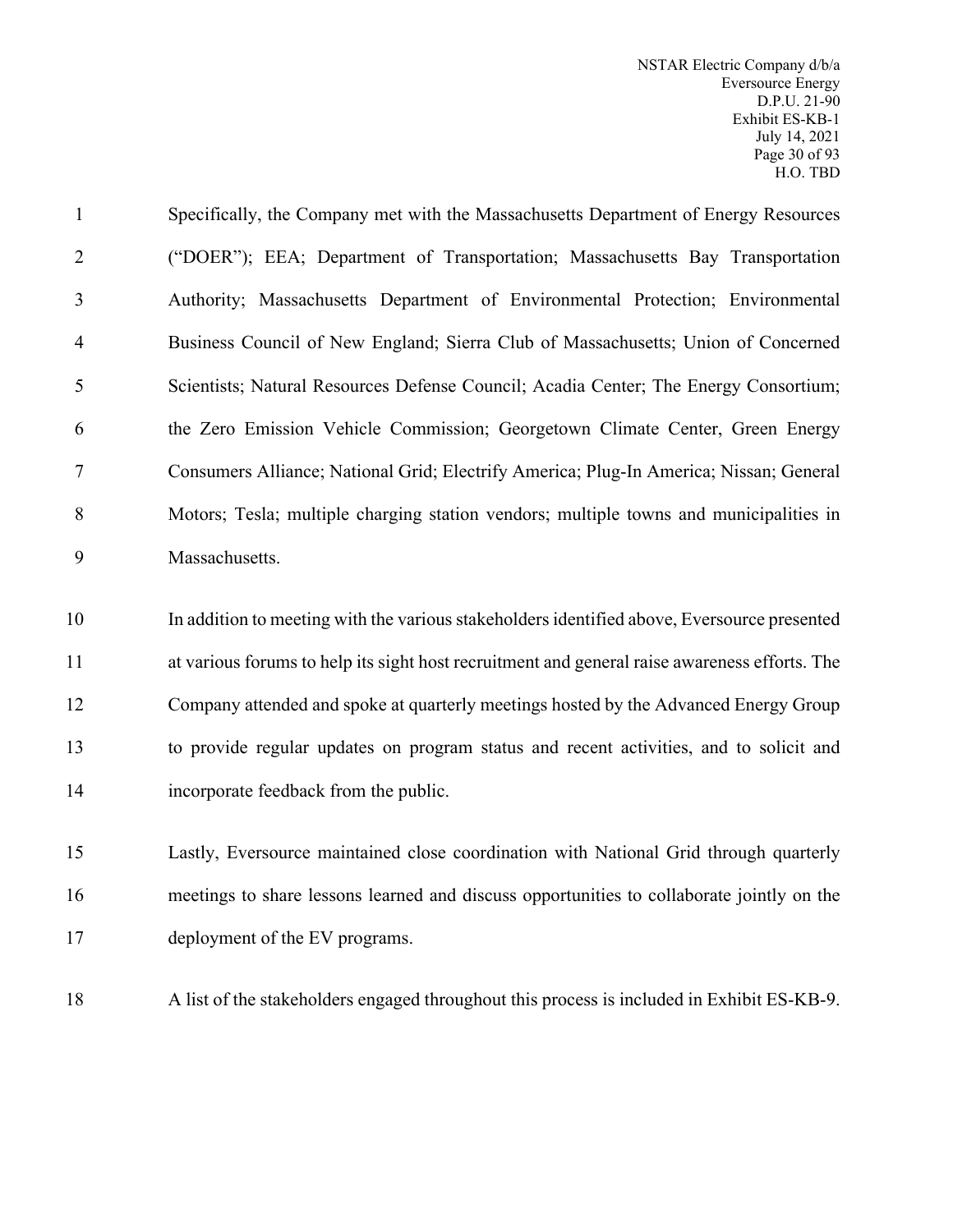| $\mathbf{1}$<br>$\overline{2}$ | Q. | Did the stakeholder engagement and feedback ultimately help inform the design of<br>the Phase II Program proposal?                                            |
|--------------------------------|----|---------------------------------------------------------------------------------------------------------------------------------------------------------------|
| $\overline{3}$                 | A. | Yes. The Company utilized the feedback received from stakeholders to inform the design                                                                        |
| 4                              |    | of the Phase II Program. The Company received broad stakeholder support for the scope                                                                         |
| 5                              |    | and scale of this Program, specifically the expanded nature of the programs to serve all                                                                      |
| 6                              |    | customer segments and prioritize equity throughout. Key themes and feedback that were                                                                         |
| 7                              |    | incorporated into this proposal include:                                                                                                                      |
| 8                              |    | For Public and Workplace Segment:                                                                                                                             |
| 9<br>10                        |    | Providing incentives for L2 EVSE will encourage site densification, encouraging<br>more ports to be installed at each customer location.                      |
| 11<br>12                       |    | Because of the high upfront cost equipment, DCFC EVSE incentives are necessary<br>$\bullet$<br>to adequately support the installation of fast charging sites. |
| 13<br>14                       |    | Operation of low utilization, high power draw DCFC is a barrier to deployment<br>$\bullet$<br>without appropriate demand charge alternatives.                 |
| 15<br>16                       |    | Need for an increased bench of qualified contractors to install behind the meter<br>$\bullet$<br>equipment.                                                   |
| 17<br>18                       |    | Participation in the program should not exclude customers who own their own<br>distribution network but are otherwise excellent candidates to be site hosts.  |
| 19                             |    | For Residential Segment:                                                                                                                                      |
| 20<br>21                       |    | Home charging is a critical component of the EV charging eco-system, and<br>$\bullet$<br>solutions for integrating EV load should be implemented.             |
| 22<br>23                       |    | Provide higher levels of financial support to LI/EJC customers to ensure residents<br>are supported to be able to make their homes or apartments EV ready.    |
| 24<br>25                       |    | Expand upon the definition of the equity group to include customers on the<br>٠<br>Company's low-income discount rate.                                        |
| 26                             |    | Provide no-cost and turn-key EV charging installs for LI/EJC customers.<br>٠                                                                                  |
| 27                             |    | For Fleet Segment:                                                                                                                                            |
| 28<br>29                       |    | Support for MHDV electrification to enable MOR-EV Trucks Program, through<br>fleet assessments for public, non-profit and private fleets.                     |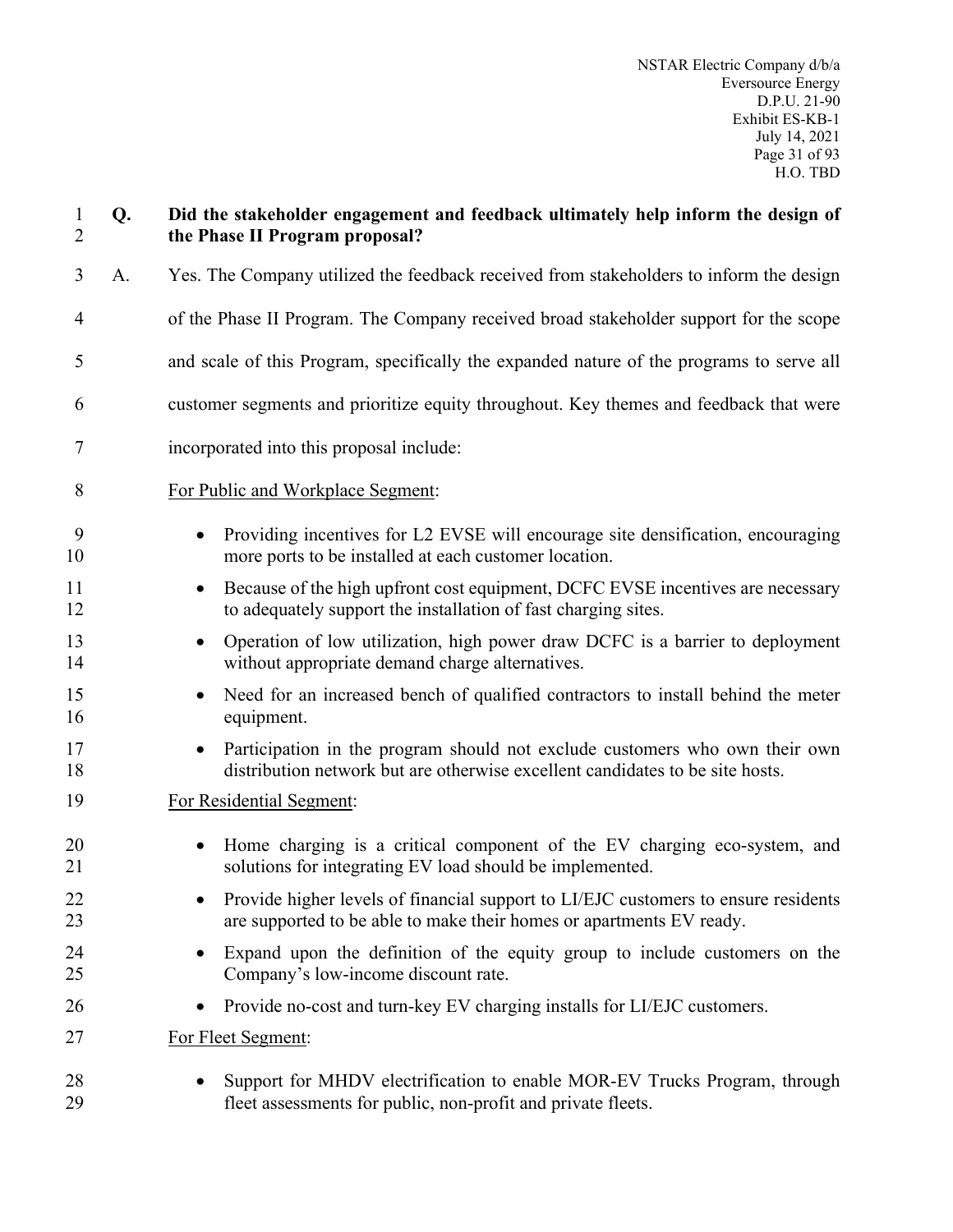For Other Program Components:

 • Recognizing that port installation and enablement in EJCs is important, and that solutions for expanding access to electric mobility for EJC and low-income customers should be expanded and new solutions explored and validated.

# <span id="page-33-0"></span>**VI. Consistency with Department Standard of Review**

# **Q. Has the Department established a standard of review for EV charging proposals that is relevant to this proposal?**

- 8 A. Yes. The Department opened an investigation regarding EVs and EV charging in 2013.<sup>[44](#page-33-1)</sup>
- At the conclusion of the first part of the investigation, the Department established the

standard of review to be applied to any electric distribution company's proposal for cost

- recovery associated with ownership and operation of EVSE. Specifically, any such
- proposal must: (1) be in the public interest; (2) meet a need regarding the advancement of
- EV in the Commonwealth not likely to be met by the competitive EV charging market; and
- (3) not hinder the development of the competitive EV charging market.<sup>[45](#page-33-2)</sup>

# **Q. In your opinion, does the Phase II Program meet the Department's standard of review?**

- A. Yes. The Phase II Program meets each of the Department's criterion. The Phase II Program
- supports the Commonwealth's public policy goals, meets a need for ramping up the EVSE
- in the state that has not been met by the competitive market and is not likely to be met by
- 20 2025 and supports, rather than hinders, the development of the competitive market by

<span id="page-33-2"></span><span id="page-33-1"></span> Order On Department Jurisdiction Over Electric Vehicles, The Role Of Distribution Companies In Electric Vehicle Charging And Other Matters, D.P.U. 13-182-A at 13 (August 4, 2014), affirmed in D.P.U. 17-05 Revenue Order and in D.P.U. 17-13 Final Order.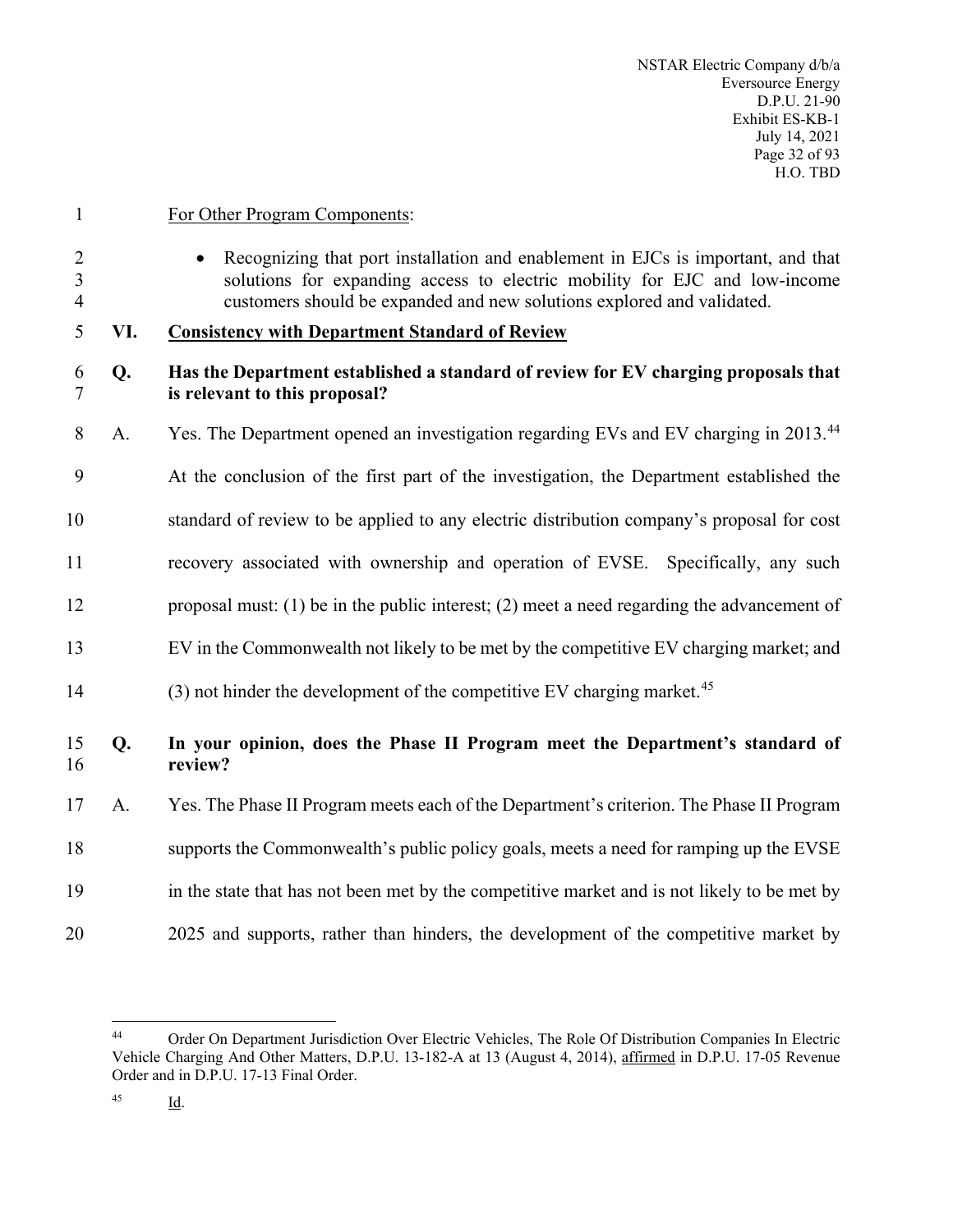| $\mathbf{1}$   |    | expanding the opportunities for market participants to gain experience in owning and                      |
|----------------|----|-----------------------------------------------------------------------------------------------------------|
| $\overline{2}$ |    | operating EVSE. The Company has carefully designed and sized the Phase III Program                        |
| 3              |    | offerings to address existing market barriers to EVSE and EV charging. The Phase III                      |
| $\overline{4}$ |    | Program will promote and work with qualified EVSE vendors in the Commonwealth and                         |
| 5              |    | help make Massachusetts residences EV ready for the future. The Company will address                      |
| 6              |    | herein how each element of the Phase II Program is consistent with the Department's                       |
| 7              |    | standard of review for utility EV proposals.                                                              |
| 8              | Q. | Did the Department provide directives in D.P.U. 20-69-A relevant to EV proposals?                         |
| 9              | A. | Yes, the Department's Order in D.P.U. 20-69-A provides that each company must file an                     |
| 10             |    | EV proposal with: (1) a commercial EV rate design proposal addressing alternatives to                     |
| 11             |    | demand charges; and (2) any new or expanded EV charging infrastructure proposals. The                     |
| 12             |    | filing must be made on or before July 14, 2021. <sup>46</sup>                                             |
| 13             |    | For EV infrastructure proposals, the Department directed the Massachusetts electric                       |
| 14             |    | distribution companies ("EDCs") to coordinate future EV infrastructure program proposals                  |
| 15             |    | to ensure a consistent approach for host recruitment and incentives $-$ at a minimum and                  |
| 16             |    | ensure the proposal is not duplicative of other build out incentive programs. <sup>47</sup> Additionally, |
| 17             |    | new proposals should mitigate barriers that impede recruitment of DCFC site hosts for                     |
| 18             |    | strategic locations. <sup>48</sup> Further, the Department directed the EDCs to incorporate analyses of   |

<span id="page-34-0"></span>Grid Modernization, D.P.U. 20-69-A at 40-41 (May 21, 2021).

<span id="page-34-1"></span> $\frac{Id}{10}$ . at 46.

<span id="page-34-2"></span> $\frac{Id}{10}$ . at 47.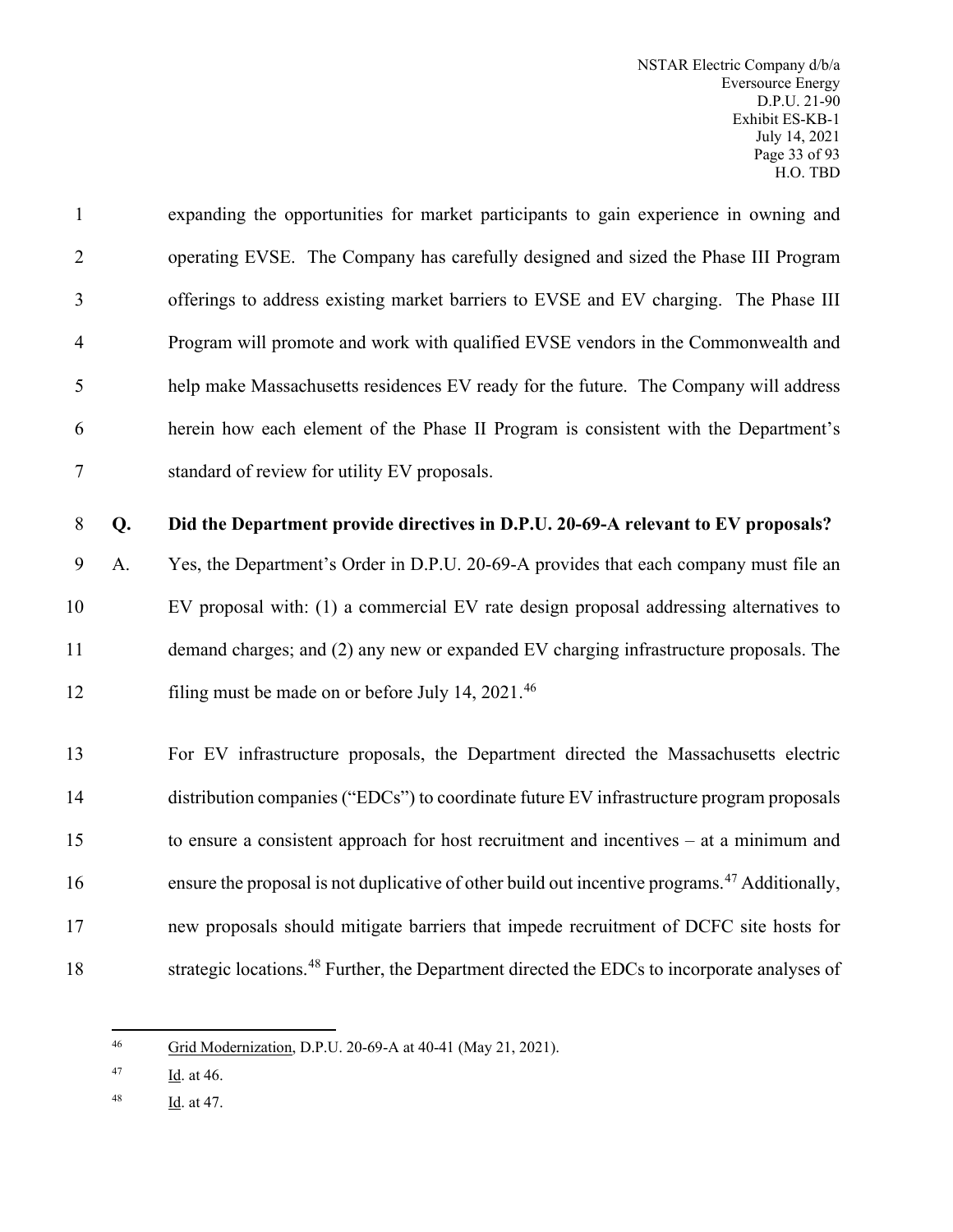# traffic and EV charging patterns to identify priority locations for public stations and coordinate and propose statewide and company-specific performance metrics associated 3 with EV charging infrastructure programs.<sup>[49](#page-35-0)</sup>

 For EV charging incentives, the Department directed the EDCs to avoid overlap by coordinating their EV charging incentive offerings. Additionally, the Department noted in any proposal, the EDCs should address issues related to customers charging their EV in multiple service territories.[50](#page-35-1)

 Lastly, for any proposed alternatives to traditional demand rate structure, the Department directed the EDCs to consider the following: (1) converting kW-based charges to kilowatt- hour-based charges; (2) off-peak charging demand charge rebates or discounts; and (3) sliding scale demand charges based on the load factor of the electric vehicle charging site.<sup>[51](#page-35-2)</sup> Additionally, the Department provided that all proposed demand charge alternatives should be based on EV charging data collected through one of the following: (1) smart chargers or networked chargers; (2) EV telematics; (3) interval meters installed at request of 15 customer.<sup>[52](#page-35-3)</sup> The EDCs must coordinate development of demand charge alternative proposals for C&I EV customers, including public EV charging site hosts with L2 and/or

<span id="page-35-3"></span>Id. at 42-43.

<span id="page-35-0"></span>Id.

<span id="page-35-1"></span>Id. at 49, n. 32.

<span id="page-35-2"></span>Id. at 42.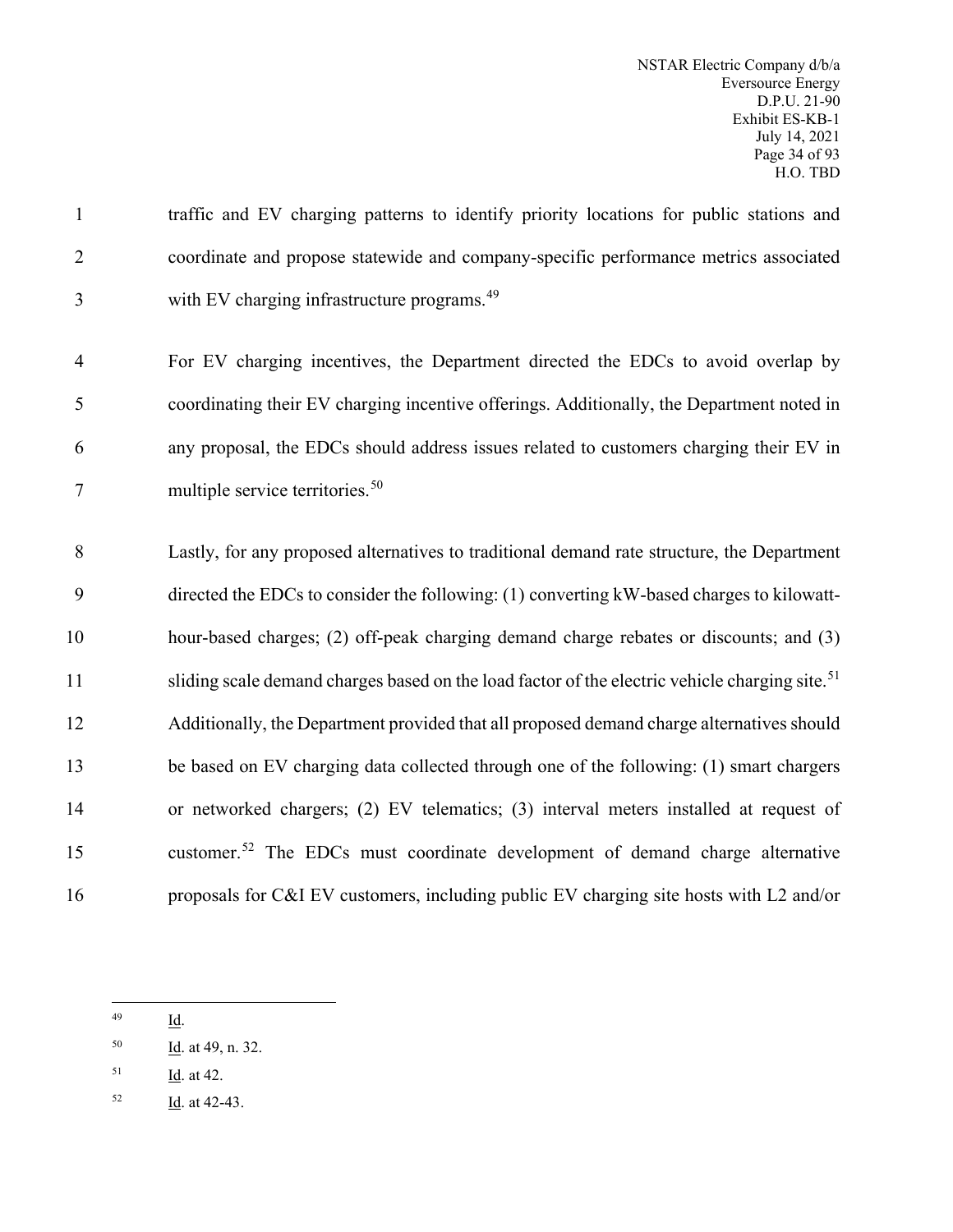| $\mathbf{1}$   | DCFC stations. <sup>53</sup> The EDCs must identify a timeline and approach to transition all      |
|----------------|----------------------------------------------------------------------------------------------------|
| 2              | proposed demand charge alternatives to the future demand charge rate designs that will be          |
| 3              | enabled through the full deployment of advanced metering functionality. <sup>54</sup> Finally, any |
| $\overline{4}$ | proposed tariff included as part of the EDC's demand charge alternative proposals must be          |
| 5              | filed as an exemplar tariff. <sup>55</sup>                                                         |

# 6 **Q. In your opinion, does the Phase II Program satisfy the D.P.U. 20-69-A directives?**

 A. Yes, the Phase II Program satisfies the Department's D.P.U. 20-69-A directives. The Company coordinated extensively with the Massachusetts EDCs on the development of its EV infrastructure program to ensure a consistent approach for host recruitment and incentives. In particular, the Company worked with National Grid and Unitil to make sure the EDCs' proposed programs are as consistent as possible. Based on the Company's and National Grid's respective experience to date with EV charging programs, the companies worked together to revise their program designs with the goal of offering all Massachusetts customers a consistent offering and EV charging experience. The Company also developed new offerings to address barriers to the recruitment of site hosts for the deployment of DCFC stations, as discussed further in Section VII. A. The Company also worked with National Grid and Unitil to propose common statewide performance metrics for the programs, as discussed in Section VI. Lastly, the Company coordinated with the EDCs on

- <span id="page-36-1"></span> $\frac{54}{\underline{Id}}$ .
- <span id="page-36-2"></span> $\frac{55}{10}$

<span id="page-36-0"></span> $\frac{Id}{1}$ . at 43.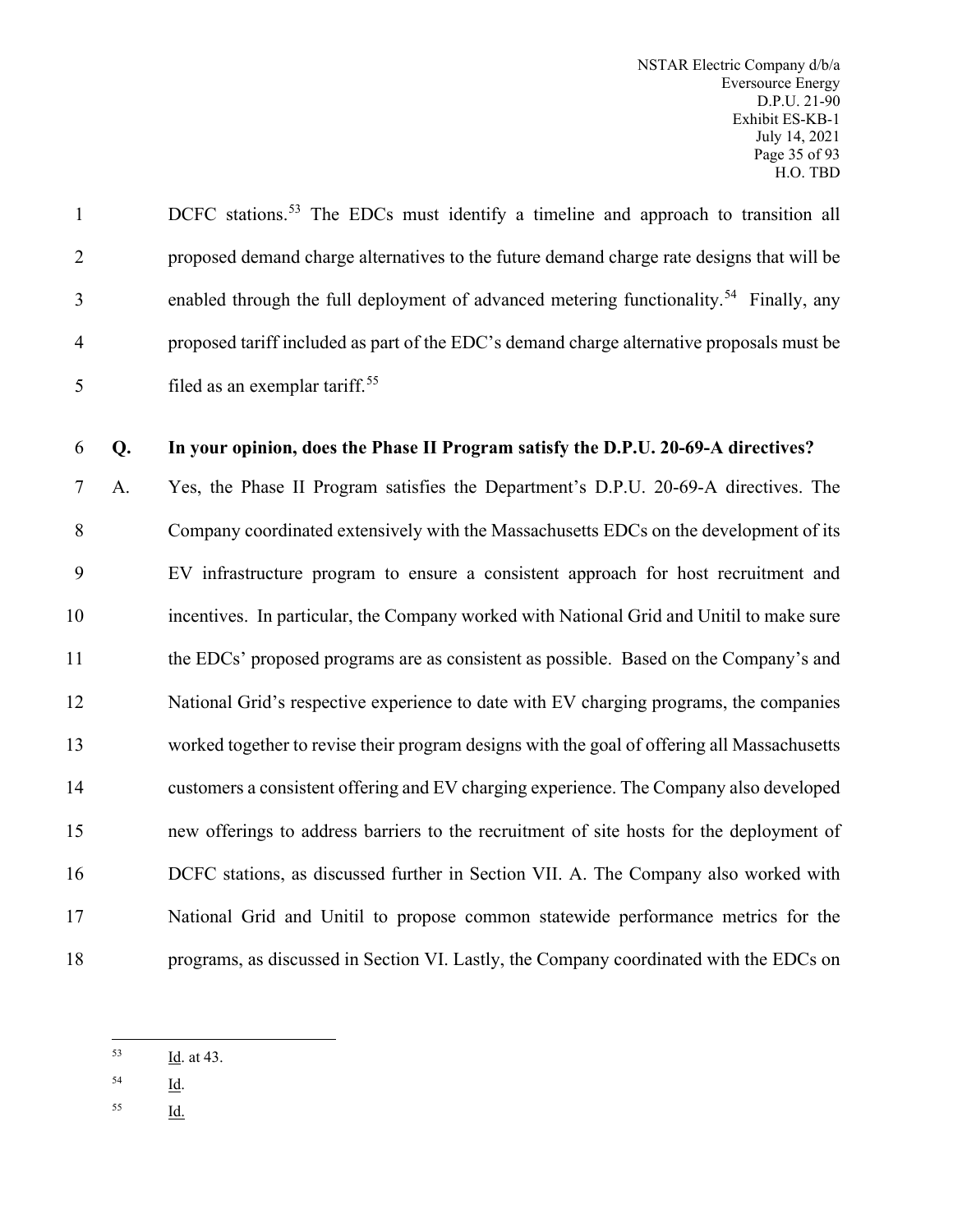the development of a demand charge alternative offering. As part of this coordination, the EDCs discussed a timeline and approach to transition all proposed demand change alternatives to the future demand charge rate designs that will be enabled through the full deployment of advanced metering functionality. The Company proposes a sliding scale of demand and volumetric charges for commercial customers, based on the load factor for the EV charging stie, as discussed in the prefiled testimony of Richard D. Chin, Exhibit-ES-RDC-1.

## **Q. How closely aligned are the EDCs' electric vehicle proposals?**

 A. The Company coordinated with National Grid and Unitil throughout the process of designing this proposal. As a result of that coordination, the EDCs' proposals include consistent rebate levels, eligibility requirements, and delivery methods for the Public and Workplace Segment and Residential Segment. Based on the companies' respective experience with earlier programs, however, there are slight differences, including that Eversource is not proposing a pole-mounted L2 charger offering and is not offering any L1 charger incentives for long-dwell time sites. Eversource's Phase II Program also differs from National Grid in its Fleet Segment. Eversource is proposing a smaller-scale Fleet Pilot, as compared to National Grid's fleet offering. Additionally, National Grid's Phase III Program includes an off-peak rebate offering that Eversource has not included.

 The Company and National Grid also coordinated with Unitil on the development of these offerings. However, as this is Unitil's first EV charging incentive program, and due to Unitil's service territory size, the program offerings differ to a greater extent.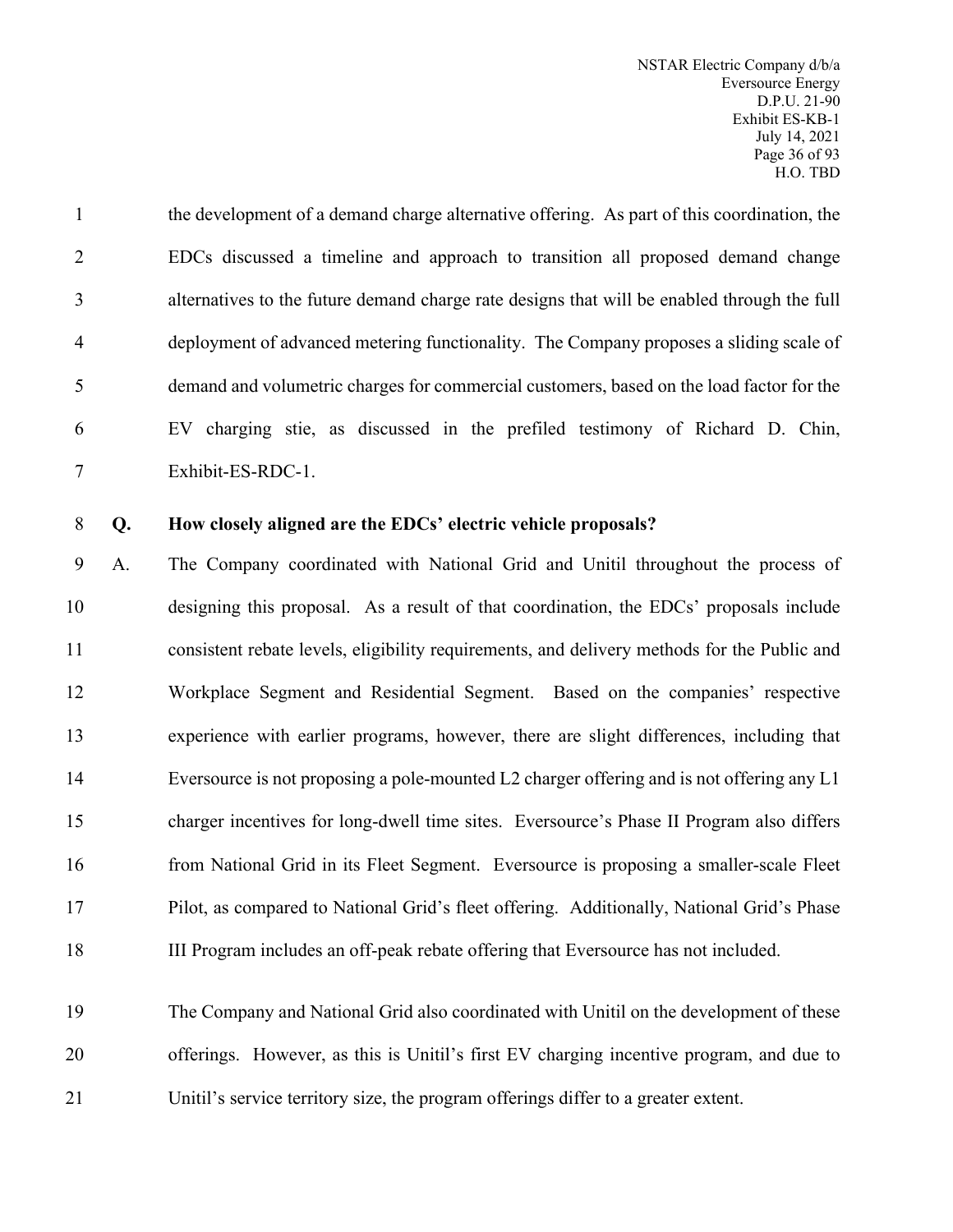### **Q. Will the Company incorporate analyses of traffic and EV charging patterns to identify priority locations for future public charging stations?**

 A. The Company has included in its proposal an effort to ensure public DCFC are installed in a number of strategically important locations within the program term. Beyond that initiative, however, the Company's Phase I and proposed Phase II Programs offer consistent financial support across the service territory, only differentiating support by market segment (e.g., public versus MUD charging) and whether the site is in an EJC. Thus, public station locations are otherwise largely determined by customers.

 Going forward, Eversource is working to develop an adoption propensity and travel model for electric vehicles in the state of Massachusetts. Using state targets, the propensity models will allow the identification of areas with a high likelihood to adopt electric vehicles. In combination with GPS tracking based travel data, a detailed yearly model showing travel at a census track level (where are vehicles originating and where are they going to). In combination, Eversource will be able to develop location specific EV charging profiles, adoption rate forecasts, and determine need for charging infrastructure. Eversource is also cooperating with the MassCEC and the Commonwealth of MA to access EV registration information as an input into the EV models.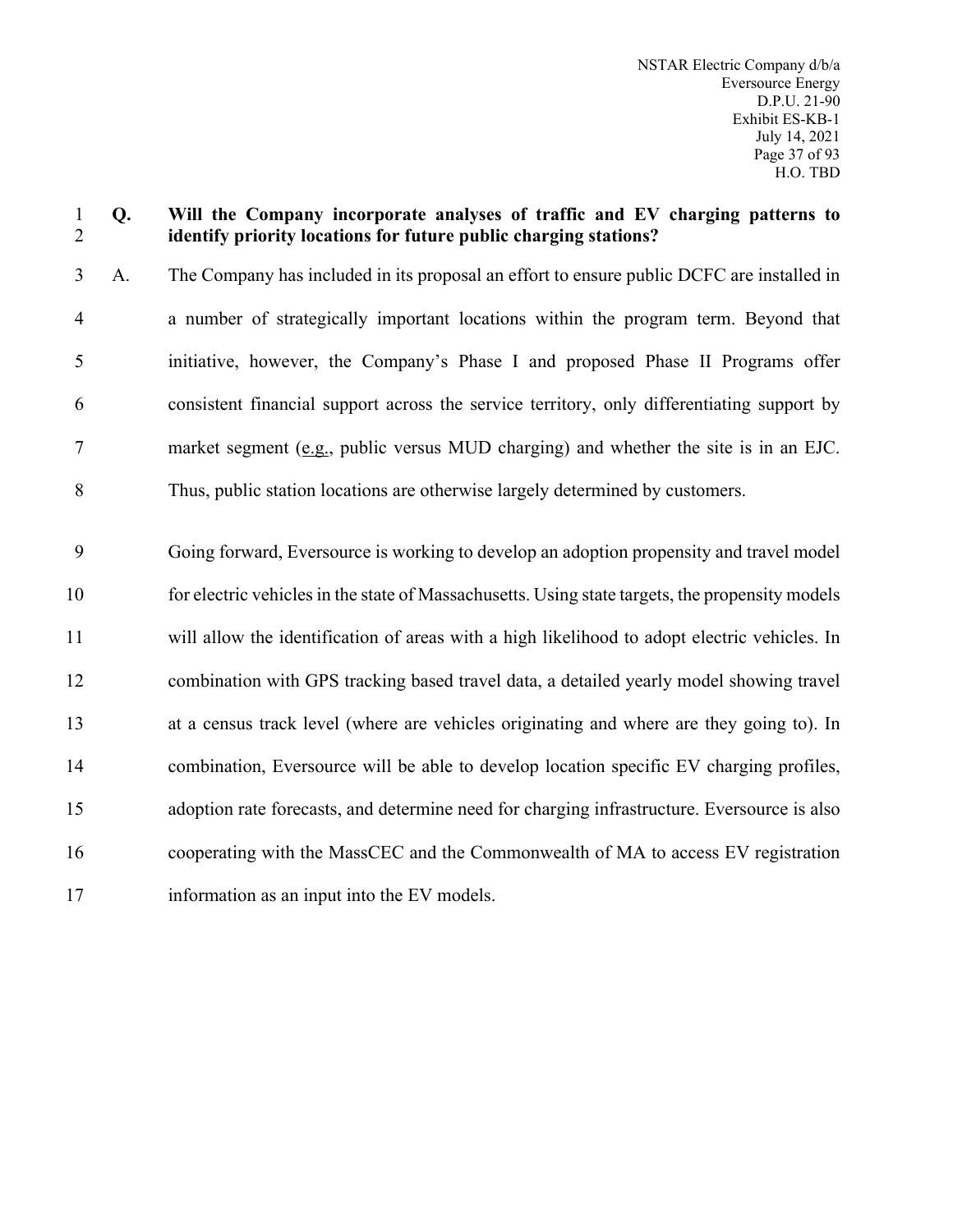| $\mathbf{1}$<br>$\overline{2}$ | Q. | Did the Company and EDCs coordinate to develop statewide performance metrics to<br>report on the progress of their EV charging infrastructure programs?                                   |
|--------------------------------|----|-------------------------------------------------------------------------------------------------------------------------------------------------------------------------------------------|
| 3                              | A. | Yes, the Company consulted with National Grid and Unitil regarding performance                                                                                                            |
| $\overline{4}$                 |    | metrics <sup>56</sup> that each company would report for their service territory and programs. The                                                                                        |
| 5                              |    | Company proposes to track and report on the following statewide performance metrics for                                                                                                   |
| 6                              |    | its Phase II Program:                                                                                                                                                                     |
| 7                              |    | Program implementation metrics:                                                                                                                                                           |
| 8                              |    | Total number of charging sites developed;<br>$\circ$                                                                                                                                      |
| 9<br>10                        |    | Total number of ports installed by port type (i.e., L2 and DCFC) by market<br>$\circ$<br>segment (e.g., public, workplace, MUD, fleet, and EJC);                                          |
| 11                             |    | Program financial support provided to DCFC stations;<br>$\circ$                                                                                                                           |
| 12                             |    | Program financial support provided to stations in EJCs; and<br>$\circ$                                                                                                                    |
| 13<br>14                       |    | Total number of participants in the Workforce Development and Electrician<br>$\circ$<br>training.                                                                                         |
| 15                             |    | Program benefit metrics:                                                                                                                                                                  |
| 16                             |    | EVSE utilization (e.g., kWh delivered per port per year); and<br>$\circ$                                                                                                                  |
| 17                             |    | CO2 emissions avoided from EVs relative to ICE vehicles.<br>$\circ$                                                                                                                       |
| 18<br>19<br>20                 | Q. | Did the Company coordinate with the EDCs to develop company-specific<br>performance metrics to report on the progress of its Phase II Program for EV<br>charging infrastructure programs? |
| 21                             | A. | Yes, the Company and National Grid propose to track and report on the following                                                                                                           |
| 22                             |    | performance meters for the Residential Segment:                                                                                                                                           |
| 23                             |    | Total number of Residential Charger Rebates distributed;<br>$\bullet$                                                                                                                     |
| 24                             |    | Total number of Residential Make-Ready Rebates distributed;<br>$\bullet$                                                                                                                  |

<span id="page-39-0"></span><sup>56</sup> As part of its Phase I program, the Company currently tracks through the Grid Modernization Annual Reporting mechanism the following metrics: total Make-Ready sites developed, capital invested in DCFC infrastructure, capital invested in EJCs, charger utilization (kwh/port), % of residential customers within a 20 and 40 mile range of Make-Ready site, and EV adoption / CO2e reduction.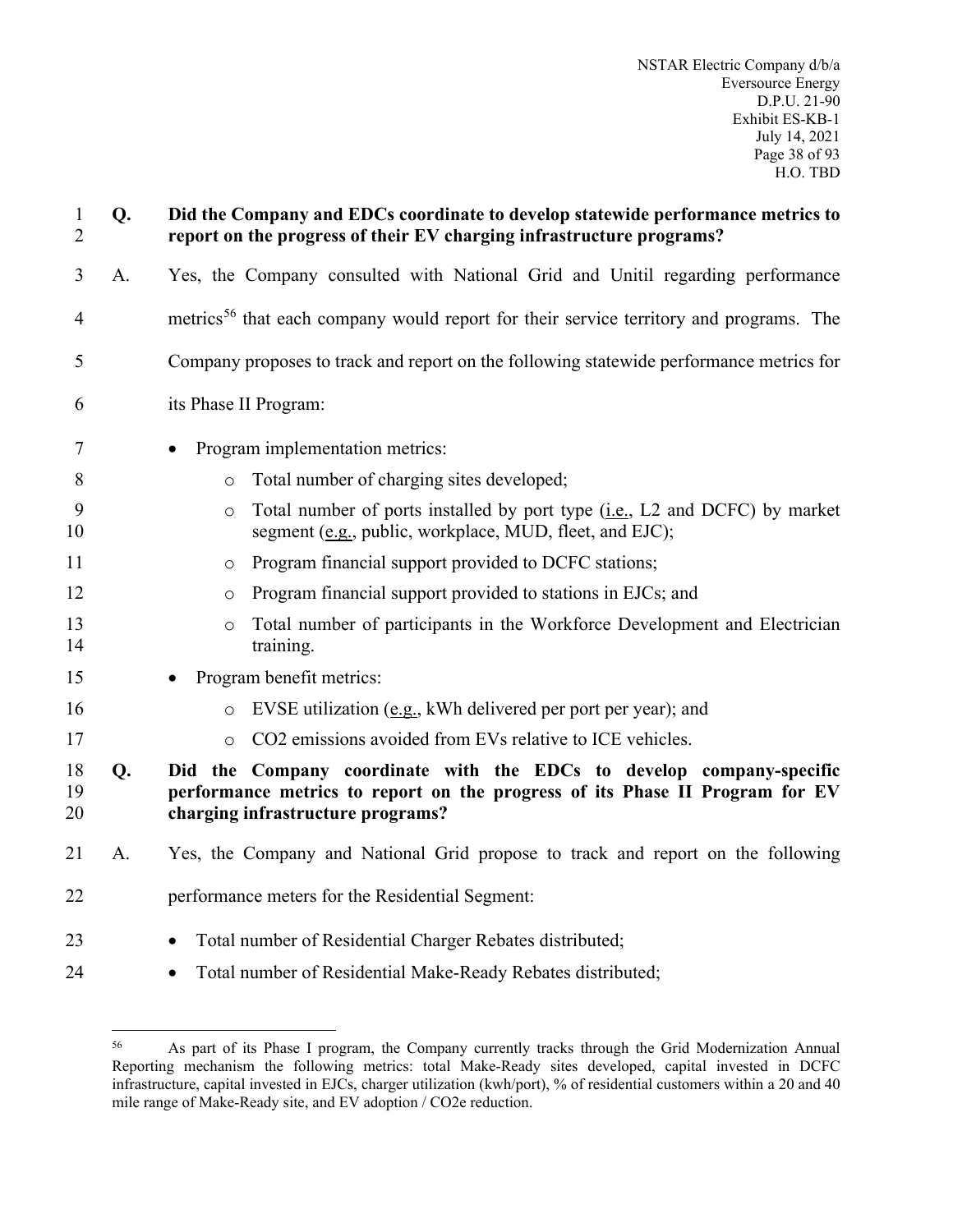| $\mathbf{1}$   |      | Total number of Residential LI/EJC Offerings distributed.                                                              |
|----------------|------|------------------------------------------------------------------------------------------------------------------------|
| $\overline{2}$ |      | The Company also proposes two Company-specific metrics related to its Equity Pilots                                    |
| 3              |      | program offering.                                                                                                      |
| 4<br>5         |      | Number of MD-HD ports deployed and vehicles electrified; and<br>Number of car sharing vehicles supported.<br>$\bullet$ |
| 6              | Q.   | Is the Company proposing to recover incentives associated with these metrics?                                          |
| 7              | A.   | The statewide and company-specific performance metrics listed above are for<br>No.                                     |
| 8              |      | purposes of reporting progress on the Company's Phase III Program over time. In addition                               |
| 9              |      | to these reporting metrics, however, the Company is proposing two performance incentive                                |
| 10             |      | mechanisms that will track the progress of other aspects of the Phase III Program and                                  |
| 11             |      | provide an opportunity for the Company to earn incentives based on its progress. These                                 |
| 12             |      | performance incentive metrics are described in detail in Section IX, herein.                                           |
| 13             | VII. | <b>Program Details</b>                                                                                                 |
| 14             |      | <b>Public and Workplace Segment</b><br>A.                                                                              |
| 15             |      |                                                                                                                        |
|                | Q.   | Please describe the Public and Workplace Segment.                                                                      |
| 16             | A.   | Building off the success of the Phase I Program as previously described, the Public and                                |
| 17             |      | Workplace Segment will provide similar make-ready infrastructure incentives and expand                                 |
| 18             |      | those offerings based on the lessons learned from the Phase I Program. The Company has                                 |
| 19             |      | found that additional financial incentives and offerings are needed to sufficiently spur EV                            |
| 20             |      | adoption, make public and workplace charging more affordable for site hosts, and equitably                             |
| 21             |      | serve its customers. The Public and Workplace Segment will include the following                                       |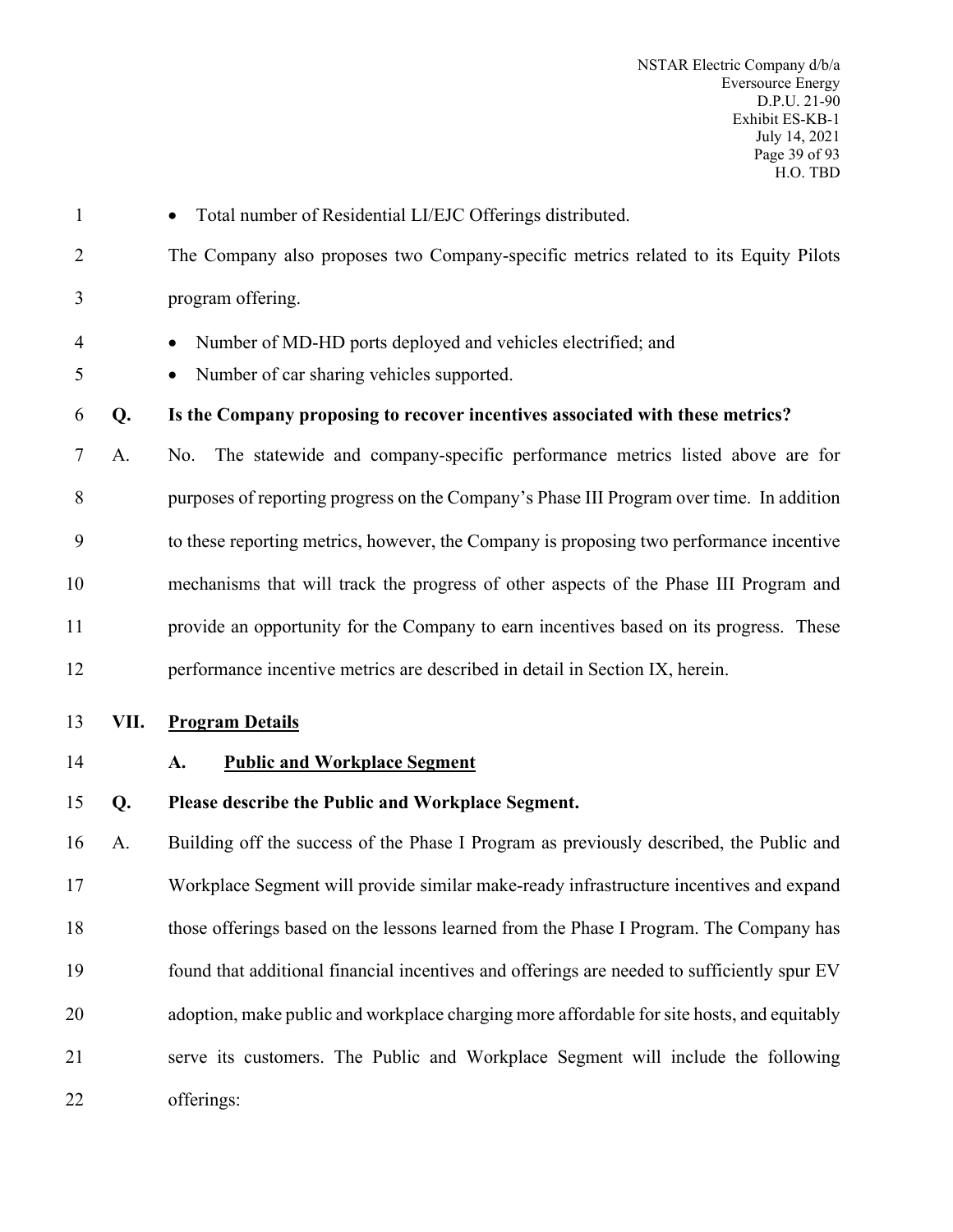| $\mathbf{1}$<br>$\overline{2}$<br>$\overline{3}$ |    | a Make-Ready offering for L2 and DCFC installations with utility-side make<br>$\mathbf{i}$ .<br>ready incentives, customer-side make ready incentives, EVSE rebates, and a<br>networking stipend for eligible ports; |
|--------------------------------------------------|----|----------------------------------------------------------------------------------------------------------------------------------------------------------------------------------------------------------------------|
| $\overline{4}$                                   |    | ii.<br>an offering to support DCFC charging hub installations in EJCs;                                                                                                                                               |
| 5                                                |    | The Commonwealth's Decarbonization Roadmap's Transportation Technical Report <sup>57</sup>                                                                                                                           |
| 6                                                |    | highlights the continued need for Public and Workplace charging to accelerate EV adoption                                                                                                                            |
| $\tau$                                           |    | at the pace necessary to reach the Commonwealth's goals.                                                                                                                                                             |
| 8                                                | Q. | What is the goal of the Public and Workplace Segment?                                                                                                                                                                |
| 9                                                | A. | The goal of the Public and Workplace Segment is to provide an expanded charging network                                                                                                                              |
| 10                                               |    | that enables EV drivers to have sufficient charging options away from home within the                                                                                                                                |
| 11                                               |    | Company's service territory. The Public and Workplace Segment will provide incentives                                                                                                                                |
| 12                                               |    | for make-ready infrastructure for L2 chargers, and DCFC. The Company proposes to                                                                                                                                     |
| 13                                               |    | provide make-ready incentives to enable approximately 3,350 Public L2 Ports,                                                                                                                                         |
| 14                                               |    | approximately 2,760 Workplace L2 Ports <sup>58</sup> , and approximately 27 MW of Public DCFC                                                                                                                        |
| 15                                               |    | ports. The Company will remain flexible to deploy these ports according to customer and                                                                                                                              |
| 16                                               |    | market interest.                                                                                                                                                                                                     |

<span id="page-41-0"></span><sup>57</sup> Massachusetts Executive Office of Energy and Environmental Affair's (EEA) 2050 Decarbonization Roadmap Study, Transportation Sector Technical Report, [https://www.mass.gov/doc/transportation-sector-technical](https://www.mass.gov/doc/transportation-sector-technical-report/download)[report/download](https://www.mass.gov/doc/transportation-sector-technical-report/download) Section 5.1.2.4.

<span id="page-41-1"></span><sup>58</sup> Light duty passenger vehicle fleet charging ports are included as a segment of the Workplace charging program. For consistency with National Grid's proposal, this fleet program is described below in Section VII. C.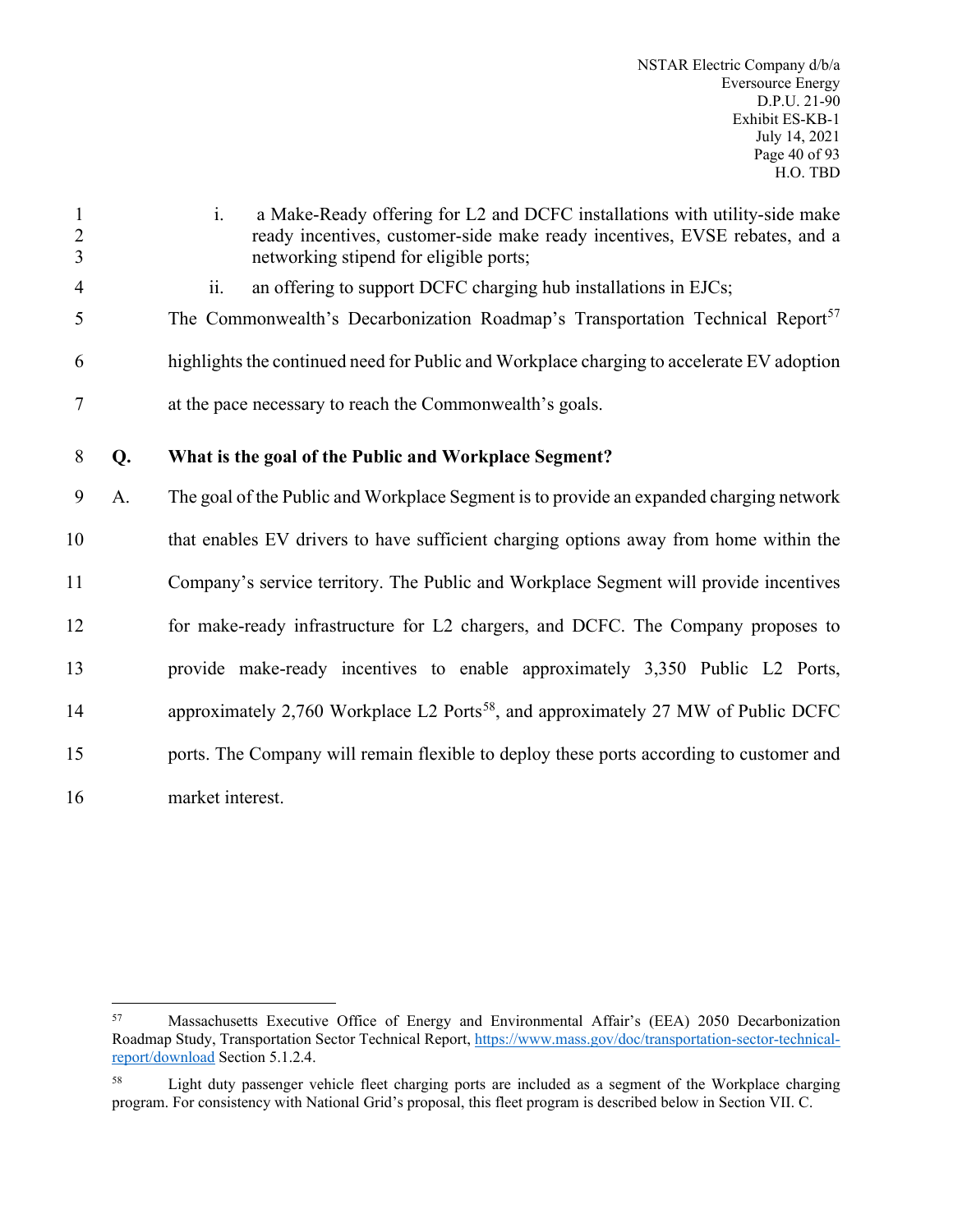|                       | <b>Public and Workplace Approximate Port and MW Targets</b> |
|-----------------------|-------------------------------------------------------------|
| Public L <sub>2</sub> | $\sim$ 3,350                                                |
| Workplace L2          | $\sim$ 2,760                                                |
| Public DCFC           | $\sim$ 27 MW                                                |

 The Public and Workplace Segment aims to deploy approximately 20% of its ports within EJCs. The Company is proposing to install a MW target of DCFC as the capacity of DCFC ports can range from 24-kW to 350-kW. It is important to note that a port target may not result in equal outcomes for meeting the Commonwealth's DCFC needs, which serves as the motivation for adopting a capacity-based target.

## 6 **Q. How did the Company size the Public and Workplace Make-Ready offering?**

 A. As described above, the Company used a combination of its experience from the Phase I program to project the ability to deploy EV infrastructure at scale and the output of the 9 EVI-Pro Lite<sup>[59](#page-42-0)</sup> tool to inform the sizing and port distribution of the Make-Ready offering within the Public and Workplace Segment. EVI-Pro Lite is an accepted and useful tool in helping to size EVSE infrastructure, however the outputs of the tool are highly sensitive to variability in the inputs. For example, a 1 percent shift in the input of percent of drivers with access to home charging changes the L2 and DCFC outputs by 2-3 percent. Similarly, 14 a 1 percent shift between share of PHEVs and BEVs changes the number of L2 chargers

<span id="page-42-0"></span><sup>59</sup> U.S. Department of Energy, Office of Energy Efficiency & Renewable Energy, Alternative Fuels Data Center, Electric Vehicle Infrastructure Projection Tool (EVI-Pro) Lite, available at: https://www.afdc.energy.gov/evipro-lite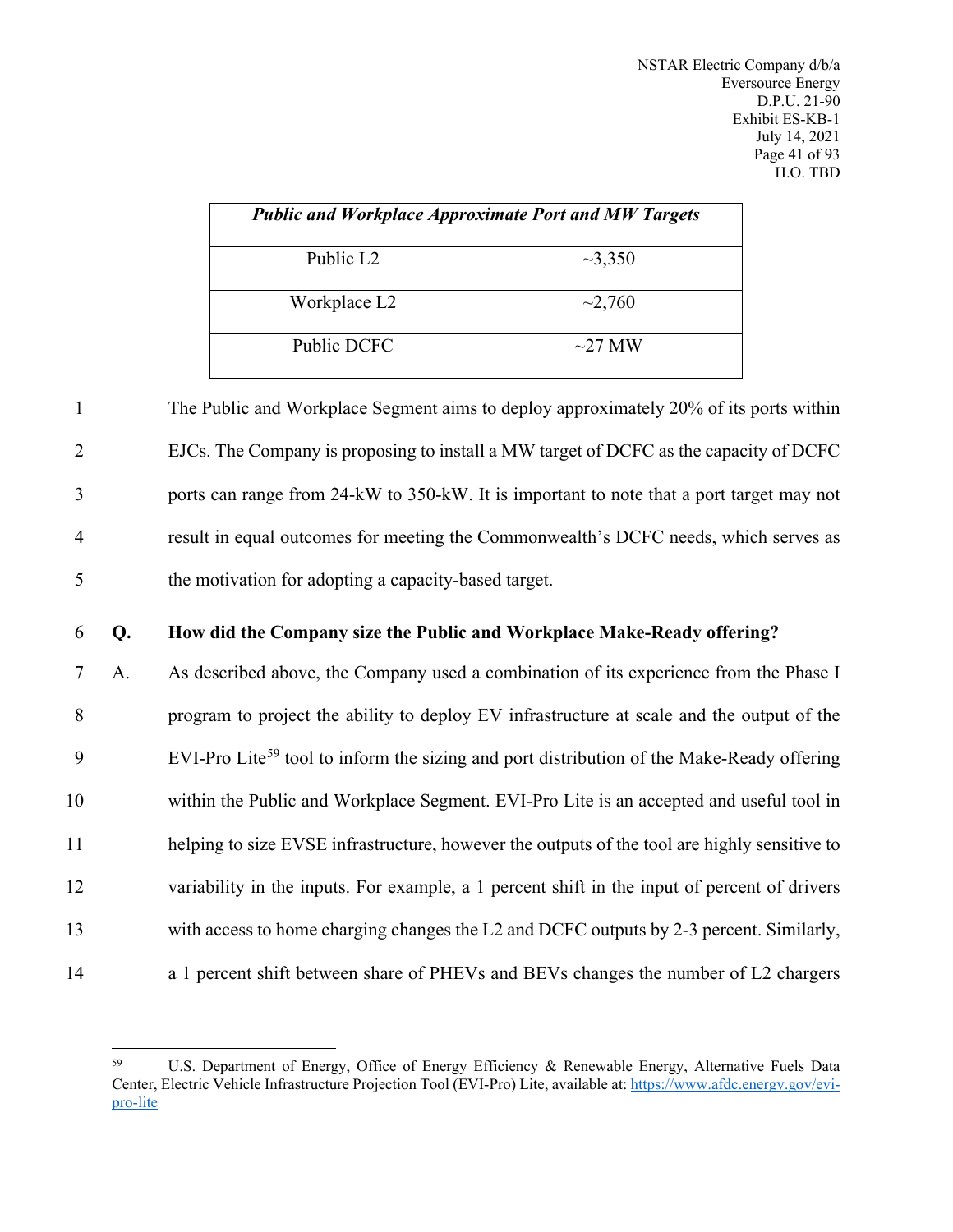NSTAR Electric Company d/b/a Eversource Energy D.P.U. 21-90 Exhibit ES-KB-1 July 14, 2021 Page 42 of 93 H.O. TBD

1 by about 3 percent. Without being able to predict the exact ratio of BEVs to PHEVs on the road, as well as the exact future charging behaviors of those EVs, the Company emphasizes the importance of maintaining flexibility in the deployment of these port targets as well as their associated budgets.

 When using EVI-Pro Lite, the Company started with the Commonwealth's light-duty ZEV MOU target for the end of 2025 which was scaled to the fraction of the Commonwealth's vehicles in operation that exist in the Company's service territory. The rest of the inputs to EVI-Pro Lite include: 50 percent PHEV support (approximately half of PHEV miles are electric), 77 percent of charging is done at home, 67 percent of vehicles being BEV-250, 5 percent of vehicles being PHEV-50, and 28 percent of vehicles being PHEV-20. As stated previously, the offering proposes to deploy EVSE to match the charging need for approximately 80 percent of the ZEV MOU target to align with National Grid. The Company believes this is a reasonable target accounting that some chargers may be installed without the assistance of the Company's make-ready incentives. Additionally, EVI-Pro Lite outputs a DCFC count of 150-kW chargers. As discussed earlier, not all DCFC provide the same charging capacity, and the Company proposes to target the overall 17 DCFC capacity given by EVI-Pro Lite, which is by 150-kW DCFC port count.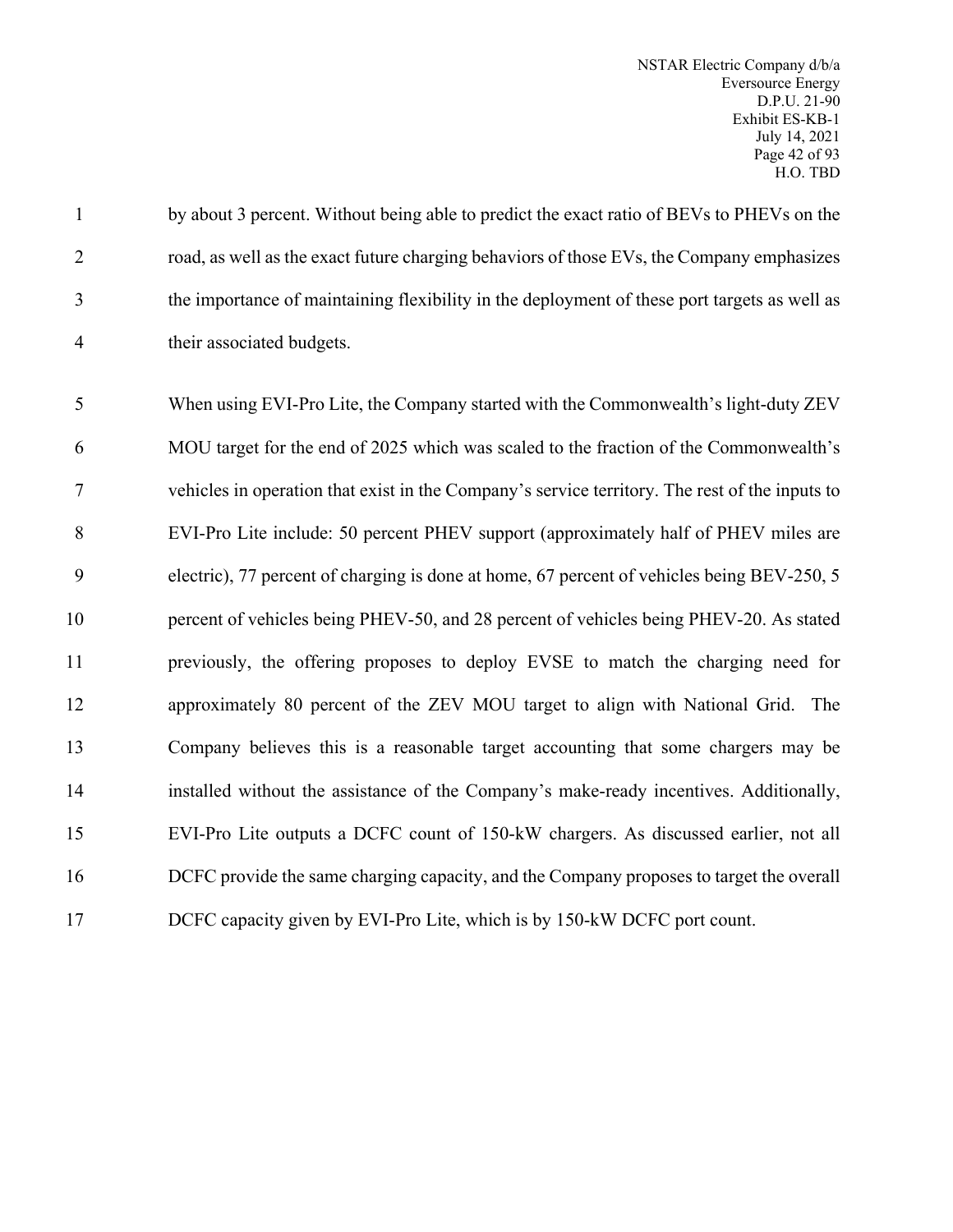| $\mathbf{1}$   |    | Public and Workplace Make-Ready Offering                                                         |
|----------------|----|--------------------------------------------------------------------------------------------------|
| $\overline{2}$ | Q. | Please describe the Public and Workplace Make-Ready offering.                                    |
| 3              | A. | The Company proposes continuing a Public and Workplace Make-Ready offering to                    |
| 4              |    | provide the charging infrastructure needed to support the Commonwealth's ZEV MOU                 |
| 5              |    | target, and other decarbonization goals including the 2030 CECP. As in the Phase I               |
| 6              |    | program, the Public and Workplace Make-Ready offering will provide incentives for                |
| 7              |    | make-ready infrastructure for L2 and DCFC.                                                       |
|                |    |                                                                                                  |
| 8              |    | The portion of the make-ready infrastructure on the utility side of the meter ("the utility-     |
| 9              |    | side work") will be completely paid for by the Company.                                          |
| 10             |    | The portion of the make-ready infrastructure on the customer's side of the meter ("the           |
| 11             |    | customer premise work") will be covered up to 100-percent of the average installation cost       |
| 12             |    | of the average cost for that installation type, not to exceed actual installation costs. To      |
| 13             |    | account for certain site-specific characteristics and potential cost-shifts in the industry, the |
| 14             |    | Company may allow up to 150-percent of the average costs on a case-by-case basis. The            |
| 15             |    | average cost for the customer premise work for each installation type will be recalculated       |
| 16             |    | periodically to keep up with market dynamics.                                                    |
| 17             |    | As in the Phase I program, Eversource will install the "utility-side Infrastructure," and        |
|                |    |                                                                                                  |
| 18             |    | contract with third-party electrical contractors to install behind-the-meter "customer-side      |
| 19             |    | Infrastructure." Specifically, the EV infrastructure that Eversource is installing includes      |
| 20             |    | the following: (1) distribution primary lateral service feed; (2) necessary transformer and      |
|                |    |                                                                                                  |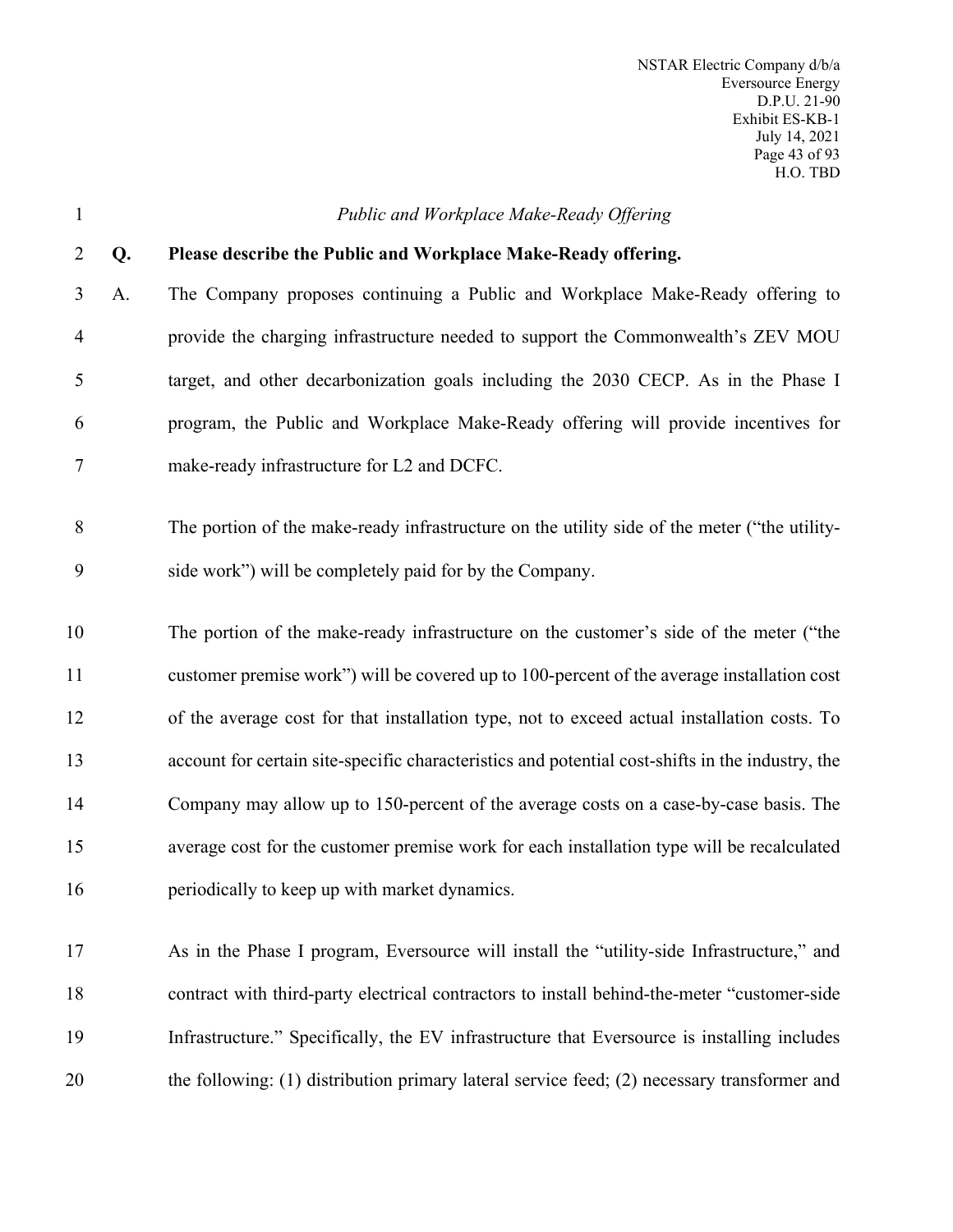| $\mathbf{1}$   |    | transformer pad; (3) new service meter; (4) new service panel; and $(5)$ associated conduit  |
|----------------|----|----------------------------------------------------------------------------------------------|
| $\overline{2}$ |    | and conductor necessary to connect each piece of equipment.                                  |
| 3              |    | In the case of customers who own their own distribution network ("primary metered            |
| 4              |    | customers") the company will invest in the "customer-side infrastructure" only.              |
| 5              |    | While the process of installation will remain the same for all customers, in contrast to the |
| 6              |    | Phase I program, upon completion of installation, the customer will retain ownership of      |
| 7              |    | the "customer side infrastructure".                                                          |
| 8              |    | Consistent with implementation of the Company's Phase I program, the Company will            |
| 9              |    | install infrastructure to support a standard 75 kva use case for all Level 2 deployments to  |
| 10             |    | reduce costs through the ability to scale and to maximize deployment efficiency through      |
| 11             |    | the ability to order and inventory necessary equipment.                                      |
| 12<br>13       | Q. | Will the Company offer EVSE Rebates as a part of the Public and Workplace<br>Segment?        |
| 14             | A. | Yes. the Company is proposing to offer the following EVSE rebates for L2 and DCFC            |
| 15             |    | EVSE which are broadly aligned with National Grid's and Unitil's proposed programs.          |
| 16             |    | Regarding DCFC, the Company experienced in its Phase I Program that DCFC deployment          |
| 17             |    | was challenging due to the high upfront costs for site hosts. However, when MassEVIP         |
| 18             |    | offered a limited DCFC EVSE rebate, the Company saw an increase in the number of             |
| 19             |    | DCFC project applications. Given the need for greater DCFC deployment, the Company           |
| 20             |    | is proposing to add DCFC EVSE rebates in the Phase II Program.                               |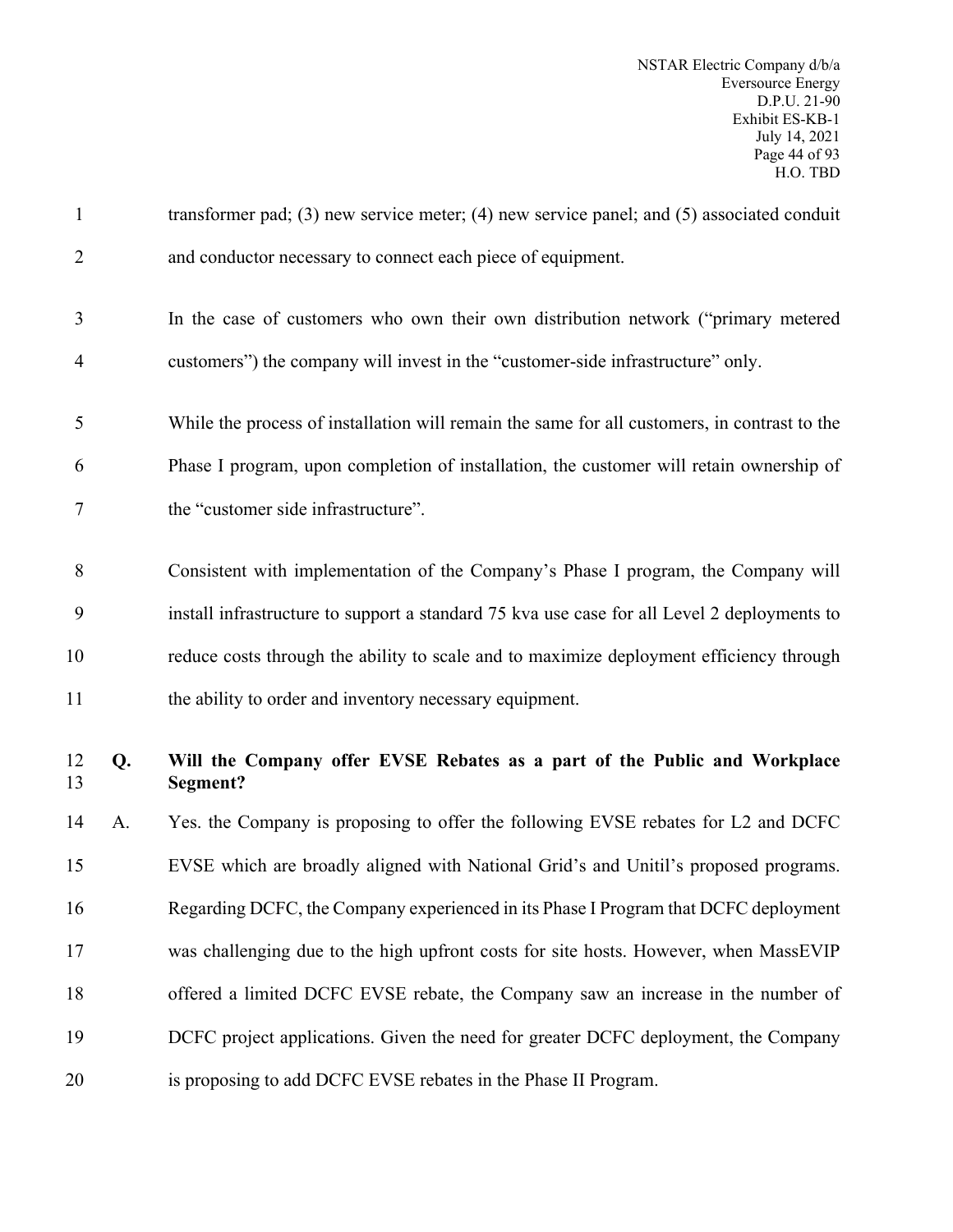NSTAR Electric Company d/b/a Eversource Energy D.P.U. 21-90 Exhibit ES-KB-1 July 14, 2021 Page 45 of 93 H.O. TBD

1 A summary of the proposed rebate levels is in the table below.

# 2 **Public and Workplace EVSE Rebates**

| <b>L2 EVSE Rebate Levels</b>      |                                            |  |
|-----------------------------------|--------------------------------------------|--|
| <u>Customer Segment</u>           | Rebates Levels                             |  |
| <b>EJC</b>                        | 100% of installed costs for up to 10 ports |  |
| Muni                              | 50% of installed costs for ports 3-10      |  |
| Other (Non-EJC/on-Muni Public and | 50% of installed costs ports 5-10          |  |
| Workplace)                        |                                            |  |
| <b>DCFC EVSE Rebate Levels</b>    |                                            |  |
| <u>Customer Segment</u>           | Rebates Levels                             |  |
| Public, Non-EJC                   | \$40,000/port; Ports must be above 50 kW,  |  |
|                                   | minimum 100 kW/site, site max EVSE         |  |
|                                   | incentive $(\$400,000)$ .                  |  |
| Public, EJC                       | \$40,000/port for ports above 50 kW and    |  |
|                                   | up to 150 kW, minimum 100 kW/site, site    |  |
|                                   | max EVSE incentive (\$400,000) For ports   |  |
|                                   | 150 kW and above, up to \$80,000/port      |  |

3 In all cases, the customer will own and operate the EVSE.

## 4 **Q. Will the Company offer EVSE Rebates to Public and Workplace Segment customers**  5 **who participated in the Phase I program?**

 A. Yes. Customers who have sites that were enabled as part of the Phase I program will be eligible to receive rebates for up to 50% (100% for EJCs) for any new incremental EVSE purchased after Phase II approval and installed on existing make-ready infrastructure. The Company's budget assumes that approximately 100 Phase I Make-Ready sites will take advantage of this offering, supporting approximately 300 incremental L2 ports, without the need for additional Male-Ready infrastructure. The Company estimates the cost of rebates to Phase I customers to be approximately \$720,000.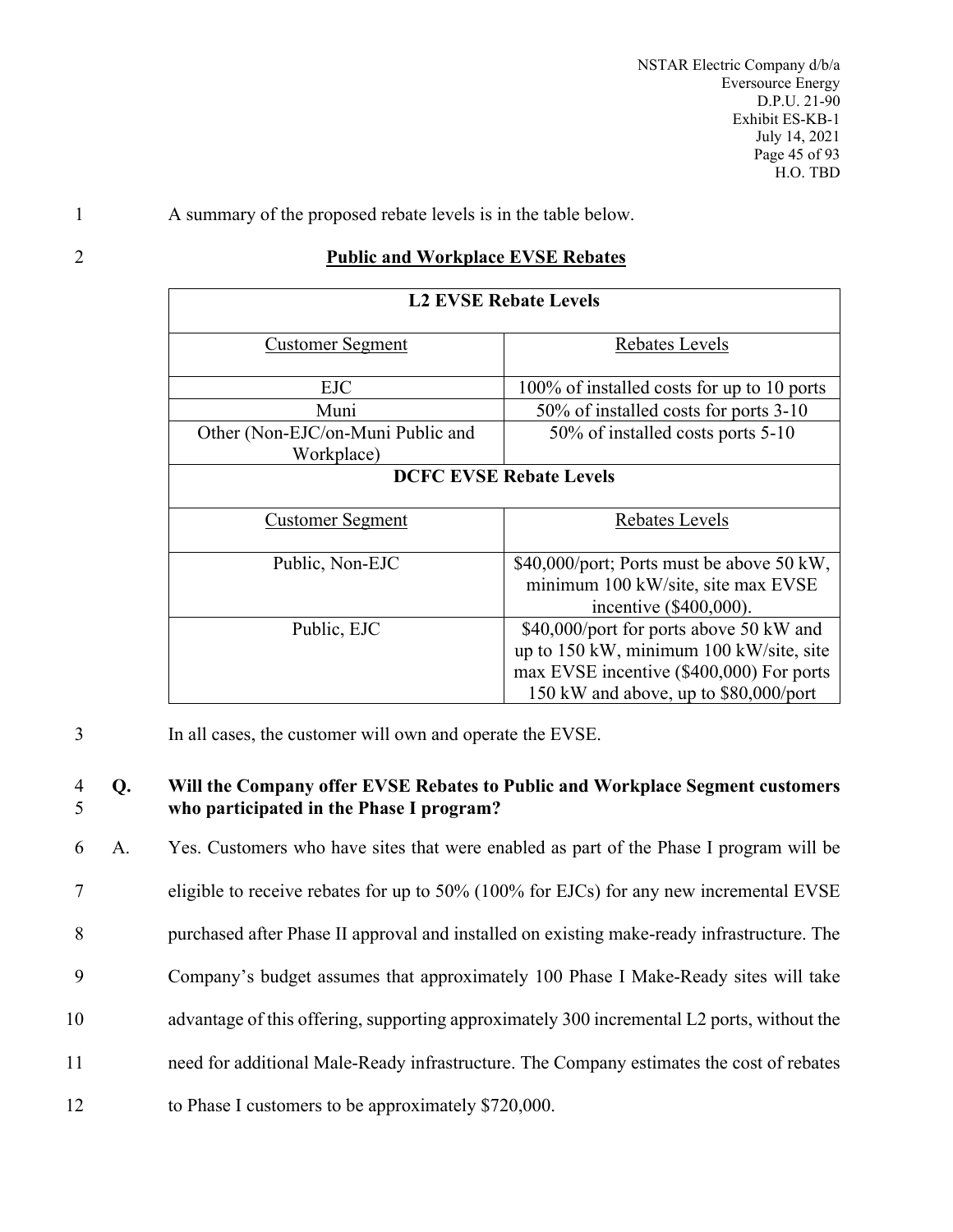| $\mathbf{1}$   | Q. | Will the Company offer a network stipend as part of the Make Ready offering?                                       |
|----------------|----|--------------------------------------------------------------------------------------------------------------------|
| $\overline{2}$ | A. | The Company will require networking for all L2 and DCFC chargers. Networking allows                                |
| 3              |    | customers to more effectively locate and efficiently use chargers via mapping and queueing                         |
| $\overline{4}$ |    | in charging apps. Additionally, networking provides the Company with charging data                                 |
| 5              |    | which can be leveraged for future program design and current program refinements. The                              |
| 6              |    | Company recognizes the challenge posed to some site hosts by networking fees. Therefore,                           |
| 7              |    | the Company proposes to offer a stipend to support 4 years of networking at a level of                             |
| $8\,$          |    | \$480/port for networking for Municipal L2 and DCFC, and any EJC chargers.                                         |
| 9<br>10        | Q. | What are the eligibility requirements for participation in the Public and Workplace<br><b>Make-Ready offering?</b> |
| 11             | A. | The Company's eligibility requirements for participation in the Public and Workplace                               |
| 12             |    | Make-Ready offering will be the same as in the Phase I Program, as enumerated in the                               |
| 13             |    | Company's Electric Vehicle Site Host Agreement (Exhibit ES-KB-10), with the exception                              |
| 14             |    | as noted above that customers who own their own distribution network will be eligible for                          |
| 15             |    | customer side infrastructure funding and EVSE incentives.                                                          |
| 16             | Q. | How is the Company proposing to enable DCFC access in EJCs?                                                        |
| 17             | A. | DCFC access within or in close proximity to EJCs is a critical part of ensuring an equitable                       |
| 18             |    | transition to clean transportation. All communities need accessible DCFC, but EJCs have                            |
| 19             |    | unique needs, often having higher percentages of MUD's (therefore more complicated or                              |
| 20             |    | limited at-home charging), as well as often having a higher percentage of ride hailing                             |
| 21             |    | drivers, and drivers who do not have access to home charging or parking (so called, "garage                        |
| 22             |    | orphans"). The Company proposes to introduce a DCFC charging hub offering.                                         |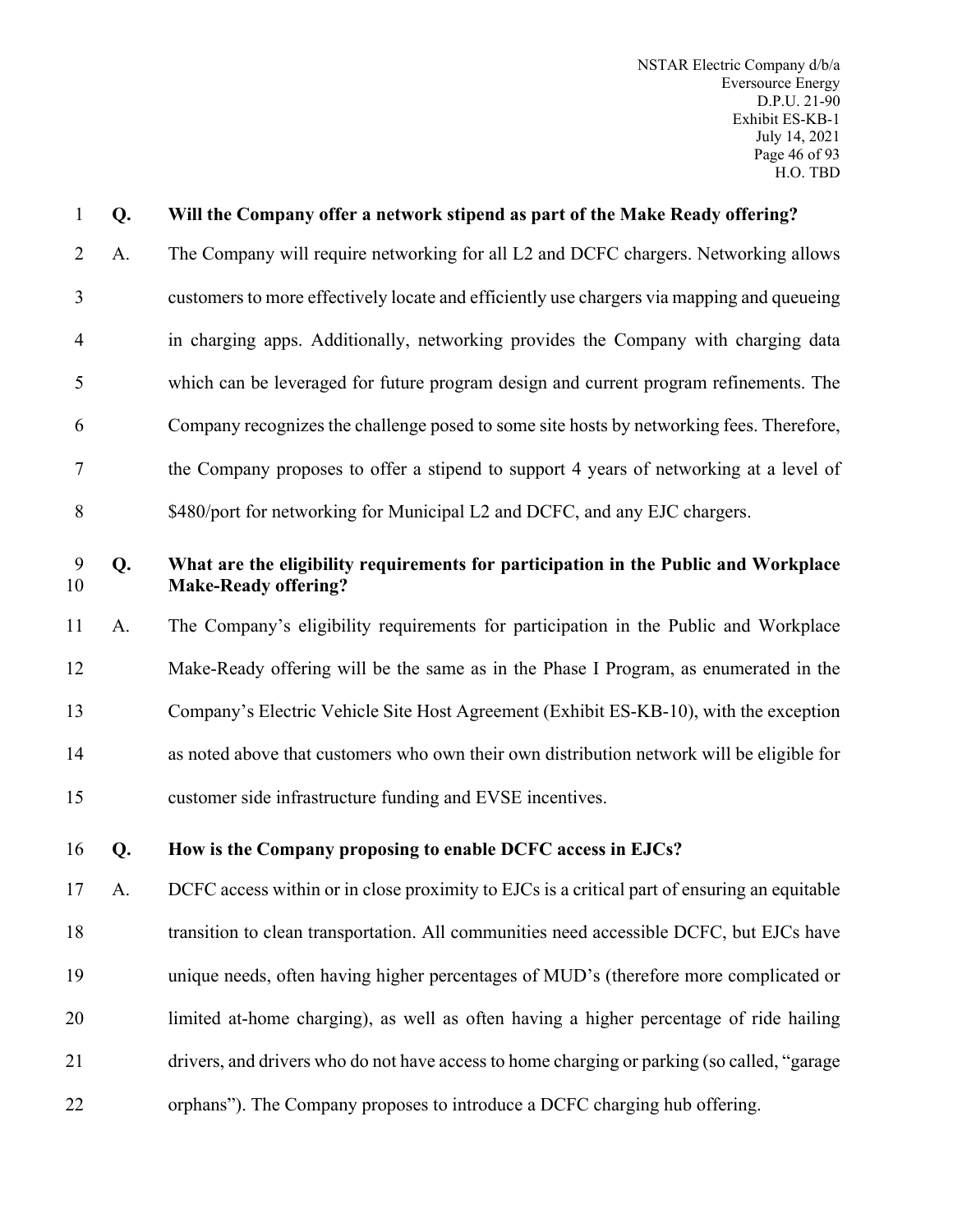| $\mathbf{1}$   | This offering seeks to deploy 4 to 5 charging hubs, each with approximately four 175kW        |
|----------------|-----------------------------------------------------------------------------------------------|
| 2              | DC fast chargers in EJCs. The Company will fully fund the utility side and customer side      |
| 3              | make ready infrastructure and provide rebates for the full cost of the EVSE and installation, |
| $\overline{4}$ | and a networking rebate. The Company will issue an RFP to solicit interested                  |
| 5              | owner/operators of the DCFC charging hubs to ensure a consistent and coordinated              |
| 6              | approach to siting, and operation.                                                            |

## 7 **Q. What is the Company's proposed budget for the Public and Workplace Charging**  8 **Program?**

- 9 A. The Company's proposed budget is in the table below.
- 10 *Budget/Costs*

|                                             | <b>Estimated Public and Workplace Segment Budget</b> |
|---------------------------------------------|------------------------------------------------------|
| Category                                    | <b>Budget</b>                                        |
| <b>Utility Side Make Ready</b><br>(Capital) | $\sim$ \$48M                                         |
| <b>Customer Side Make-Ready</b><br>(O&M)    | $\sim$ \$37M                                         |
| <b>EVSE Rebates (O&amp;M)</b>               | $\sim$ \$17M                                         |
| <b>Networking Rebate (O&amp;M)</b>          | $\sim SIM$                                           |
| <b>EJC DCFC Hub</b>                         | $\sim\!\!$ S6M                                       |
| <b>Total</b>                                | $\sim$ \$109M                                        |

### 11 **Q. How is the Public and Workplace Segment consistent with the Department's**  12 **Standard of Review for utility EV proposals?**

13 A. The Public and Workplace Segment is in the public interest as it sets incentives at a level

14 that will foster an accelerated deployment of EVSE, while efficiently utilizing ratepayer

15 funds. In this way, the Public and Workplace offerings will also meet the needs that have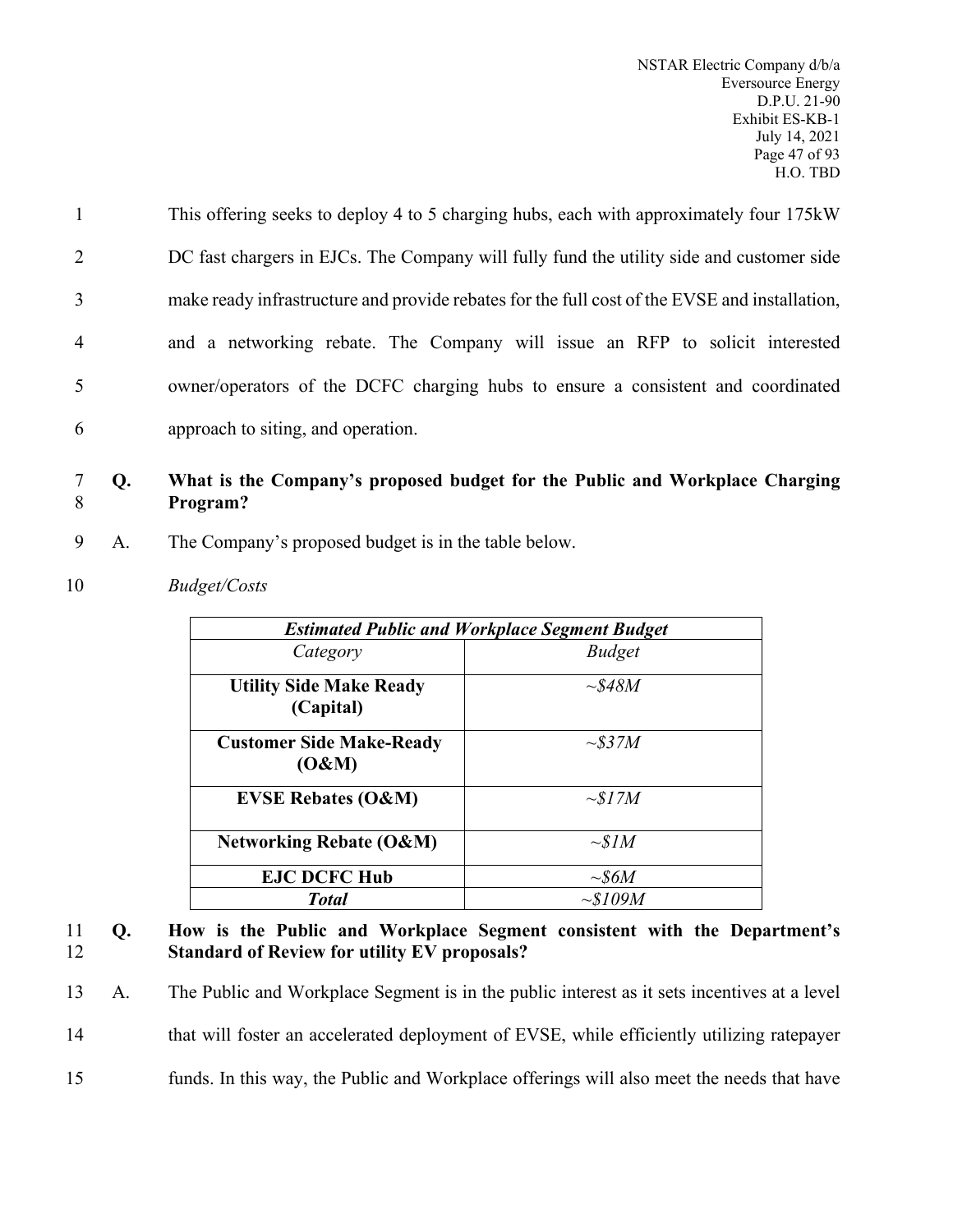| $\mathbf{1}$                                                   |    | not and will not likely be met by the competitive EV charging market. Finally, the                                                                                                                                                                                                                                                                                                                                                                                                                                                                                            |
|----------------------------------------------------------------|----|-------------------------------------------------------------------------------------------------------------------------------------------------------------------------------------------------------------------------------------------------------------------------------------------------------------------------------------------------------------------------------------------------------------------------------------------------------------------------------------------------------------------------------------------------------------------------------|
| $\overline{2}$                                                 |    | Company is not proposing to meet one-hundred-percent of the market need so not to                                                                                                                                                                                                                                                                                                                                                                                                                                                                                             |
| 3                                                              |    | overshoot ZEV MOU target deployment of charging stations by not crowding out EVSE                                                                                                                                                                                                                                                                                                                                                                                                                                                                                             |
| 4                                                              |    | deployments that might not be able to accept utility make-ready funding.                                                                                                                                                                                                                                                                                                                                                                                                                                                                                                      |
| 5                                                              |    | <b>Residential Segment</b><br><b>B.</b>                                                                                                                                                                                                                                                                                                                                                                                                                                                                                                                                       |
| 6                                                              | Q. | Please provide a description of the offerings for the Residential Segment.                                                                                                                                                                                                                                                                                                                                                                                                                                                                                                    |
| 7                                                              | A. | Given the importance of at-home charging and the needed scale to support it, the Company                                                                                                                                                                                                                                                                                                                                                                                                                                                                                      |
| 8                                                              |    | is proposing Residential offerings to support all residential customers. The Residential                                                                                                                                                                                                                                                                                                                                                                                                                                                                                      |
| 9                                                              |    | offerings include:                                                                                                                                                                                                                                                                                                                                                                                                                                                                                                                                                            |
| 10<br>11<br>12<br>13<br>14<br>15<br>16<br>17<br>18<br>19<br>20 |    | for 1-4-unit properties:<br>1)<br>support for EVSE costs; and<br>$\ddot{1}$<br>$\overline{11}$<br>residential make-ready, which encompasses:<br>$240V$ wiring near the customer's parking space (e.g., in garage,<br>(a)<br>driveway, or parking lot);<br>240V outlet equipment and installation;<br>(b)<br>EVSE installation; and<br>(c)<br>associated panel upgrades, service upgrades, and permits; and<br>(d)<br>for MUDs:<br>2)<br>an expanded make-ready program; and<br>$\ddot{1}$<br>support for site-specific EVSE plans for 20+ unit properties.<br>$\overline{11}$ |
| 21<br>22                                                       |    | The financial and programmatic support is tailored to housing types ( <i>i.e.</i> , 1-unit, 2-4 unit,                                                                                                                                                                                                                                                                                                                                                                                                                                                                         |
| 23                                                             |    | and 5-or-more unit residences) and equity-related criteria (e.g., customer lives in an EJC,                                                                                                                                                                                                                                                                                                                                                                                                                                                                                   |
| 24                                                             |    | customer is on a discounted rate). The goal of the offerings is to enable ubiquitous at-home                                                                                                                                                                                                                                                                                                                                                                                                                                                                                  |
| 25                                                             |    | charging for the Company's residential customers to accelerate EV (particularly BEV)                                                                                                                                                                                                                                                                                                                                                                                                                                                                                          |
| 26                                                             |    | ownership and enable the lower-cost, more convenient, and more grid-optimized charging                                                                                                                                                                                                                                                                                                                                                                                                                                                                                        |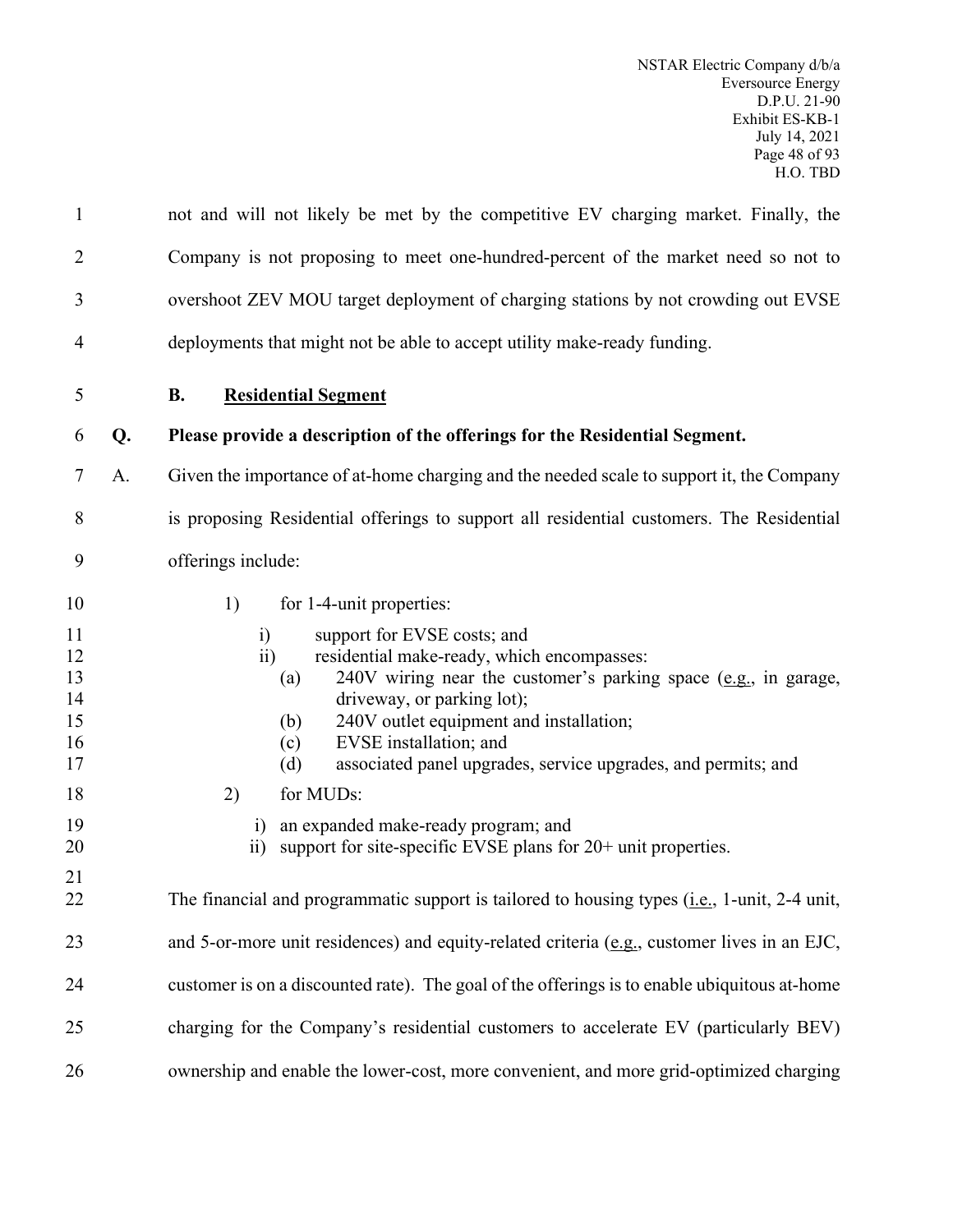1 that at-home EVSE provides. The Residential offerings will advance the adoption of EVs in the Commonwealth, which is in the public interest and is not likely to be done by the competitive market in time to meet the Commonwealth's climate goals.

 Support for 1-4-unit properties will decrease the upfront costs associated with at-home charging by offering two types of rebates: one towards residential make-ready and one towards managed charging capable EVSE. Enrollment in a managed charging program is required to take advantage of both rebates. The Residential Make-Ready Rebate will address the variable and significant costs associated residential make-ready, including 240V wiring in the garage or driveway of a property. The Company proposes to provide customers in 1-unit properties with a rebate up to \$700 and customers in 2-4-unit properties up to \$1,400, not to exceed actual costs. The Charger Rebate will support at-home charging by reducing the equipment costs of managed charging capable L2 EVSE. The Company proposes a one-time rebate per residential account of up to \$300 to offset the incremental cost difference between a networked and non-networked L2 EVSE. Finally, the LI/EJC Offering will provide increased financial and enhanced programmatic support to qualifying customers.

 Support for MUDs will follow the design of the Public and Workplace Segment described earlier and build upon the lessons learned from the Phase I Program. In summary, MUDs will receive financial support to cover 100% utility-side costs, up to 100% of average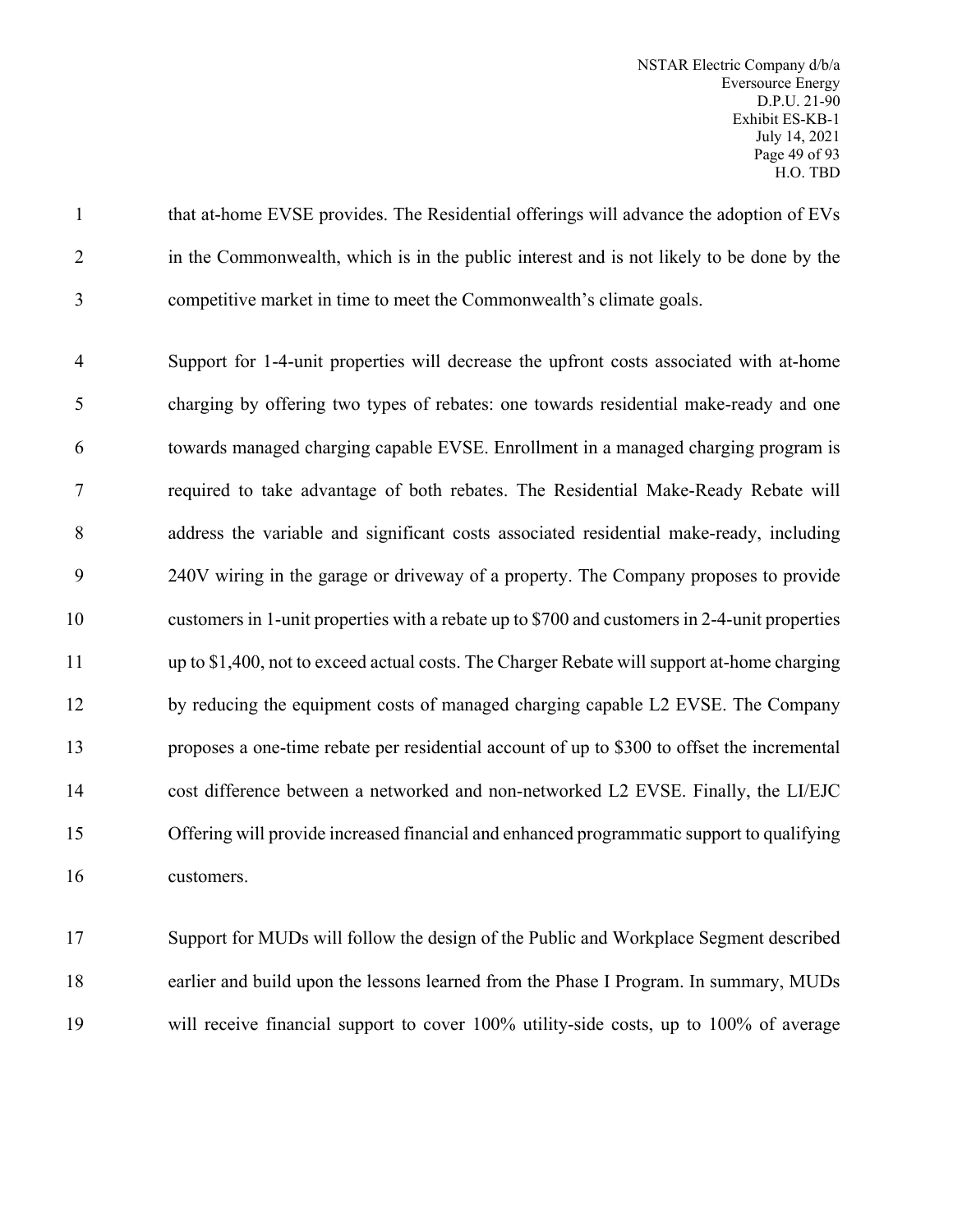1 customer-side make-ready costs, 100% of typical EVSE costs for sites in EJCs and 50% of

2 EVSE costs for all other MUDs, and the Networking Stipends where requested.

3 **Overview of Residential Segment Offerings**

| <b>Offering</b>                                                                                                                                     | <b>Description</b>                                                                                                                                                                                                                                                                                                                                               |  |  |
|-----------------------------------------------------------------------------------------------------------------------------------------------------|------------------------------------------------------------------------------------------------------------------------------------------------------------------------------------------------------------------------------------------------------------------------------------------------------------------------------------------------------------------|--|--|
| 1-4-Unit Properties                                                                                                                                 |                                                                                                                                                                                                                                                                                                                                                                  |  |  |
| <b>Residential Make-Ready</b><br>Rebate                                                                                                             | Reduces the costs associated with residential make-<br>ready and EVSE installation in a customer's driveway<br>or garage. Up to \$700 for customers in 1-unit<br>properties, and up to \$1,400 for customers in 2-4-unit<br>properties, not to exceed actual costs. Enrollment in a<br>managed charging program is required to take<br>advantage of this rebate. |  |  |
| <b>Charger Rebate</b>                                                                                                                               | Reduces the cost of purchasing managed charging<br>capable EVSE. Up to \$300 per customer towards the<br>cost of a managed charging capable L2 EVSE, not to<br>exceed actual costs. Enrollment in a managed<br>charging program is required to take advantage of<br>this rebate.                                                                                 |  |  |
| LI/EJC Offering                                                                                                                                     | Increased financial support and turnkey assistance for<br>qualifying customers. No-cost managed charging<br>capable L2 EVSE and residential make-ready up to<br>\$1,700 for customers in 1-unit properties and up to<br>\$2,700 for customers in 2-4-unit properties, not to<br>exceed actual costs.                                                             |  |  |
| 5+ Unit Properties (MUDs)                                                                                                                           |                                                                                                                                                                                                                                                                                                                                                                  |  |  |
| Support for utility-side<br>100% of actual costs (with the right of the Company<br>infrastructure<br>to deny program support to high-cost projects) |                                                                                                                                                                                                                                                                                                                                                                  |  |  |
| Support for customer-side<br>infrastructure                                                                                                         | Up to 100% (with the right of the Company to approve<br>support up to 150% of the average cost per port on a<br>case-by-case basis)                                                                                                                                                                                                                              |  |  |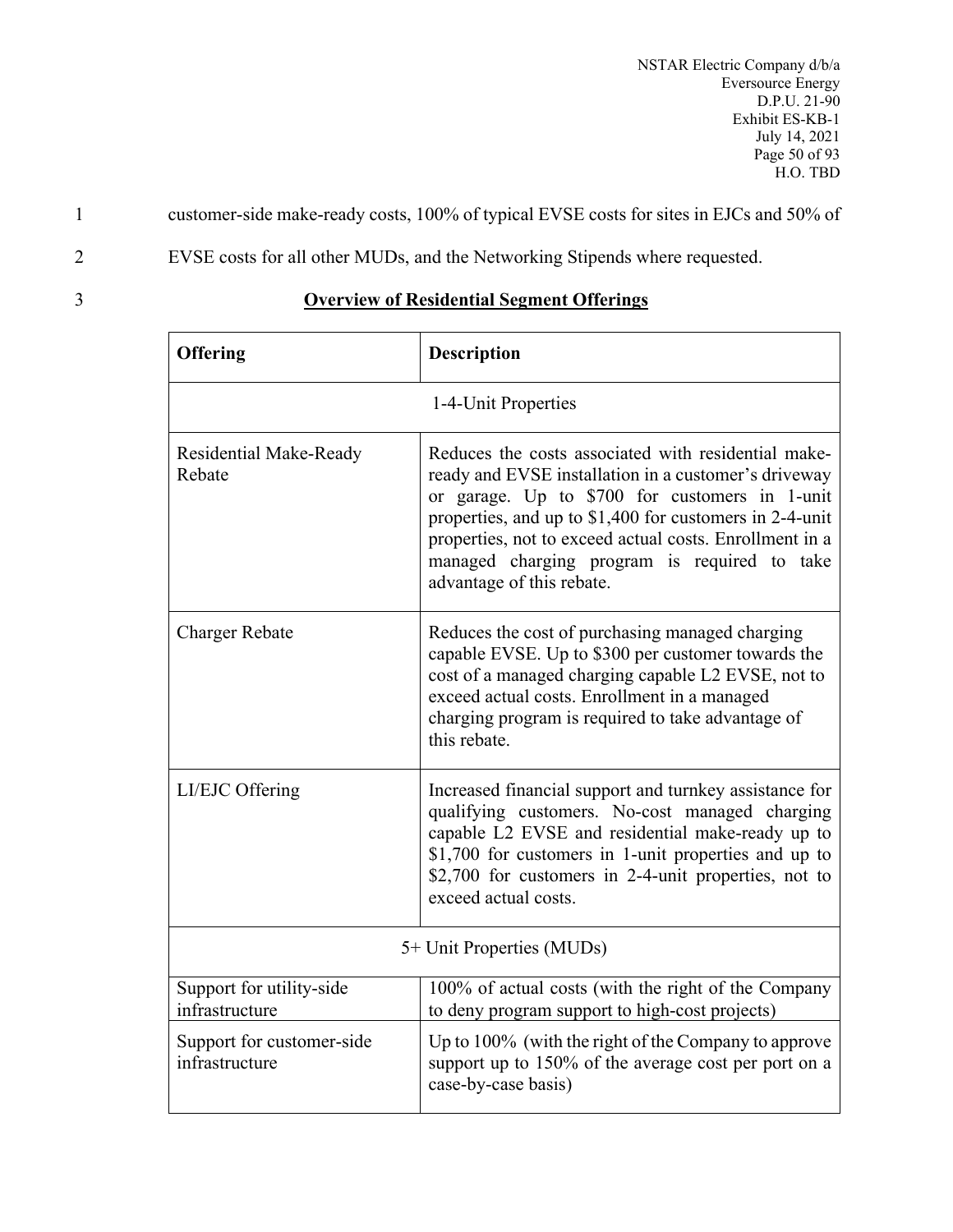| <b>EVSE</b> and <b>EVSE</b> installation<br>support | Up to $100\%$ of the average cost per port for sites in<br>EJCs and 50% of the average cost per port for other<br>sites, budgeted at \$4,000 per L2 port and \$2,000 per<br>L2 port respectively, but not more than actual costs.                           |  |
|-----------------------------------------------------|-------------------------------------------------------------------------------------------------------------------------------------------------------------------------------------------------------------------------------------------------------------|--|
| Networking Rebate                                   | Upfront rebate of \$120 per port / year for 4 years (\$480)<br>per port)                                                                                                                                                                                    |  |
| $20+$ Unit Properties                               |                                                                                                                                                                                                                                                             |  |
| EV Ready Site Plans                                 | Up to $$6,000$ to cover the cost of a site plan on the<br>long-term infrastructure and equipment approach to<br>installing at least one L2 port per residential unit.<br>(Ideally done before any further make-ready or EVSE)<br>installations take place.) |  |

# 1 **Q. How has the Company supported at-home charging in its prior programs?**

 A. The Company has only supported at-home charging in a limited capacity to date. The Company has successfully activated 239 ports (465 ports enabled) at 50 MUDs as part of the Phase I Program through June 2021. At-home charging is often less accessible to people living in MUDs than in single-family residences. The Company also offers a managed charging demand response program for residential EV drivers, providing incentives for  $7$  participating customers. The current managed charging program, ConnectedSolutions<sup>[60](#page-52-0)</sup>, does not directly promote access to at-home charging, but serves to optimally integrate EV charging load to the grid.

<span id="page-52-0"></span><sup>60</sup> https://www.connectedsolutionsev.com/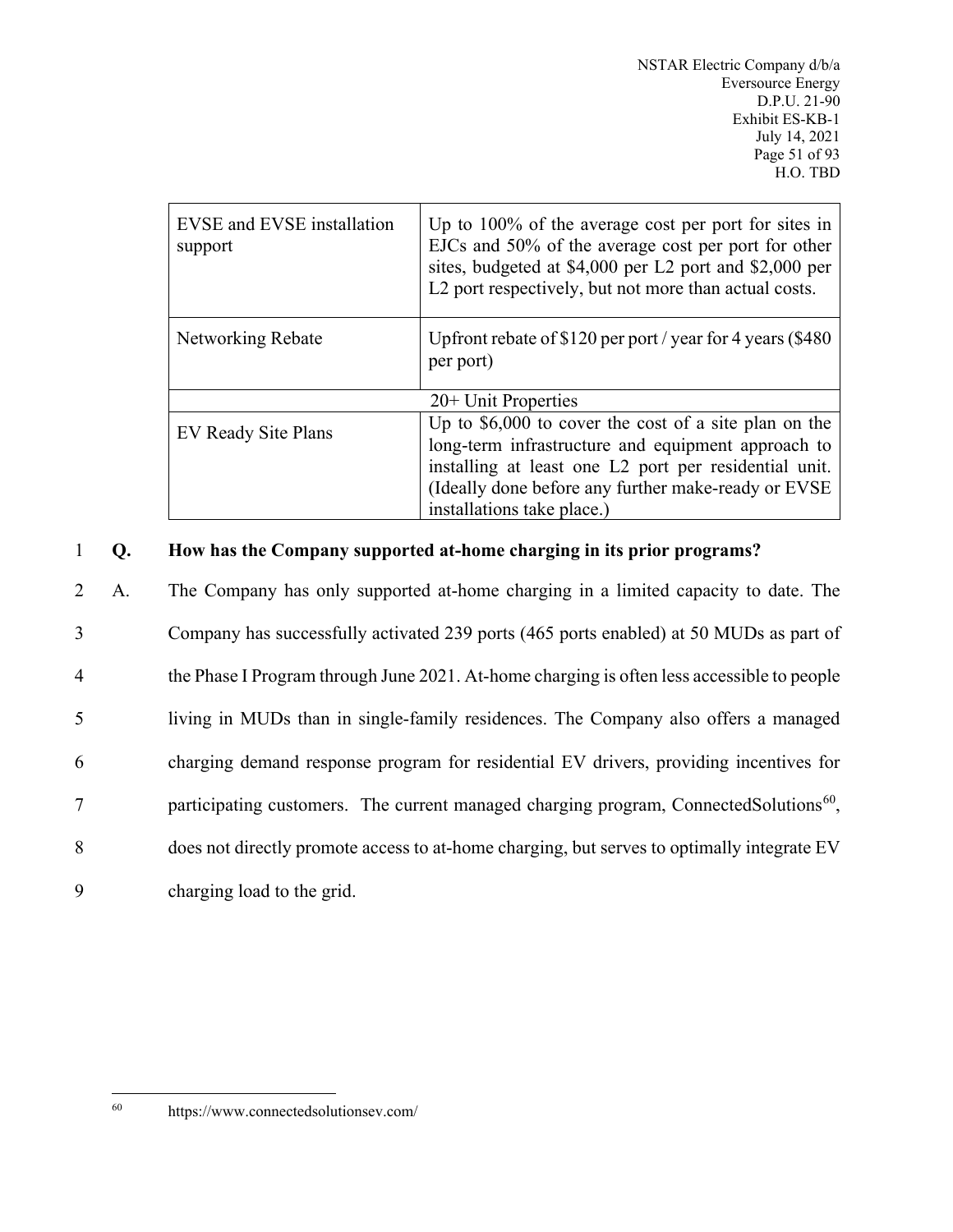| 1              | Q. | Why is at-home EV charging important for advancing EV adoption?                                    |
|----------------|----|----------------------------------------------------------------------------------------------------|
| 2              | A. | At-home EV charging is critically important to enabling EV ownership, reducing the cost            |
| 3              |    | of EV ownership, <sup>61</sup> and creating opportunities to manage EV charging in grid-optimized  |
| $\overline{4}$ |    | and consumer-friendly ways. $62$ At-home EV charging has been rated as a primary criterion         |
| 5              |    | for those considering buying an $EV1$ <sup>63</sup> and second most important criterion needed to  |
| 6              |    | increase EV consideration. <sup>64</sup> Further, at-home charging can meet the charging needs of  |
| 7              |    | over 95% of travel days for long-distance BEVs, a sign of its tremendous importance in a           |
| 8              |    | BEV-oriented future. <sup>65</sup> Finally, research shows that EV owners with L2 charging at home |
| 9              |    | are half as likely to discontinue their EV ownership (i.e., go back to internal combustion         |
| 10             |    | engine ("ICE") vehicles) as those with Level 1 charging at home, highlighting the                  |
| 11             |    | importance of L2 at-home charging to the EV ownership experience. <sup>66</sup>                    |
| 12             |    | Approximately 95% of EV owners in 2020 had access to at-home charging, <sup>67</sup> resulting in  |

<span id="page-53-0"></span>

80-85% of charging happening at home.<sup>[68](#page-53-7)</sup> The vast majority of BEV drivers today have L2

<sup>61</sup> Borlaug et al., *Levelized Cost of Charging Electric Vehicles in the United States*, Joule (2020), <https://doi.org/10.1016/j.joule.2020.05.013> reports the lowest cost charging being at-home charging, with potential Lifetime Fuel Cost Savings (relative to internal combustion engine vehicles) of \$4,500 to \$9,400 for a BEV in Massachusetts. Fuel savings are maximized when at-home charging under time-of-use rates is maximized.

<span id="page-53-1"></span><sup>62</sup> Residential Electric Vehicle Rates That Work, SEPA, November 2019, page 10. https://sepapower.org/resource/residential-electric-vehicle-time-varying-rates-that-work-attributes-that-increaseenrollment/

<span id="page-53-6"></span><span id="page-53-2"></span><sup>&</sup>lt;sup>63</sup> 2018 NG Customer Council EV Research, slides 8-9, and 2020 DNV GL EV Study Results, slide 19.

<span id="page-53-7"></span><span id="page-53-3"></span><sup>64</sup> 2020 DNV GL EV Study Results, slide 19.

<span id="page-53-4"></span><sup>65</sup> Wei, W., Ramakrishnan, S., Needell, Z.A. et al. Personal vehicle electrification and charging solutions for high-energy days. Nat Energy 6, 105–114 (2021)available at: [https://doi.org/10.1038/s41560-020-00752-y,](https://doi.org/10.1038/s41560-020-00752-y) Figure 7, page 110.

<span id="page-53-5"></span><sup>66</sup> "For access to level-2 charging from home compared to level-1, there are 52.8% lower odds of discontinuing [EV] ownership. … This shows the importance of having higher speed level-2 charging at home over low speed level-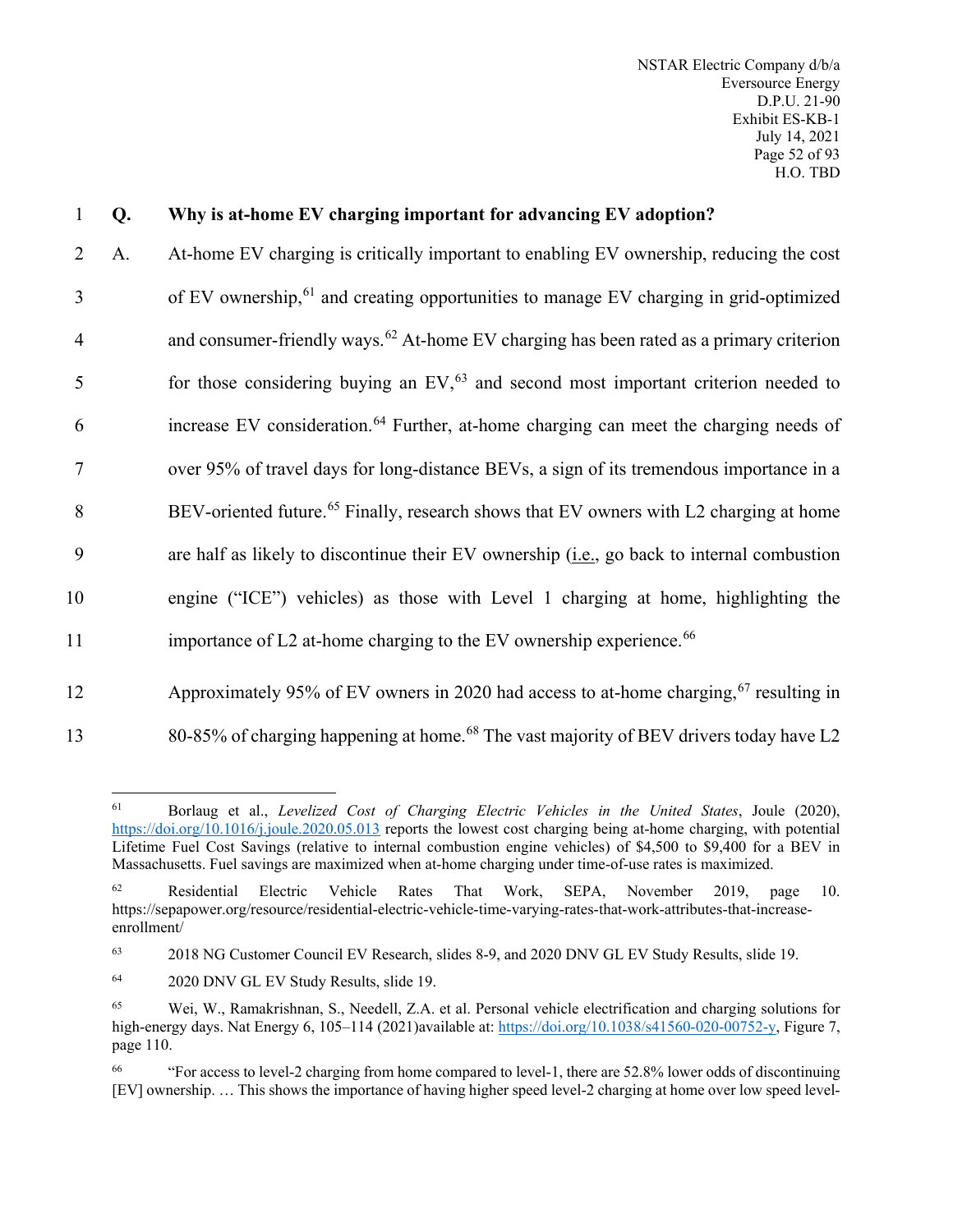| $\mathbf{1}$                                               |    | charging at home (95% of Tesla owners and 60% of non-Tesla BEV owners), whereas two-                                                                                                                                                                                                                                                                                                                                                                                                                                                                                                                                                                                                                                                                                                                                                                 |
|------------------------------------------------------------|----|------------------------------------------------------------------------------------------------------------------------------------------------------------------------------------------------------------------------------------------------------------------------------------------------------------------------------------------------------------------------------------------------------------------------------------------------------------------------------------------------------------------------------------------------------------------------------------------------------------------------------------------------------------------------------------------------------------------------------------------------------------------------------------------------------------------------------------------------------|
| $\overline{2}$                                             |    | thirds of PHEV drivers use L1 charging at home. <sup>69</sup>                                                                                                                                                                                                                                                                                                                                                                                                                                                                                                                                                                                                                                                                                                                                                                                        |
| 3                                                          | Q. | Are there barriers to residential at-home charging?                                                                                                                                                                                                                                                                                                                                                                                                                                                                                                                                                                                                                                                                                                                                                                                                  |
| $\overline{4}$                                             | A. | Yes, there are still many barriers for customers to charge at-home, especially those who do                                                                                                                                                                                                                                                                                                                                                                                                                                                                                                                                                                                                                                                                                                                                                          |
| 5                                                          |    | not live in single-family residences. These barriers include:                                                                                                                                                                                                                                                                                                                                                                                                                                                                                                                                                                                                                                                                                                                                                                                        |
| 6<br>7<br>8<br>9<br>10<br>11<br>12<br>13<br>14<br>15<br>16 |    | having limited existing electric service or panel capacity to add EV charging;<br>parking spots with no or limited existing electrical access;<br>renting (e.g., landlords lacking incentives to invest their funds on EVSE, given the low<br>share of EVs on the road today; tenants not wanting to invest their own funds on<br>equipment and infrastructure for a property they do not own); $^{70}$<br>having only on-street parking;<br>$\bullet$<br>determining fair EVSE management, access, and payment/pricing approaches for<br>$\bullet$<br>EVSEs serving renters, multi-unit dwellings, or other shared parking, compounded by<br>a lack of familiarity with these concepts among decision makers (e.g., condo boards);<br>and<br>other circumstances resulting in high installation or operating costs or lack of interest<br>$\bullet$ |
| 17                                                         |    | among the decision-makers to enable at-home charging.                                                                                                                                                                                                                                                                                                                                                                                                                                                                                                                                                                                                                                                                                                                                                                                                |
| 18                                                         |    | Further, residential EVSE purchase and installation costs can be high and variable, $\frac{1}{1}$                                                                                                                                                                                                                                                                                                                                                                                                                                                                                                                                                                                                                                                                                                                                                    |
| 19                                                         |    | adding to the upfront cost barrier EVs still face relative to internal combustion engine                                                                                                                                                                                                                                                                                                                                                                                                                                                                                                                                                                                                                                                                                                                                                             |

<span id="page-54-1"></span><sup>71</sup> *Estimating EV charging infrastructure costs across major U.S. metropolitan areas*, International Council on Clean Transportation, August 2019, at 4. https://theicct.org/publications/charging-cost-US.

<sup>1</sup> charging." From Hardman, S., Tal, G. Understanding discontinuance among California's electric vehicle owners. Nature Energy (2021) available at <https://doi.org/10.1038/s41560-021-00814-9> .

<sup>67</sup> 2020 Survey of Rhode Island EV owner from *Rhode Island Electric Transportation Initiative Evaluation Final Report – Rate Year 2* at 17.

<sup>68</sup> 80% figure from Department of Energy available at [https://www.energy.gov/eere/electricvehicles/charging](https://www.energy.gov/eere/electricvehicles/charging-home)[home.](https://www.energy.gov/eere/electricvehicles/charging-home) 85% figure is the share of charging at home for those with home-charging, 2020 Bloomberg New Energy Finance EV Outlook, at 185.

<sup>69</sup> *Rhode Island Electric Transportation Initiative Evaluation Final Report – Rate Year 2*, Figure 4-2, page 18.

<span id="page-54-0"></span><sup>&</sup>lt;sup>70</sup> "Homeowners are six times more likely than renters to own an electric vehicle." from Lucas W. Davis (2019) Evidence of a homeowner-renter gap for electric vehicles, Applied Economics Letters, 26:11, 927-932, available at: <https://doi.org/10.1080/13504851.2018.1523611>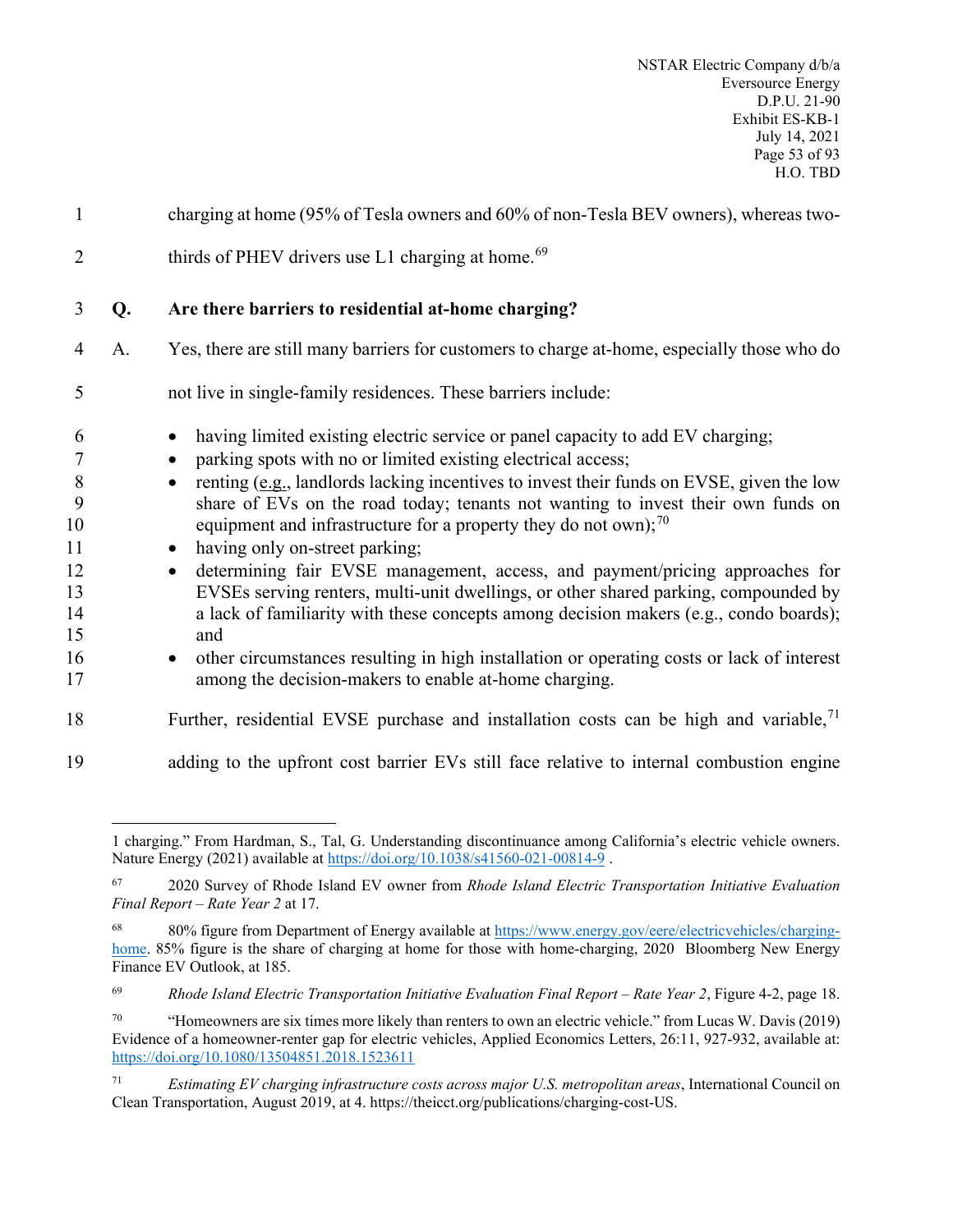1 vehicles.<sup>[72](#page-55-1)</sup> These cost and access issues are significant especially to the Company's 2 customers living in two-or-more-unit dwellings in EJCs. And while there is a growing 3 amount of free or low-cost charging available at public and workplace locations, in the 4 long run customers without home charging are likely to face far greater fueling costs for 5 their EVs as they pay the more expensive retail charging rates.<sup>[73](#page-55-2)</sup>

 Of particular importance to multi-unit dwellings is the need to plan for future EVSE and charging loads to help reduce cost and simplify EVSE installations. Many residential sites, in the long run, will need to provide one L2 port per residential unit (a ratio that some new 9 construction building codes are adopting<sup>[74](#page-55-3)</sup>). For example, a 30-unit building will need at least 30 L2 ports in the long run but will likely only use a few of them in the next couple years. Given these long-term needs, it is imperative to plan for charging infrastructure growth over time, as well as anticipate any cost efficiencies from consolidating the make- ready and construction work. Without proper planning, MUDs may start down an "incremental" path that does not scale well, only adding a few chargers at a time—resulting in higher construction and infrastructure costs—and possibly struggling to match the few EVSE locations with those of EV owner's parking spots. The utility can play a unique and

<span id="page-55-1"></span><span id="page-55-0"></span><sup>72</sup> The 2020 Bloomberg New Energy Finance EV Outlook, Figure 295 shows a purchase price gap for BEVs, relative to ICE vehicles, in 2020 of nearly \$4,000.

<span id="page-55-2"></span><sup>&</sup>lt;sup>73</sup> "The United States Needs More Fast Chargers: China Can Show How," Rocky Mountain Institute Blog (January 29, 2021), available at: [https://rmi.org/the-united-states-needs-more-fast-chargers-china-can-show-how/.](https://rmi.org/the-united-states-needs-more-fast-chargers-china-can-show-how/)

<span id="page-55-3"></span><sup>74</sup> British Columbia has many examples of such codes at [https://pluginbc.ca/policy/.](https://pluginbc.ca/policy/) E.g., The City of Nelson requires "One stall per dwelling unit is required to be EV ready in new single family and multi-unit residential." Massachusetts only requires one EV Ready space for certain new construction with 15 or more parking spaces.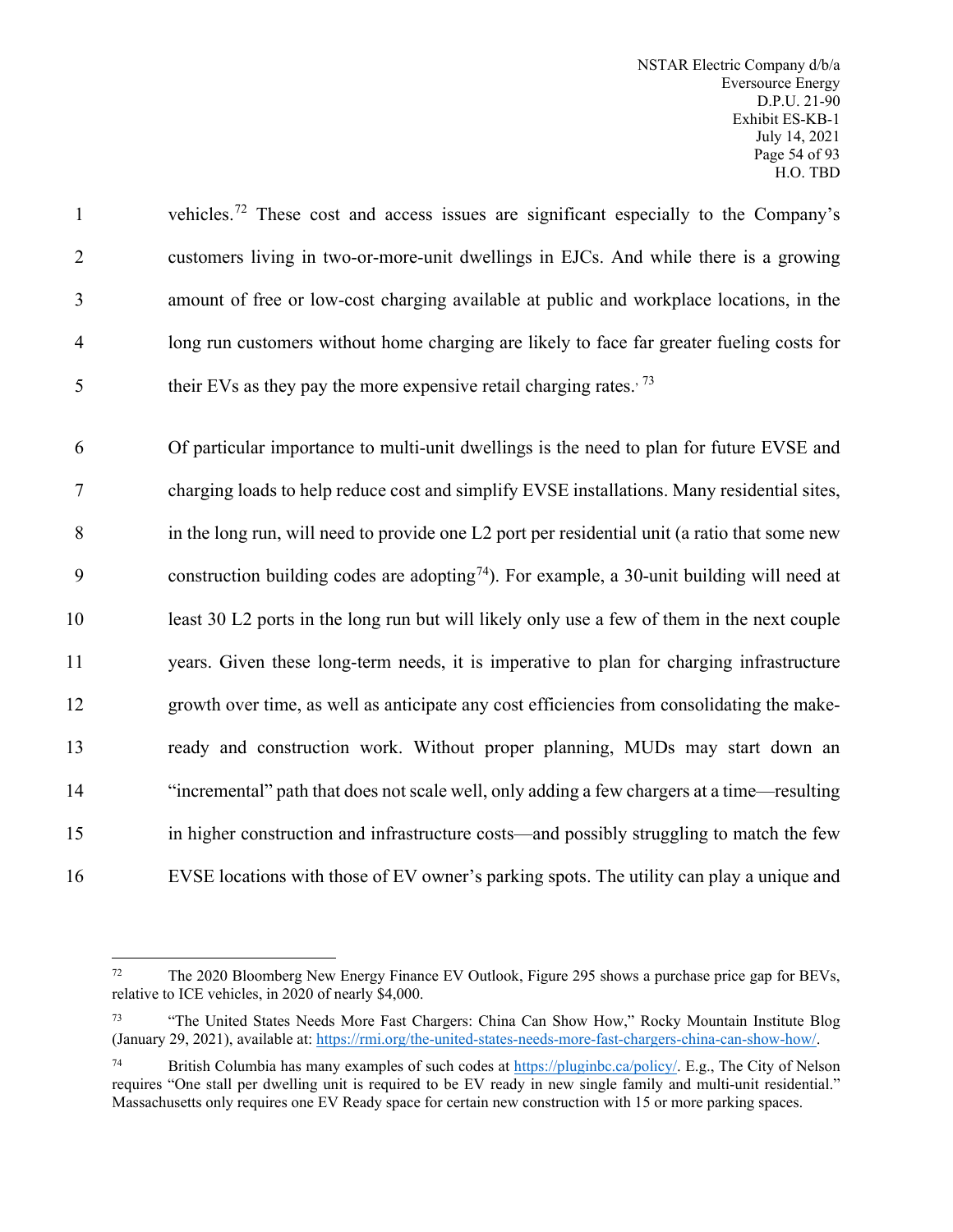| $\mathbf{1}$   |    | critical role in supporting site planning for long-term EVSE needs, helping sites anticipate                                  |  |  |
|----------------|----|-------------------------------------------------------------------------------------------------------------------------------|--|--|
| $\overline{2}$ |    | EV-related load growth and find cost-reduction strategies. Without utility support, such                                      |  |  |
| 3              |    | forward-looking approaches are unlikely to occur.                                                                             |  |  |
| $\overline{4}$ |    | <b>One to Four Unit Offerings</b>                                                                                             |  |  |
| 5<br>6         | Q. | Please describe the financial and programmatic support the Company is proposing<br>to offer customers in 1-4-unit properties. |  |  |
| $\overline{7}$ | A. | The Company is proposing to offer two types of rebates to encourage residential charging:                                     |  |  |
| 8              |    | 1) a Residential Make-Ready Rebate towards the cost of necessary electrical upgrades                                          |  |  |
| 9              |    | required to install at-home EVSE; and 2) a Charger Rebate for the purchase of a managed                                       |  |  |
| 10             |    | charging capable L2 EVSE. These offerings enable at-home charging and solve unique                                            |  |  |
| 11             |    | challenges for residents in 1-unit properties, 2-4-unit properties, and LI/EJC customers.                                     |  |  |
| 12             |    | LI/EJC customers are defined as: 1) customers who are on the Company's low-income                                             |  |  |
| 13             |    | discount rate or 2) customers who reside in a property that meets at least one of the EJC                                     |  |  |
| 14             |    | criteria outlined by the Commonwealth. <sup>75</sup> If a customer meets one of these two criteria and                        |  |  |
| 15             |    | lives in a 1-unit property, they qualify for the LI/EJC Offering only if they own or lease a                                  |  |  |

<span id="page-56-0"></span><sup>75</sup> In Massachusetts a neighborhood is defined as an Environmental Justice population if any of the following are true: Block group whose annual median household income is equal to or less than 65 percent of the statewide median (\$62,072 in 2010); or 25% or more of the residents identify as a race other than white; or 25% or more of households have no one over the age of 14 who speaks English only or very well - English Isolation. [https://www.mass.gov/info-details/environmental-justice-populations-in-massachusetts.](https://www.mass.gov/info-details/environmental-justice-populations-in-massachusetts) In the Company's Phase I program, potential Make-Ready locations are required to meet two of these criteria in its Eastern Massachusetts service territory. In an effort to align the EDC programs, Eversource is proposing that only one criteria needs to be met for EJC incentive eligibility.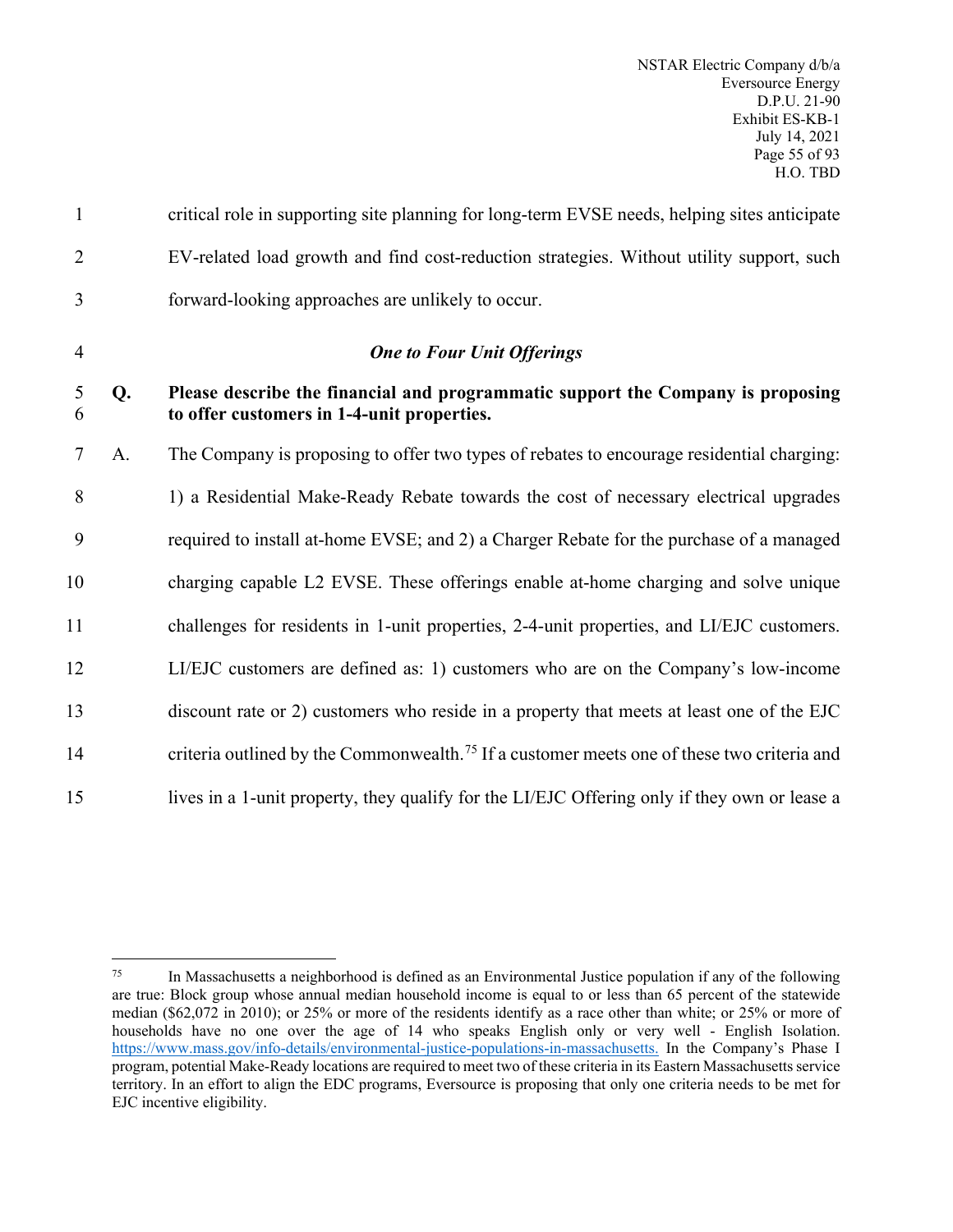1 new or used EV with a purchase price of less than \$50,000, a purchase price requirement 2 reflective of the Commonwealth's MOR-EV rebate.<sup>[76](#page-57-0)</sup>

#### 3 **Q. Please describe the Residential Make-Ready Rebate offering.**

 A. The Company is proposing a Residential Make-Ready Rebate to enable at-home L2 EV charging by reducing the costs associated with residential make-ready infrastructure. The Residential Make-Ready Rebate would enable at-home charging for the property's current inhabitant(s) and would "future proof" the Company's territory for at-home EV charging by providing L2 EV charging capability to the property's future inhabitants. The Residential Make-Ready Rebate provides a one-time rebate per residential account to offset 10 the high and variable costs to enabling L2 charging at home. The Company proposes to provide customers in 1-unit properties with a rebate up to \$700 and customers in 2-4-unit 12 properties up to \$1,400, not to exceed actual costs.<sup>[77](#page-57-1)</sup> Customers receiving this rebate would be required to enroll in the Company's managed charging programs, ConnectedSolutions, which incentivizes customers to limit charging on system peak days (typically in the summer). The minimum enrollment period the program is expected to be at least 1 year, with an option to opt out after the 1-year period.

<span id="page-57-0"></span><sup>&</sup>lt;sup>76</sup> The State's MOR-EV rebate requires the purchase price of a new vehicle to be less than \$50,000. [https://mor](https://mor-ev.org/eligible-vehicles)[ev.org/eligible-vehicles.](https://mor-ev.org/eligible-vehicles) (Accessed June 29, 2021).

<span id="page-57-1"></span>The rebate amounts are informed by International Council on Clean Transportation's findings that the average cost to install an L2 charger is \$680 in a detached house and \$2,000 in an attached house. Hardware and installation costs are included, and installation is composed of labor, materials, taxes, utility upgrades, and permits. Average costs do not include the L2 EVSE. Estimating EV charging infrastructure costs across major U.S. metropolitan areas, International Council on Clean Transportation, August 2019, at 6. Available at: https://theicct.org/publications/charging-cost-US.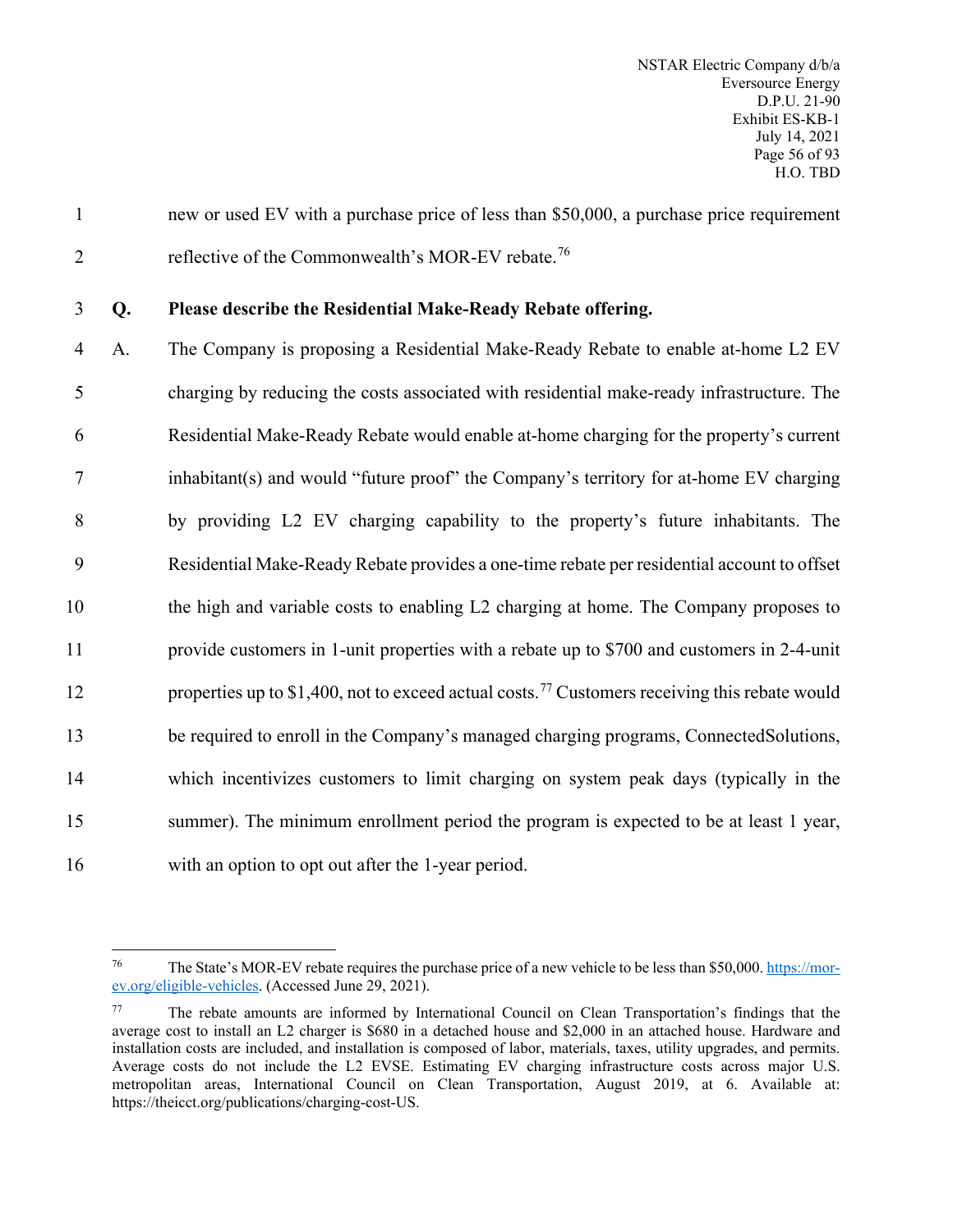| $\mathbf{1}$   | The Company will consider good cause exceptions to the managed charging enrollment     |
|----------------|----------------------------------------------------------------------------------------|
| 2              | requirement for a portion of customers in 2-4-unit properties because they have shared |
| 3              | parking or do not own or lease an EV. Because the Residential Make-Ready Rebate        |
| $\overline{4}$ | requires enrollment in the Company's managed charging program, the Company will avoid  |
| 5              | duplication by disallowing customers who obtain the Residential Make-Ready Rebate to   |
| 6              | also obtain ConnectedSolutions enrollment incentives but would otherwise allow         |
| 7              | participation incentives from the program.                                             |

#### **Q. Please describe the Residential Charger Rebate offering.**

 A. The Company is proposing a Charger Rebate to support at-home charging by reducing the costs of managed charging capable L2 EVSE. The rebate would be applied to the purchase of a managed charging capable L2 EVSE from a Qualified Equipment List ("QEL") that will be developed by the Company. If this offering is approved, the Company will conduct a more comprehensive evaluation of EVSE available in the market and use those results to establish the rebate level and participation requirements. For purposes of the cost estimate developed for this filing, the Company has assumed a rebate amount of \$300 per residential account. Rebates would be distributed on a first-come, first-served basis. Customers receiving this rebate would be required to enroll in the Company's managed charging programs, ConnectedSolutions for a minimum of 1 year, with an option to opt out after the 1-year period. Because the Charger rebate requires enrollment in the Company's managed charging program, the Company will avoid duplication by disallowing customers who obtain the Residential Make-Ready Rebate to also obtain ConnectedSolutions enrollment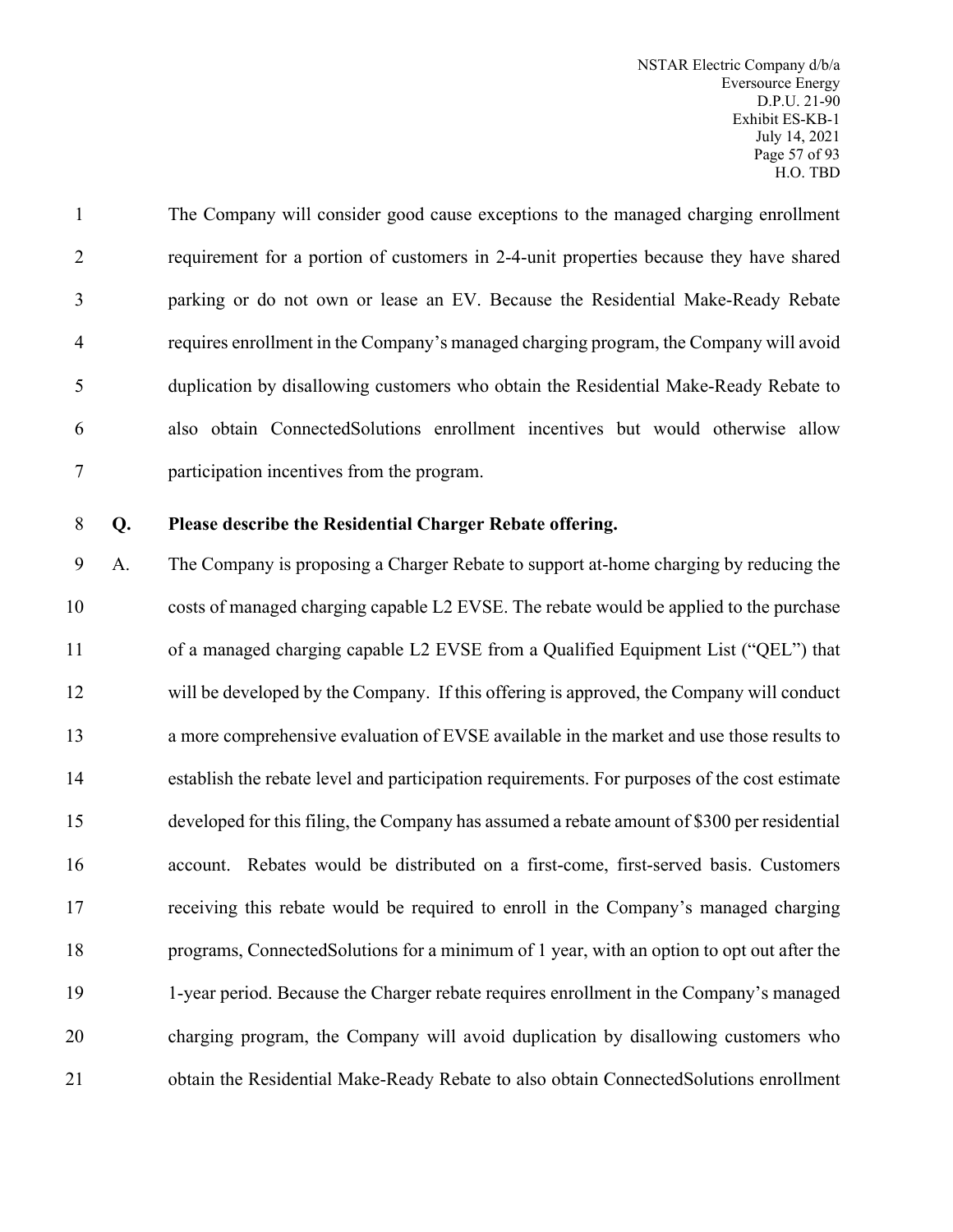incentives but would otherwise allow participation incentives from the program. The Company expects that Customers would have the option to obtain the Charger Rebate instantaneously at point of sale via the Mass Save Marketplace or downstream after purchasing a charger on the QEL through a different retailer.

### **Q. Are there unique benefits provided to LI/EJC customers?**

 A. Yes, the Company expects LI/EJC customers to be eligible to receive no cost managed charging capable L2 EVSE and residential make-ready infrastructure, up to \$1,700 for customers in 1-unit properties, and up to \$2,700 for customers in 2-4-unit properties, not to exceed actual costs. The EVSE and residential make-ready work that qualifies reflect the same requirements outlined for the Residential Make-Ready Rebate and Charger Rebate. Like the Residential Make-Ready Rebate, customers receiving the LI/EJC Offering would be required to enroll in the Company's managed charging program, ConnectedSolutions, for a minimum of 1 year. The Company will consider good cause exceptions to the managed charging enrollment requirement for a portion of customers in 2-4-unit properties because they have shared parking or do not own or lease an EV. Because the LI/EJC Offering requires enrollment in the Company's managed charging program, the Company will avoid duplication by disallowing customers who obtain the Residential Make-Ready Rebate to also obtain ConnectedSolutions enrollment incentives but would otherwise allow participation incentives from the program.

## **Q. How many customers does the Company expect to serve with the Residential Make-Ready Rebate, Charger Rebate, and LI/EJC Offerings?**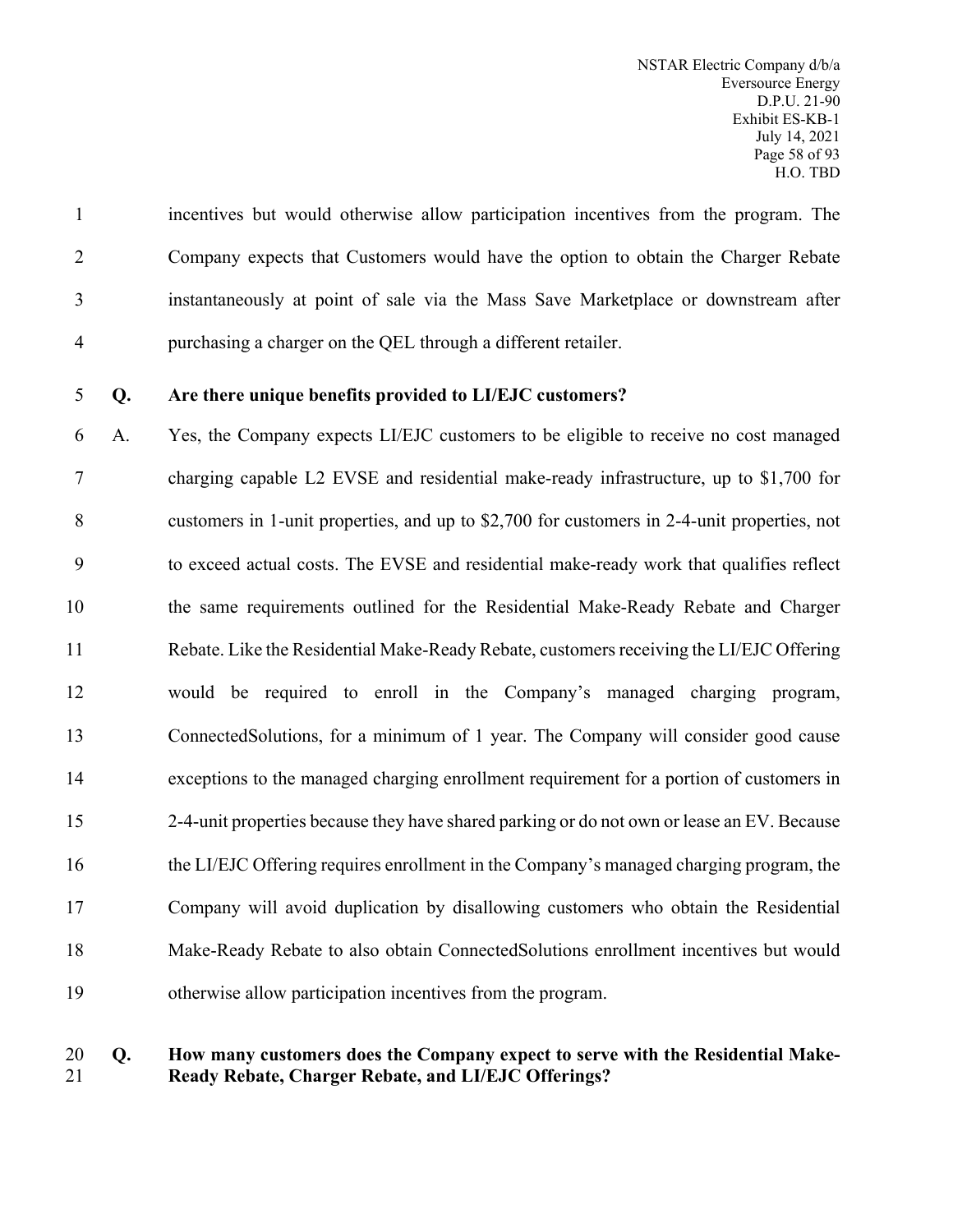| $\mathbf{1}$   | A. | The Company's proposed Residential EV Charging Program targeted at 1-4-unit properties                   |
|----------------|----|----------------------------------------------------------------------------------------------------------|
| 2              |    | seeks to enable approximately 16,000 ports at customers' properties. The Residential                     |
| 3              |    | Make-Ready Rebate and the Charger Rebate can be "stacked," meaning that customers                        |
| $\overline{4}$ |    | would be eligible to obtain both rebates. <sup>78</sup> If a customer receives the LI/EJC offering, they |
| 5              |    | are neither eligible to receive the Residential Make-Ready Rebate nor the Charger Rebate                 |
| 6              |    | (and vice versa). The offerings are estimated to address approximately 15% of the                        |
| $\overline{7}$ |    | customers needed to reach the ZEV MOU light-duty passenger vehicle goal by the end of                    |
| 8              |    | 2025.                                                                                                    |
|                |    |                                                                                                          |

## 9 *Five or More Unit Offerings (MUDs)*

#### 10 **Q. Please describe the MUD Make-Ready offering.**

 A. The Company proposes a make-ready offering to serve MUDs with 5-or-more residential units. The program will be a revised and significantly expanded version of the Phase I Program for this segment. The program will provide support in line with the Public and Workplace offering. As in the Phase I program, Eversource will install the "utility-side Infrastructure," and contract with third-party electrical contractors to install behind-the- meter "customer-side Infrastructure." Specifically, the EV infrastructure that Eversource 17 is installing includes the following: (1) distribution primary lateral service feed; (2) necessary transformer and transformer pad; (3) new service meter; (4) new service panel; and (5) associated conduit and conductor necessary to connect each piece of equipment.

<span id="page-60-0"></span><sup>&</sup>lt;sup>78</sup> The Company estimates 100% of customers who obtain a Charger Rebate to also obtain a Charging Readiness Rebate. If a customer receives an Equity Group rebate, they are not eligible for neither the Charger Rebate nor the Charging Readiness Rebate.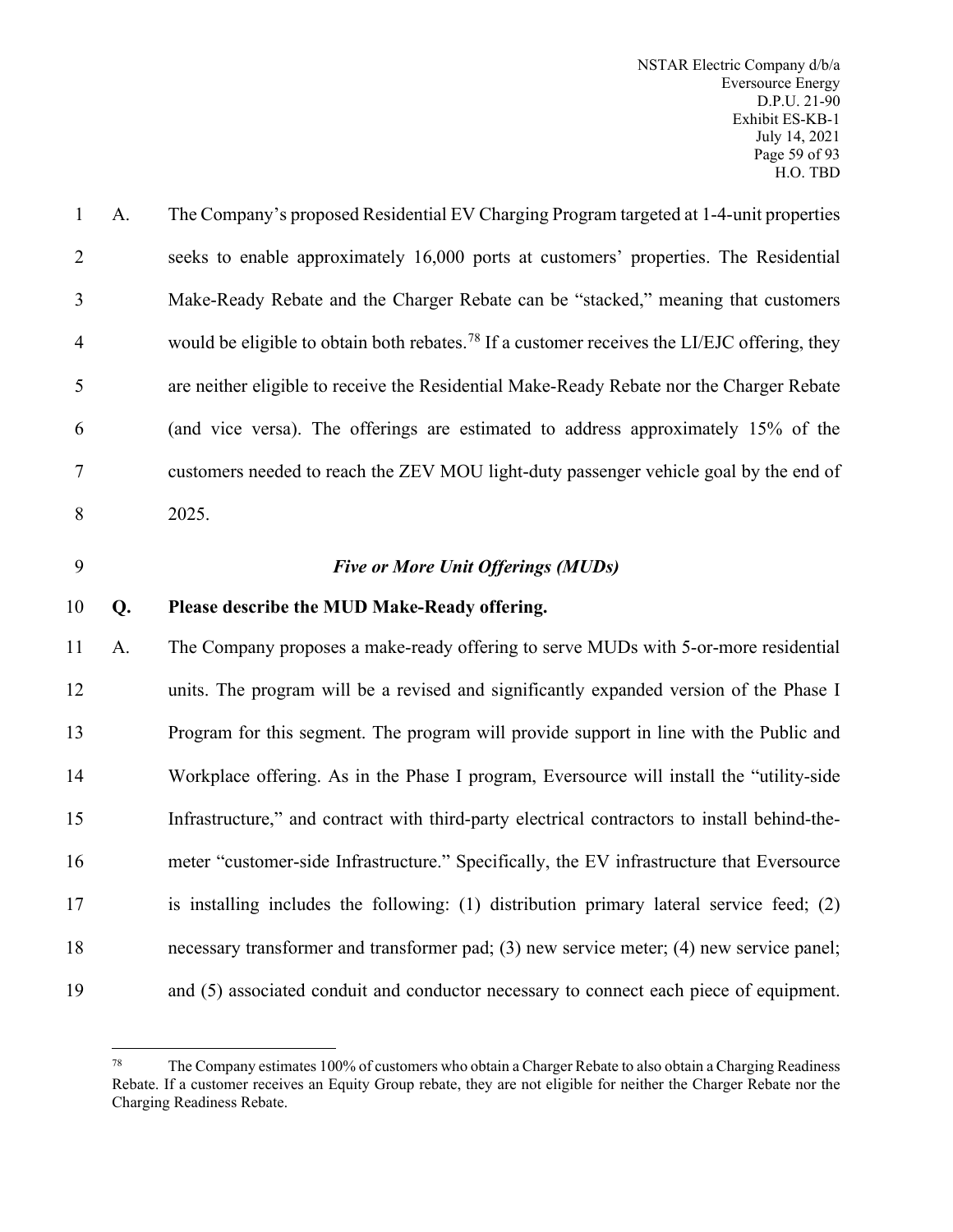| $\mathbf{1}$   | While the process of installation will remain the same for all customers, in contrast to the   |
|----------------|------------------------------------------------------------------------------------------------|
| $\overline{2}$ | Phase I program, upon completion of installation, the customer will retain ownership of        |
| 3              | the "customer side infrastructure".                                                            |
| $\overline{4}$ | To enable larger port deployments per site, the Company will increase the standard use         |
| 5              | case as described in the Public & Workplace program offering to support up to 20 L2 ports      |
| 6              | at MUD customer locations.                                                                     |
| $\tau$         | The MUD offering will cover 100% of the costs for utility-side make-ready work with the        |
| 8              | Company retaining the right to review and deny program support for high-cost projects.         |
| 9              | The MUD offering will cover up to 100% of average costs per port for customer-side make-       |
| 10             | ready work, but not more than actual costs, with the ability for the Company to approve up     |
|                |                                                                                                |
| 11             | to 150% of the average cost per port on a case-by-case basis.                                  |
| 12             | The program will also provide financial support for qualified EVSE and EVSE installation       |
| 13             | and activation costs, budgeted at \$4,000 per L2 port for MUDs located in EJCs and \$2,000     |
| 14             | per L2 port for all other MUDs, but not more than actual costs. These financial support        |
| 15             | levels reflect an \$8,000 dual-port station purchase and installation cost benchmark (\$4,000) |
| 16             | per port) and the program funding 100% of the cost per port for sites in EJCs and 50% of       |
| 17             | the cost per port for all other MUDs. Actual rebates offered may vary over time as the         |
| 18             | station price benchmark changes and based upon the availability of third-party funding and     |
| 19             | customer interest in program. The Company will offer these rebate levels on all qualified      |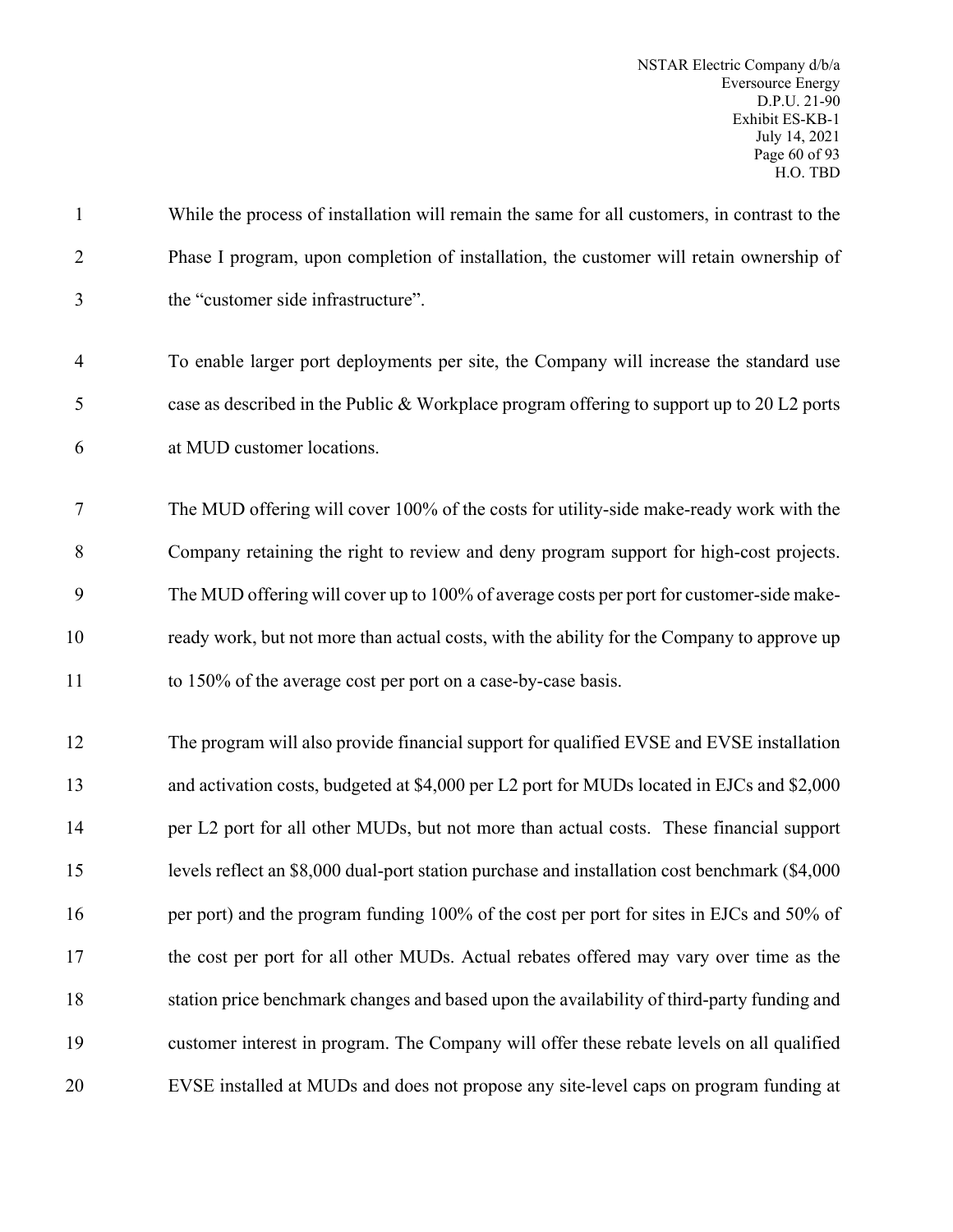this time. Customers choosing qualified networked EVSE may also request support for networking costs. The Networking Stipend will cover up to \$120 per port per year for four years. Combined, the program's financial support is estimated to cover 85% of average infrastructure and EVSE installation costs and likely 100% for EJC sites.

**Q. Please describe the EV Ready Site Plan offering.**

 A. To help larger MUDs gain comfort with installing EVSE, reduce costs, and plan for future EVSE growth, the program will offer financial support for EV Ready Site Plans. EV Ready Site plans will create a plan for the infrastructure, EVSE, and charging management practices required to provide at least one EVSE per parking spot per housing unit located 10 on the property (or 100% of resident parking spaces if there are fewer parking spaces than housing units). EV Ready Site Plans will be created by qualified charging station installers or electricians and will adhere to a set of minimum requirements regarding their contents and the cost-saving approaches considered, including a description of the property, number of units, number parking spots, type of parking (e.g., shared or assigned), and existing electric service type and remaining capacity; approaches to managing on-site EV loads to minimize infrastructure costs, sometimes referred to as EV Energy Management Systems; types of EVSE considered and why they are appropriate for that site, and recommendations regarding phased implementation approaches (e.g., "install infrastructure for these 20 parking spaces first"). Interested MUD properties with twenty or more housing units are eligible to do an EV Ready Site Plan. The Company expects to contribute up to \$6,000 per EV Ready Site Plan and has budgeted for 200 plans over four years.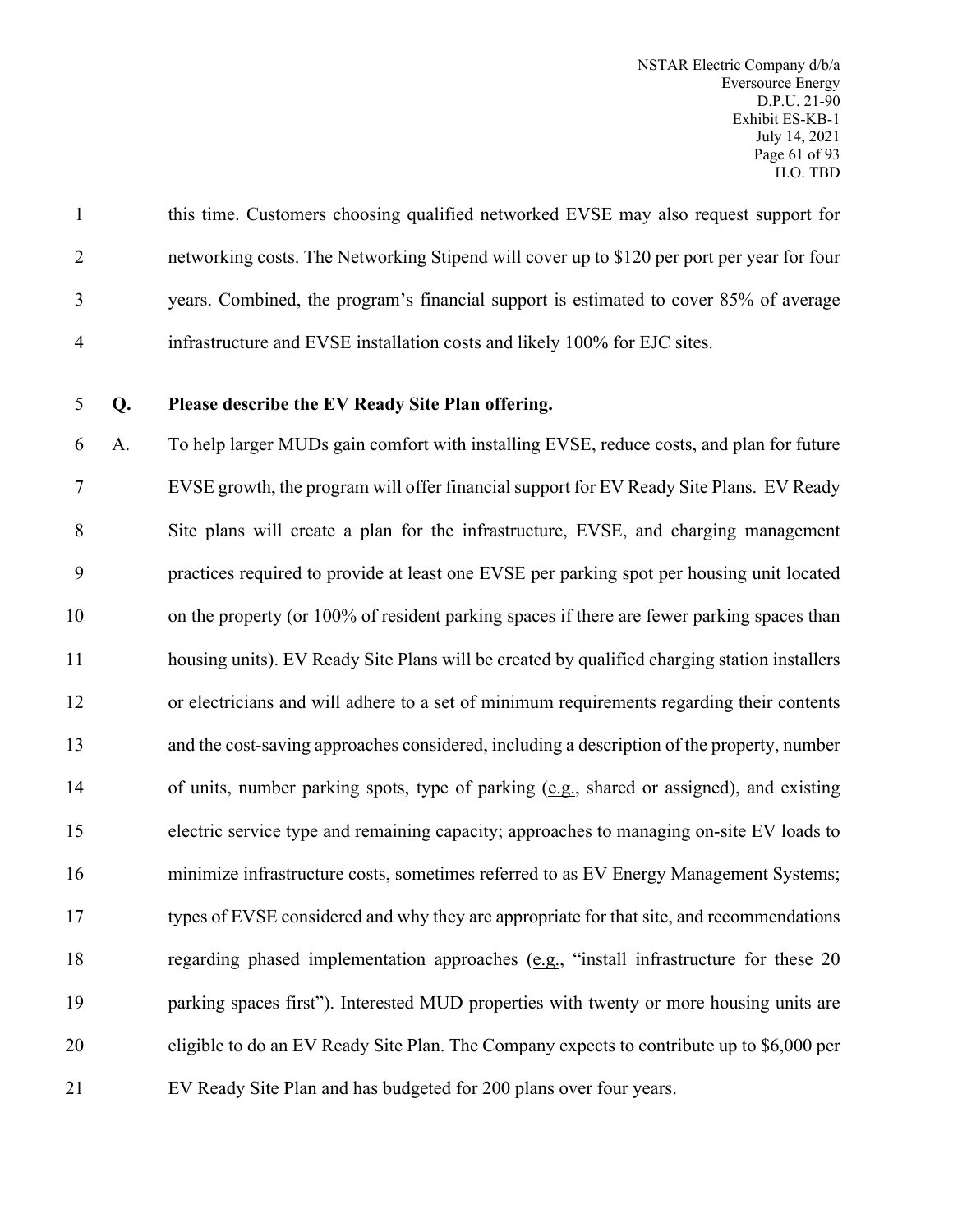## **Q. How will the EV Ready Site Plans support the MUD Make-Ready offering?**

 A. The EV Ready Site Plans will have three primary benefits. First, they will generate interest in the program for larger properties. By having a plan in place, decision makers can become comfortable with the investments and changes required (i.e., parking management, costs and pricing of station use, etc.) which will spur interest in the make-ready program.

 Second, the site plans will allow the Company to authorize greater investments in make- ready infrastructure. For MUDs with EV Ready Site Plans, the program will allow infrastructure work to support additional EV ready parking spots (beyond any parking spots installing EVSE) in accordance with their plan. In practice, this will typically mean installing additional conduit, sizing the service or electric panel differently to anticipate future load growth, and potentially supporting on-site EV-related energy management systems, such as power-sharing EVSE. The Company estimates the make-ready costs for these incremental ports enabled to be lower due to the economies of scale of larger make-14 ready projects, offsetting the net costs of offering EV Ready Site Plans.<sup>[79](#page-63-0)</sup>

 Third, the Company expects site plans to help potentially reduce utility-side infrastructure costs through the use of EV energy management systems, such as power sharing between EVSE or devices that support power sharing between EVSE and the rest of the property.

<span id="page-63-0"></span> *Estimating EV charging infrastructure costs across major U.S. metropolitan areas*, International Council on Clean Transportation, August 2019, Table 3, at 3. [https://theicct.org/publications/charging-cost-US.](https://theicct.org/publications/charging-cost-US)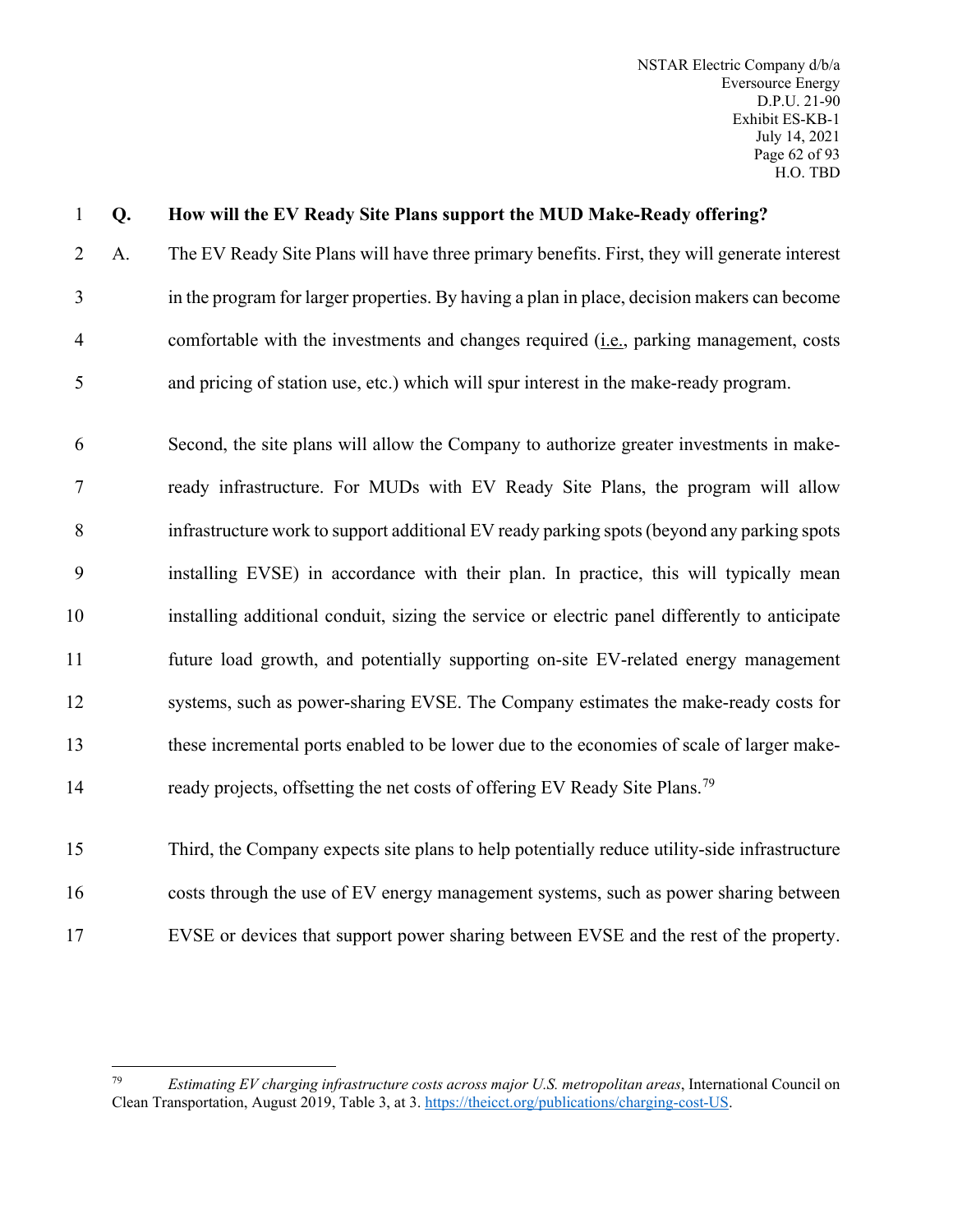| $\mathbf{1}$               |    | This is particularly important for MUDs as the long-term expectation for EVSE growth is                                                                                                                                                                                                                                                                                                                                         |  |  |  |
|----------------------------|----|---------------------------------------------------------------------------------------------------------------------------------------------------------------------------------------------------------------------------------------------------------------------------------------------------------------------------------------------------------------------------------------------------------------------------------|--|--|--|
| $\overline{2}$             |    | high and on-site load constraints will be prevalent.                                                                                                                                                                                                                                                                                                                                                                            |  |  |  |
| 3                          | Q. | How did the Company size the MUD offerings?                                                                                                                                                                                                                                                                                                                                                                                     |  |  |  |
| $\overline{4}$             | A. | The MUD offerings are sized to support up to 2,200 L2 ports enabled at approximately 110                                                                                                                                                                                                                                                                                                                                        |  |  |  |
| 5                          |    | sites over four years.                                                                                                                                                                                                                                                                                                                                                                                                          |  |  |  |
| 6                          | Q. | Is the Company applying any lessons learned to the MUD program design?                                                                                                                                                                                                                                                                                                                                                          |  |  |  |
| 7                          | A. | Yes. MUDs are incredibly diverse across their size, density and layout, parking, tenure                                                                                                                                                                                                                                                                                                                                         |  |  |  |
| 8                          |    | (rent/own), resident demographics, and many other factors. In order to achieve these                                                                                                                                                                                                                                                                                                                                            |  |  |  |
| 9                          |    | ambitious targets, the program needs to be responsive to market and customer feedback.                                                                                                                                                                                                                                                                                                                                          |  |  |  |
| 10                         |    | Lessons learned for MUDs include:                                                                                                                                                                                                                                                                                                                                                                                               |  |  |  |
| 11<br>12<br>13<br>14<br>15 |    | MUDs have been installing an average of 5 ports per site to date, but larger MUDs<br>$\bullet$<br>will need far more than that in the long term. EV Ready Site Plans will help address<br>long-term EVSE planning and help decision makers get comfortable with an EV<br>future. The Company also will provide this segment with a 20-L2 port infrastructure<br>standard use case to support this learning, as described above. |  |  |  |
| 16<br>17<br>18             |    | Different parking arrangements, such as shared versus assigned parking, may<br>$\bullet$<br>warrant different EVSE approaches. EV Site Ready plans will guide site host and<br>utility approaches to serving this diverse segment.                                                                                                                                                                                              |  |  |  |
| 19<br>20                   | Q. | What new approaches does the Company expect to use to achieve these ambitious<br><b>MUD</b> targets?                                                                                                                                                                                                                                                                                                                            |  |  |  |
| 21                         | A. | To achieve the ambitious targets of this offering, the Company expects to test new lead                                                                                                                                                                                                                                                                                                                                         |  |  |  |
| 22                         |    | generation and implementation approaches, including:                                                                                                                                                                                                                                                                                                                                                                            |  |  |  |
| 23                         |    | EVSE rebates to increase demand                                                                                                                                                                                                                                                                                                                                                                                                 |  |  |  |
| 24                         |    | A program manager dedicated to the MUD segment.                                                                                                                                                                                                                                                                                                                                                                                 |  |  |  |
| 25<br>26                   |    | More active marketing and outreach, including increased use of town and<br>community partnerships and targeted marketing to MUD property managers and                                                                                                                                                                                                                                                                           |  |  |  |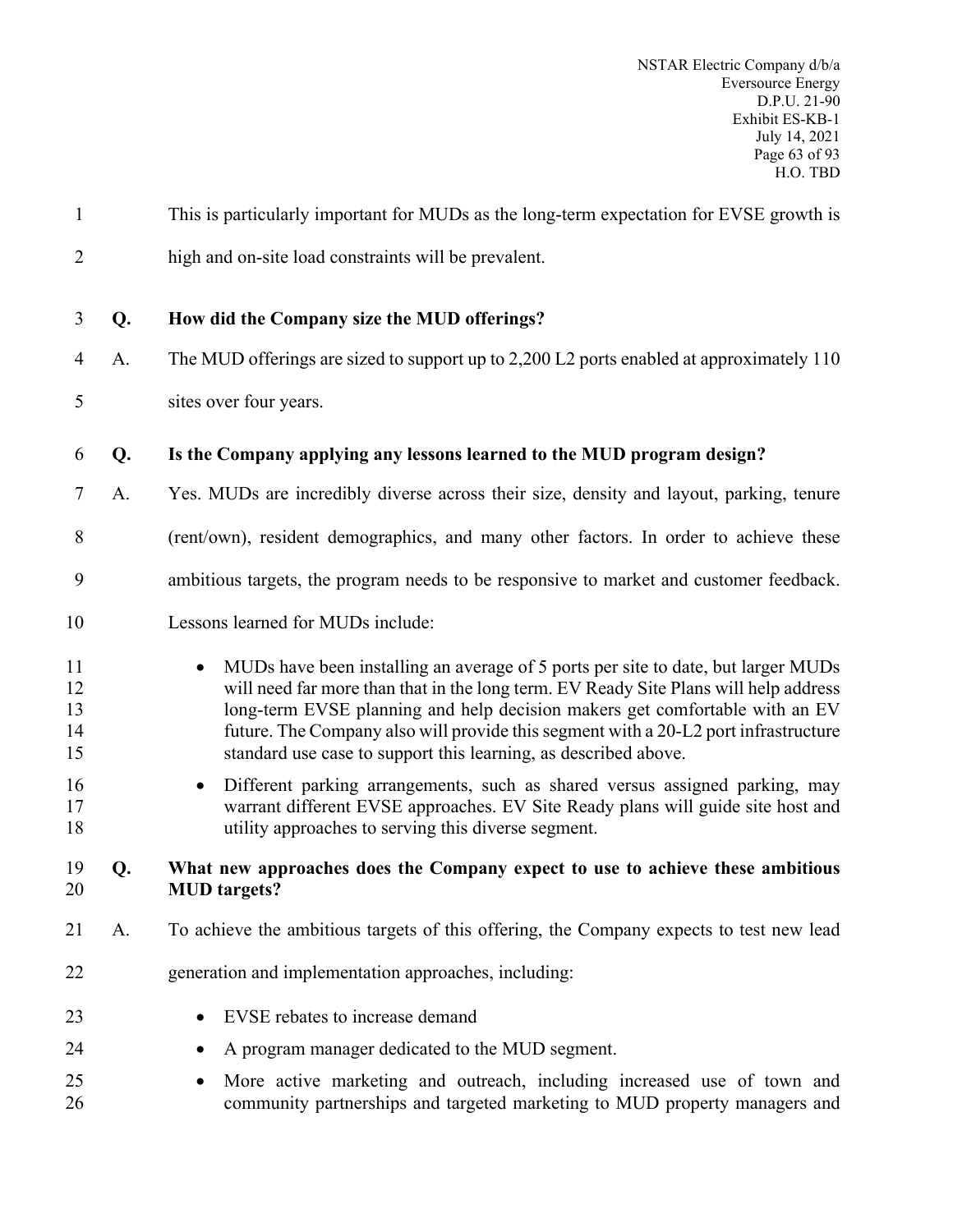| 2                             |    | residents about the program. Partnerships may include Community Based<br>Organizations, and other organizations and programs.                                                                                                                                                                                                      |
|-------------------------------|----|------------------------------------------------------------------------------------------------------------------------------------------------------------------------------------------------------------------------------------------------------------------------------------------------------------------------------------|
| 3<br>$\overline{4}$<br>5<br>6 |    | • Leveraging EV Ready Site Plans to help larger MUDs plan for future EVSE<br>installation. For example, many condos need some assurances of the plans, costs,<br>and management practices for their EVSE. A site plan can give them an opportunity<br>to get comfortable with those before committing to a decision or investment. |
| 7<br>8<br>9                   |    | Bringing more data-driven approaches to identifying areas of high MUD<br>concentration to inform marketing, community partnerships, program goals, and<br>implementation approaches.                                                                                                                                               |
| 10                            |    | The path ahead will require rapid and continual growth in the pace of MUD installation                                                                                                                                                                                                                                             |
| 11                            |    | activity, supported by the appropriate resources and flexibility to respond to changing                                                                                                                                                                                                                                            |
| 12                            |    | market and customer needs. Overall, the MUD Make-Ready offering is budgeted at                                                                                                                                                                                                                                                     |
| 13                            |    | \$29,300,000, as detailed in the table below.                                                                                                                                                                                                                                                                                      |
| 14                            | Q. | What is the Company's proposed budget for the Residential Program?                                                                                                                                                                                                                                                                 |
| 15                            | A. | The proposed Residential Program budget is \$50.6 million over the program term, with                                                                                                                                                                                                                                              |
|                               |    |                                                                                                                                                                                                                                                                                                                                    |

- 16 \$21.3 going to 1-4-unit properties and \$29.3 going to MUDs.
- 

# 17 **Residential Segment Estimated Outcomes and Budget**

| <b>Offering</b>           | <b>Budget (SM)</b> | Outcome                  |  |  |
|---------------------------|--------------------|--------------------------|--|--|
| 1-4-unit Properties       |                    |                          |  |  |
| Residential               | \$11.2             |                          |  |  |
| Make-Ready                |                    |                          |  |  |
| Rebate                    |                    |                          |  |  |
| Charger                   | \$3.8              |                          |  |  |
| Rebate                    |                    |                          |  |  |
| LI/EJC                    | \$6.2\$            | 16,000 ports<br>enabled. |  |  |
| Offering                  |                    |                          |  |  |
| Vendor-Based              | \$2.1              |                          |  |  |
| Administration            |                    |                          |  |  |
| Costs                     |                    |                          |  |  |
|                           |                    |                          |  |  |
| 5+ Unit Properties (MUDs) |                    |                          |  |  |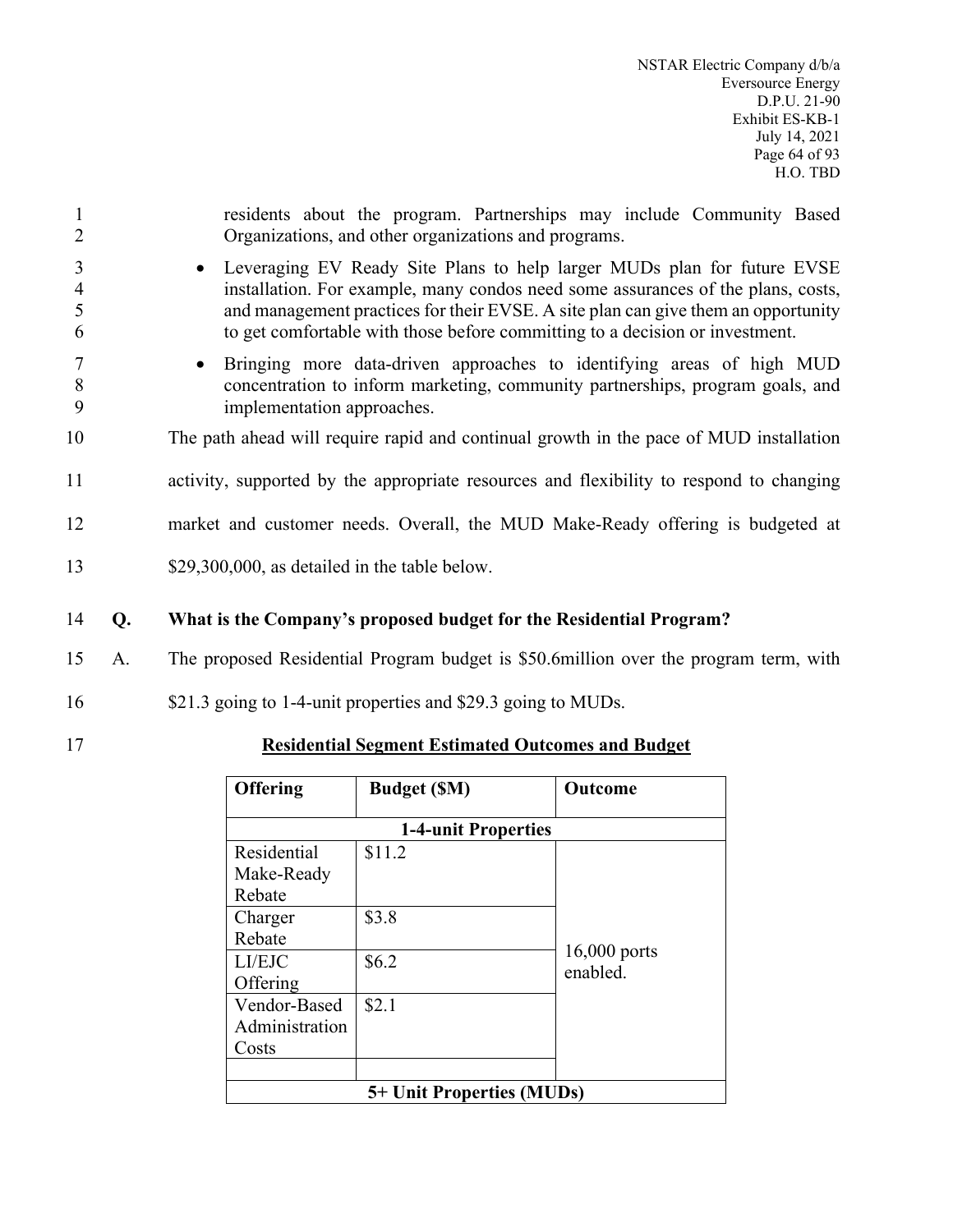NSTAR Electric Company d/b/a Eversource Energy D.P.U. 21-90 Exhibit ES-KB-1 July 14, 2021 Page 65 of 93 H.O. TBD

| \$15.2                           |                      |  |  |  |  |
|----------------------------------|----------------------|--|--|--|--|
| \$6.5                            |                      |  |  |  |  |
| \$5.3                            | 2,170 ports enabled. |  |  |  |  |
| \$1.0                            |                      |  |  |  |  |
|                                  |                      |  |  |  |  |
|                                  |                      |  |  |  |  |
| 20+ Unit Properties              |                      |  |  |  |  |
| \$1.2                            | 200 EV Ready Site    |  |  |  |  |
|                                  | Plans                |  |  |  |  |
|                                  |                      |  |  |  |  |
| <b>Total Residential Program</b> |                      |  |  |  |  |
| \$52.7                           |                      |  |  |  |  |
|                                  |                      |  |  |  |  |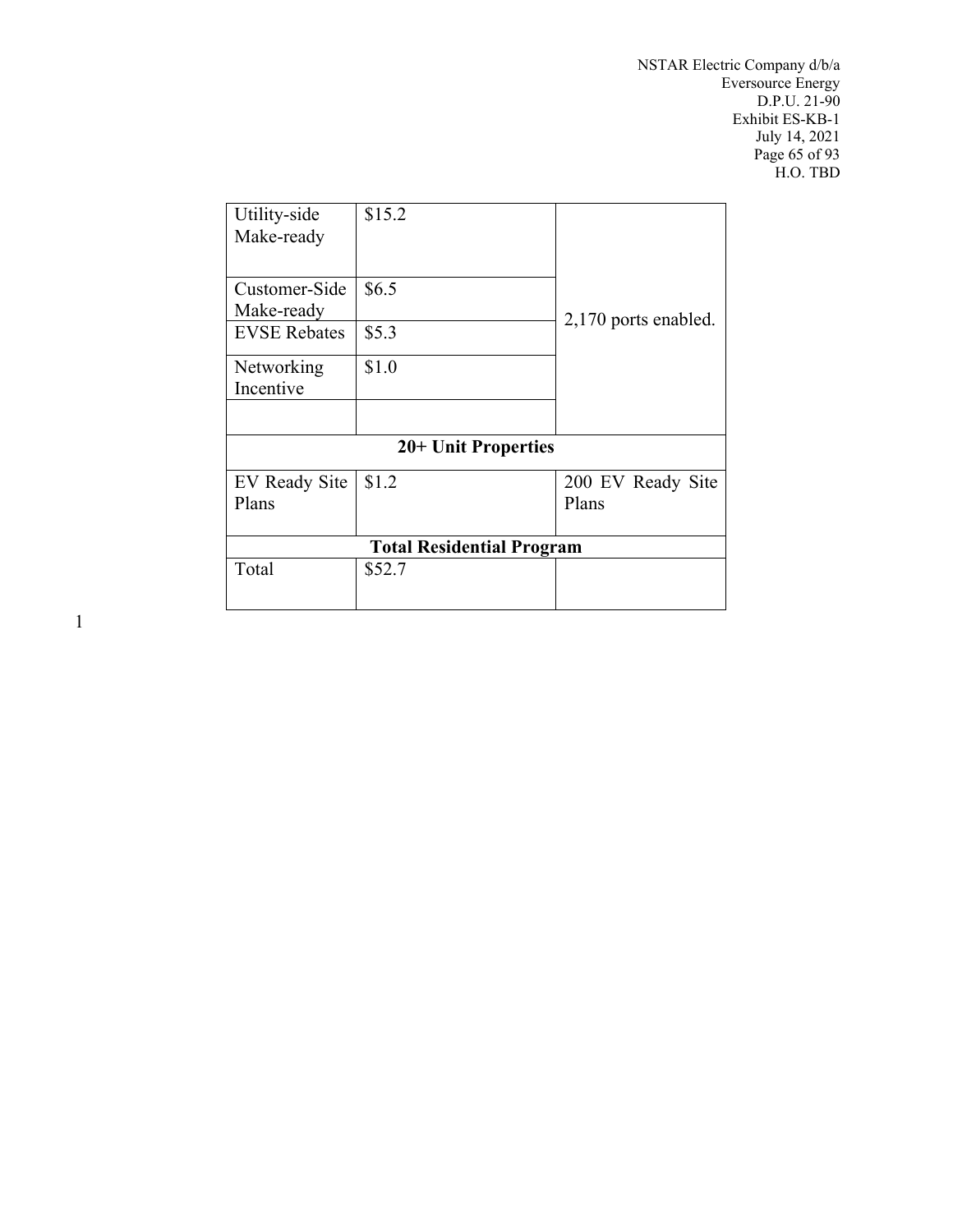#### **Q. How do the Residential offerings meet the Department's Standard of Review for utility EV proposals?**

 A. The Company has analyzed evidence on EV sales, charging and travel behaviors, and trends for future EV technology to inform its Residential offerings. Given the importance of at-home charging to enable greater levels of EV adoption, the difficult path to installing and operating EVSE for many residential customers, and the long-term infrastructure cost reductions possible via well-planned at-home charging, the Company has a unique and important role to reduce station installation costs, directly enable a large number of installations, and anticipate and manage the associated grid-impacts. This is a role that will not otherwise be met by the private market. Failure to support customers in addressing these barriers will result in far slower and less-equitable EV adoption than the Commonwealth's policy goals demand and will result in far more public EVSE required to be built.

**C. Fleet Segment**

**Q. What are the Fleet Segment offerings and what outcomes do they achieve?**

 A. The Fleet Segment is an introductory offering for the Company which provides make ready and EVSE support for passenger vehicle fleets and introduces Fleet Assessment Services for all fleet customer types. This segment accelerates climate goals, improves community health with cleaner air, provides equitable access to clean transportation, creates insights 20 for long-term EV planning, and supplies crucial tools & services for fleets to accelerate 21 their clean transportation transition.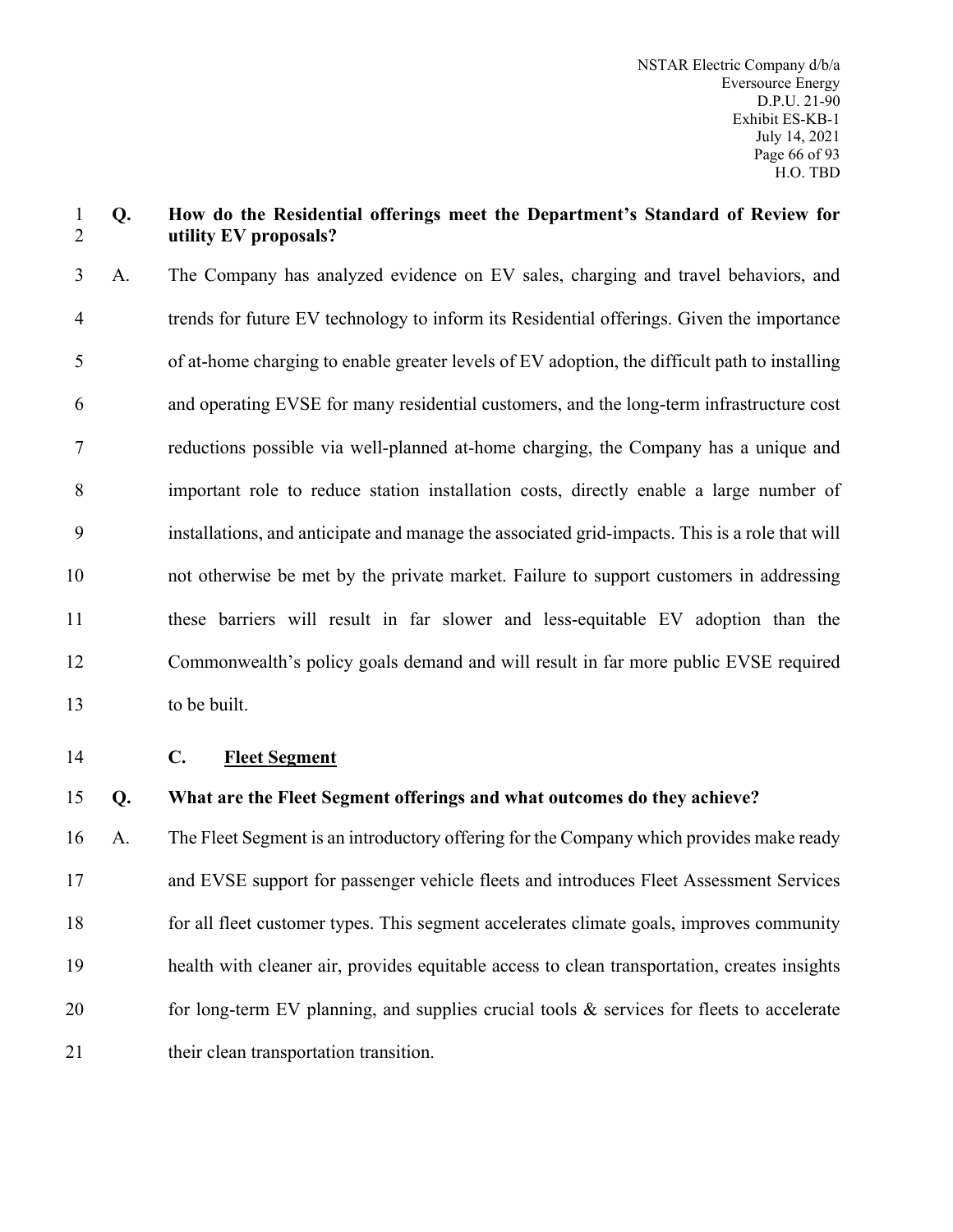| $\mathbf{1}$         |    | In addition to the passenger vehicle fleet offering, and the Fleets Assessment Services                                                                                                                                                                                                        |  |  |
|----------------------|----|------------------------------------------------------------------------------------------------------------------------------------------------------------------------------------------------------------------------------------------------------------------------------------------------|--|--|
| $\overline{2}$       |    | offering, the Company proposes to use the learnings from the Fleet Assessment Services                                                                                                                                                                                                         |  |  |
| 3                    |    | effort to inform the development of a Medium-Heavy Duty make-ready offering which                                                                                                                                                                                                              |  |  |
| 4                    |    | will be proposed in 2023 for intended start in 2024. A separate pilot offering for Medium-                                                                                                                                                                                                     |  |  |
| 5                    |    | Heavy Duty fleets that are located in or serve EJCs will be addressed in the Equity Pilots                                                                                                                                                                                                     |  |  |
| 6                    |    | description below.                                                                                                                                                                                                                                                                             |  |  |
| 7                    | Q. | What are the main components of the Fleet Segment?                                                                                                                                                                                                                                             |  |  |
| 8                    | A. | The Fleet Segment consists of three main components:                                                                                                                                                                                                                                           |  |  |
| 9<br>10              |    | 1. Fleet Make-Ready Offering (Fleet Make-Ready): Support for light duty passenger<br>vehicle fleets in the Company's service territory.                                                                                                                                                        |  |  |
| 11<br>12<br>13       |    | 2. EVSE Rebate Offering: Support for 50% of EVSE costs for all passenger vehicle fleet<br>customers (upon customer purchase of the first four ports), and 100% of EVSE costs<br>for EJC-eligible fleet customers.                                                                              |  |  |
| 14<br>15<br>16<br>17 |    | 3. Fleet Assessment Services Offering: Provide Fleet Assessment Services for up to 100<br>private $\&$ non-profit fleet customers. In addition, the program will develop online self-<br>assessment tools for customers to conduct fleet electrification planning and estimate<br>TCO savings. |  |  |
| 18                   | Q. | <b>Please describe the Fleet Make Ready offering</b>                                                                                                                                                                                                                                           |  |  |
| 19                   | A. | The Company proposes a make-ready offering to serve passenger vehicle fleets within the                                                                                                                                                                                                        |  |  |
| 20                   |    | Company's service territory. The program will provide support in line with the Public and                                                                                                                                                                                                      |  |  |
| 21                   |    | Workplace offering, and is budgeted within that component. <sup>80</sup> The Fleet offering will cover                                                                                                                                                                                         |  |  |
| 22                   |    | 100% of the costs for utility-side make-ready work with the Company retaining the right                                                                                                                                                                                                        |  |  |
| 23                   |    | to review and deny program support for high-cost projects. The Fleet offering will cover                                                                                                                                                                                                       |  |  |

<span id="page-68-0"></span><sup>&</sup>lt;sup>80</sup> The passenger fleet Make-Ready offering is identical to and budgeted within the Public and Workplace offering. It is described in this section separately for continuity of presentation among the EDC programs.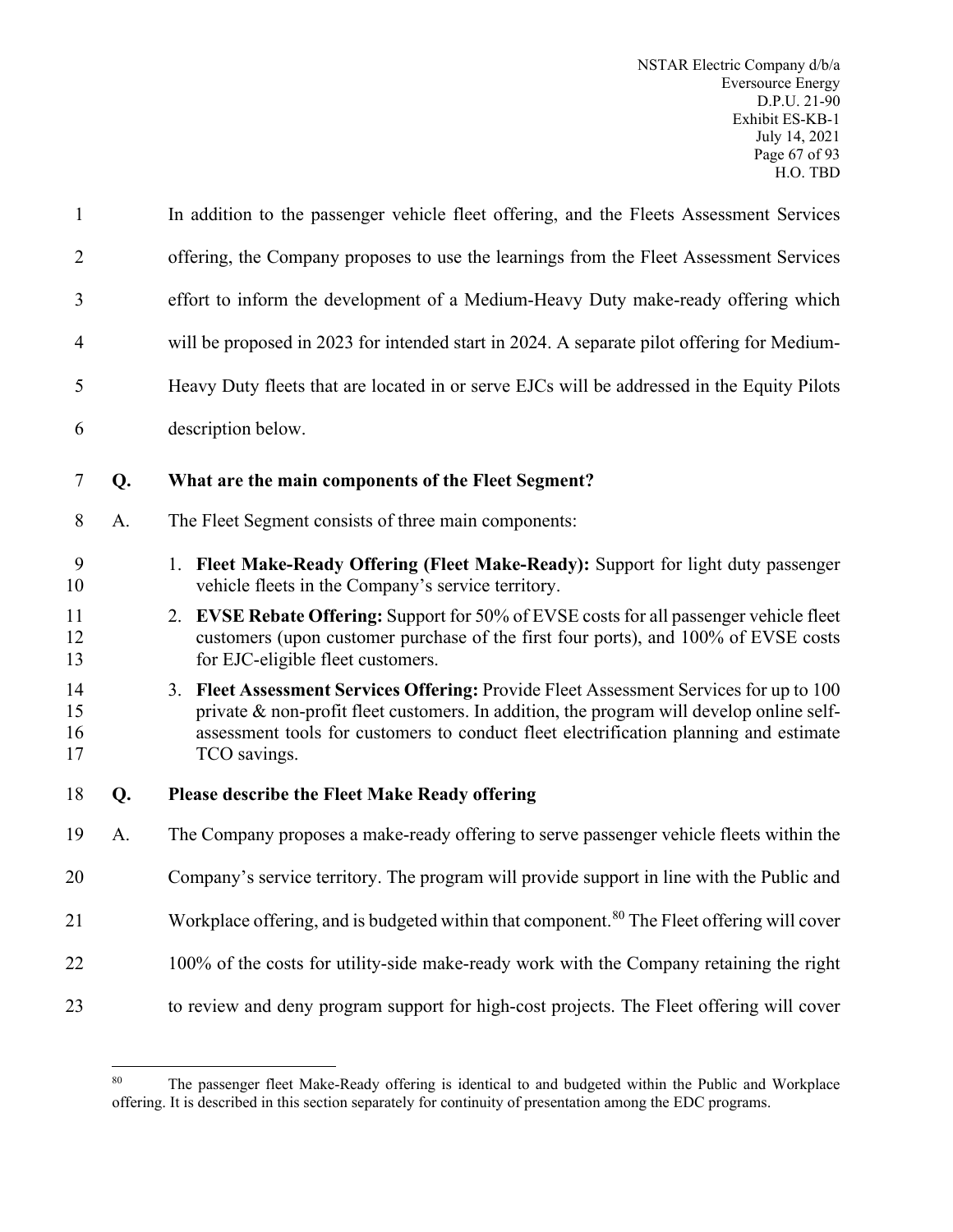up to 100% of average costs per port for customer-side make-ready work, but not more 2 than actual costs, with the ability for the Company to approve up to 150% of the average cost per port on a case-by-case basis.

 The program will also provide financial support for qualified EVSE and EVSE installation 5 and activation costs, budgeted at \$4,000 per L2 port for MUDs located in EJCs and \$2,000 per L2 port (after the first four ports) for all other fleets, but not more than actual costs. These financial support levels reflect an \$8,000 dual-port station purchase and installation cost benchmark (\$4,000 per port) and the program funding 100% of the cost per port for sites in EJCs and 50% of the cost per port (after the first four ports) for all other fleets. Actual rebates offered may vary over time as the station price benchmark changes and based upon the availability of third-party funding and customer interest in program.

#### **Q. Are private and public fleets eligible for the Fleet Make-Ready offering?**

 A. Yes. In order to accelerate fleet EV deployments as rapidly as possible, the Fleet Make- Ready offering is designed to support the needs for both private and public fleets. As part of its interactions with stakeholders, and to ensure equitable distribution of the Fleet Segment supports, the Company will monitor and adjust the allocation of funds to projects in order to maintain an equitable distribution to a diverse set of customers and projects (e.g., limiting support for a specific private fleet project if that customer segment has received an unbalanced portion of the Fleet Make-Ready offering funds).

 For fleets to be eligible for the EJC level of support, fleet operators must either be registered in or operate more than 50% of the time within census block groups that meet any of the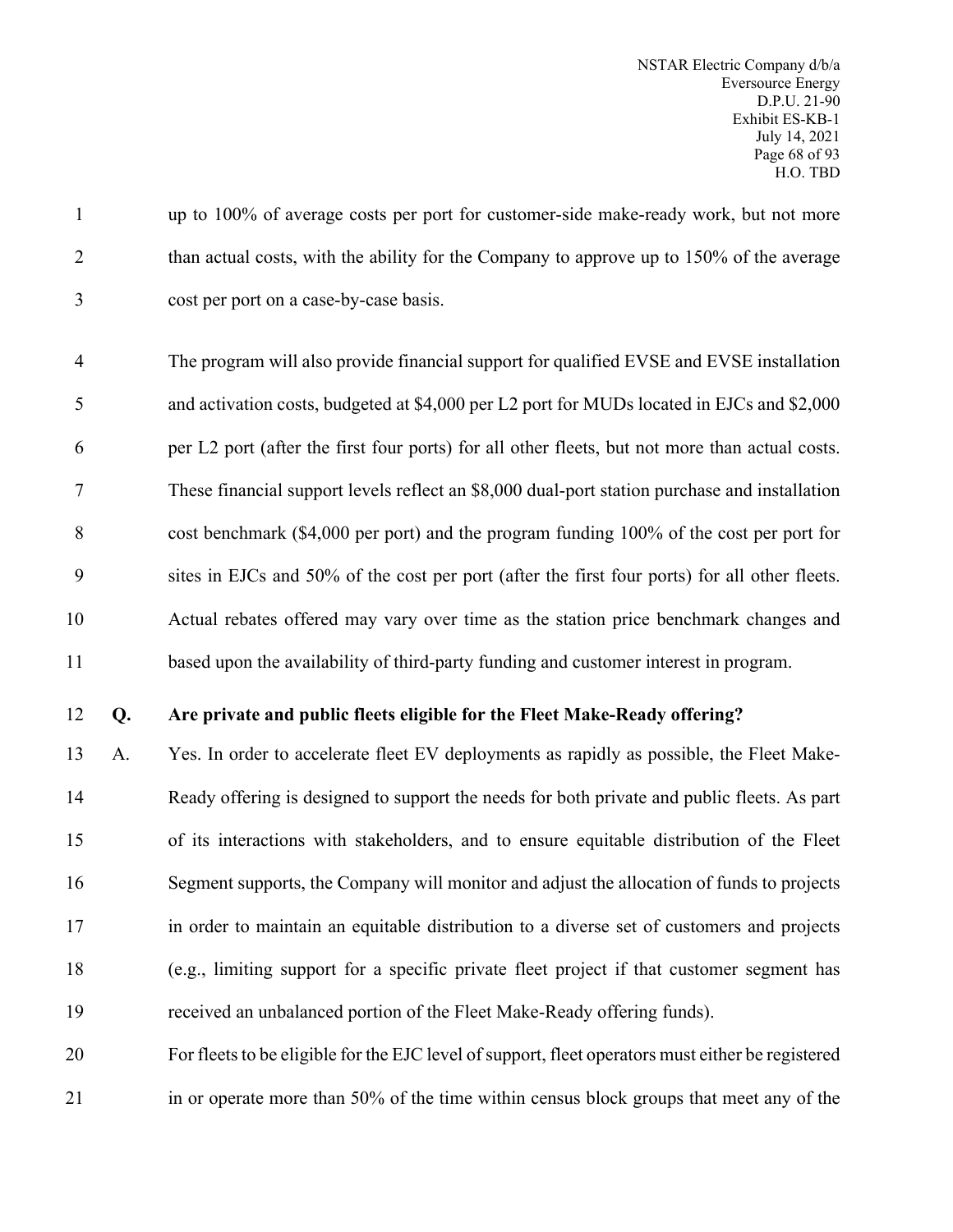Commonwealth's EJC definitions. This expands on the Commonwealth's eligibility for the MOR-EV Trucks program, which includes census block groups within the income eligibility component of EJC definition.

## **Q. Please describe the Fleet Assessment Services offering**

 A. The Company is proposing fleet assessment services for up to 100 private and non-profit fleet customers. The services would be targeted to customer segments, including but not limited to: corporate, delivery, private transport, refuse, and general services.

 In addition, the Company proposes to develop online fleet planning and TCO tools for fleet customers. Standardized reports and scalable educational tools are key factors in a fleet operator's decision-making process, and these tools help fleet customers of all sizes transition to clean transportation, providing services including (but not limited to): Fleet Make-Ready offering eligibility, vehicle availability, funding options, infrastructure and EVSE choices, fuel savings calculator, TCO estimates, and electric rate summaries. This offering is built in response to the company's engagement with fleet customers, industry stakeholder events, and experience with current fleet assessment services programs in Massachusetts and Rhode Island. The Company has conducted exploratory discussions with several potential vendors to provide these services and expect the tools to be easily scaled to all fleet customers in its service territory and completed within one year of the start of the offering. In order to maintain a consistent customer experience for fleet operators across the state, the Company will collaborate with National Grid to procure these online fleet planning and TCO tools for fleet customers. The companies will conduct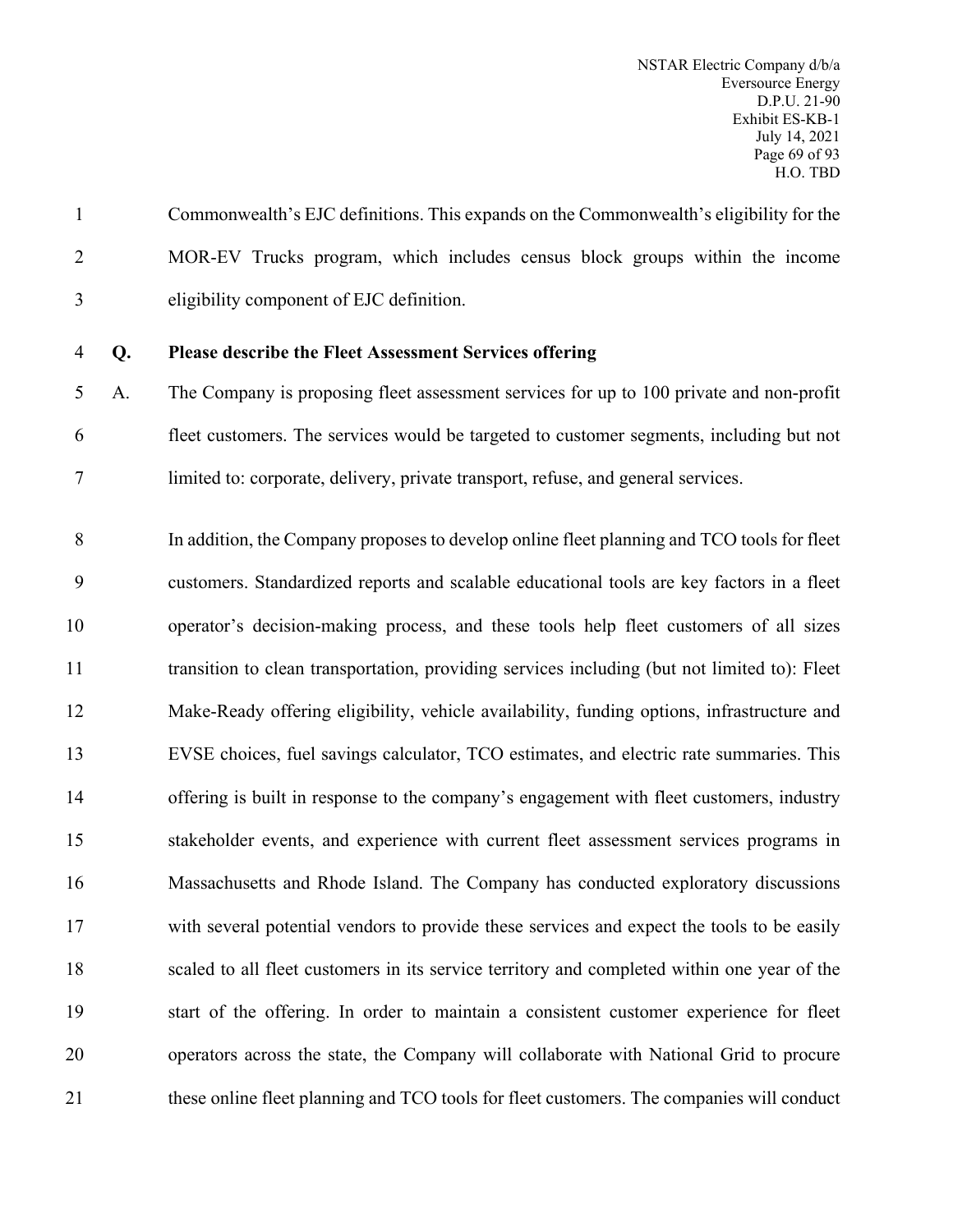| $\mathbf{1}$   |    | a joint RFP to select a single vendor, share development costs, and coordinate on an                 |
|----------------|----|------------------------------------------------------------------------------------------------------|
| $\overline{2}$ |    | ongoing basis to ensure the capabilities and user experience are consistent for fleet                |
| 3              |    | customers in both territories.                                                                       |
| 4<br>5         | Q. | Why is the Company not proposing a Make-Ready offering for Medium-Heavy Duty<br>fleets at this time? |
| 6              | A. | The Company believes that the learnings from a Fleet Assessment Services offering will               |
| 7              |    | be critical to developing a Make-Ready offering that serves the needs of fleets that is              |
| 8              |    | specific to our service territory. To date, the Company has not yet proposed or implemented          |
| 9              |    | a Fleet Assessment Services offering, and as such, our information about the potential               |
| 10             |    | electrification needs and costs for fleets in our service territory is not comprehensive             |
| 11             |    | enough to propose an efficient Make-Ready offering at this time.                                     |
| 12             | Q. | Does the Company plan to address the needs of Medium-Heavy Duty fleets?                              |
| 13             | A. | The Company proposes to take learnings from the first two years of initial Fleet                     |
| 14             |    | Assessments to propose a Make Ready program at that time.                                            |
| 15             | Q. | What is the proposed budget of the Fleet Segment?                                                    |
| 16             | A. | The Fleet Segment represents a total budget of approximately \$2 million in the years 2022-          |
| 17             |    | 2025. The budget for this program offering is presented in the table below. The budget for           |
| 18             |    | the fleet Make-Ready offering is included in the Public and Workplace offering.                      |

| <b>Estimated Fleet Segment Outcomes and Budget</b> |                    |                                                   |  |  |  |
|----------------------------------------------------|--------------------|---------------------------------------------------|--|--|--|
| <b>Offering</b>                                    | <b>Budget (SM)</b> | <b>Outcomes</b>                                   |  |  |  |
| <b>Fleet Assessment</b><br>Services                | \$2.0              | • 100 private $&$ non-profit fleet<br>assessments |  |  |  |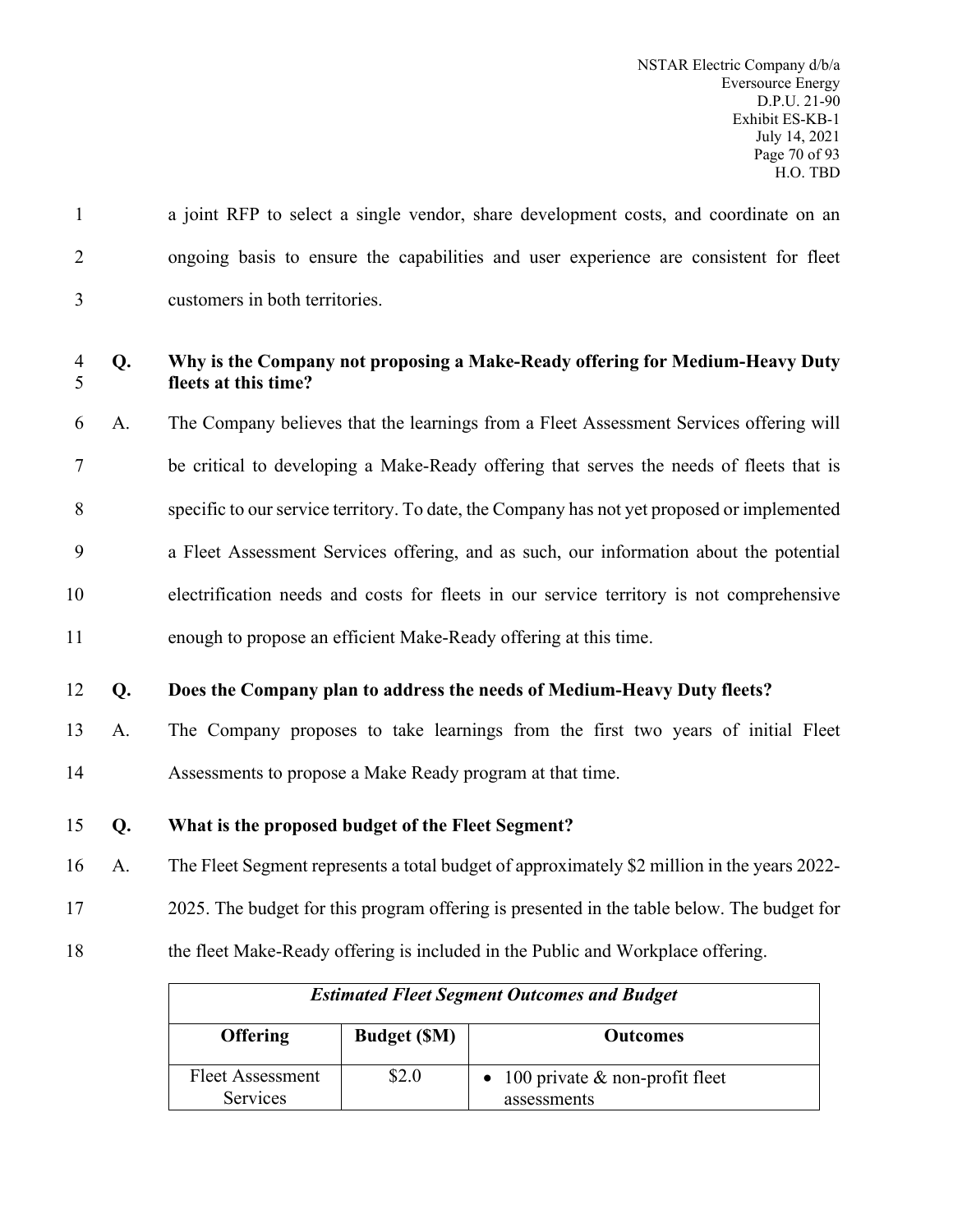|               |       | • Online fleet electrification planning and<br>TCO savings tools |
|---------------|-------|------------------------------------------------------------------|
| Segment Total | \$2.0 |                                                                  |

### 1 **Q. How does the Fleet Segment meet the Department's standard of review for EV**  2 **proposals?**

 A. The Company has used its experience in providing make-ready infrastructure, in its territory to inform this introductory Fleet Segment design. Fleet LDVs and MHDVs 5 represent more than  $30\%$  of the commonwealth's  $CO<sub>2</sub>$  emissions, and therefore represent a significant portion of the public's interest in clean transportation solutions. In addition, the current needs of fleet operators in the commonwealth are not being met entirely by the private market, and this proposed Fleet Segment provides the holistic infrastructure support, assessment services, and EVSE rebates necessary to effectively scale the fleet vehicles to meet ZEV goals. Finally, these fleet offerings are designed to be complementary to existing services from the private market, as the infrastructure support, incentives, and rebates will complement and accelerate the rapidly evolving technology solutions and business models of the private market.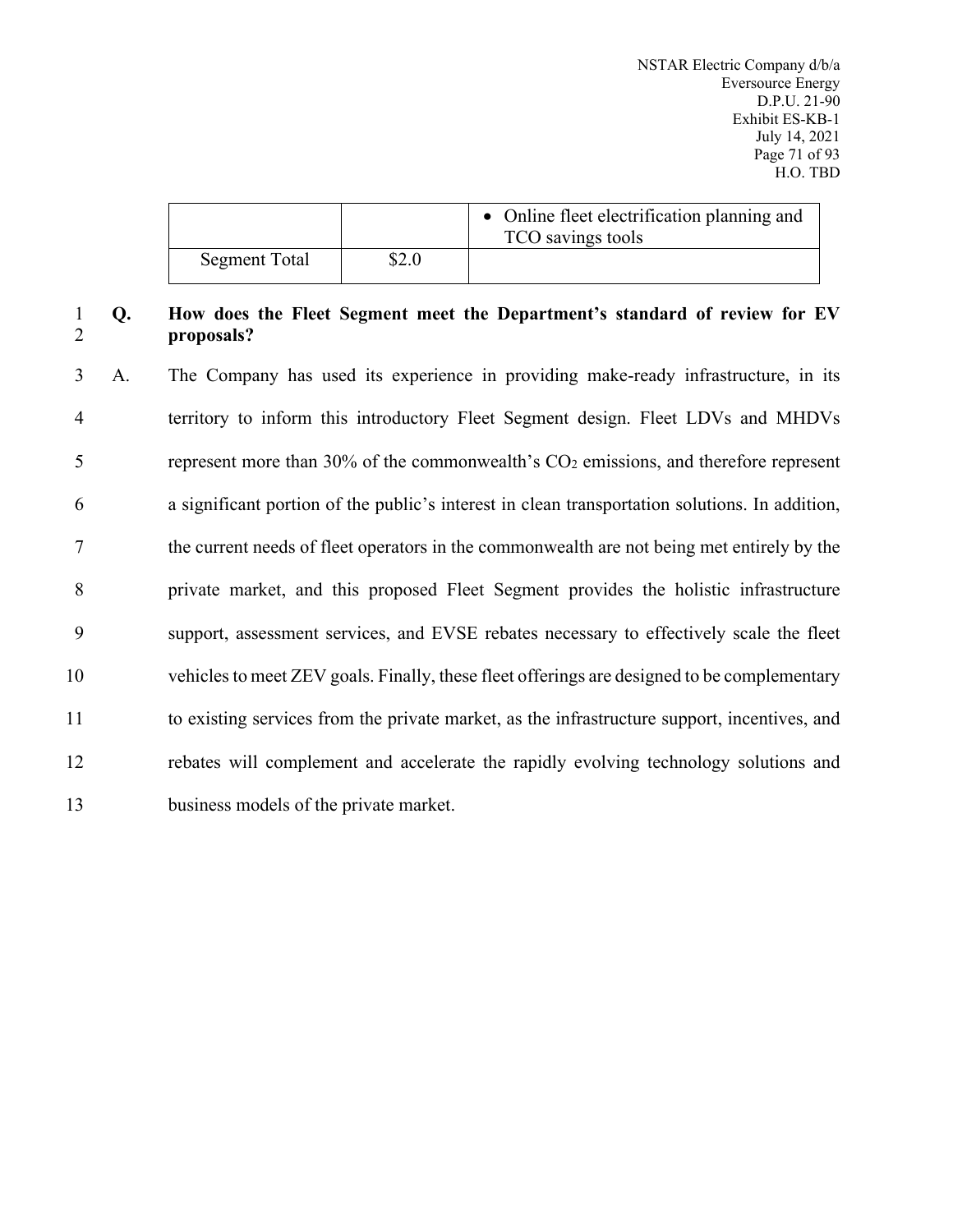| $\mathbf{1}$   | VIII. | <b>Pilots to Increase Access to Electric Mobility in EJCs ("Equity Pilots")</b>            |
|----------------|-------|--------------------------------------------------------------------------------------------|
| $\overline{2}$ | Q.    | Why is the Company introducing Equity Pilots offerings?                                    |
| 3              | A.    | Every community member deserves clean air and access to clean transportation vehicles,     |
| $\overline{4}$ |       | for both their own transportation needs and from the goods and services operated in their  |
| 5              |       | community. The offerings are designed to augment the standard make-ready and EVSE          |
| 6              |       | incentives that incentivize deployment of charging stations in EJCs to ensure new and      |
| 7              |       | innovative models can be explored and implemented to achieve the clean air and energy      |
| 8              |       | goals of these communities.                                                                |
| 9              |       | The Commonwealth's EJC communities suffer disproportionate pollution impacts: Black,       |
|                |       |                                                                                            |
| 10             |       | Asian, and Latinx residents are exposed to approximately 30% more vehicle pollution than   |
| 11             |       | white residents, while almost 70% of all white residents live in areas with concentrations |
| 12             |       | below the state average.                                                                   |
| 13             | Q.    | Please provide an overview of the Company's proposed Equity Pilots offerings.              |
| 14             | A.    | The Equity pilots offerings include two components: a car sharing program for EJC          |
| 15             |       | residents, and make-ready support for MD-HD fleets that serve EJC communities.             |
| 16             | Q.    | Please describe the Company's EJC Car sharing offering.                                    |
| 17             | A.    | The Company proposes to participate as a partner in an equity focused electric car sharing |
| 18             |       | program that serves as a complement to public transportation. Carsharing programs reduce   |
| 19             |       | emissions by removing internal combustion vehicles from the roadways, relieve traffic      |
| 20             |       | congestion, and reduce parking needs.                                                      |
|                |       |                                                                                            |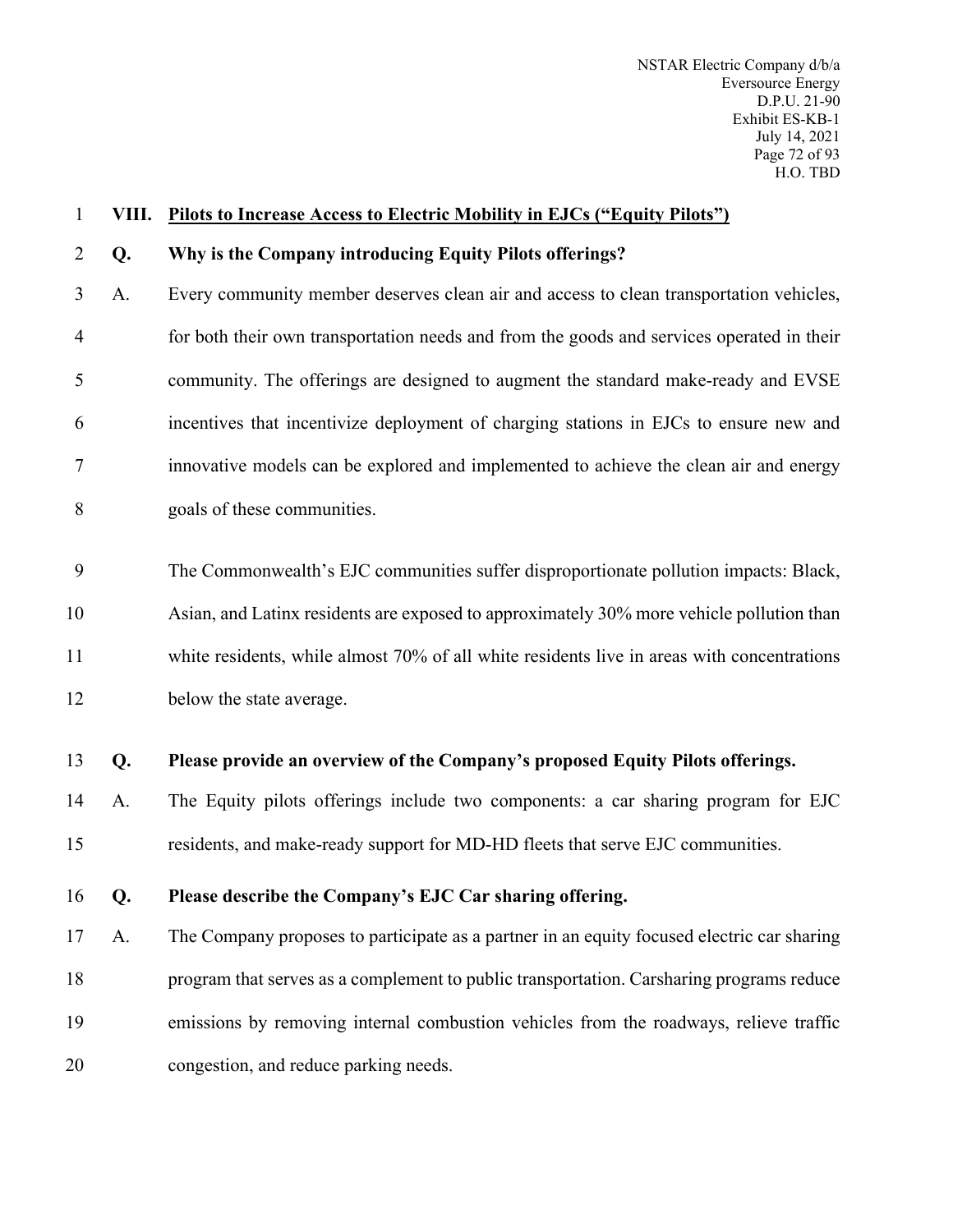Other partners that the Company intends to work with to develop and implement this car sharing program may include vehicle providers, community-based organizations, carsharing platform operators, municipalities, and other environmental justice community stakeholders. The Company intends to provide Make-Ready support for charging infrastructure in line with the EJC Public & Workplace offering but may also provide additional operational and

- 7 financial support to ensure program success.
- Similar carsharing pilot programs have been successfully launched in Sacramento, CA[81](#page-74-0) 8 9 and Portland,  $OR^{82}$  $OR^{82}$  $OR^{82}$ .

10 The Company estimates that its role in the car sharing program will cost approximately 11 \$2,000,000 to develop and implement. Actual costs may be higher or lower depending on 12 final program structure.

13 **Q. Please describe the Company's EJC MD-HD Fleet offering.**

 A. The Company proposes to provide make-ready and EVSE incentives for MD-HD fleets that serve EJC communities. These fleets may include but are not limited to: school bus, community transport services, and last mile delivery fleets. While the Company has not proposed a MD-HD make-ready program at scale, the Company recognizes that a segment

<span id="page-74-0"></span><sup>81</sup> See http://www.cityofsacramento.org/-/media/Corporate/Files/Public-Works/Electric-Vehicles/EV-Strategy\_Progress-Report\_Final\_July-2020.pdf?la=en

<span id="page-74-1"></span><sup>82</sup> See https://learn.sharedusemobilitycenter.org/wp-content/uploads/2018.06 cev casestudy FINAL.pdf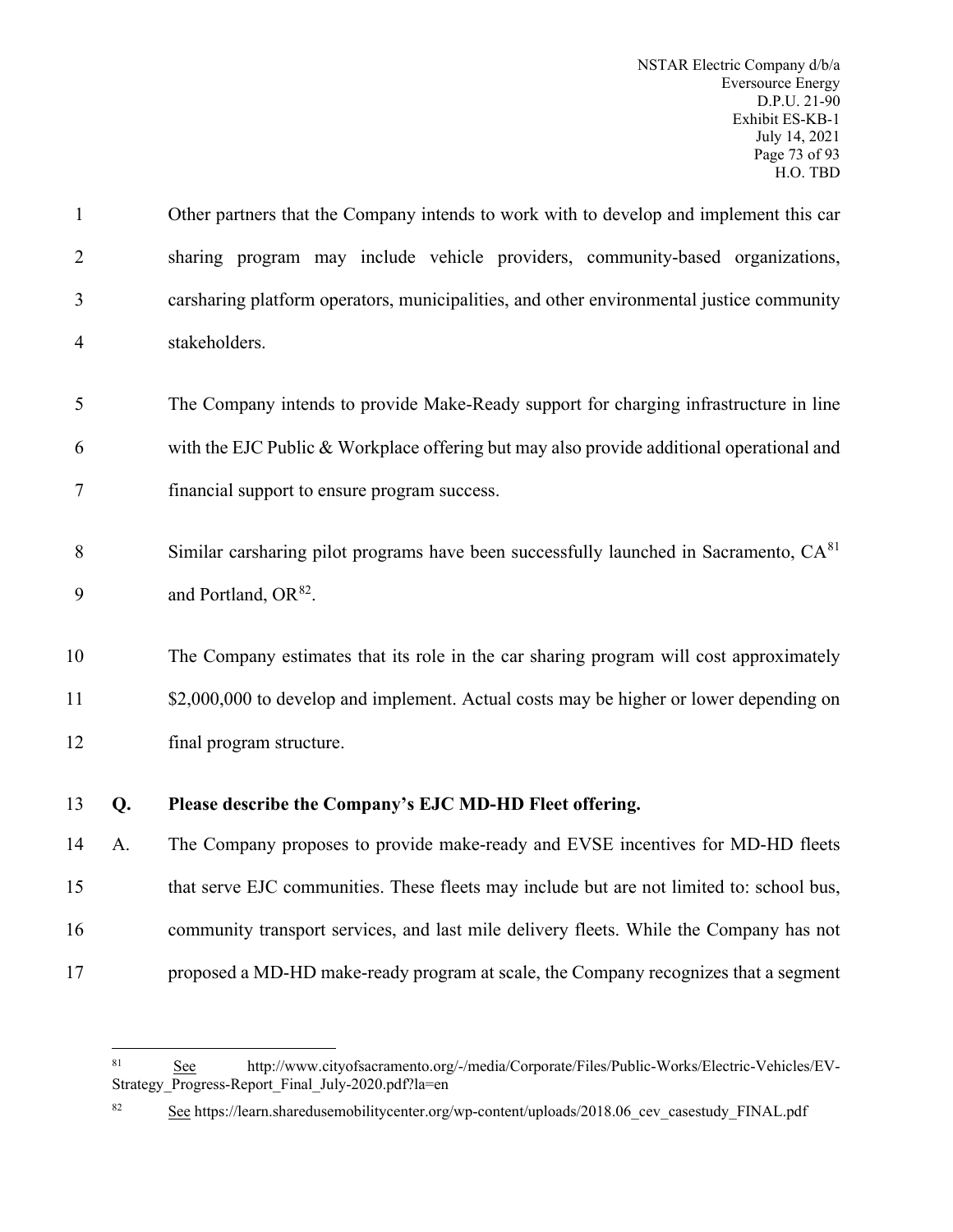of its customer base has reached a more advanced stage of its electrification journey. Because of the importance of access to electric mobility to EJCs noted above, to the extent that those customers are located in or serve EJCs, the Company proposes to dedicate  $$3,000,000$  to accelerate these deployments through support for charging infrastructure and EVSE. The Company expects that this proposed budget will support the electrification of approximately 120 MD-HD vehicles.

# 7 **Q. What is the proposed budget of the Equity Pilots?**

8 A. The total budget is \$5.0 million, as noted below.

| <b>Offering</b>                    | <b>Budget (SM)</b> |
|------------------------------------|--------------------|
| <b>EJC Car Sharing</b>             | \$2.0              |
| EJC MD-HD Fleet<br>Electrification | \$3.0              |
| <b>Total Equity Pilots</b>         | \$5.0              |

9

# 10 **VIII. Workforce Development and Electrician Training**

11 **Q. Please provide an overview of the Company's proposed Workforce Development and**  12 **Electrician Training Program offerings.**

13 A. The EDCs are proposing to co-sponsor two statewide offerings to invest in the EV

14 workforce of the future. These offerings are 1) a Workforce Development initiative to

15 support underrepresented entrants to the electric vehicle workforce and 2) an Electrician

16 Training initiative to upskill incumbent electricians.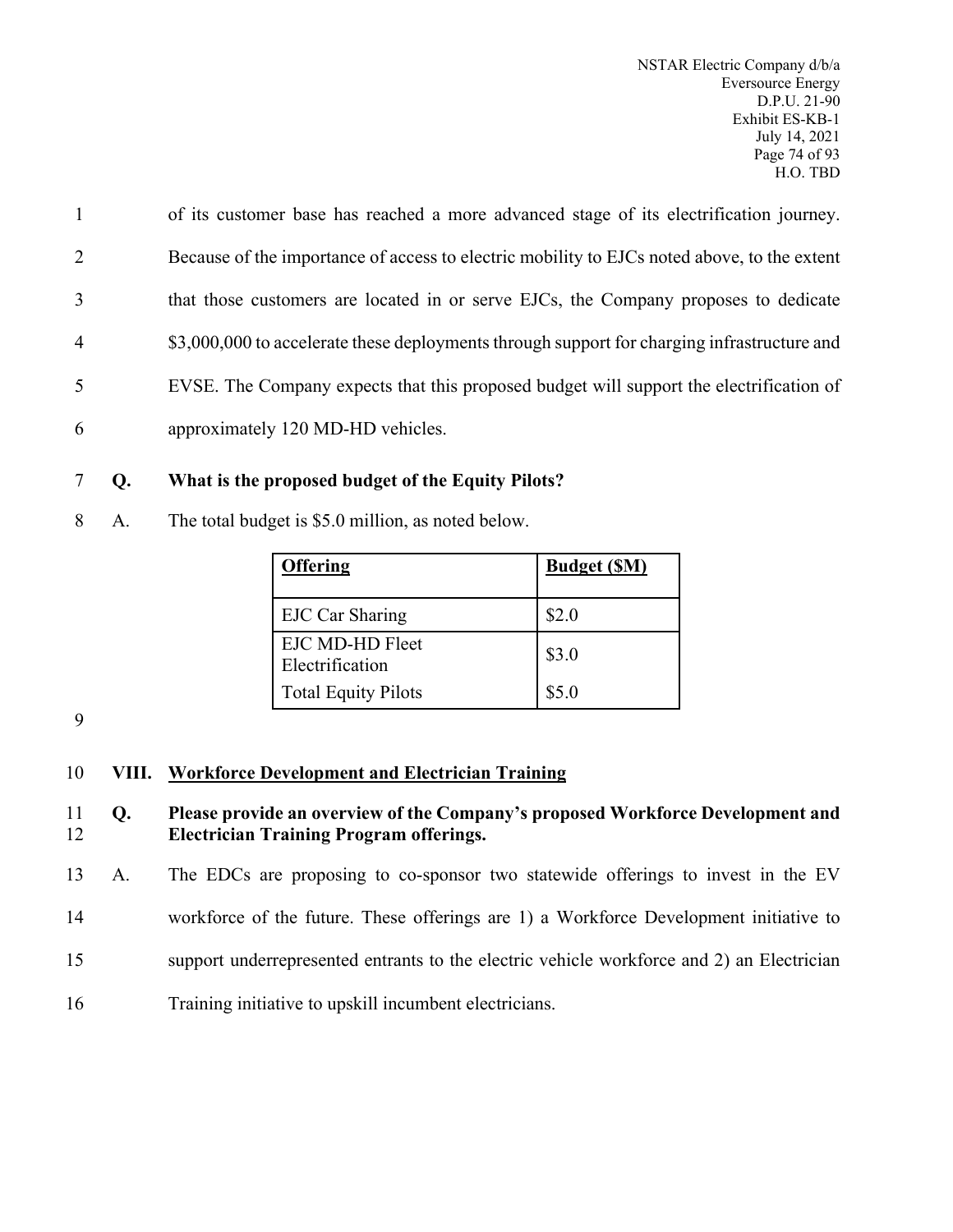NSTAR Electric Company d/b/a Eversource Energy D.P.U. 21-90 Exhibit ES-KB-1 July 14, 2021 Page 75 of 93 H.O. TBD

| $\mathbf{1}$   | Q. | Why is Workforce Development and Electrician Training needed?                                             |
|----------------|----|-----------------------------------------------------------------------------------------------------------|
| $\overline{2}$ | A. | The rapid growth of the EV market emphasizes the importance of understanding its current                  |
| $\mathfrak{Z}$ |    | workforce and opportunities for continued growth and development. Developing a skilled                    |
| $\overline{4}$ |    | workforce is an investment, not a cost. <sup>83</sup> The transition to EVs presents a strong opportunity |
| 5              |    | to support inclusive, quality jobs for all Massachusetts residents. The Company's proposed                |
| 6              |    | Workforce Development and Electrician Training program helps ensure incumbent                             |
| $\tau$         |    | electricians and future EV workforce entrants have access to developing the needed                        |
| 8              |    | skillsets and technical knowledge to be included in the EV transition.                                    |
| 9              |    | To reach the ambitious port targets proposed in the Phase II Program, as well as provide a                |
| 10             |    | positive customer experience, the Company views workforce development and electrician                     |
| 11             |    | training as necessary. The EV workforce needs to grow over the next four years to meet                    |
| 12             |    | the demand created by this proposal. Ensuring a seamless customer experience is                           |
| 13             |    | imperative to the Company. It is critical that the workforce is knowledgeable about                       |
| 14             |    | charging infrastructure and can provide expert advice to customers on the topic.                          |
| 15             |    | To ensure equity in the EV transition, investments need to be made in both people and in                  |
| 16             |    | capital. Charging infrastructure can be viewed by some as a symbol of displacement and                    |

<span id="page-76-0"></span><sup>83</sup> California Workforce Development Board, A Jobs and Climate Action Plan for 2030 at ii, available at: https://laborcenter.berkeley.edu/wpcontent/uploads/2020/09/Putting-California-on-the-High-Road.pdf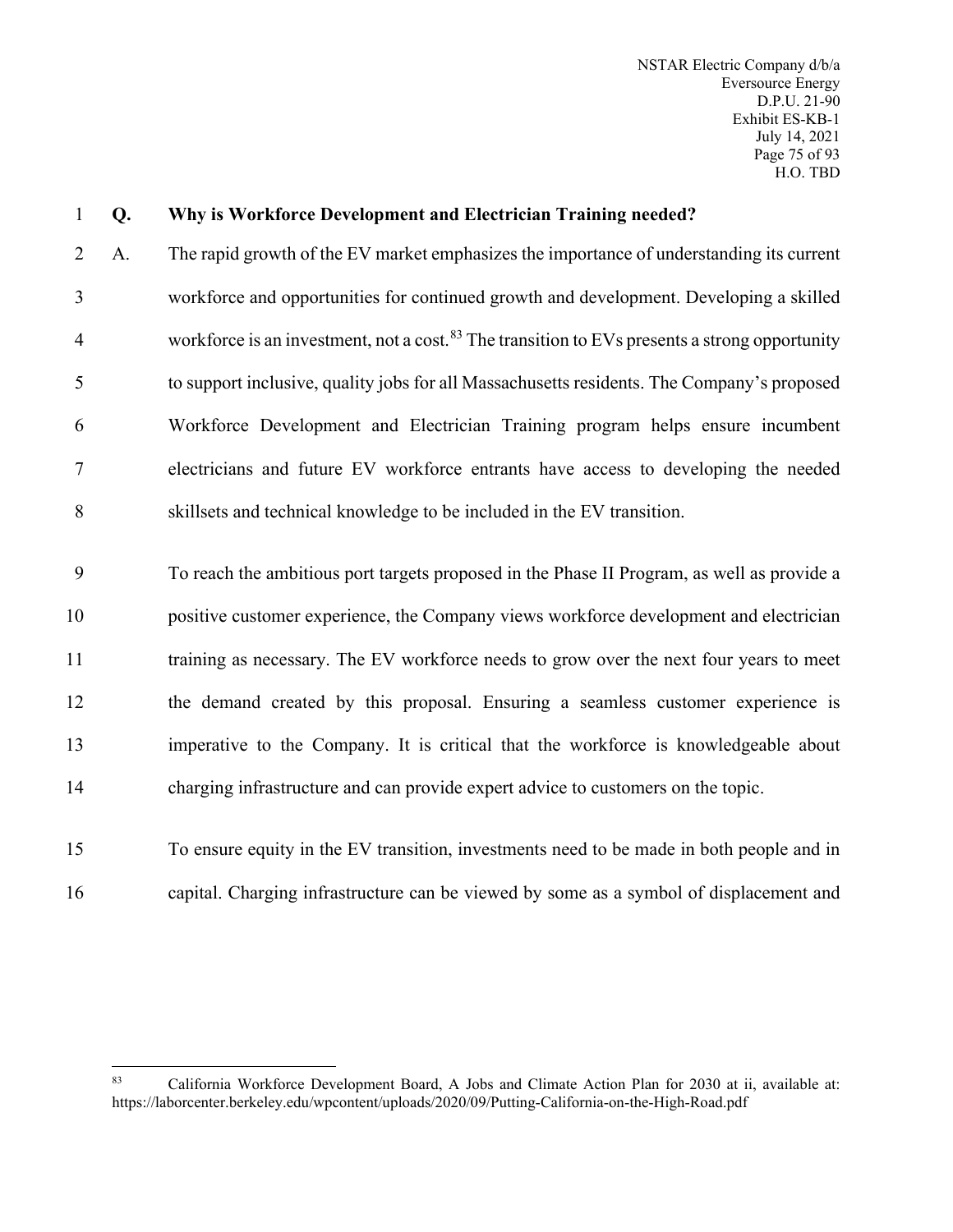| $\mathbf{1}$   |    | gentrification. Workforce development initiatives targeted at low-income residents and                                                                                                                                                             |
|----------------|----|----------------------------------------------------------------------------------------------------------------------------------------------------------------------------------------------------------------------------------------------------|
| $\overline{2}$ |    | residents in EJCs can foster acceptance of equitable infrastructure deployment. 84                                                                                                                                                                 |
| 3              | Q. | Please describe the Company's proposed Workforce Development initiative.                                                                                                                                                                           |
| $\overline{4}$ | A. | The Workforce Development initiative aims to collectively (among the EDCs) support                                                                                                                                                                 |
| 5              |    | approximately 75 participants, prioritizing populations underrepresented in the EV                                                                                                                                                                 |
| 6              |    | workforce. The proposed initiative has the following targets:                                                                                                                                                                                      |
| 7              |    | Create a sustained increase in the supply of qualified electric vehicle workers;<br>$\circ$                                                                                                                                                        |
| 8              |    | Increase the diversity of the workforce; and<br>$\circ$                                                                                                                                                                                            |
| 9<br>10<br>11  |    | Foster participation from low-income residents and residents in EJCs to increase<br>$\circ$<br>their awareness of EVs, EV infrastructure, and the EDCs' EV offerings, ultimately<br>driving EV program participation in hard-to-reach communities. |
| 12             |    | The EDCs propose to partner with a vendor that has expertise in workforce development                                                                                                                                                              |
| 13             |    | to identify market needs, develop curriculum, outline a structure to the initiative, and                                                                                                                                                           |
| 14             |    | execute it. Workforce development needs currently under consideration include, but are                                                                                                                                                             |
| 15             |    | not limited to, the design, development, manufacture, repair and installation of EVs and                                                                                                                                                           |
| 16             |    | charging infrastructure.                                                                                                                                                                                                                           |
| 17             | Q. | Please describe the Company's proposed Electrician Training initiative.                                                                                                                                                                            |
| 18             | A. | In addition to promoting the development of new entrants to the electric vehicle workforce,                                                                                                                                                        |
| 19             |    | the EDCs are also proposing to sponsor a state-wide Electrician Training initiative to                                                                                                                                                             |
| 20             |    | upskill incumbent electricians. Achieving the Company's ambitious port targets outlined                                                                                                                                                            |
| 21             |    | in the Phase II Program will require a strong pipeline of electricians. The initiative aims to                                                                                                                                                     |
|                |    |                                                                                                                                                                                                                                                    |

<span id="page-77-0"></span><sup>84</sup> Slowik, P. "*Expanding Zero-Emission Mobility Equity and Access*," ZEV Alliance and ICCT 2019 at 9. [http://www.zevalliance.org/wp-content/uploads/2019/12/ZEV\\_access\\_workshop\\_report-\\_fv.pdf](http://www.zevalliance.org/wp-content/uploads/2019/12/ZEV_access_workshop_report-_fv.pdf)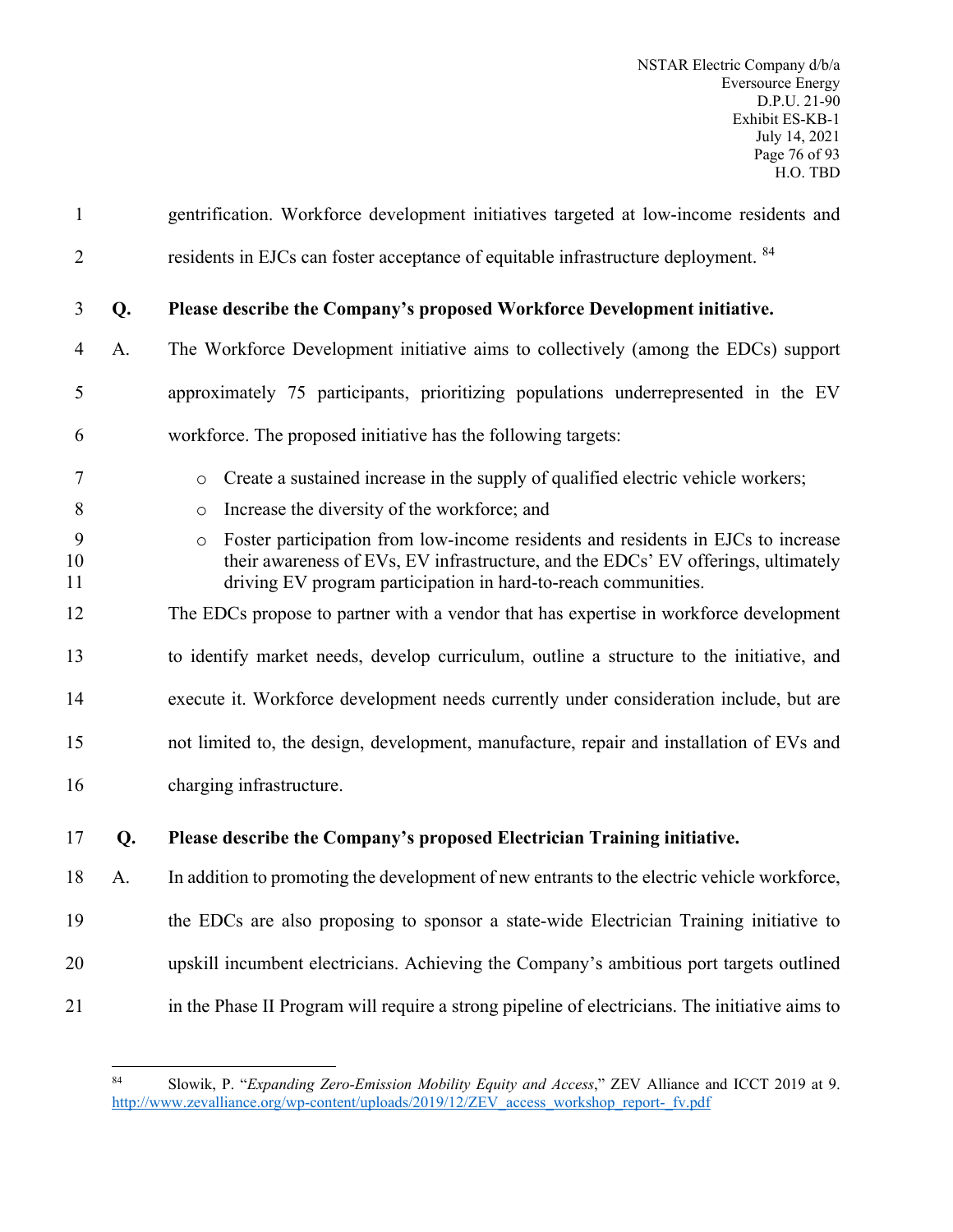- collectively (among the EDCs) train more than 1,000 electricians. The initiative has the following goals:
- Educate existing electricians on electrical work related to electric vehicle charging infrastructure across segments (Public and Workplace, Residential, and Fleet);
- Educate existing electricians on the EDCs' EV-related offerings; and
- Develop a list of qualified electricians that the co-sponsors can share with customers;
- 
- Ensure electricians can provide a seamless and well-informed customer experience.

# To achieve these goals, the co-sponsors will facilitate training by partnering with organizations such as the Electric Vehicle Infrastructure Training Program and the charging station providers.

# **Q. Do comparable workforce development and electrician training initiatives exist?**

 A. The Company is not currently aware of existing local, state, or federal workforce development or electrician training initiatives to support the electric vehicle workforce of the future. The co-sponsors will coordinate with key partners (i.e. IBEW, MassCEC, the MA Clean Cities Coalition, MassHire, etc.) to develop the proposed initiatives, avoid duplication, and ensure consistency. Furthermore, the co-sponsors will explore opportunities to recruit additional sponsors that are aligned with the goals of the workforce development initiative, such as automakers and charging station providers, in order to expand the initiative's reach and/or decrease each sponsor's costs.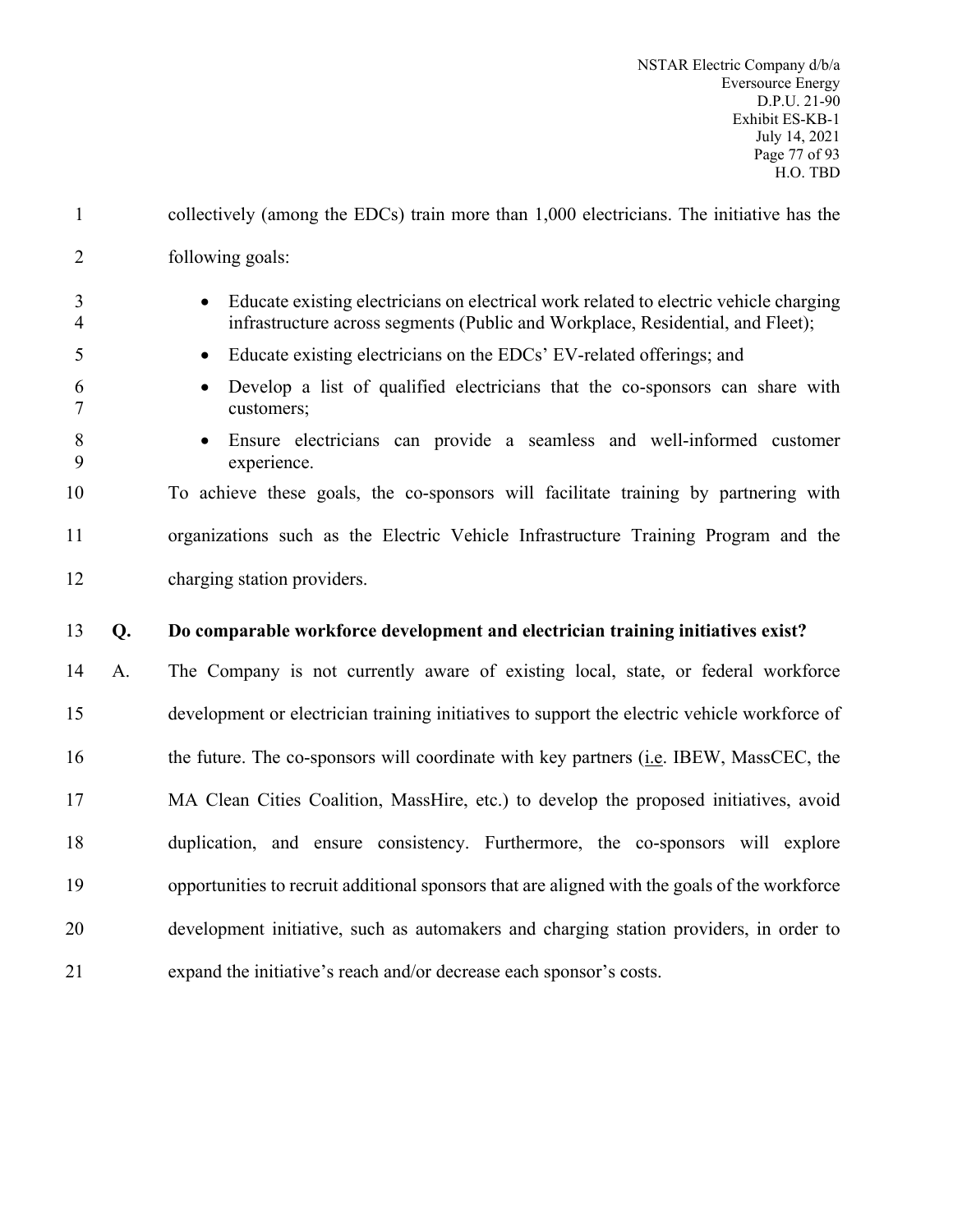### 1 **Q. What is the proposed budget for the Electrician Training and Workforce**  2 **Development initiatives?**

 A. As outlined in the table below, the total budget for the Workforce Development and Electrician Training initiatives is approximately \$2.3M and will be split between the EDCs. Collectively between the EDCs, the Workforce Development initiative aims to reach approximately 75 participants, and the Electrician Training initiative aims to reach approximately 1,000 trainees. The Company proposes that the offering be examined after 2 years to determine if this segment warrants increased support.

| Program                     | <b>Total Budget (Split</b> | <b>Eversource Budget</b> | Outcome                          |
|-----------------------------|----------------------------|--------------------------|----------------------------------|
|                             | between the EDCs)          |                          |                                  |
| Workforce                   | \$2,000,000                |                          | $$1,000,000$   Approximately 60  |
| Development                 |                            |                          | participants statewide           |
| <b>Electrician Training</b> | \$300,000                  |                          | $$150,000$   Approximately 1,000 |
|                             |                            |                          | trainees statewide               |

9

# 10 **IX. Performance Incentive Mechanisms ("PIMs")**

### 11 **Q. What is the purpose of a PIM?**

 A. The purpose of a PIM is to better align the utility's regulatory and financial interests with the interests of the public. A PIM provides a regulated utility with a financial incentive to pursue an outcome aligned with a public policy objective, shared by regulators and key stakeholders, which typically falls outside of the utility's core service obligations and may be uneconomic or impractical for the utility to pursue otherwise. A PIM may also provide a utility with an incentive to drive outperformance in areas that are related to its core 18 business.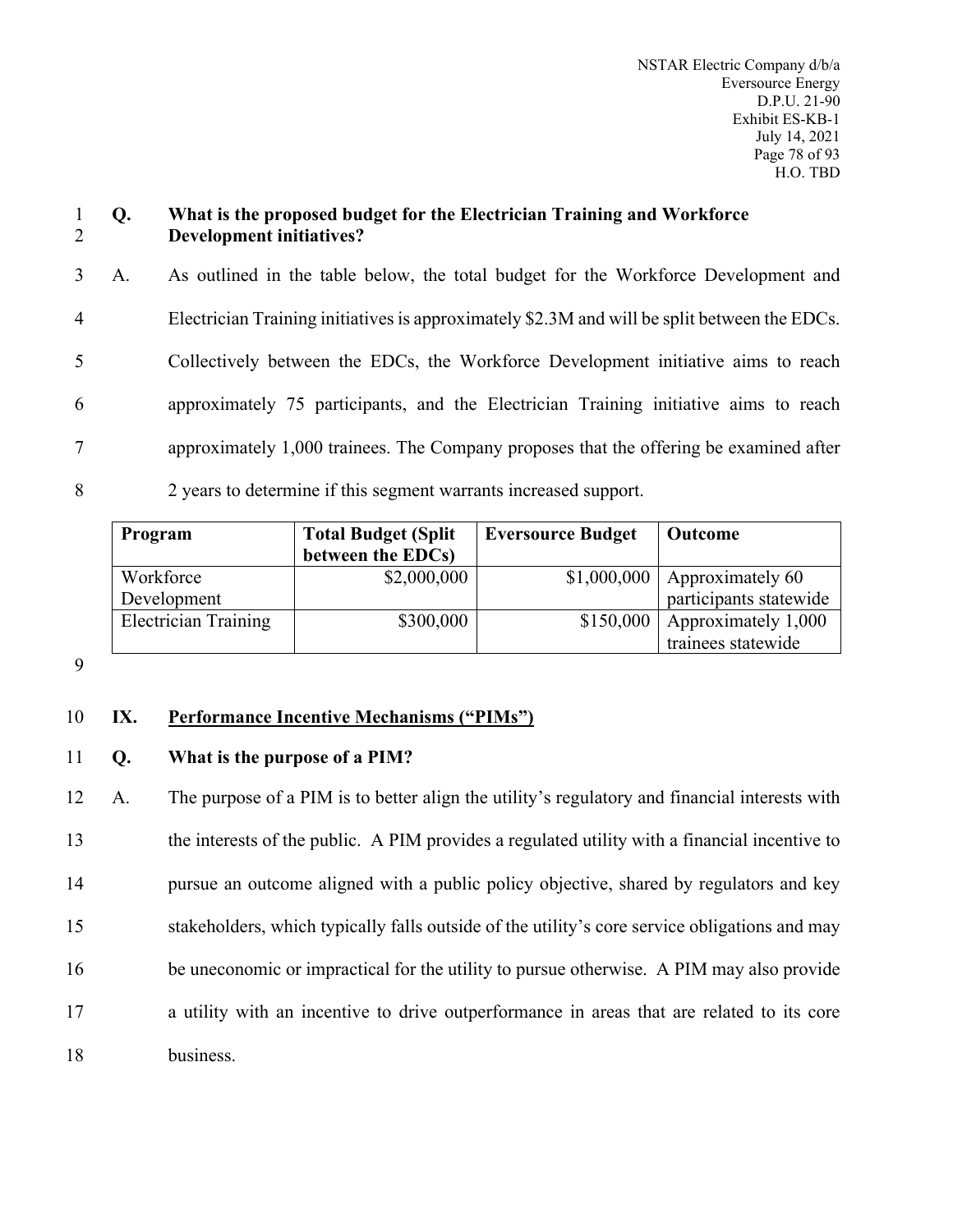- 1 The Company is proposing a PIM with the goal of controlling the cost of EVSE 2 deployment.
- 3 **Q. What PIM is the Company proposing?**
- 4 A. The Company proposes one Cost Containment PIM. The Cost Containment PIM is 5 comprised of two independent metrics: (1) L2 EVSE Cost Containment; and (2) DCFC
- 6 Cost Containment.
- 7 **Q. Please provide an overview of the Company's PIM proposal.**
- 8 A. The Company proposes one PIM consisting of a total of two metrics.
- 9 **Table \_: Summary of PIM**

| <b>PIM</b>  | <b>Description</b>                                                | <b>Metric</b>                                                                                                                               |
|-------------|-------------------------------------------------------------------|---------------------------------------------------------------------------------------------------------------------------------------------|
| Cost        | Minimize<br>cost per port<br>Maximize<br><b>EVSE</b><br>$\bullet$ | L <sub>2</sub> Cost Containment:<br>$[$ (Cost Target per L2 Port –<br>ratepayer Actual Cost Per L2 Port) * (Ports Enabled) $\times$<br>30%] |
| Containment | enabled<br>with<br>Share<br>savings<br>$\bullet$<br>customers     | <b>DCFC</b> Cost Containment:<br>$[(Cost Target per DCFG kW -$<br>$Actual Cost Per DCFG kW) * (kW enabled) ×$<br>30%]                       |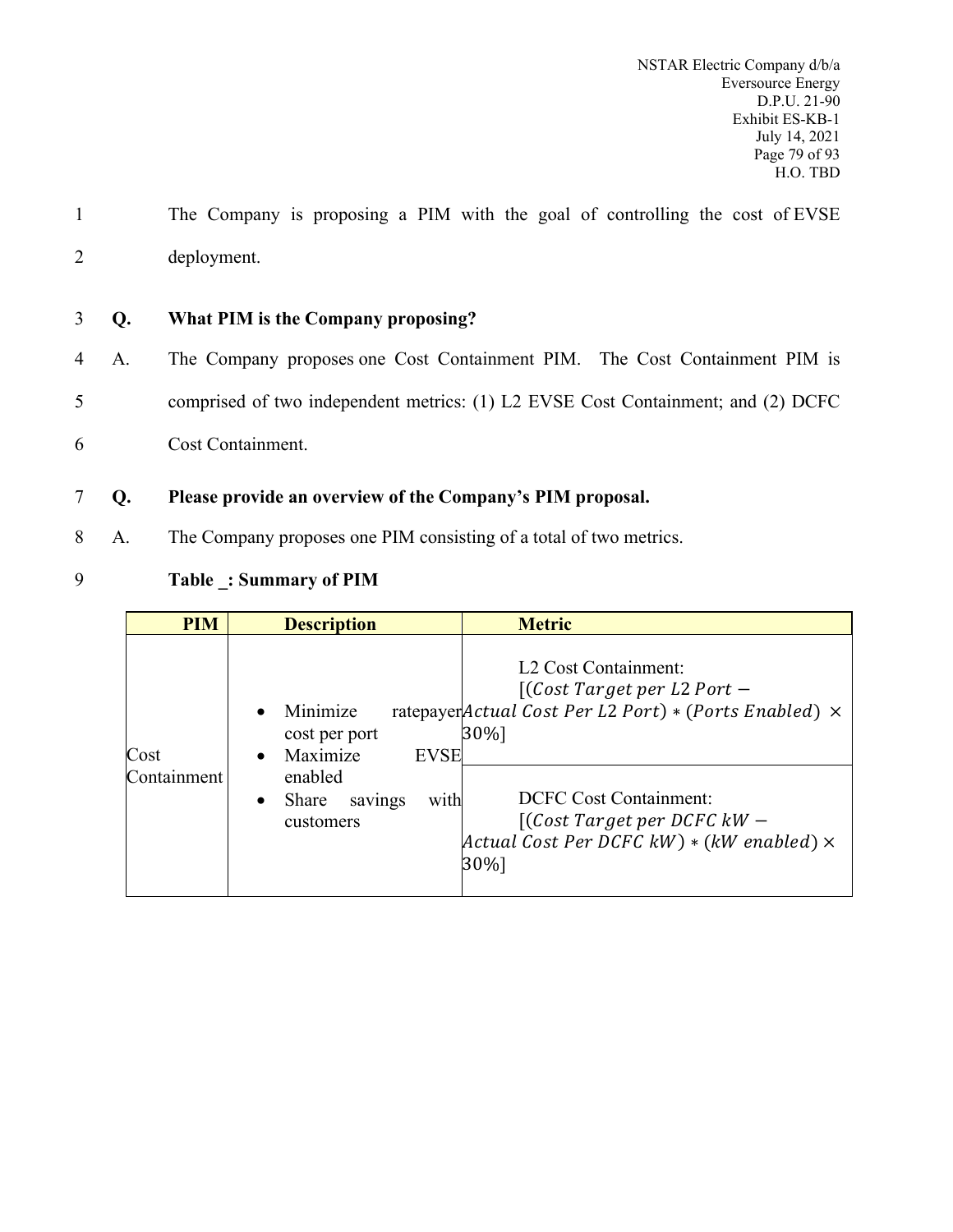NSTAR Electric Company d/b/a Eversource Energy D.P.U. 21-90 Exhibit ES-KB-1 July 14, 2021 Page 80 of 93 H.O. TBD

#### **Q. What are the Department's criteria for evaluating PIMs?**

 A. The Department set forth its standard for evaluating a proposed incentive mechanism in D.P.U. 18-150. The Department uses a two-prong test to evaluate whether an incentive mechanism is appropriate: (1) whether the PIM satisfies certain threshold principles; and (2) whether the PIM meets the design guidelines. D.P.U. 18-150, at 120. For the first prong, the PIM must first be found to meet the threshold principles that: (1) it advances specific public policy goals; and (2) the affected activity is clearly outside a distribution company's public service obligations. If the PIM meets the threshold principles, the Department will evaluate whether the proposed incentive mechanism meets the second prong design guidelines, where the incentive mechanism must: (1) be designed to encourage program performance that best achieves the Commonwealth's energy goals; (2) be designed to enable a comparison of (i) clearly defined goals and activities that can be monitored, quantified, and verified after the fact to (ii) the cost of achieving the target to the potential quantifiable benefits; (3) be available only for activities where the distribution company plays a distinct and clear role in bringing about the desired outcome; (4) be consistent across all electric and gas distribution companies, where possible, with deviations across companies clearly justified; (5) be created to avoid perverse incentives; and (6) ensure the distribution company is not rewarded for the same action through another mechanism. D.P.U. 18-150, at 121.

- 
-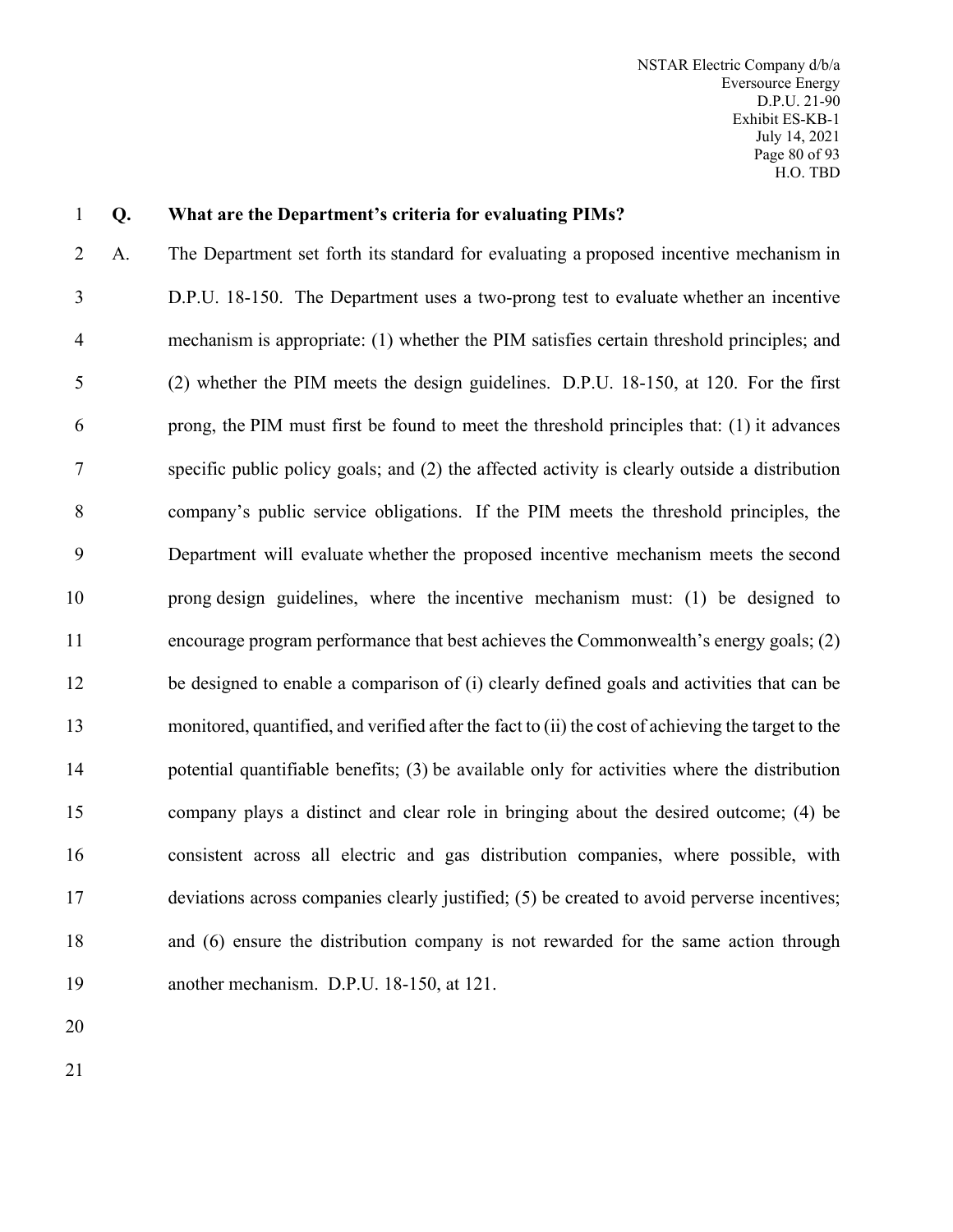#### **Q. Please describe the proposed Cost Containment PIM.**

 A. The Cost Containment PIM will establish cost targets for the Public and Workplace, MUD, and Fleet charging station offerings within the Phase II Program to identify the expected cost to achieve a given outcome. In the case of L2, a cost per port, and in the case of DCFC, a cost per kW enabled are proposed. Based upon the Company's actual port and kW deployments, the PIM will calculate any savings against the cost targets and allow the Company to retain a 30% share of those savings as an incentive while the other 70% of the savings will be benefits for customers. Finally, the Company is proposing limits regarding minimum and maximum earnings potential. The Company proposes that it must reach at least 75% of the total L2 port enabled target for the Public and Workplace, MUD, and Fleet offerings, or roughly 6,200 L2 ports, and for DCFC approximately 20,000 kW installed (roughly 114 175kW stations). In addition, the Company proposes to cap the total cost containment incentive at \$7 million over the term, or roughly 3.6% of the proposed Phase II Program budget.

### **Q. What are the benefits of the Cost Containment PIM?**

 A. The Cost Containment PIM will encourage in a more cost-efficient program with lower costs and bill impacts for a given level of charging deployments. Given the still early stage of the EV market, there are likely areas of cost reduction potential the Company will be able to find if it is highly motivated to discover and pursue them. A cost containment 20 incentive has been proposed and reviewed previously in D.P.U. 18-150.<sup>[85](#page-82-0)</sup>

<span id="page-82-0"></span>D.P.U. 18-150 at 126.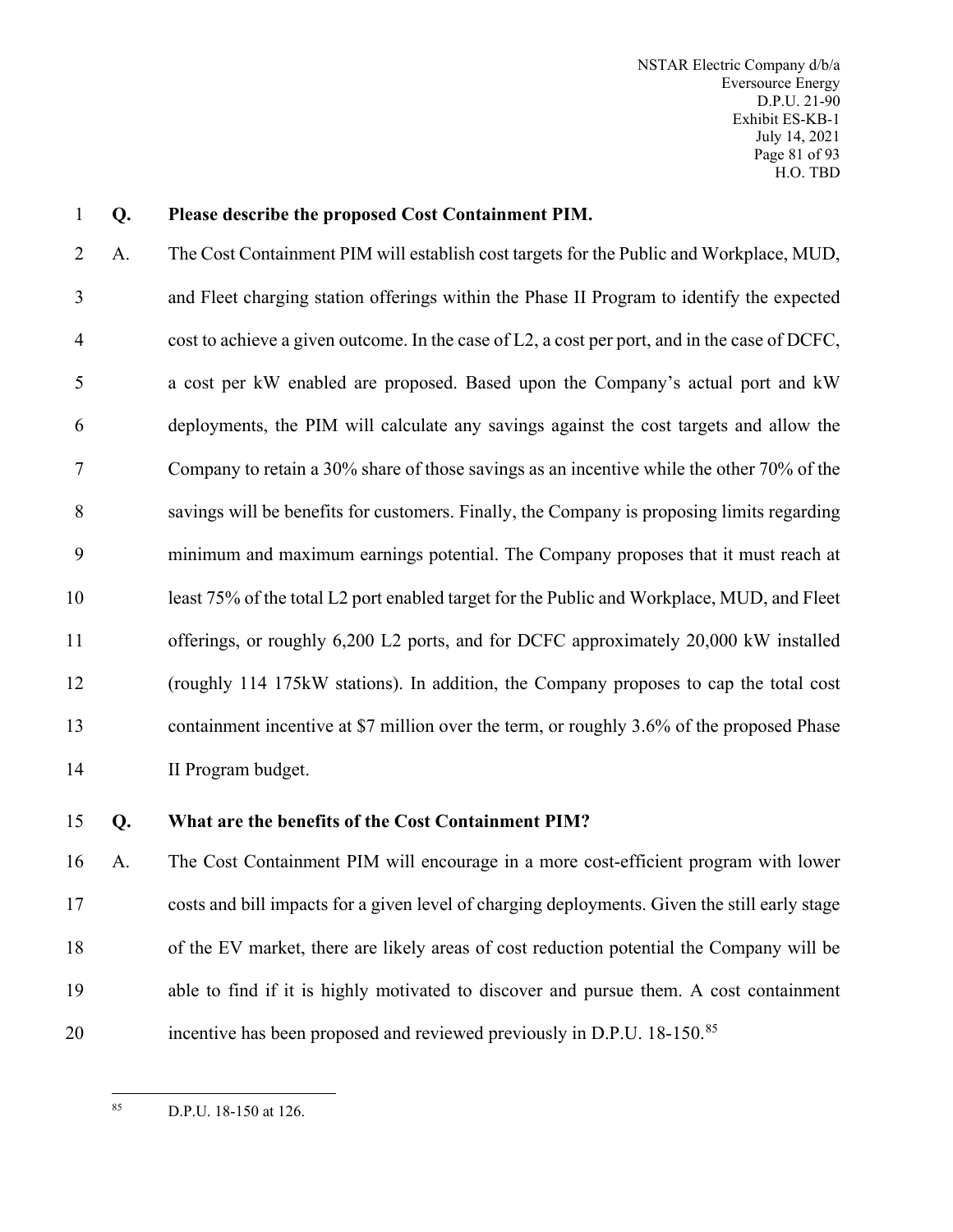| $\mathbf{1}$   | Q. | Please describe the method for measuring the two Cost Containment metrics.                   |
|----------------|----|----------------------------------------------------------------------------------------------|
| $\overline{2}$ | A. | The Company is currently required to perform annual cost recovery filings for the Phase I    |
| 3              |    | Program. In future cost recovery filings, the Company will use the program costs and         |
| $\overline{4}$ |    | outcomes for L2 ports and DCFC kW enabled to determine program savings. Any project          |
| 5              |    | level utility-side make-ready, or customer-side make-ready for L2 or DCFC projects will      |
| 6              |    | be applied to their respective outcomes. Any projects installing both L2 and DCFC will       |
| 7              |    | use appropriate methods of allocating costs, if needed. The Company proposes the PIM as      |
| 8              |    | a one-time measurement done at the end of the Phase II Program.                              |
| 9              | Q. | Please describe the proposed cost targets and how they were established.                     |
| 10             | A. | The Company is proposing a method to determine the cost per L2 port and cost per kW          |
| 11             |    | target that reflects the total of utility-side make-ready, and customer-side make-ready. For |
| 12             |    | L2 ports, the Company proposes to use the average cost of Company support per L2 port        |
| 13             |    | from the Phase I program for utility-side and customer-side make-ready work. For DCFC,       |
| 14             |    | the Company proposes to use vendor quotes and support from the Phase I program per kW        |
| 15             |    | installed for utility-side make-ready, customer-side make-ready. The Company expects         |
| 16             |    | final historical cost targets to be calculated after the Phase I program is complete.        |
| 17<br>18       | Q. | Please describe the actions the Company may take to achieve Cost Containment PIM<br>goals.   |
| 19             | A. | While the Company always works to be judicious with costs, an incentive allows additional    |
| 20             |    | dedication of resources to drive novel or effort-intensive opportunities to create customer  |
| 21             |    | value. The Cost Containment PIM will incentivize the Company to manage each type of          |
| 22             |    | cost. To minimize utility-side make ready, the Company will restrict program support to      |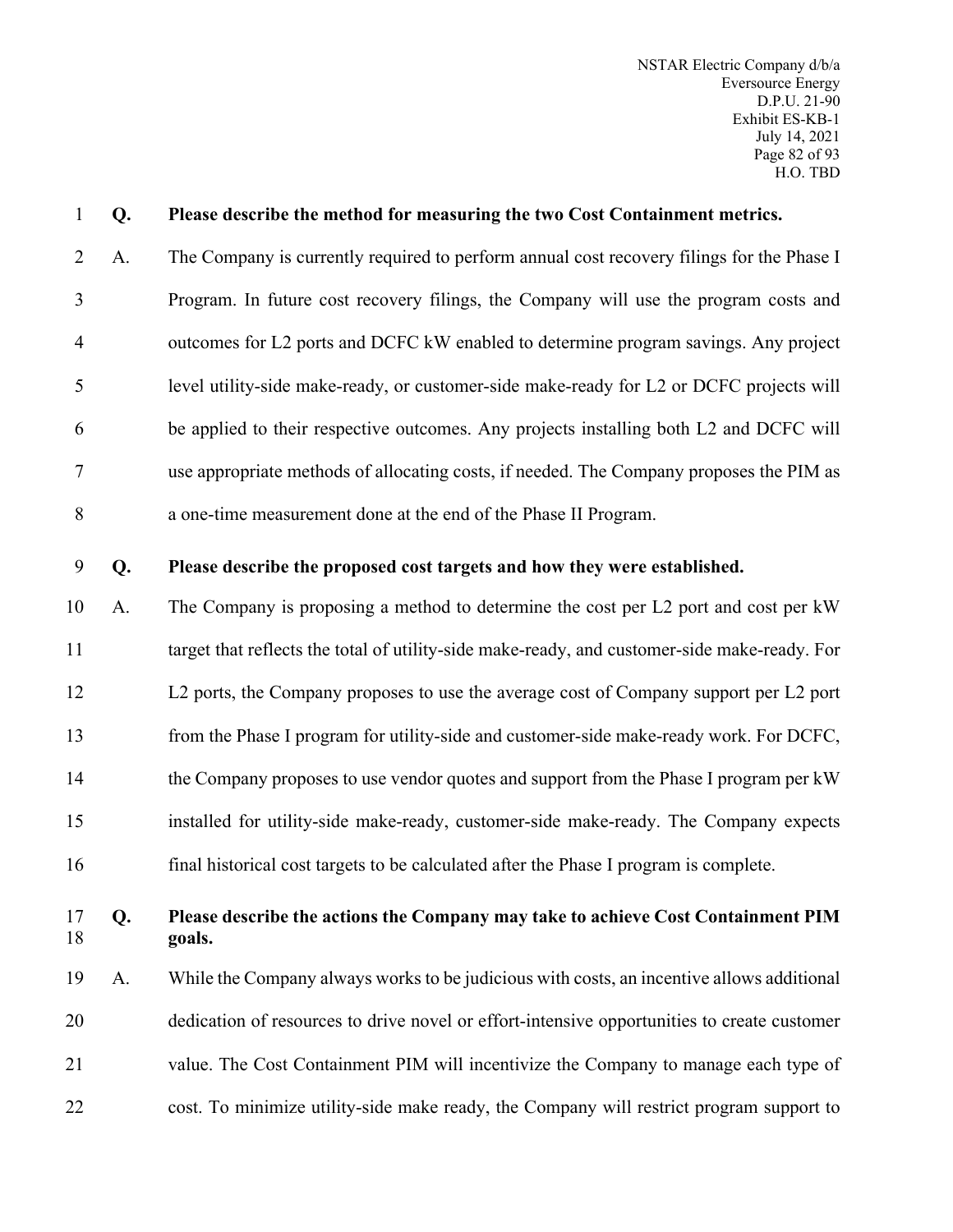overly expensive service upgrades, and work with site hosts to find locations for EVSE 2 that minimize costs while retaining locational value for EV drivers. For customer-side make-ready costs, the Company will be judicious in approving above average financial support levels and will strive to reduce costs per port installed. Finally, because the incentive scales with the number of installations and amount of cost savings, the Company will strive to be maximally efficient in program administration, supporting as many projects as possible within the program budget.

# **Q**. **Does the proposed Cost Containment PIM meet the Department's criteria for PIM proposals?**

 A. Yes. The Phase II Program advances the specific public policy goal of electrifying transportation to improve societal and environmental outcomes. In its D.P.U. 18-150 Order, the Department found that a charging station cost containment PIM generally meets the threshold principles but noted the need to use actual costs in determining cost targets.<sup>[86](#page-84-0)</sup> The Company has now filed three years' worth of cost recovery information and has used that data to develop the proposed cost targets.

 The proposed Cost Containment PIM also meets all the Department's design principles for evaluating PIM proposals, as it supports the Commonwealth's clean energy goals by supporting access to clean transportation ownership and operation; can be clearly monitored, quantified, and verified; demonstrates the Company's clear and distinct role to facilitate, interconnect, and plan for EV charging; and does not lead to double collecting of

<span id="page-84-0"></span>D.P.U. 18-150, at 85-87, 125-127.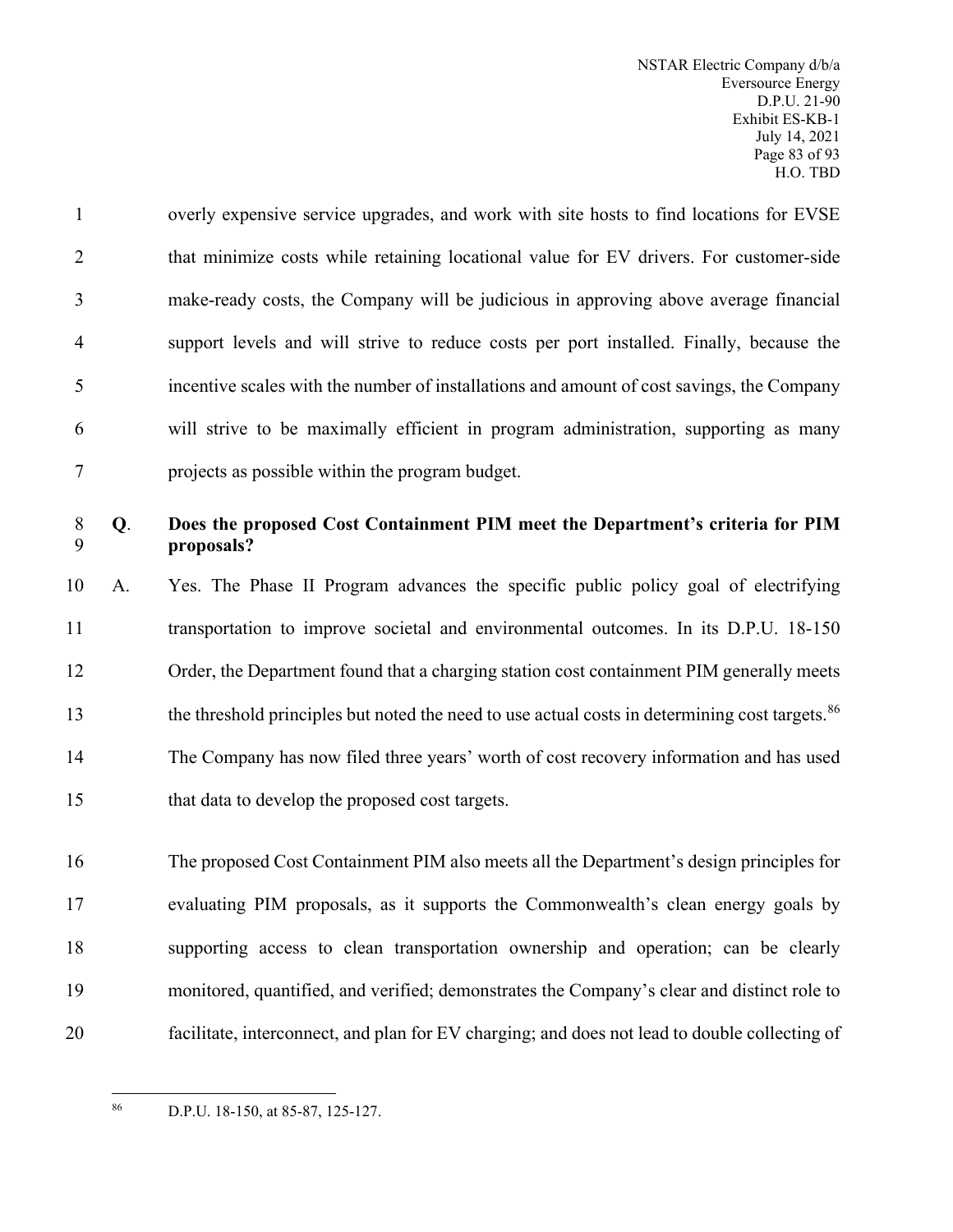1 incentives (i.e., the Company is not otherwise rewarded or incentivized to reduce such costs.

| $\mathfrak{Z}$        | Q. | Did the Company perform a net benefit analysis for the Cost Containment PIM?                                                                                                     |
|-----------------------|----|----------------------------------------------------------------------------------------------------------------------------------------------------------------------------------|
| $\overline{4}$        | A. | No, the two metrics are designed to allow the Company to earn an incentive for maximizing                                                                                        |
| 5                     |    | budget efficiency and EVSE deployment, the incentives are based on actual savings                                                                                                |
| 6                     |    | delivered to customers rather than an estimate of net benefits.                                                                                                                  |
| $\tau$<br>$\, 8$<br>9 | Q. | How does the Company propose to report on PIM performance results and what<br>process is proposed for Department review and confirmation of these PIM targets<br>being achieved? |
| 10                    | A. | The Company proposes to report on PIM performance results in the cost recovery filings.                                                                                          |
| 11                    |    | Once the cost and performance targets are finalized, the Company can include an                                                                                                  |
| 12                    |    | assessment in each Phase II Program cost recovery of the calculated savings against the                                                                                          |
| 13                    |    | cost targets.                                                                                                                                                                    |
| 14                    | X. | <b>Resources Needed for Program Implementation</b>                                                                                                                               |
| 15                    | Q. | What resources did the Company include to implement the Phase II Program?                                                                                                        |
| 16                    | A. | In order to successfully implement the Phase II Program, the Company is proposing to                                                                                             |
| 17                    |    | include the following necessary resources: Company Staffing, Information Technology,                                                                                             |
| 18                    |    | Marketing and Outreach, Program Management, and Evaluation. The Company is filing                                                                                                |
| 19                    |    | Exhibits ES-KB-2, ES-KB-3 and ES-KB-5 that describe the program implementation                                                                                                   |
| 20                    |    | budget estimates, including marketing, Company staffing, IT investments, and program                                                                                             |
| 21                    |    | evaluation.                                                                                                                                                                      |
| 22                    |    |                                                                                                                                                                                  |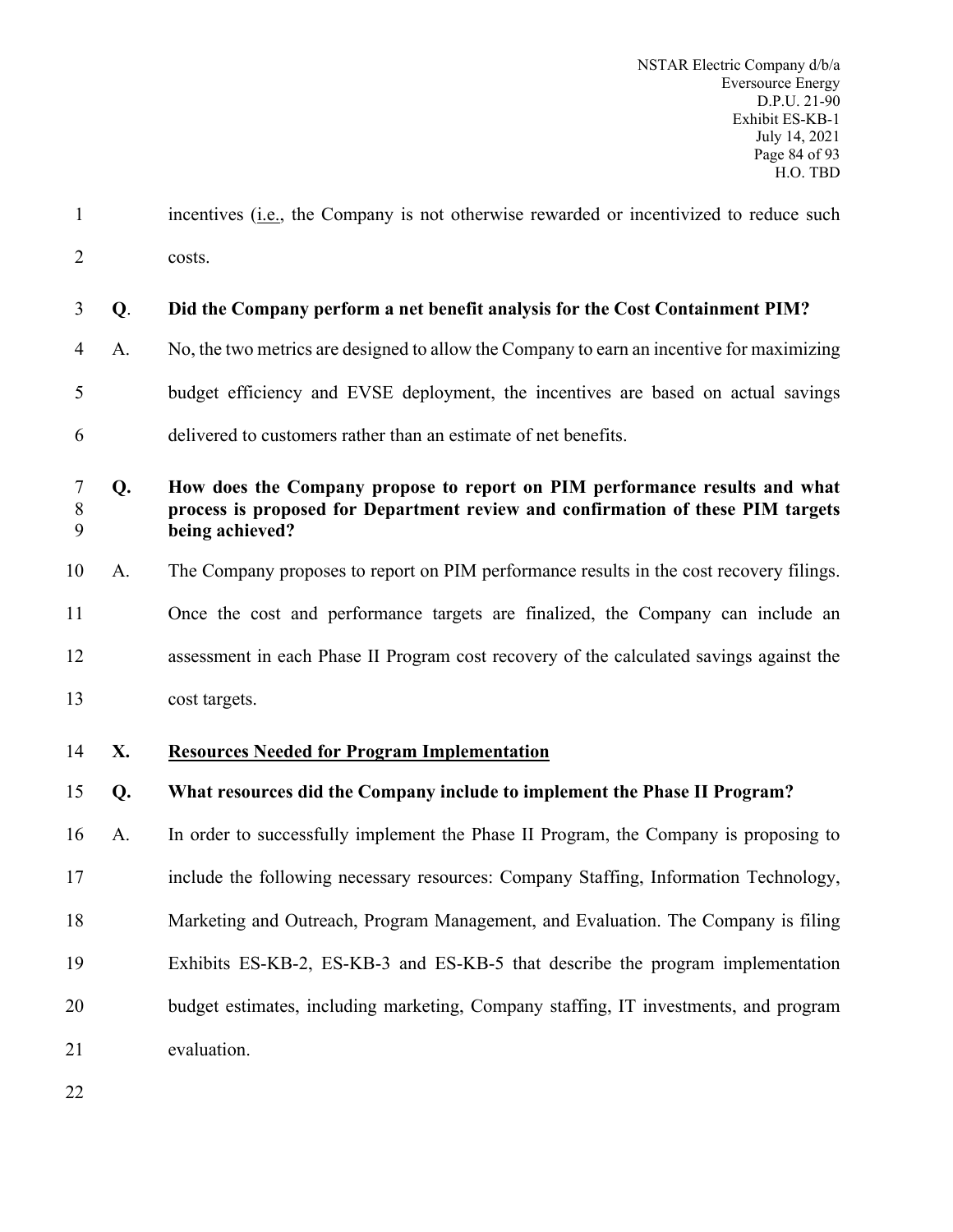NSTAR Electric Company d/b/a Eversource Energy D.P.U. 21-90 Exhibit ES-KB-1 July 14, 2021 Page 85 of 93 H.O. TBD

| $\mathbf{1}$         |    | Company staffing ("FTEs")                                                                                                                                                                                                                                                |
|----------------------|----|--------------------------------------------------------------------------------------------------------------------------------------------------------------------------------------------------------------------------------------------------------------------------|
| 2                    | Q. | What are the Company's proposed staffing needs?                                                                                                                                                                                                                          |
| 3                    | A. | The Phase II Program expands the Company's existing EV offerings, requiring additional                                                                                                                                                                                   |
| $\overline{4}$       |    | staffing resources. The Company is proposing 12.0 incremental FTEs, as outlined in                                                                                                                                                                                       |
| 5                    |    | Exhibit ES-KB-5. The estimated cost of all incremental FTEs for the duration of the Phase                                                                                                                                                                                |
| 6                    |    | II Program is $\sim $10M$ in labor cost.                                                                                                                                                                                                                                 |
| $\tau$               |    | <b>Information Technology (IT)</b>                                                                                                                                                                                                                                       |
| 8<br>9               | Q. | What IT resources has the Company included in the budget for the Phase II<br>Program?                                                                                                                                                                                    |
| 10                   | A. | The Company is filing Exhibit ES-KB-2 that includes the budget for Information                                                                                                                                                                                           |
| 11                   |    | Technology (IT) for the following purposes:                                                                                                                                                                                                                              |
| 12<br>13<br>14<br>15 |    | 1. Investment in a workflow management platform to manage customer applications<br>to the Public and Workplace, MUD, and Fleet segment offerings and track and<br>document program deployment progress. The Company estimates \$220,000 over<br>the term of the program. |
| 16<br>17<br>18       |    | 2. The Company is requesting \$60,000 for IT staff time required to help evaluate RFPs<br>and support administration of the residential 1-4-unit offerings, as those offerings<br>expect to use customer data to help administer rebates.                                |
| 19                   | Q. | Why are the investments in IT resources necessary for the Phase II Program?                                                                                                                                                                                              |
| 20                   | A. | The Phase II Program has ambitious targets for the number of EVSE ports installed. In                                                                                                                                                                                    |
| 21                   |    | addition, the number of Company staff required to administer the program will increase.                                                                                                                                                                                  |
| 22                   |    | Investment in the software will allow the Company to efficiently scale its administration                                                                                                                                                                                |
| 23                   |    | of the program, improve customer experience, improve data management, and enable                                                                                                                                                                                         |
| 24                   |    | workflows that better support the larger project management team required for such an                                                                                                                                                                                    |

<span id="page-86-0"></span>Full time equivalent.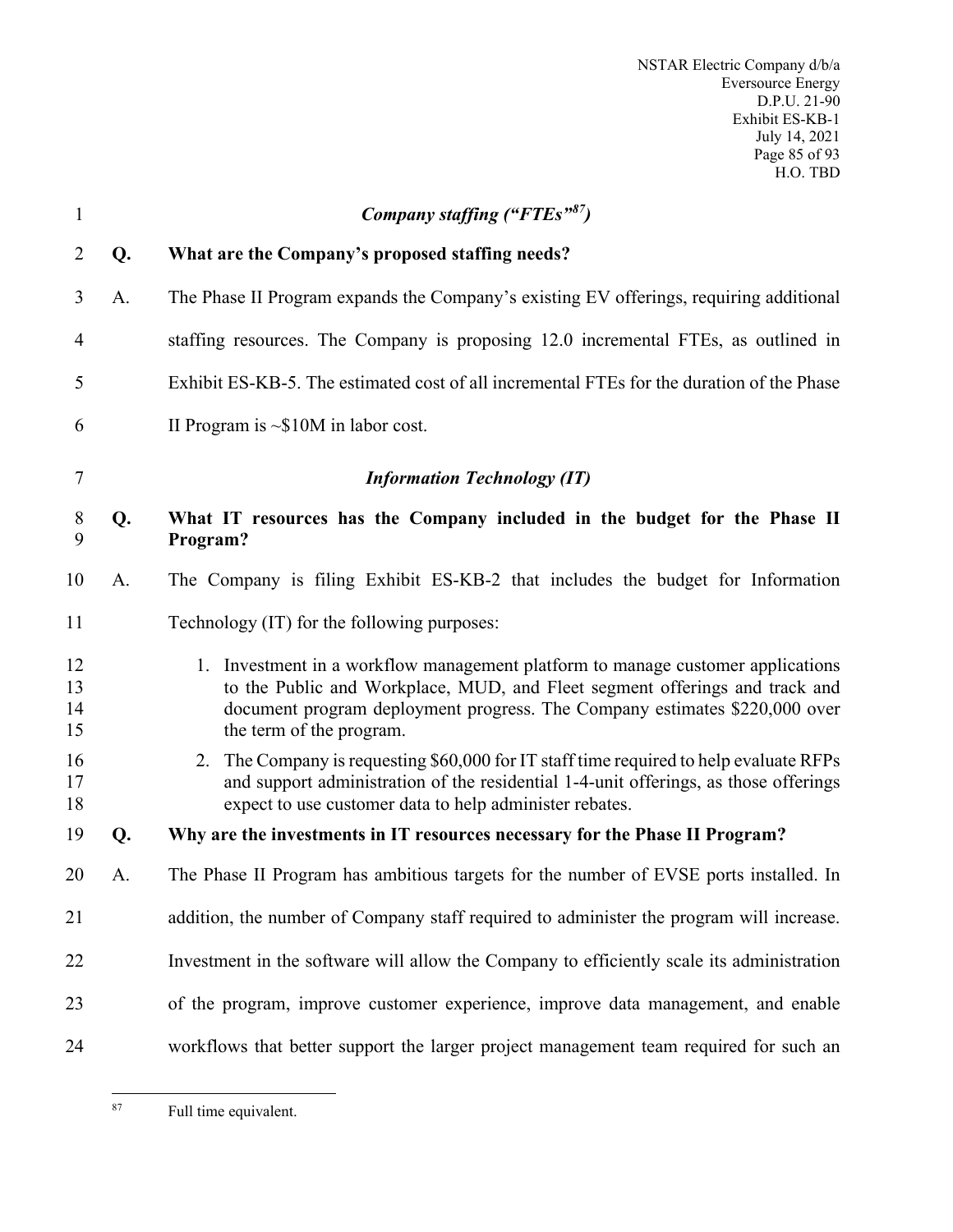effort. While the Company may continue to leverage Excel-based tracking for some elements of the Phase II Program, there is a need for a more robust, secure system to improve administration efficiency and effectiveness and the customer experience.

#### XI. **Marketing and Outreach**

#### **Q. Please describe the Company's proposed approach to Marketing and Outreach.**

 A. The Company is proposing a Marketing and Outreach Plan to drive awareness of and participation in the proposed EV offerings, including new customer offerings among residential, commercial, and fleet customers through targeted outreach and communications. Consumer education pertaining to electric vehicle charging continues to be a barrier, making a dedicated Marketing and Outreach Plan a vital component of the proposal and the success of each program to meet participation targets.

 The Company's communication channels have a reach throughout its service territory, and the Company communicates with customers regularly through a variety of channels including bills, home energy reports, email, social media, billboards, digital, print and radio media serving as a trusted advisor for their energy needs. The Company proposes that it leverage these capabilities to execute a Marketing and Outreach Plan that will: empower residential and commercial customers to make informed decisions about the benefits of installing EV charging stations for home, business or public charging; highlight opportunities to accelerate fleet electrification; and increase access to charging among 20 LI/EJC customers.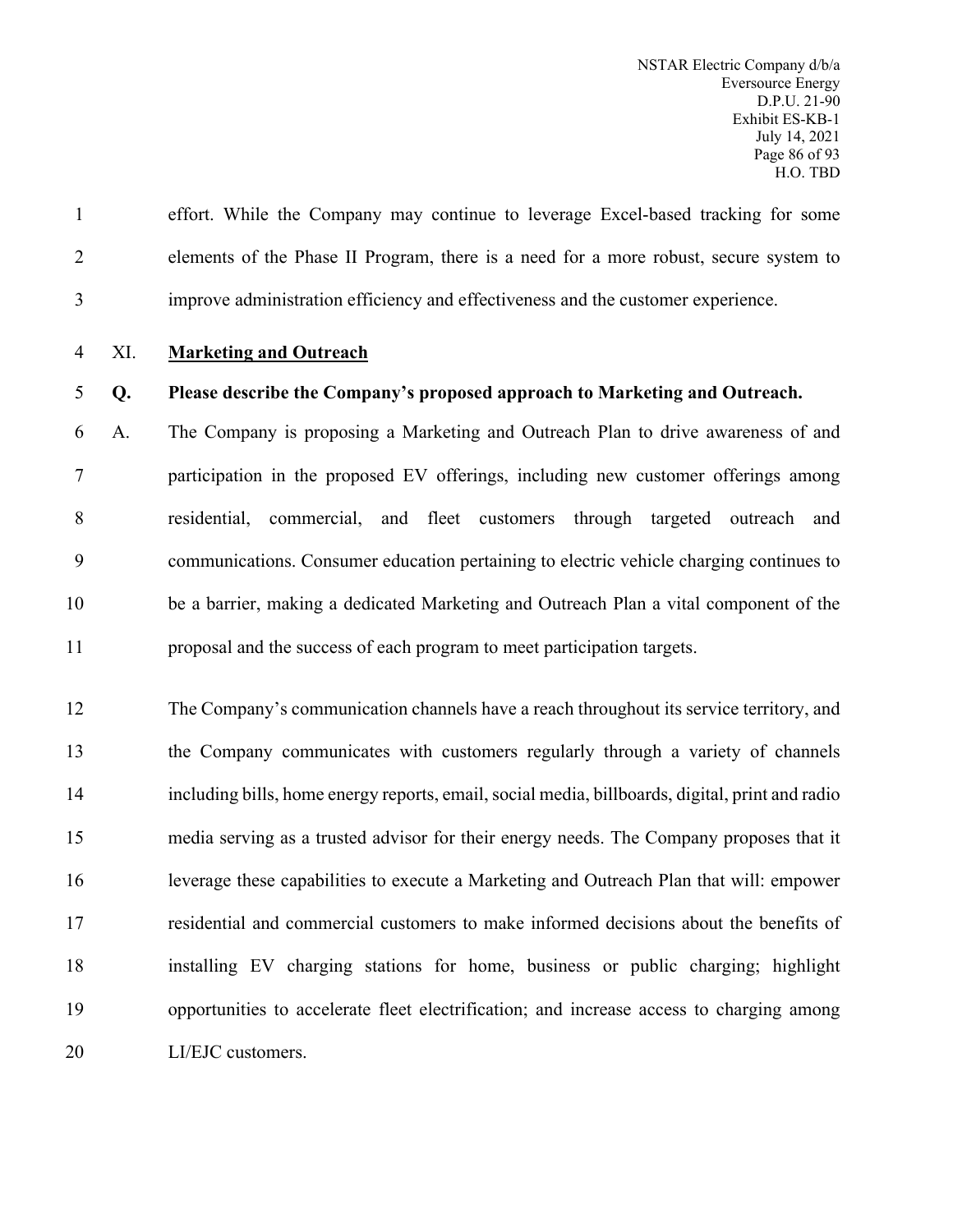In addition to traditional marketing and outreach techniques, the Company intends to leverage existing and future community and stakeholder relationships to target hard to reach customers, underserved and overburdened populations, as well as other customer segments. Working with municipalities, state agencies, CAP agencies/local non-profit organizations, the Chambers of Commerce, the EVSE installer network, car dealerships, etc., the Company will be able to expand its reach and ensure customers are aware of the resources available to them. The Company also plans to utilize existing points of contact with customers, such as those through the Energy Efficiency programs, to co-market programs, maximize reach and customer experience, and lower costs.

#### **Q. Why is a Marketing and Outreach Plan necessary?**

 A. The Marketing and Outreach Plan will enable the Company to meet the ambitious port and fleet vehicle targets of the Phase II Program. Phase II introduces EV offerings for new customer segments, including 1-4 unit Residential customers, and fleet customers, and expanded offerings for EJC/LI customers, and new program elements including EVSE and networking rebates, and rebates for primary metered customers.

# Lessons learned from the Phase I Program Evaluation have helped inform the Marketing

- and Outreach Plan. These lessons include:
- Marketing and outreach should be targeted and customized to specific customer segments, especially traditionally hard to reach segments like large MUDs
- 20 Site host and EVSE visibility can increase customer awareness of the availability of EVSE
- Awareness of EVSE incentives can be primary driver of site host recruitment 23 success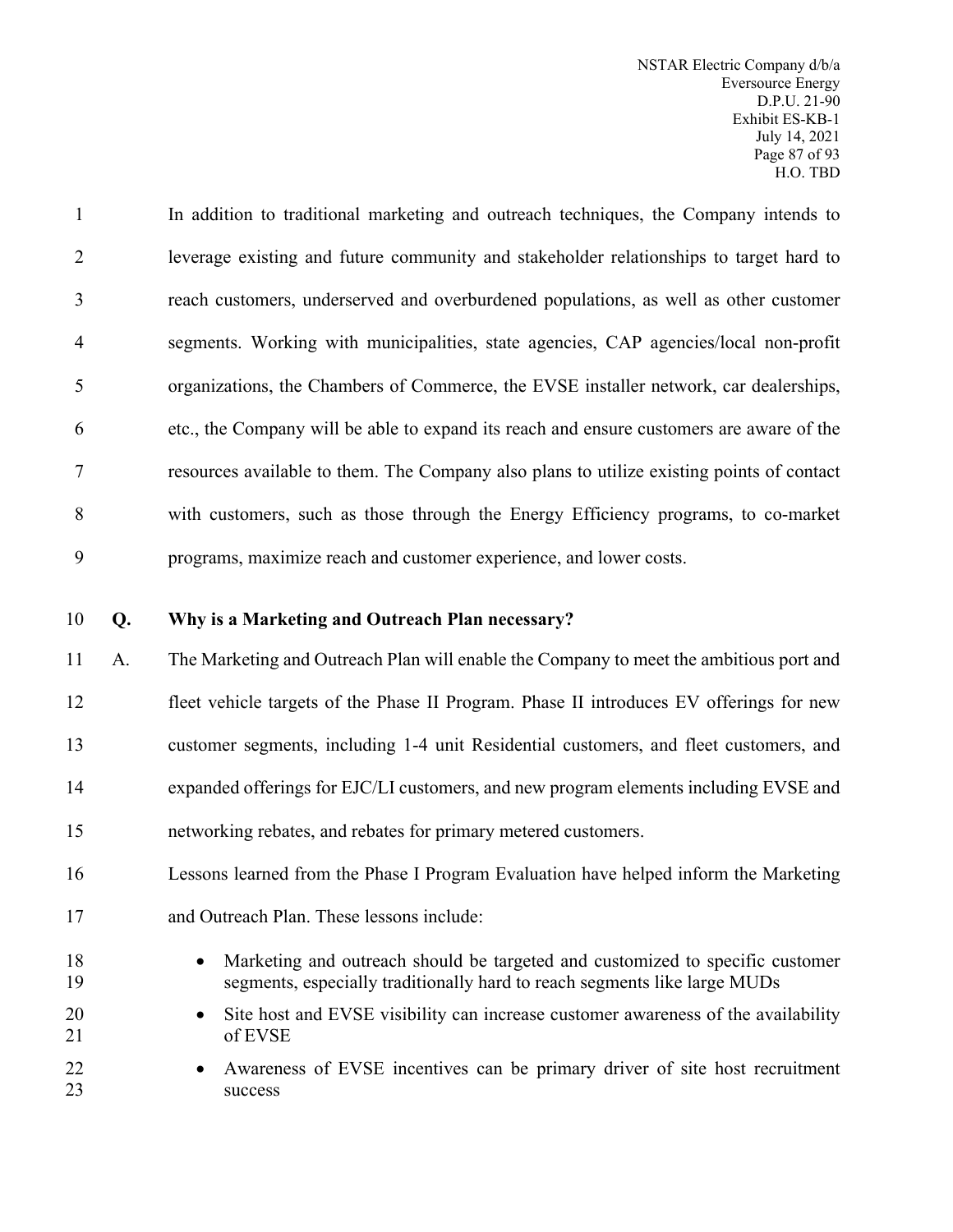| $\mathbf{1}$        |    | These lessons learned support the importance of Marketing and Outreach in driving the                                                                                                                                                                 |
|---------------------|----|-------------------------------------------------------------------------------------------------------------------------------------------------------------------------------------------------------------------------------------------------------|
| $\overline{2}$      |    | success of the Phase II Program.                                                                                                                                                                                                                      |
| 3                   | Q. | How will the Company develop the Marketing and Outreach Plan?                                                                                                                                                                                         |
| 4                   | A. | The Company will work with an advertising agency, informed by findings from currently                                                                                                                                                                 |
| 5                   |    | offered programs, communication to internal EV/Energy Efficiency teams, and external                                                                                                                                                                  |
| 6                   |    | partnerships to develop a Marketing and Outreach Plan that will:                                                                                                                                                                                      |
| 7<br>8              |    | identify and prioritize residential customers who are likely to install<br>$\bullet$<br>charging infrastructure in their homes;                                                                                                                       |
| 9<br>10<br>11<br>12 |    | perform dedicated outreach to targeted environmental organizations, non-<br>٠<br>profits, state agencies, and consumer advocacy groups to ensure the<br>Company is reaching LI/EJC customers and appropriate stakeholders across<br>the jurisdiction; |
| 13<br>14<br>15      |    | identify and prioritize consumer and site host benefits for EV charging<br>accessibility and increase site hosts' familiarity with EV charging as an<br>amenity for employees, customers, tenants, or visitors;                                       |
| 16<br>17            |    | identify corporate parties and commercial customers that may benefit from<br>fleet electrification and on-premises charging;                                                                                                                          |
| 18<br>19<br>20      |    | develop messages that highlight the Company's charging infrastructure and<br>fleet offerings and deliver them through multiple channels, listed below, and<br>direct communication to internal teams and external partners:                           |
| 21<br>22            |    | Company channels (website, social media, bill inserts, call centers,<br>$\circ$<br>sales team)                                                                                                                                                        |
| 23<br>24            |    | Partner channels (EVSE vendors, local auto dealers and automakers,<br>$\circ$<br>and trade groups)                                                                                                                                                    |
| 25                  |    | Press coverage<br>$\circ$                                                                                                                                                                                                                             |
| 26                  |    | Purchased media<br>$\circ$                                                                                                                                                                                                                            |
| 27                  |    | EV advocacy groups<br>O                                                                                                                                                                                                                               |
| 28                  |    | Site host communication and engagement.<br>$\circ$                                                                                                                                                                                                    |
| 29                  |    | The Company will leverage existing marketing and outreach efforts (such as within EE,                                                                                                                                                                 |
| 30                  |    | municipal programs, etc.) to increase uptake, lower costs, and provide a streamlined                                                                                                                                                                  |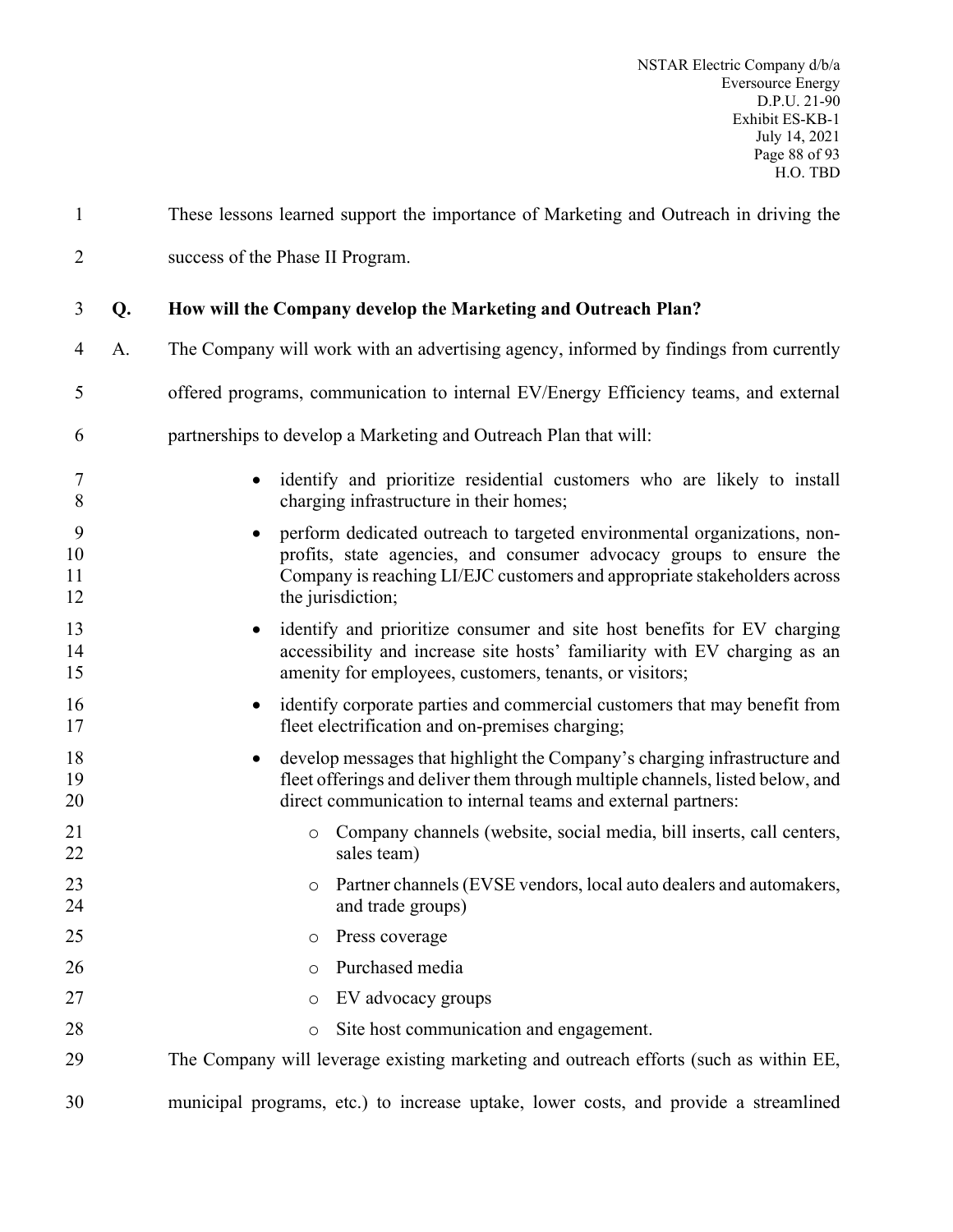| $\mathbf{1}$   |      | customer experience. The Company proposes the above-mentioned foundational tactics           |
|----------------|------|----------------------------------------------------------------------------------------------|
| $\overline{2}$ |      | will be refined with the advertising agency using data derived from research with input      |
| 3              |      | from the partners prior to any campaign launch.                                              |
| 4              | Q.   | What are the estimated costs of the Marketing and Outreach Plan?                             |
| 5              | A.   | The Company estimates the cost of the Marketing and Outreach Plan to be approximately        |
| 6              |      | \$10,132,000 (or approximately 5.0% of the total proposed Phase II Program budget). The      |
| 7              |      | Company identified similarly themed awareness and participation campaigns to establish       |
| 8              |      | costs for the Marketing and Outreach Plan.                                                   |
| 9              | XII. | <b>Program Management</b>                                                                    |
| 10             | Q.   | Is flexibility important in managing the Phase II Program?                                   |
| 11             | A.   | Yes, to meet the needs of our customers and to be positioned to respond to the evolving      |
| 12             |      | transportation market, the Company is requesting flexibility to adjust our spending and the  |
| 13             |      | details of our offerings over the four-year term of the Program. To meet the ambitious goals |
| 14             |      | of the Commonwealth through a market and customer-driven program, the Company is             |
| 15             |      | requesting the ability to move funds within and between program segments. This will          |
| 16             |      | enable the Company to optimize its strategy in real time. Specifically, we are proposing     |
| 17             |      | the flexibility to move funding, without prior approval, between offerings within the        |
| 18             |      | program segments and move up to 20 percent of the Phase III Program funds from one           |
| 19             |      | program segment to another. To ensure the needs of customers are being met given the         |
| 20             |      | quickly evolving market and to enable the Company to effectively support the                 |
| 21             |      | Commonwealth's transportation electrification goals in an agile manner, the Company also     |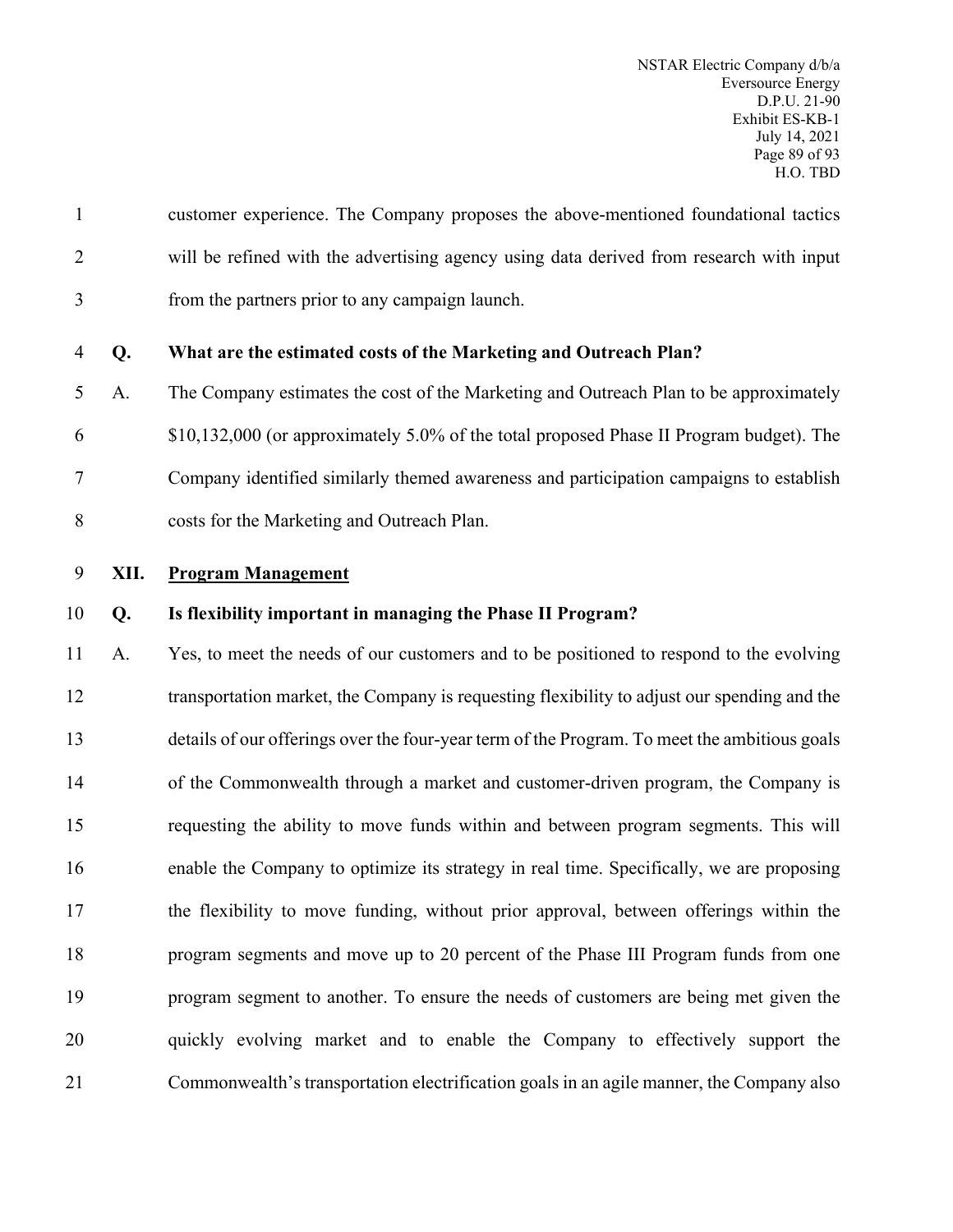proposes to have the flexibility to adjust components within the offerings, including incentives and rebate levels, customer eligibility requirements, and the distribution of port types.

#### **Q. Is the Company considering any mid-term review of the four-year Phase II Program?**

 A. Yes, to address more substantive changes, the Company is interested in having the flexibility to initiate a mid-term review at the end of the second year of the Program. During this review, substantial modifications could be proposed with supportive justification and evidence. Program modifications that could be considered include, but are not limited to, EVSE ownership models, pilot program scale and scope, and program administration costs and considerations.

**XIII. Program Evaluation**

#### **Q. How will the Company evaluate the Phase II Program?**

 A. The Company proposes to implement a comprehensive evaluation of the Phase II Program, assessing its impacts and, where possible, drawing conclusions on their effects on EV adoption. The Company will hire an independent, third-party evaluation expert to complete this work. Upon selection of the vendor, a detailed evaluation workplan will be completed to clarify the researchable questions and the evaluation methods to be utilized.

#### **Q. What will be the objective of the evaluation?**

 A. The overall goal of the evaluation will be to characterize the Phase II Program implementation and to assess the effectiveness of its offerings. The evaluation will be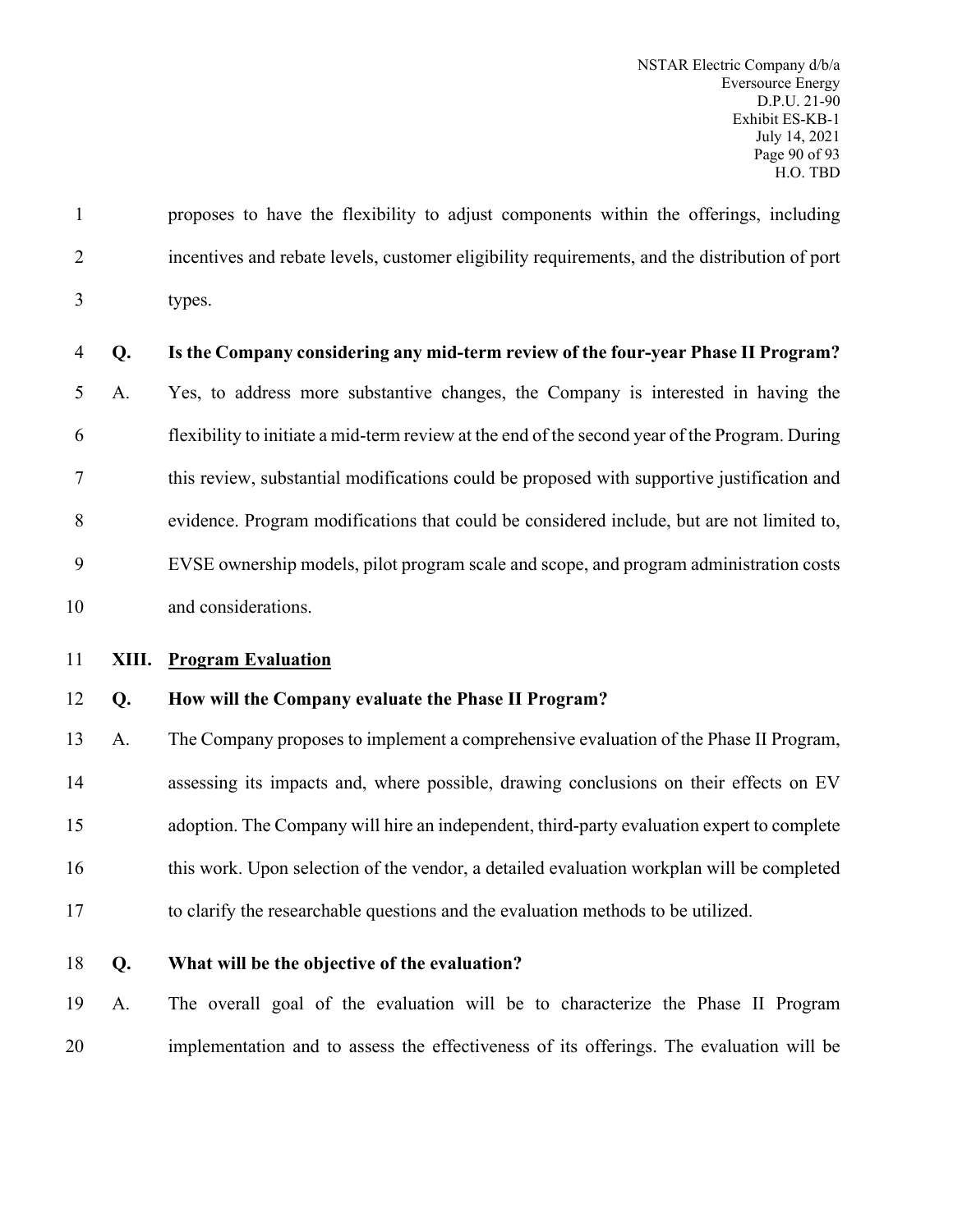| $\mathbf{1}$ | conducted over a four-year program period. The evaluation will be focused on, but not                                                        |
|--------------|----------------------------------------------------------------------------------------------------------------------------------------------|
|              | limited to:                                                                                                                                  |
| 3            | tracking, documenting, and assessing program performance, and participation;                                                                 |
| 4<br>5       | understanding the experiences of participating customers in each of the program<br>components;                                               |
| 6            | assessing barriers to non-participants, and identify opportunities to engage them;                                                           |
| 8            | characterizing the experiences of low-income customers and other disadvantaged<br>groups within each program (see additional details below); |
| 9<br>10      | evaluating accessibility of charging stations for customers across the Company's<br>territory;                                               |
| 11<br>12     | studying how program incentives, rebates and funding sources affect the adoption<br>of EV charging stations and fleet vehicle conversion;    |
| 13           | identifying program barriers and barriers to electric fleet vehicle adoption; and,                                                           |
| 14<br>15     | determining how program elements affect customers' charging behaviors at home,<br>in public, and at workplaces.                              |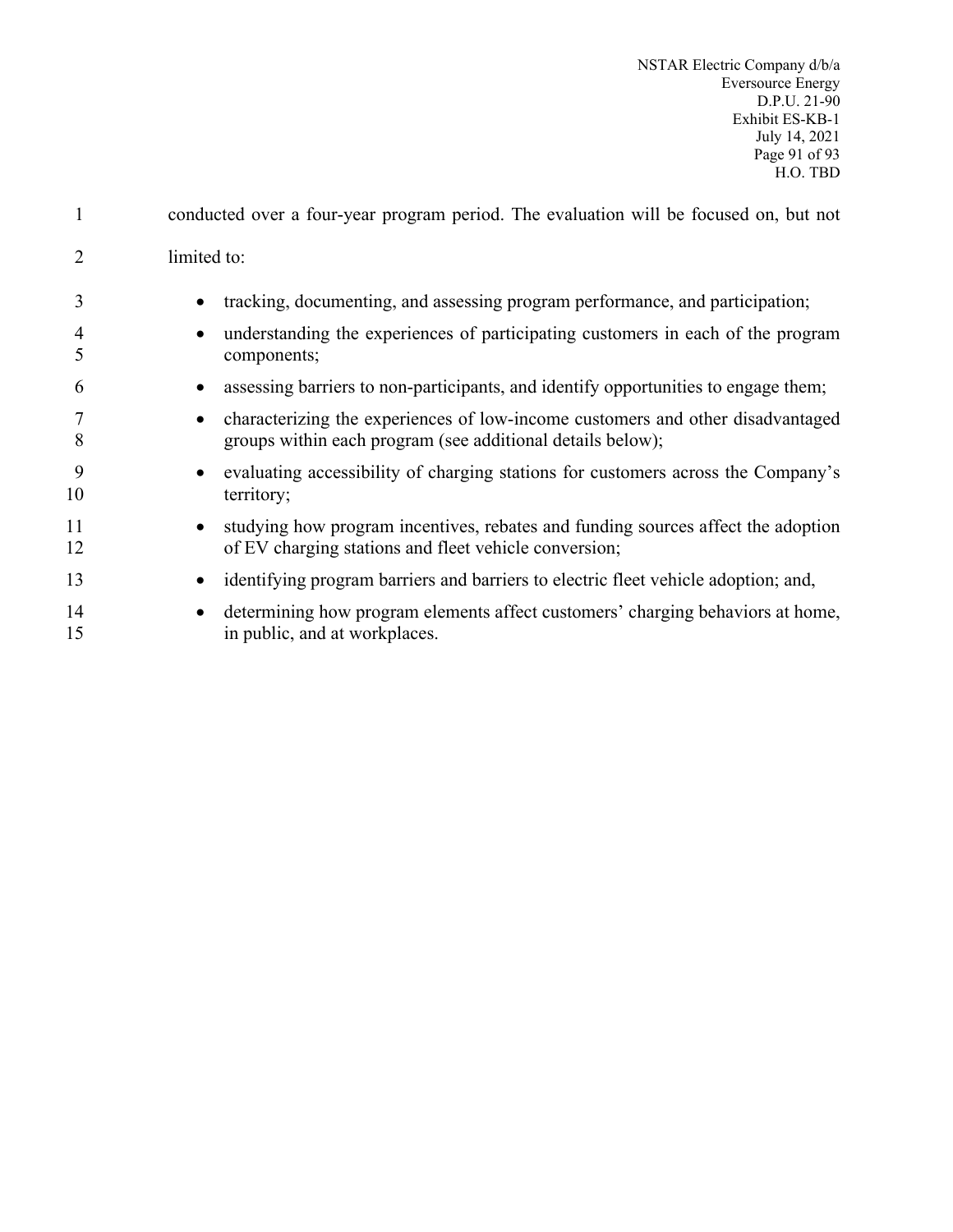#### **Q. How will the Program impact on LI/EJC customers be evaluated?**

 A. The research will evaluate equity considerations with respect to the Phase II Programs by characterizing the efforts to reach and serve low-income and other disadvantaged customers. The study will assess program performance and participation and identify barriers to deploying charging stations for electric vehicles and electric fleet vehicles in EJCs, as well as the experiences of LI/EJC customers served by the Residential Program. The evaluators will conduct special outreach efforts for EJCs and low-income customers as needed to ensure diverse voices are heard; these efforts may include mixed-mode surveys, in-depth interviews with CAP agencies and municipal partners, and interviews or surveys with income-eligible owners and property managers.

#### **Q. What type of tasks will be performed in the evaluation of the Phase II Program?**

 A. Evaluation activities may include : (1) periodic surveys of a broad or targeted sample of Eversource customers, both residential and non-residential; (2) pre- and post-surveys of residential and commercial customers who frequent residential charging stations and site host facilities; (3) surveys or interviews of participating and non-participating site hosts; (4) the collection and analysis of program and charging data; and (5) in-depth interviews with program and support staff, external stakeholders, market actors, and industry experts as needed.

#### **Q. What type of reporting will occur?**

 A. Evaluation results will be shared with the program team as they are completed in order to inform ongoing program improvement. The evaluation will cover the four-year term of the